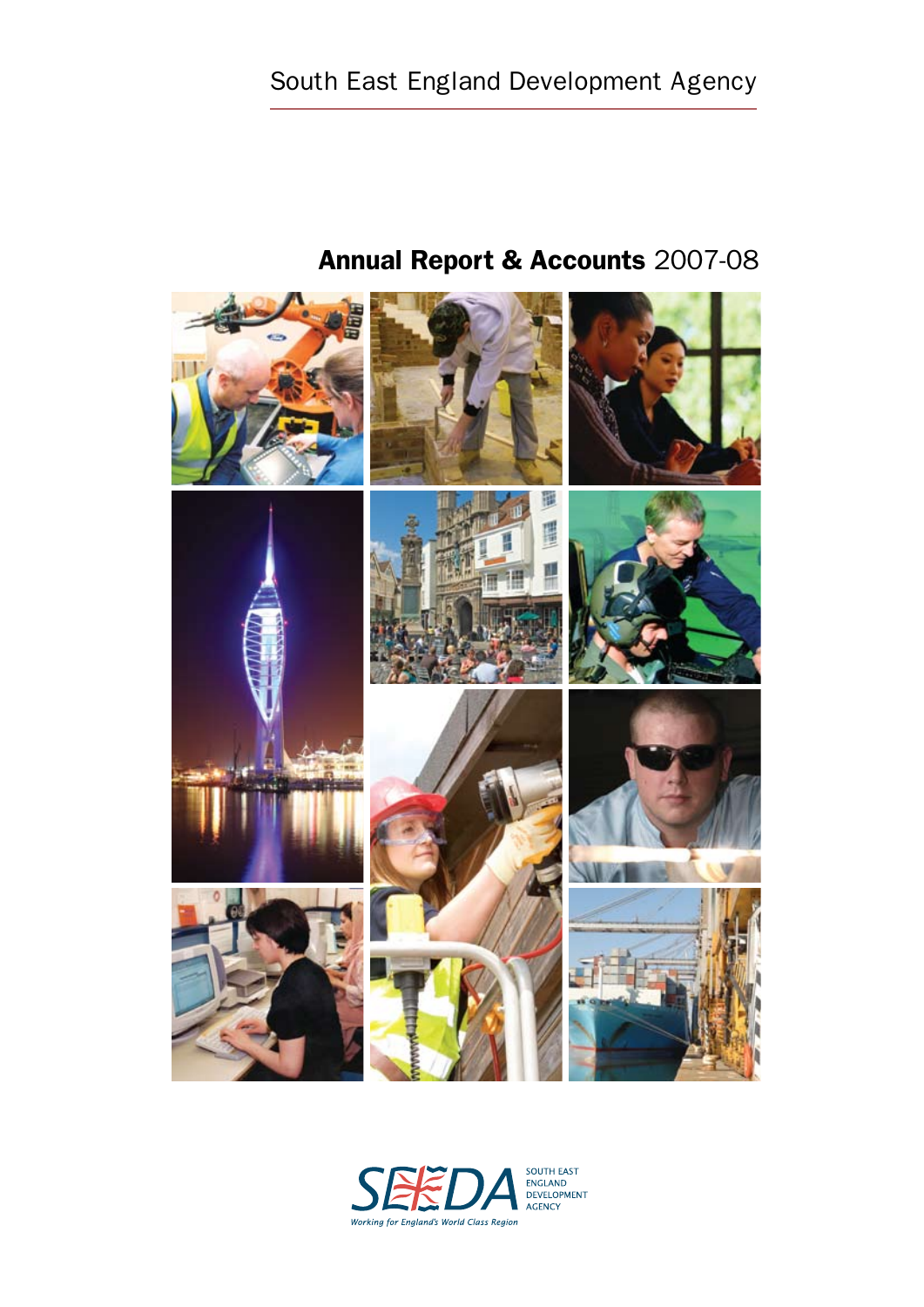## **SOUTH EAST ENGLAND DEVELOPMENT AGENCY ANNUAL REPORT AND ACCOUNTS 2007/08**

## **CONTENTS**

## **PART ONE – ANNUAL REPORT**

| <b>PART TWO – ANNUAL ACCOUNTS</b>                | PAGE 66     |                         |
|--------------------------------------------------|-------------|-------------------------|
| 7. REPORT OF THE COMPTROLLER AND AUDITOR GENERAL | <b>PAGE</b> | 64                      |
| <b>6. STATEMENT ON INTERNAL CONTROL</b>          | <b>PAGE</b> | 61                      |
| <b>5. REMUNERATION REPORT</b>                    | <b>PAGE</b> | 55                      |
| <b>4. DIRECTORS' REPORT</b>                      | <b>PAGE</b> | 45                      |
| <b>3. MANAGEMENT COMMENTARY</b>                  | <b>PAGE</b> | 8                       |
| <b>2. CHIEF EXECUTIVE'S REVIEW</b>               | <b>PAGE</b> | $\overline{\mathbf{4}}$ |
| <b>1. CHAIRMAN'S INTRODUCTION</b>                | <b>PAGE</b> | $\overline{2}$          |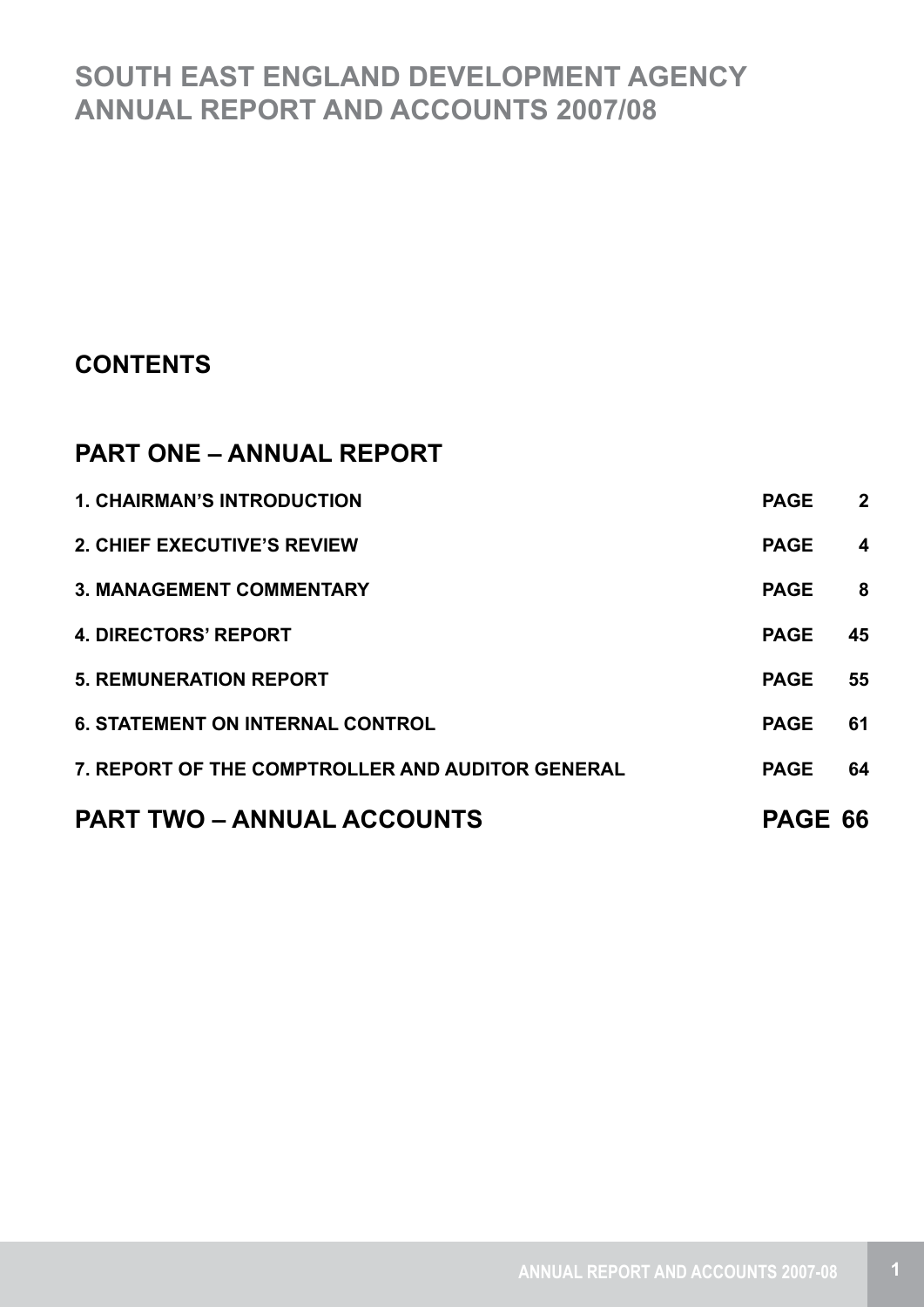## **1. CHAIRMAN'S INTRODUCTION**

These are testing times for the South East economy and therefore a good time to be demonstrating the added value of having a Regional Economic Strategy (RES), which we are working on together as a region to implement. Growing our export markets, continuing to attract inward investment and ensuring that we maintain investment for innovation is vital. Getting well-serviced physical development and putting the foundations in place for a successful low-carbon economy are crucial. All of these long-term targets increase in importance in times like these.

So, having reported on the publication of a ground-breaking RES last year, this year has been very much about working out how to deliver it. The Implementation Plan was published at our Annual Open Public Meeting in October alongside the first Annual Monitoring Report. We now have a very clear set of priorities for the economic development of the region and we know where we are doing well and where we need to work harder. Unsurprisingly, we have a much more developed approach to most of our Global Competitiveness and Smart Growth targets and more work to do on our new Sustainable Prosperity ones. However, we are making good progress in building partnerships where they are currently lacking; we are gathering an evidence base where one does not yet exist and focusing our work on major interventions that will bring transformational change.

As SEEDA has been coordinating the work on RES implementation, so the Regional Assembly has been working on implementation of the SE Plan. We are agreed that there is a clear win for the region in bringing the two implementation plans together into a Regional Delivery Plan, which will help us make the case to Government for the sort of investment we need to be making at this point in the economic cycle in order to ensure strong growth as the cycle moves up again. I am very much looking forward to seeing this work develop over the course of the coming year, so that we can make a clear, well-evidenced joint case to the coming Regional Funding Allocation and the 2009 Spending Review.

My own work with SEEDA this year has demonstrated to me the importance of the South East as a worldclass region and engine room for the country. We have been on the world stage as partners in hosting major events, such as the UK stage of the **Tour de France, bringing £37 million into the region's economy**. Also, the World Cup Archery Competition brought £515,000 into our economy. We have secured the under 21s Beach Volleyball World Championships in Brighton this summer – the first major sporting event of the London Olympiad. This is all fantastic preparation for making the most of 2012. The **launch of the Compete4 electronic brokerage system** for 2012 contracts last October should mean that we secure a good legacy from it for our businesses and our communities. We currently make £2.5 billion a year from sports tourism and it could clearly be a lot more.

As well as supporting major new events, we have been very successful in securing inward investment. Over the three years of the Corporate Plan, **we have assisted over 200 foreign direct investments** leading to the **creation or safeguarding of nearly 12,000 high-quality jobs** over the three years following the investments. These investments only arrive because SEEDA puts effort into making and looking after relationships with key international regions and businesses. It is a contact sport which SEEDA plays well and efficiently, gaining measurable outcomes from small but crucial input.

SEEDA has also had a good year helping the region to build on its world-class innovation and knowledge economy. For example, the **Alphasat** programme we worked so hard to support the bid for last year was successful in winning the contract from the European Space Agency to develop and build the most technically advanced civilian satellite in the world. The investment we have helped them secure is more than ten times the funding we are putting in and **will generate revenue flows into the region of £250 million per annum**.

Our Finance SE programme has also had its first flotation of one of its clients, Probability Games, on the AIM market of the London Stock Exchange. The success of Finance SE was recognised when it won the European Business Angel Network Manager of the Year award last April for its innovative approaches. Finance SE has continued to innovate by launching the new SEED Fund to fill the gaps in the sub-£2 million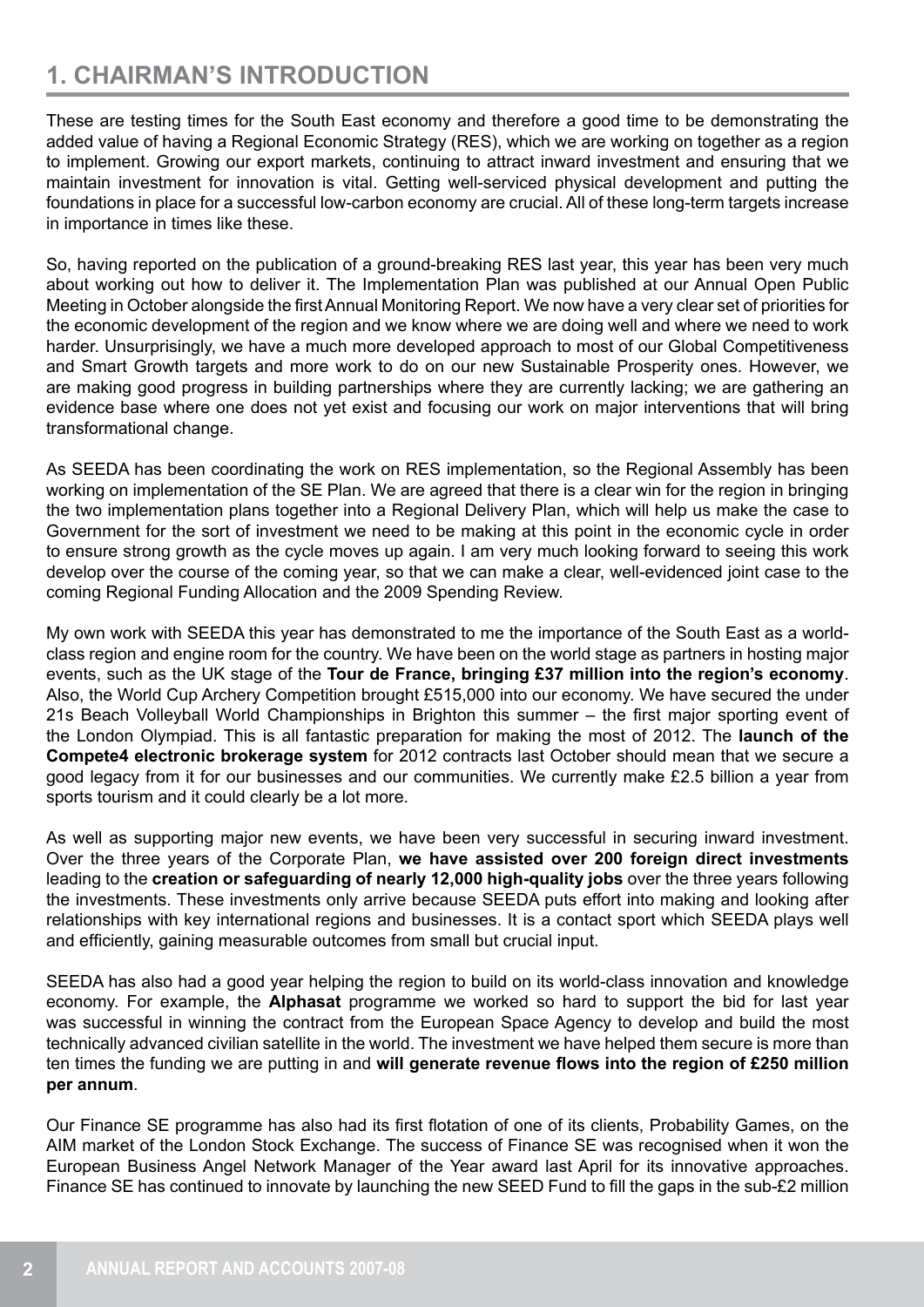funding market. These two examples show how SEEDA can add value by pulling in funding from beyond the region to support world-class innovation and by growing our own world-beating businesses from within. This will be especially important in a time of tight financial capital for small and medium-sized enterprises (SMEs).

If we can be as successful as this in growing environmental technologies and businesses through our new Global Environmental Technologies Strategy to be led by our sector consortium, Envirobusiness, then we will have achieved our RES goal of achieving growing business success while reducing our ecological footprint – and I have no doubt we will get there.

This is my last Annual Report as Chair of SEEDA; I am proud of the incredibly successful year the region and SEEDA has had. When I started, the **region's Gross Value Added (GVA)** was £145 billion per annum; it has **now reached £177 billion**. I am very sad to be leaving behind one of the most exciting and fulfilling experiences I have had during my career. I wish every success to the incoming Chair. I know they will have the best quality support from a dedicated team.

dames & blatt practs

James E Brathwaite CBE Chairman Date: 14 July 2008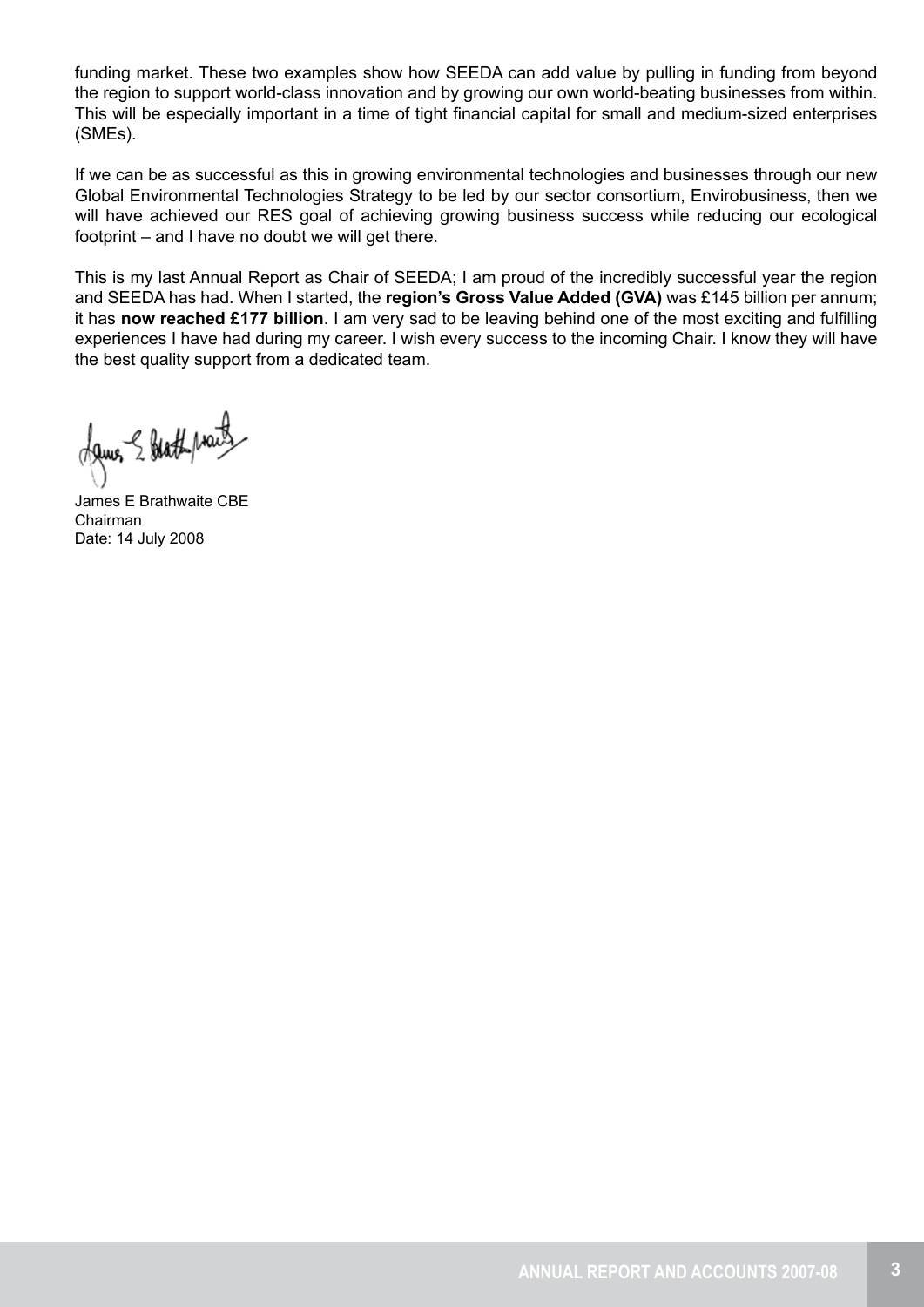#### **A successful year for SEEDA**

This is the final Annual Report and Accounts for the current three-year Corporate Plan period and I am delighted to be able to report on a period of such success, where we have overachieved on nine out of ten Core Output Targets and delivered the Strategic Added Value planned across all 24 programmes. It is particularly important for the South East economy that we deliver on Higher Level Skills (63% over target), Knowledge Base Collaborations (69% over target) and Business Creation (43% over target). We are increasingly involving the private sector in sustainable economic development and I am very pleased with our outturn on public and private sector leverage over the Corporate Plan period – £638 million against a target of £580 million. Our aspiration in our new Corporate Plan is to achieve £1 billion leverage over the next three years; this will be challenging, especially given the current economic climate, but needs to be a focus if we are really to build successful partnership working in the region.

#### **Transition and transformation**

As well as the third year of delivery of the last Corporate Plan, this year has been one where our focus has been increasingly on moving not just into a new Corporate Plan period, but into a radically reconfigured role following the publication of the Sub-national Review of Economic Development and Regeneration (SNR) last July. The consultation period on the SNR is not yet finished as I write this. Subject to legislation, it is proposed that SEEDA will take over the regional planning function from the Assembly at some time during the new Corporate Plan period. Secondly, central Government will expect us to deliver our results differently – doing much less directly ourselves, and working strategically to engage local, sub-regional and regional partners in aligning their activities and resources with RES objectives. Thirdly, the outcome of the Comprehensive Spending Review means that our resources will be tightly constrained. All of these things together mean that the programme of Continuous Improvement agreed with the National Audit Office after our very successful Independent Performance Assessment last year, while still very important to us, has had to develop rapidly into a programme of transformational Organisational Development. We have already been working through some of these changes as we have developed the RES Implementation Plan and our new Corporate Plan and I would like to highlight the key ones below.

#### **New ways of working**

We have put a lot of effort this year into working with partners to re-imagine the ways we might work together in **place** and through **partnerships**. This has meant: developing strategies for the economic contours, particularly the Coastal and Rural ones; working with partners to develop comprehensive new approaches to economic development in the 8 Diamonds and the 3 Growth Areas; working with local authorities and partners, such as Business Links and the Learning and Skills Council, to align the RES objectives and targets with the new Local Area Agreements (LAAs); reviewing our sub-regional partnership arrangements; and reviewing the role and structure of our own Area Teams.

I am very excited by the new prospects these developments have opened up for us. Some highlights for me, which have built on existing relationships to achieve new approaches to place and partnership are:

**Portsmouth Naval Base:** our input to the strong partnership approach to the enormous threat of losing the naval base had a double result last July. Not only is the naval base retained, but it will be involved in building and being the base for the two new super aircraft carriers. This will save over 50,000 jobs and gain a share of 10,000 new jobs that will be created nationwide.

**Ecological footprint targets in the Diamonds for Investment and Growth:** in March, the Board of the Ecological Footprint Diamonds Policy Group agreed to an overall ambition to stabilise the ecological footprint across the 8 Diamonds for Investment and Growth by 2014, two years earlier than the RES target. This is a hugely positive development showing the determination of the region's key areas of growth to ensure that economic development addresses both energy efficiency and clean energy. This sort of broad and deep approach to transformational change cannot be achieved by applying the resources of any single organisation, least of all SEEDA's; we need to work in partnership across the region as we are doing, for example, with our Zero Waste Region initiative.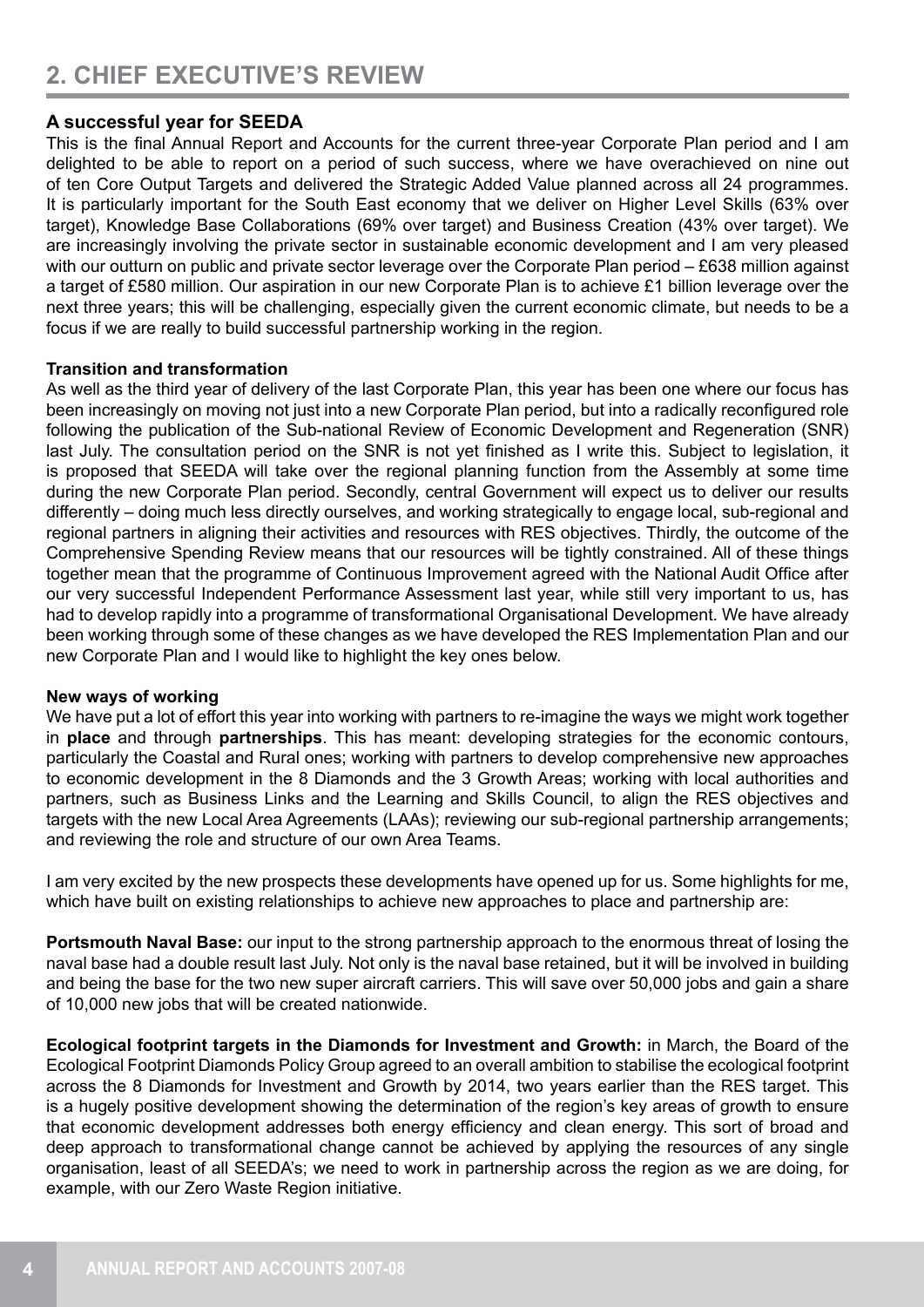**Palmer Johnson investment:** the announcement in April 2008 that we had beat off fierce international competition to secure 800 new jobs through the location of the US super yacht company in the Solent, was the result not only of effective working with external partners, but of joined-up working across SEEDA between the Inward Investment, Property and Area Teams. This 'Team SEEDA' approach will be an increasingly important and visible way of working, as the Partnership for Urban South Hampshire has already experienced through its work with the SEEDA South Hampshire Task Group.

**Thames Gateway Economic Development Investment Plan:** partnership working led by the three Regional Development Agencies of the Greater South East and with central Government has developed a comprehensive and funded plan for the transformational programmes needed to develop the economy of the Thames Gateway, which should mean that it really does become a fully functioning, globally significant economic area rather than a set of dormitory suburbs.

#### **Dealing with economic shocks**

As well as our role in promoting the economic development of the South East, SEEDA also has an important role to play in supporting the region through economic shocks. This year started with local economic problems caused by the Foot and Mouth and flooding problems of last summer, but has ended with our facing the rather bigger shocks caused by the global credit crunch and rising world food and energy prices.

#### **National Audit Office Independent Performance Assessment**

Last financial year I reported that SEEDA's performance had been inspected by the National Audit Office (NAO) in its Independent Performance Assessment (IPA). We were awarded the highest grade of 'performing strongly' with a score of 21 points out of a possible maximum 24. This year we have continued to take forward our IPA Action Plan. The NAO made 18 recommendations of which 6 have been delivered. The remaining 12 are still being developed and we have evidence to show that the recommendations, and much success, are being achieved.

### **NATIONAL AUDIT OFFICE – INDEPENDENT PERFORMANCE ASSESSMENT SEEDA IMPROVEMENT PLAN, UPDATE ON PROGRESS**

| 1. | Improve transparency to partners on our priorities and flexibilities by incorporating<br>the following in the next RES: a) further feedback to partners on what has and<br>has not been included in the RES and why not if not included; b) practical help<br>for small organisations that want to consult on the RES, i.e. signposting parts of<br>RES. | Action completed                                     |
|----|----------------------------------------------------------------------------------------------------------------------------------------------------------------------------------------------------------------------------------------------------------------------------------------------------------------------------------------------------------|------------------------------------------------------|
|    | 2. Partner relationships to be strengthened to deliver the new RES. This includes<br>keeping sub-regional partners informed of issues and challenges.                                                                                                                                                                                                    | Action ongoing                                       |
| 3. | Improved joint planning across the organisation by: a) clearer link from RES<br>to Corporate Plan; b) thematic, corporate business plan in place; c) increased<br>transparency of decision-making as part of planning process; d) update IS<br>strategy.                                                                                                 | Action completed<br>(a)<br>Action ongoing<br>$(b-d)$ |
|    | 4. Organisational structure to support RES implementation including area teams<br>integration.                                                                                                                                                                                                                                                           | Action ongoing                                       |
| 5. | Improve business information and further develop internal communications to<br>address silo working.                                                                                                                                                                                                                                                     | Action ongoing                                       |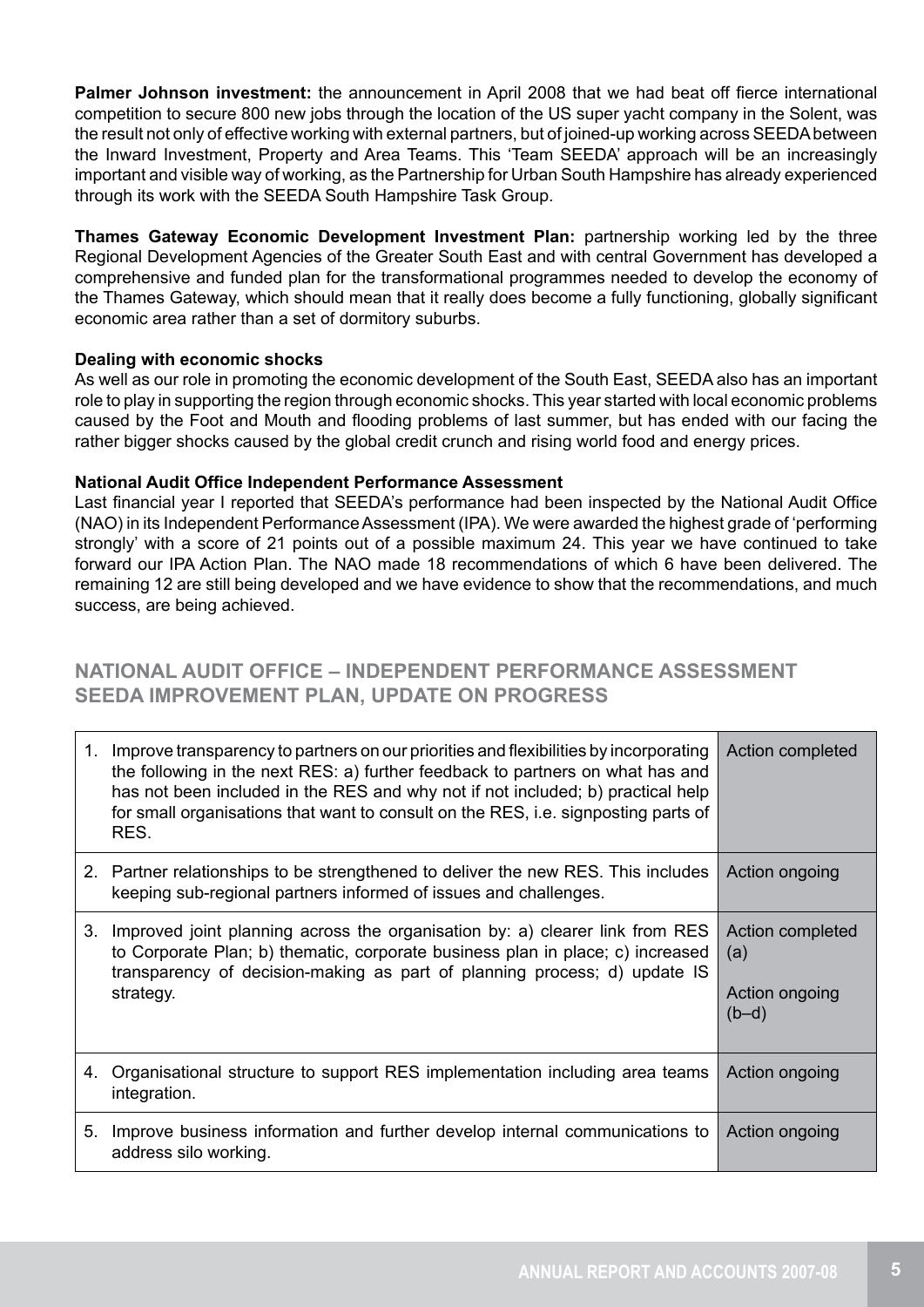| 6. Develop flexible working practices.                                                                                                                                                                                                                                                                                                                               | Action ongoing   |
|----------------------------------------------------------------------------------------------------------------------------------------------------------------------------------------------------------------------------------------------------------------------------------------------------------------------------------------------------------------------|------------------|
| 7. Conduct Value for Money benchmark research to ascertain what and how<br>benchmark indicators could be used to discuss and compare projects.                                                                                                                                                                                                                       | Action ongoing   |
| 8. Improve project and contract management and monitoring to: a) focus on smaller<br>number of projects; b) ensure consistent approach to agreeing AIF and delivery<br>plans with sub-regional partnerships; c) keep more robust written records of<br>variance so can derive more learning.                                                                         | Action ongoing   |
| 9. Review risk management within the Agency and ensure best-practice adopted<br>to ensure continuous review of risk at Board level, and effective mitigation and<br>communication within contract management.                                                                                                                                                        | Action ongoing   |
| 10. Contracts fit for purpose to deliver the new 2006/2016 RES.                                                                                                                                                                                                                                                                                                      | Action completed |
| 11. Have a single reference for Governance issues and formal SEEDA induction<br>process for Board Members.                                                                                                                                                                                                                                                           | Action completed |
| 12. Continue simplification work of business support across Agency, applying where<br>possible to all other agency's programmes.                                                                                                                                                                                                                                     | Action ongoing   |
| 13. Continue to implement SEEDA's business engagement strategy for improving<br>business engagement.                                                                                                                                                                                                                                                                 | Action ongoing   |
| 14. More focus on Innovation lead role.                                                                                                                                                                                                                                                                                                                              | Action completed |
| 15. Further embed performance management more systematically within SEEDA,<br>supported by robust systems including: a) improved choice of outputs; b) annual<br>performance measures contained within Corporate Plan; c) reviewing possible<br>outcomes targets; d) further monitoring of CIB by the Executive Board.                                               | Action ongoing   |
| 16. Complete implementation of evaluation framework to include: a) more publicity of<br>achievements (inward investment) to help stakeholders; b) disseminate<br>achievements more - between projects and with regional bodies and partners<br>(especially with sustainability); c) continue to push partners' role in achievements<br>to help their local standing. | Action completed |
| 17. New Equality and Diversity SEEDA Implementation Plan launched and<br>mainstreamed. Further work with voluntary and community sector in region.                                                                                                                                                                                                                   | Action ongoing   |
| certification<br><b>ISO14001/EMAS</b><br><b>SMS</b><br>delivery<br>18. SEEDA gains<br>and<br>sets<br>programme.                                                                                                                                                                                                                                                      | Action ongoing   |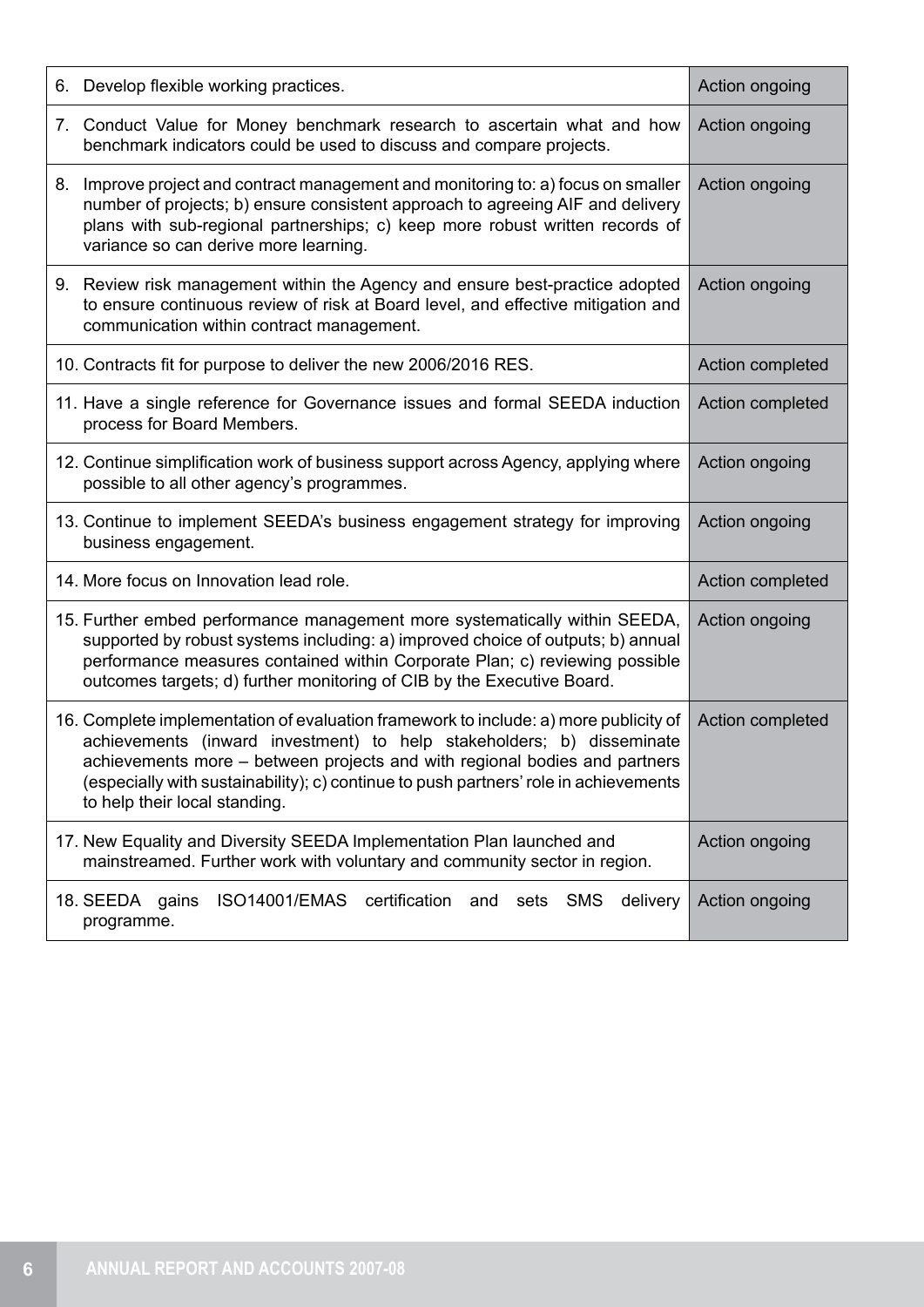Two examples of the work we have done are on environmental management and performance management. In February 2008, SEEDA was awarded partial ISO14001 for the environmental management and audit of our own offices and we have started work on Phase II to achieve full certification by December 2008. A new Balanced Scorecard is being used to monitor SEEDA's overall performance and progress against the new Corporate Plan 2008–11.

#### **RDA national impact evaluation**

It is very important that we underpin successful achievement of our output targets with good and comprehensive evaluation of our programmes so that we develop and refine our understanding of what interventions are most effective in achieving our objectives. For this reason, I welcome the independent evaluation of the impact of RDA spend over the period 2002/03 to 2006/07, commissioned by BERR in December 2007.

So far we have evaluated £61 million (10.2%) of SEEDA's relevant spend. We have a challenging, but achievable, task ahead of us and we aim to evaluate a further £415 million of expenditure (69.3%). This will mean coverage of 79.5% overall. We have made significant progress with five new, large sampling evaluations under way, covering the themes of physical regeneration, skills and employability, business development and competitiveness, in addition to the national SRB evaluation and the evaluation of Seaspace and the AIF Programme, all of which evaluate more than £10 million of SEEDA's spend each.

As part of this process, consultation will be undertaken with partners, delivery agencies and beneficiaries to build up a picture of the added value of SEEDA's investments. I have been particularly pleased with, and grateful for, the level of engagement so far from stakeholders in this process. The final Impact Evaluation report is due at the end of November 2008 and I look forward to reporting on our successes and lessons learnt in next year's report.

For Alexander.

Pam Alexander Chief Executive Date: 14 July 2008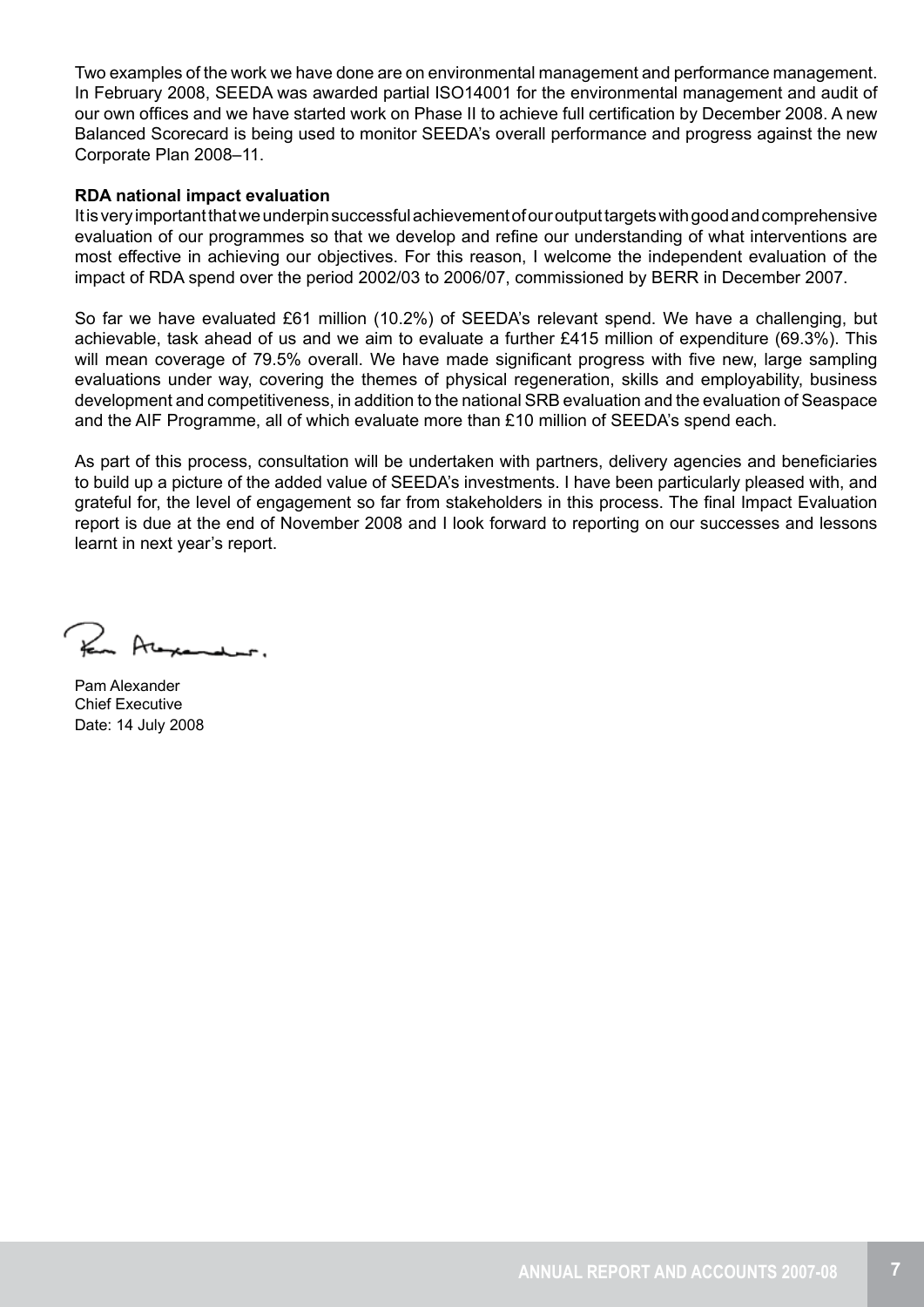## **3.1 Introduction**

#### **3.1.1 Principal activities**

The main focus of this year has been on continuing to deliver the last year of our 2005/08 Corporate Plan output targets while gearing up to deliver the new Regional Economic Strategy (RES).

In 2007/08, SEEDA fully spent its grant budget performing well against output targets. The Agency exceeded targets on eight out of ten outputs and delivered on its milestones in its 24 Strategic Added Value programmes. Over the three-year Corporate Plan period, SEEDA has exceeded targets on nine out of ten outputs. Full detail is given for output targets at section 3.3 and for Strategic Added Value programmes at section 3.2.2.

A major task was the development and publication of the RES Implementation Plan with the first Annual Monitoring Report at our Open Public Meeting in October. The Implementation Plan set out a 'Living RES' process of continuous monitoring and review organised around a quarterly meeting of a RES Steering Group of key partners and an annual Partners' Conference. The Steering Group has been established and the first Partners' Conference will be held on 4 July this year.

SEEDA has also been reviewing our structures and procedures to ensure that we are geared up to deliver the RES. Our structure now reflects the three objectives of the RES, so that we have three Directorates delivering on Global Competitiveness, Smart Growth and Sustainable Prosperity, supported by three Directorates dealing with Strategy and Communications, Resources and Enabling Infrastructure and Development. We have also reviewed the structure and purpose of our Area Teams and our Sub-regional Partnerships to make sure that the RES targets are being delivered in place as appropriate and that local needs are taken into account in reviewing and developing RES implementation.

These new structures and approaches are set out in full in our new Corporate Plan 2008/11. This was developed through the second half of last year and approved by Ministers in May 2008. The new Corporate Plan makes very clear and direct links between RES targets and SEEDA's role in delivering them, so that partners can be clear what to expect from us, our funders can see our added value and our staff can see what their individual role is in achieving corporate objectives.

Highlights of the year from our **Strategic Added Value programmes** were:

- Collaboration between the cultural agencies on sports events has landed major events in the South East including the Tour de France, Tour of Britain, the World Archery Championships and the under 21 World Beach Volleyball championships. These add significantly to the £2.5 billion earnings our economy makes from sports tourism.
- A regional Financial Inclusion Strategy has been developed building on extensive mapping research undertaken in 2006.
- The Regional Skills for Productivity Alliance has made joint business planning of its partners a matter of normal practice. The Regional Minister has skills as a top policy priority and a Skills Summit is being held in July 2008.
- The Proof of Concept of Knowledge Transfer (PoCKeT) Fund was awarded the British Business Angel Association award for the 'most exciting new entrant to the market' in July 2007.
- The Innovation Advisory Service, the Enterprise Hub network and the Manufacturing Advisory Service have, between them, engaged with over 5,000 businesses and gained specific investments of nearly £170 million.
- 77 foreign direct investments have been assisted, which will create or safeguard over 4,000 jobs over the next three years.
- The six Business Link providers have generated efficiency gains of more than £1.5 million (approximately 6% of their total regional budget). During the year 2006/07, Business Link has worked intensively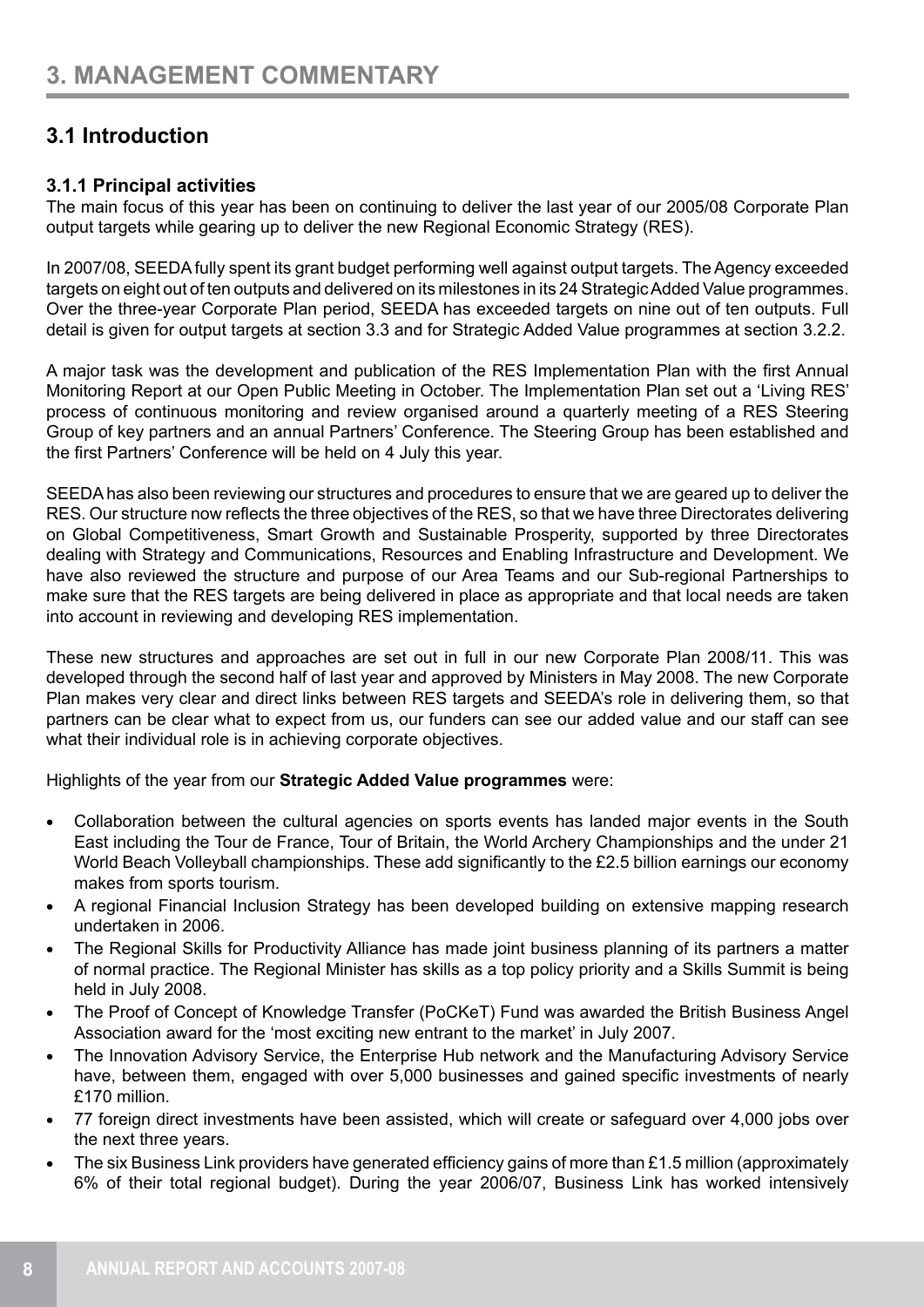with 14,500 businesses and provided support to more than 135,000 customers of which 17,500 were individuals thinking of starting a business. In addition, Business Link has increased its engagement with women from 26% of all customers to a current 31% of all customers.

- The Business Link Sustainable Business Service has been adopted nationally. It has provided advice to over 4,000 businesses over the year. The Business Resource Efficiency pilot announced by the then Chancellor in 2007 helped 2,250 businesses against a target for the year of 2,000.
- SEEDA co-chairs the Women's Enterprise Task Force, which successfully proposed the inclusion in the national Enterprise Strategy of a £12.5 million co-investment fund to target women-owned businesses.
- Over 100 South East companies had already won contracts to supply or service the 2012 Olympics using the new online Compete4 service by June 2008.
- The Hastings and Bexhill Task Force continues to show what can be achieved in addressing issues of economic under-performance by a strong and long-term partnership. Between 2002 and 2007:
	- Average earnings in Hastings have risen from 68% of the regional average to 82%
	- Commercial office rents have risen from £6–£7 to £12.50 per square foot
	- Workshop space rentals have increased from £4 to £8 per square foot
	- Approximately 1,000 jobs have been created or safeguarded
	- Business VAT registrations have improved. Figures for 2006 show more start-ups than de-registrations and a better survival rate than average for the South East. There were 9.5% new registrations and 6.8% de-registrations locally in comparison to 9.3% and 7.4% for the South East.

Highlights of **new work** not anticipated by the Corporate Plan 2005/08 include:

- Good progress on **ASTRAEA**, the £35 million national public/private partnership to develop unmanned aircraft. SEEDA's £2 million investment has supported R&D and knowledge transfer activities in the South East and resulted in a range of SMEs now working with QinetiQ, Thales, Flight Refuelling and BAE Systems. A number of successful demonstrations have taken place including flight demonstrations at Parc Aberporth and off the South Coast.
- A successful Greater South East bid to the European Space Agency **Alphasat** satellite project, which has been awarded to Astrium and Inmarsat. The project will bring significant economic and social benefits to the UK, including creating and retaining over 500 high-technology jobs within the Greater South East region. Astrium, based in Portsmouth and Stevenage, will develop and build the satellite.
- The **Incubation Physical Infrastructure** programme has provided space for business and supported entrepreneurship in areas of economic need. SEEDA successfully negotiated a development agreement with Chatham Historic Dockyard Trust (CHDT) to develop the site on behalf of SEEDA. The purchase was made possible due to a grant from Communities and Local Government (CLG) of £1 million achieved through positive partnership working with Medway Council.
- **University of Oxford, Begbroke Science Park:** SEEDA invested in a 'high-tech' fit out of laboratory space in the new Centre of Innovation and Enterprise at Oxford University's Begbroke Site, which is already 100% occupied.
- The **South East Health Technologies Alliance** (SEHTA) has assisted over 50 companies in raising £5 million of equity.
- The **Innovation Advisory Service (IAS)** has in the two years of operation engaged with 1,240 businesses. It has gained specific investments of £29.26 million and additional annual turnover of £15.65 million.
- **Designing Demand:** 10 companies have completed the programme and a further 38 businesses worked with Senior Design Mentors to develop design strategies for their companies. An evaluation of the programme indicates that it is having an extremely positive impact on company profits.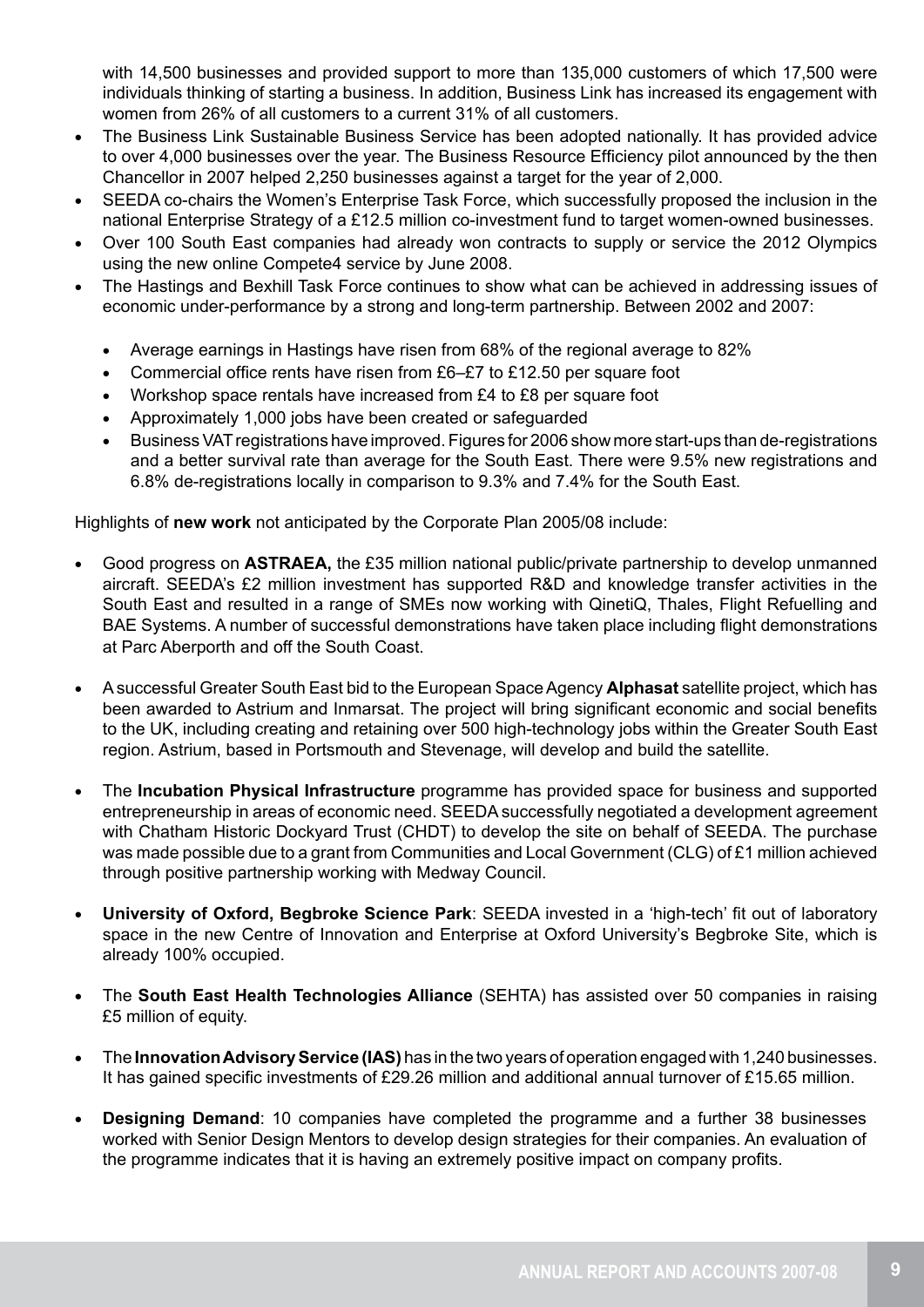- SEEDA completed the purchase of the former RAF Hythe in the New Forest from Defence Estates. Linking with East Cowes on the Isle of Wight, SEEDA has ensured the land at Hythe and Woolston has been secured to help provide development land for the Marine Sector in the South East. This has resulted in the investment by **Palmer Johnson** in three sites at Hythe, Woolston and East Cowes to bring 800 new jobs to the marine industry in the Solent.
- **Shoreham Harbour Area: In December 2007, the SEEDA Board approved the expenditure of** £2.95 million over the next three years to further develop the Shoreham Harbour proposal. The timescale for the development is up to 20 years. SEEDA has established a steering group to oversee the project, with full support of the three local authorities – Adur District Council, Brighton & Hove City Council and West Sussex County Council. In addition, Shoreham Port Authority, the Environment Agency and the Highways Agency are part of the group.
- **Making the most of 2012**: Over 100 South East companies have won contracts ranging from catering and events to business services and construction.
- SEEDA secured funding from the Academy for Sustainable Communities (ASC) for a Learning **Laboratory project** focused on the **Five Town Network** in coastal West Sussex.
- • Evidence gathered through the **Making Places** report, together with a separate but related survey will be used in evidence to the Communities and Local Government Committee Inquiry (CLG) into the skills capacity within local government to deliver sustainable communities.
- **Engaging Places:** The South East was one of three regions where Engaging Places was piloted to explore ways of improving the delivery of learning and education in the built environment sector. SEEDA chaired the South East regional group and engaged the Construction Industry Training Board in it. The Engaging Places team was introduced to the STEM (Science, Technology, Entrepreneurship and Management) team and DCMS are now actively pursuing how they could work together in the future.
- • SEEDA has sponsored the regional forum to promote flexible and teleworking, **Workwise South East**, with BT, Centrica, NHS South East, First Great Western, SEERA and SEEDA as initial members. A prospectus to inform and attract additional supporters has been published and a formal launch took place in mid-April 2008. The Matisse programme (initially funded by SEEDA and managed by e-Hampshire) has provided valuable insights into teleworking by employees of SMEs and large public sector organisations and is now being continued by Hampshire County Council and its partners in e-Hampshire.
- • **Flood Recovery**: The July 2007 heavy rainfall in the South East affected Oxfordshire and to a lesser extent, parts of Berkshire, south Buckinghamshire and Surrey. SEEDA support for businesses affected by the floods was mainly provided through a £130,000 Flood Relief Fund administered via Business Link. In addition, SEEDA supported the tourism sector through Tourism South East and provided support to the Flood Recovery Coordination Group in Oxfordshire. The scheme has received 78 applications, and 66 companies have received payments totalling £130,000. An independent evaluation of the flood fund has been published. The principal recommendation is that a region-wide disaster recovery plan is developed. SEEDA has adopted the recommendation and will work with key partners to develop a regional disaster recovery plan by autumn 2008. In addition to the Flood Relief Fund, SEEDA worked closely with Tourism South East and provided a grant of £50,000, which levered £500,000, for a campaign supported by the private sector and Visit Britain to restore consumer confidence.
- **Foot and mouth disease (FMD)**: Following the foot and mouth outbreak in Surrey in August 2007, and the later incidence of Bluetongue disease, SEEDA worked very closely with the National Farmers' Union and the Country Land and Business Association and the main Rural Stress Networks. We provided funding of £175,000 to help those affected. The unavoidable effects of climate change mean that exotic animal diseases will be more prevalent in future and we have therefore set up preventive measures such as better husbandry among hobby farmers to try and limit their effects.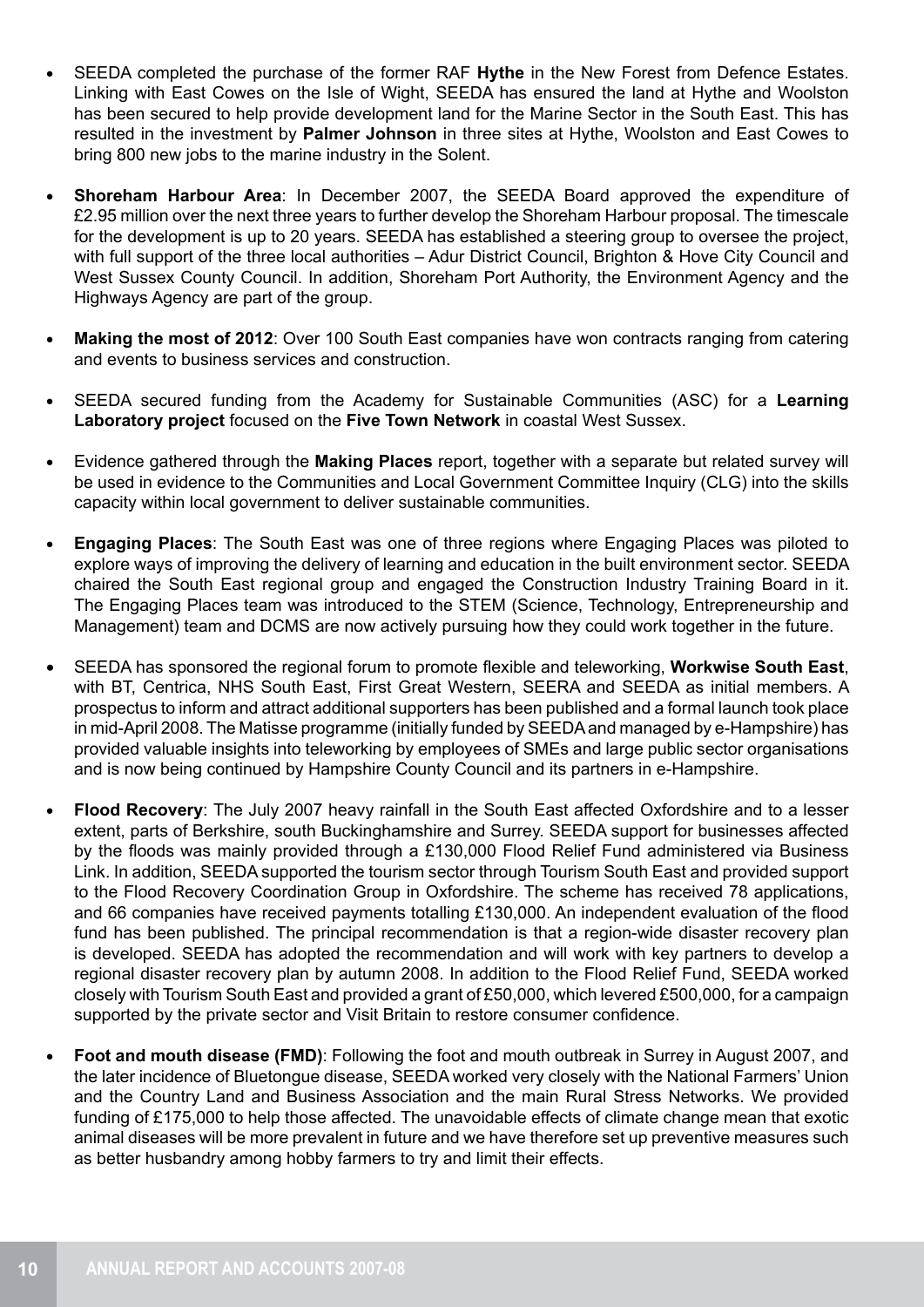The **Area Investment Framework (AIF)** programme was identified as a key action in the RES 2002/12 building on the success of a series of pilots across the region, deployed in the latter stages of the Single Regeneration Budget programme. The AIFs were seen as the development of a new sub-regional delivery arrangement in priority regeneration areas. Ten AIFs were identified and became operational from April 2004 until March 2008. Thirty-nine million pounds was invested in the 10 priority areas through new partnership structures made up of the public, private and third sector. The programme achieved over 3,000 jobs created or sustained, nearly 5,000 people were supported to get a job, over 9,000 businesses were supported to improve performance, 14 hectares of brownfield land was remediated, 30,000 people received skills development and £10 million was levered in from the private sector with a further £50 million being levered in from the public sector.

In addition, SEEDA developed three Area Programmes in the Milton Keynes, Oxfordshire, Buckinghamshire and Berkshire sub-region, which targeted Super Output Areas in the bottom 20% nationally according to the Indices of Multiple Deprivation, recognising that concentrations of deprivation exist within areas of economic success. SEEDA devolved £6 million funding to the three partnerships over three years to March 2008, creating or safeguarding 171 jobs, assisting 1,604 people into employment, assisting over 500 businesses to improve their performance and developing the skills of 4,700 people in these hard-to-reach communities. In addition, the programmes have promoted a more strategic evidence-approach to regeneration.

The AIF and Area Programmes resulted in a range of successful projects linked to sub-regional priorities. These included:

- The Centre of Portsmouth Learning Campus, which was opened this year following an investment of £550,000, which levered in a £38 million total funding package including the LSC and Highbury College.
- The Better Business Park Project in West Sussex. Key achievements include the establishment of six business park associations and the establishment of a Business Improvement District on Lancing Business Park, one of the largest industrial estates in the South East, which will raise an estimated £500,000 over the five-year business plan period.
- Work with LSC and HEFCE to inform the £500 million capital investment going into education along the Sussex Coast by 2010. As a direct result of the project, partners and stakeholders are now better informed of local need and the potential demand for learning. There is now commitment from many of the provider organisations to work together, align capital funding and maximise the opportunity that these developments can offer.
- All three Area Programmes developed a community learning and basic skills project as the backbone of the programme, facilitating the provision of skills directly into communities, encouraging adults into learning and preparing them to undertake level 2 qualifications. These included the Reading TEA (Training Employment Advice) Shop, Slough Hub and Spoke, Oxfordshire's Learning Communities and Routes to Success in Milton Keynes.

#### **3.1.2 Important future developments**

The Sub-national Review of Economic Development and Regeneration (SNR) was published in July 2007. A further consultation document was published in March 2008 and the consultation period ends in June. While it is still unclear exactly how the proposed new system of regional architecture will work in the South East, it is clear that SEEDA's role will change substantially by 2010-11, in taking responsibility for the regional planning function from the Regional Assembly. Much work has been done on this through the last financial year and it will continue to be a focus for the coming Corporate Plan period.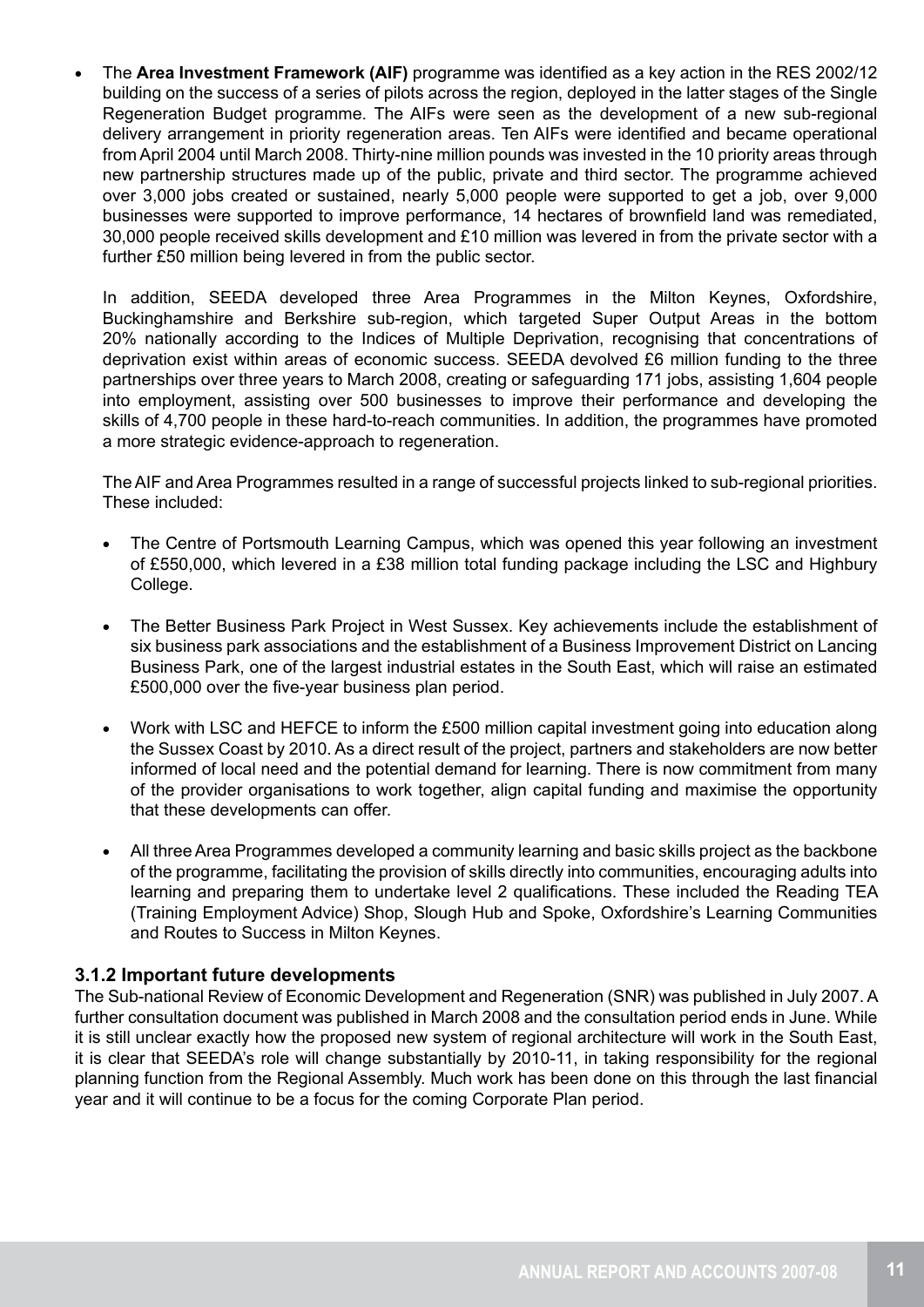#### **3.1.3 Significant changes in fixed assets**

There was no significant movement in fixed assets during the year.

#### **3.1.4 Financial results**

The total grant and income received during the year was £205.3 million (2006/07: £202.5 million). In addition to our 'Single Pot' of £165 million (2006/07: £159 million) Government grant aid, SEEDA gained £11.6 million (2006/07: £14.2 million) European funding, £7.8 million (2006/07: £5.9 million) other grant income and £20.9 million (2006/07: £23.4 million) other general income. Total income was expended on grant awards to the region, on direct investment and capital assets.

#### **3.1.5 Efficiency measures**

As part of the Government's efficiency measures, SEEDA was required to achieve 2.5% savings for the three years 2005/08, adjusted for inflation, based on 2004/05 as a benchmark and based on specific agreed items. The annual target for 2007/08 of £10.4 million was exceeded by £1.7 million, such that the Agency has now exceeded the overall three-year target of savings of £20.4 million by £15.6 million on the selected items. Particular areas of success have been reducing the cost of consultants, increasing outputs higher than in proportion to spend, improving returns from property rentals and the continued strong performance of Business Links providing additional business support while reducing overheads. These savings have been reported to Government via BERR.

#### **3.1.6 Organisational Development programme**

SEEDA's organisational change programme continued in 2007/08. As well as working on behaviours and systems, three important new structures were created to help SEEDA gear up to deliver the RES. Firstly, three Directorates were created to address the three objectives of the RES: Global Competitiveness, Smart Growth and Sustainable Prosperity. These are supported by three further Directorates: Strategy and Communications, Resources, and Enabling Infrastructure and Development. Secondly, assessment centres were held as part of the appointment process for a new tier of Directors who will lead on the operational and performance management of SEEDA within the strategic framework set by the Executive Board. Each Director takes ownership and accountability for delivery within a function or an area and meets twicemonthly as the Directors' Group, chaired by a member of Executive Board. Thirdly, the Area Teams have been reviewed and restructured. There are now five teams structured to focus on strategic partnership working, rather than the delivery of the AIFs and Area Programmes.

This process will continue as required to ensure the organisation is suitable for the new challenges of the RES, CSR 2007 and the Sub-national Review. In addition, the internal processes and systems are being updated, for example a major upgrade of the Agresso finance system.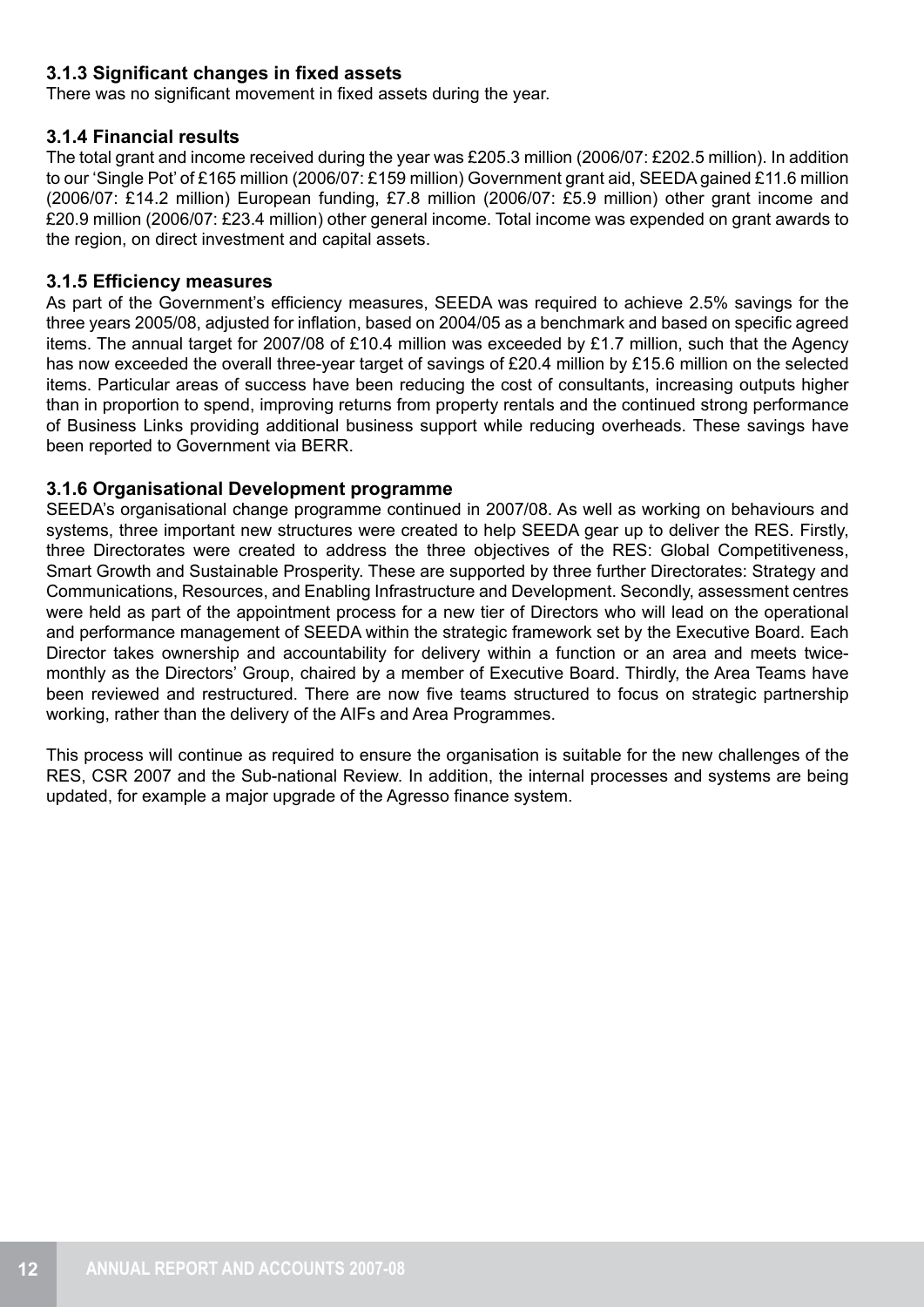### **3.2. Activity report**

The activity section of this report provides details of the progress SEEDA has made in the final year of the 2005/08 Corporate Plan. Progress is shown against the Strategic Influencing priority of the Corporate Plan and the milestones of the 24 Strategic Added Value programmes.

## **3.2.1 Strategic influencing**

Strategic influencing has continued to be a priority area of work for SEEDA during 2007/08. Detailed below are some examples of key activities under this theme.

**South East Plan** The Panel report into the Examination in Public of South East Plan was published in August 2007. The Planning Team led the provision of SEEDA's evidence at the Examination in Public (EiP) of the South East Plan (the Regional Spatial Strategy). The headline objectives of the draft SE Plan and the RES are in broad alignment; we sought amendments to the draft Plan in order to better deliver sustainable economic growth.

One of the key points of difference between the spatial and economic strategies was the number of new houses required in the region. The final Panel Report on the EiP recommended higher housing figures and strengthened the Plan's approach to economic development. In addition, the Panel recommended an immediate partial review of the Plan to ensure there are robust targets for employment growth and provision of land for economic development.

**Regional Economic Strategy (RES), Evidence Base and Implementation Plan** Working with partners to agree the RES Implementation Plan and delivering the first Annual Monitoring Report was a strong focus for the first half of the year. Continuing the strong engagement of partners achieved in developing the RES, we have identified 'target sponsors' for each of the 14 targets. We have worked with them and other key regional partners to develop detailed Action Plans, which were published on the web in April 2008 and we have put in place the components of the 'Living RES' process described in the Implementation Plan. Tools we have developed for monitoring progress on the RES include traffic lights for each target, which show how well the region is geared up to deliver the target and 'policy-on' graphs, which show actual progress on each target and the 'added value' we aim to deliver through the RES.

Research and policy support has been significantly strengthened during the year, allowing SEEDA to work jointly with regional partners on research projects. Joint projects have been completed with the South East Diamonds for Investment and Growth (developing metrics for economic and environmental performance in each Diamond); the Regional Assembly (developing a common use of economic forecasting); the Assembly, GOSE and Economic Partnerships (the economic impact of migrant workers in the region) and the Learning and Skills Council (review of priority sectors and developing a sector network blueprint). This new approach has resulted in a better evidence base, which will stand us in good stead in moving to a joint **Regional Delivery Plan** and subsequently to a single **Regional Strategy**.

Work has started with the Regional Assembly on the **Regional Delivery Plan** (formerly referred to as the Single Delivery Framework). This brings together the implementation plans of the RES and the SE Plan, where they coincide or overlap, and will give the region a stronger concerted effort on major aspects of delivery while building a good foundation for moving to the single Regional Strategy. The Plan will be used to influence the second **Regional Funding Allocation** and will also be used to pilot ways of working with the new **Homes and Communities Agency.**

**Sub-national Review of Economic Development and Regeneration** SEEDA's Head of Planning was seconded on a part-time basis to Communities and Local Government (CLG) to assist with the drafting of proposals for the Single Regional Strategy, as set out in the Sub-national Review of Economic Development and Regeneration (SNR). Discussions with key partners in the South East continue on the arrangements for aligning national, regional and local objectives.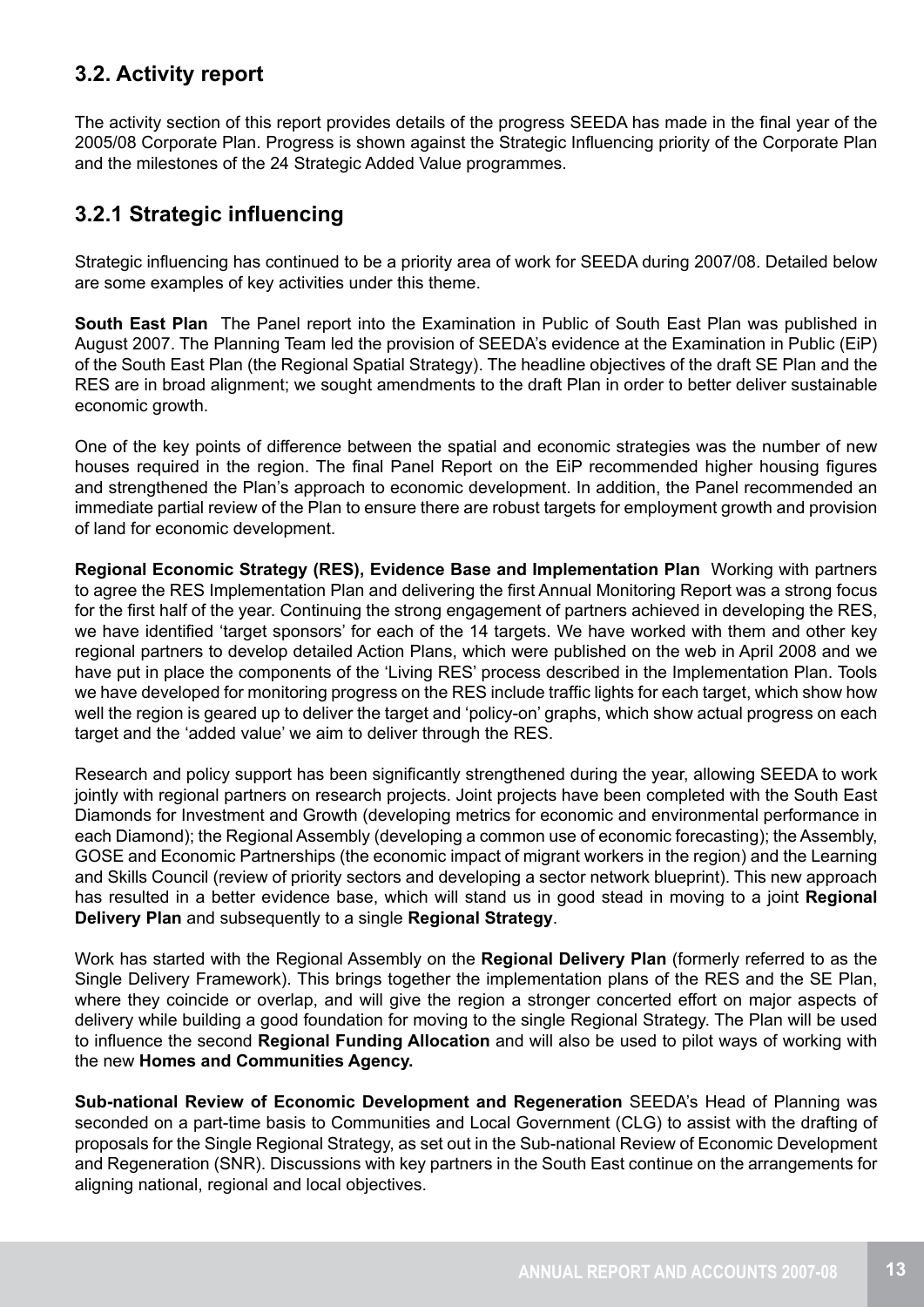#### **Regional Partnership Working**

**Sub-regional Partnership Review** Following a wide-ranging consultation and review on the effectiveness of 72 SEEDA funded sub-regional partnerships, the SEEDA Board agreed in July 2007 to work with local authorities to develop partnership arrangements that embed business priorities within Local Area Agreements (LAA) and Multi-Area Agreements (MAA) in order to achieve effective delivery of RES outcomes and as a mechanism for taking forward work in the Diamonds for Investment and Growth.

As a result, 13 new Partnership arrangements and an associated support network will be established, conditional on robust appraisal and business planning. SEEDA will provide £5.4 million investment in the next three years, focused on developing local capacity to deliver RES outcomes.

**Area Teams Restructure** Area Investment Frameworks and Area Programmes closed at the end of March 2008, with a very few legacy projects continuing. To reflect the new emphasis on strategic partnership working, the four Area Teams were increased to five from April 2008 and strengthened. Their remit is to work externally through key local and sub-regional partnerships to support the economic development needs of sub-regions and localities. They will also work internally across SEEDA to put in place 'Team SEEDA' approaches to economic development in key places. The development of sub-regional and local economic development evidence bases will be a key tool in supporting their work.

**Economic Contours** Following the Government Select Committee on Coastal Towns' recommendation that SEEDA lead an RDA network on best-practice to tackle coastal town issues, SEEDA has worked closely with a wide range of partners to develop a **Coastal Strategy** for the South East. The aim has been to enable urban coastal areas to become a major contributor to the region's overall success by addressing specific challenges, including the need to improve connectivity along the coast with key hinterlands and London, raise educational aspirations and support business start-ups. SEEDA has also worked with partners to specify actions to deliver the strategy.

**Waterfront Strategy** In response to calls from the Marine industry for waterfront land space, SEEDA commissioned the Solent Waterfront Strategy. The strategy is a ground-breaking, comprehensive economic and spatial study of the marine sector in the Solent sub-region. The strategy concludes that growth is being limited by particular waterfront land space and water requirements necessary for expansion. SEEDA is working with a number of other organisations, including local authorities, Marine South East and the Environment Agency, at looking at how this land can be safeguarded for future marine use.

**Rural** In order to maximise the impact of the work of all partners, and free up time for delivery, SEEDA has been leading work with the Government Office and other partners to review rural governance structures in the region. It has been agreed that there will be a new Rural Board, with an independent Chair, which will act as the rural lead taking forward the Rural Action Plan. It will also have a 'watchdog' role to capture what is working well and where there are problems.

**Diamonds and Growth Areas** SEEDA has been working to support the collective approach being taken by the Diamond Local Authorities to develop strategies and action plans for the 8 Diamonds for Investment and Growth. In particular, this partnership working has led to the Board of the Ecological Footprint Diamonds Policy Group agreeing to an overall ambition to stabilise the ecological footprint in the Diamonds for Investment and Growth by 2014, two years earlier than the RES target.

SEEDA has also facilitated, in consultation with stakeholders, the development of a shared vision for the **Gatwick Diamond**. The public and private sector are now united in their vision to establish the Gatwick Diamond as a world-class, internationally recognised business location by 2016. A 'Future Plan' is being developed with GHK Consulting, using catalytic funding from SEEDA. There has been strong business input for the work across the Gatwick Diamond and this has been galvanised by both West Sussex and Surrey Economic Partnerships. Strong collaborative support and joint working of the six local authorities and two county councils across the Diamond has been reflected in their contribution to and support for the 'Future Plan'.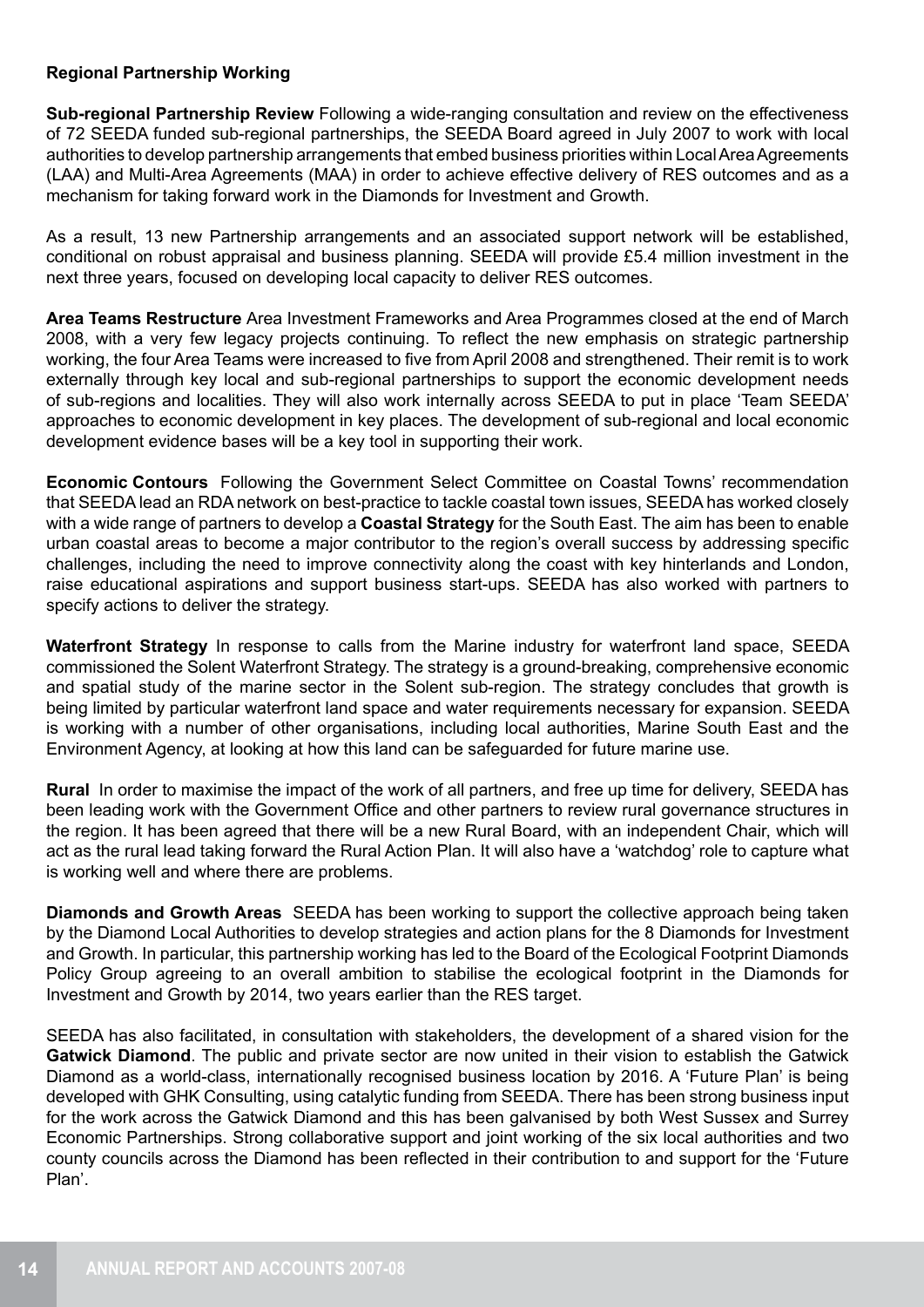**Urban South Hampshire** SEEDA has established an internal South Hampshire Task Group to work with the Partnership for Urban South Hampshire and other agencies to develop deliver and resource some of the priorities within the PUSH Business Plan.

**Local Area Agreements and Multi-Area Agreements** SEEDA has worked closely throughout the year with regional and local partners to align the 19 LAAs across the region with the RES priorities and targets. SEEDA has had significant input on skills, employment, enterprise, climate change and energy indicators, and in determining associated actions. SEEDA has supported the initial work in shaping the priorities and asks of Government for the Multi-Area Agreement in South Hampshire that PUSH are submitting to Government in June.

#### **Strategic influencing across regional boundaries:**

**Thames Gateway Economic Development Investment Plan** SEEDA, the East of England Development Agency and the London Development Agency consulted widely on this plan and secured a joint Strategic Economic Investment Fund of some £200 million with £80 million contribution from the Department of Communities and Local Government. The partnership approach to developing a Thames Gateway Economic Development Investment Plan will ensure that SEEDA's investments, together with investments from our partners, are used to create pan-gateway impact in order to achieve a transformation of the Thames Gateway economy, which could generate £12 billion extra GVA across the three regions.

**Greater South East** SEEDA has continued to work with London and the East of England on issues to benefit the Greater South East. As well as the two major joint projects on Alphasat and the Thames Gateway EDIP, two events were held in June and October to influence central Government and new regional ministers as to the economic importance of the Greater South East to the whole of the UK. A joint Board meeting of the three Regional Development Agencies (RDAs) was held in October 2007 to agree priorities and approaches.

**National housing policy** SEEDA, together with the South West of England Development Agency (SWERDA), Advantage West Midlands (AWM) and East Midlands Development Agency (EMDA), British Telecom (BT) and the Royal Town Planning Institute (RTPI), supported the Live/Work Network to commission a report into the role of live/work units in national housing and sustainable development policy. Live/work contributes to the growing trend for home-based businesses, which currently comprise 41% of new business starts. The report sought to: raise awareness of what live/work is and what the market for the future might be; highlight the practical and policy issues that surround the development of live/work; explore the contribution that live/work can make to reducing the carbon footprint of economic activity and building sustainable communities; and recommend ways in which public policy can develop to maximise the benefits of live/work. A national conference to disseminate the report's findings was held in April 2008.

SEEDA seconded a member of staff to the Government sponsored Callcutt Review of house building delivery. The independent review examined how the supply of new homes is influenced by the nature and structure of the house building industry and also considered how these factors influence the delivery of the Government's increased housing targets.

SEEDA also participated in the work of the Housing Forum (a national member-led industry body) to consider how better planning processes and procedures might be developed, which could lead to a more rounded delivery of new homes, taking into account social, economic and spatial factors. SEEDA was represented on a task group asked to examine land supply and finance. The overall findings were presented at a national conference in April 2008. Housing Forum members are currently being consulted on the recommendations and next steps.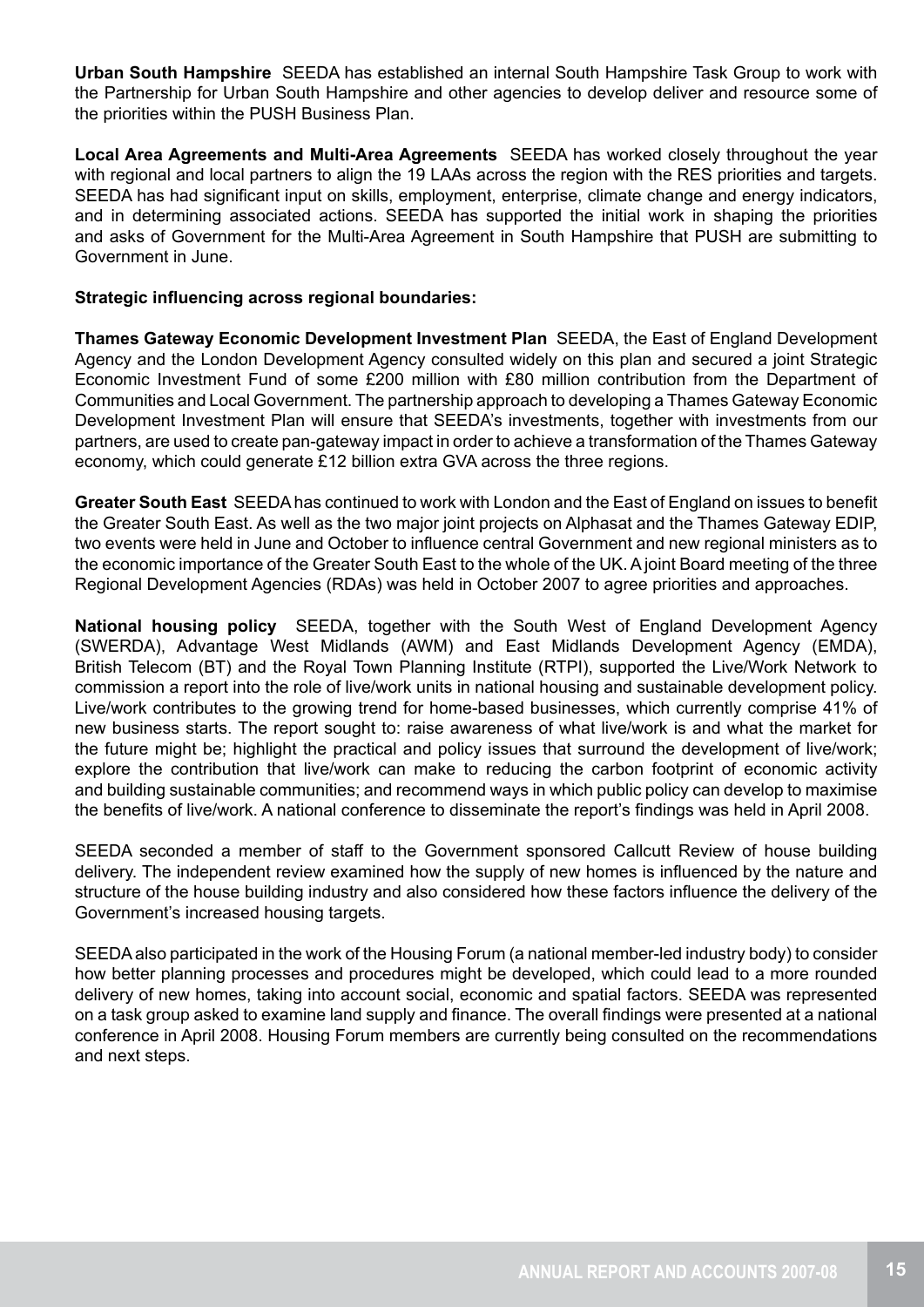#### **Working in Europe**

The South East's Joint Europe Committee (JEC), comprising representatives of SEEDA, the Regional Assembly and local partners, submitted a response to the consultation on 'Europe's Social Reality'. Informed by a JEC partners' conference in November 2007, a number of key messages were highlighted, in particular drawing attention to considerable intra-regional variations of economic and social performance in the South East, issues of multiple deprivation, lifelong learning, the impact of antisocial behaviour and migration. Detailed comments were provided on the transition to a post-industrial knowledge and service economy, the welfare state, demographic changes, changing values, well-being, access to services and facilities, skills, employment and economic activity in the South East.

The South East European Regional Development Fund (ERDF) Competitiveness Programme 2007–13 was developed during the course of 2007 with close liaison between key regional partners, the European Commission's Directorate General for the Regions and a region-wide consultation. The programme, which focuses on promoting sustainable production and consumption, was the first of the English programmes to be adopted by the Commission on 6 December 2007. The programme will deliver business support activity to SMEs in the region in line with the national Business Support Simplification Programme. SEEDA became the designated regional Intermediary Body ERDF with Managing Authority responsibilities delegated from CLG by means of a Statutory Instrument that came into force on 31 January 2008.

#### **National lead roles**

All RDAs take on national lead role work to coordinate links between Whitehall and RDAs and to ensure that RDA views are fed into central Government in a way that has the most impact on areas of critical importance to regional economic development. SEEDA held the lead role for the following areas in 2007/08:

- Enterprise (including social enterprise and women's enterprise)
- Corporate Social Responsibility (CSR)
- Innovation
- **Waste**
- **Energy**
- Broadband.

#### **Enterprise**

- SEEDA led the development of a joint RDA response to BERR's Enterprise Strategy 'Enterprise: Unlocking the UK's Talent', published as part of the budget on 12 March. The paper gave the RDAs' policy response, detailed current investments and proposed the key role RDAs will play in making the Strategy happen. The work of the Women's Enterprise Task Force (WETF), chaired jointly by Pam Alexander and Glenda Stone, CEO of Aurora, greatly informed the Strategy.
- SEEDA has continued its strong leadership of the Business Support Simplification Programme (BSSP), through membership of the national Board on behalf of RDAs and Chairing the National Steering Group. SEEDA has influenced the development of specific new 'products' through joint leadership of the Business Expertise and Business Creation development work with BERR, and through joint leadership of the suite of Innovation products, with DIUS.
- Business Link: SEEDA has led the development of an improved performance management framework and customer satisfaction survey methodology, which was rolled out across the RDAs on 1 April 2008.
- SEEDA co-chairs and has provided the secretariat and management function for the national WETF, working with the public and private sector members to influence the women's enterprise agenda across Whitehall and RDAs. The Task Force has increased the profile of women's enterprise in central Government. The Government's Enterprise Strategy, published in March 2008, included a £12.5 million co-investment fund to target women-owned businesses, a national mentoring network for women business owners and support for women to access corporate sector contracts.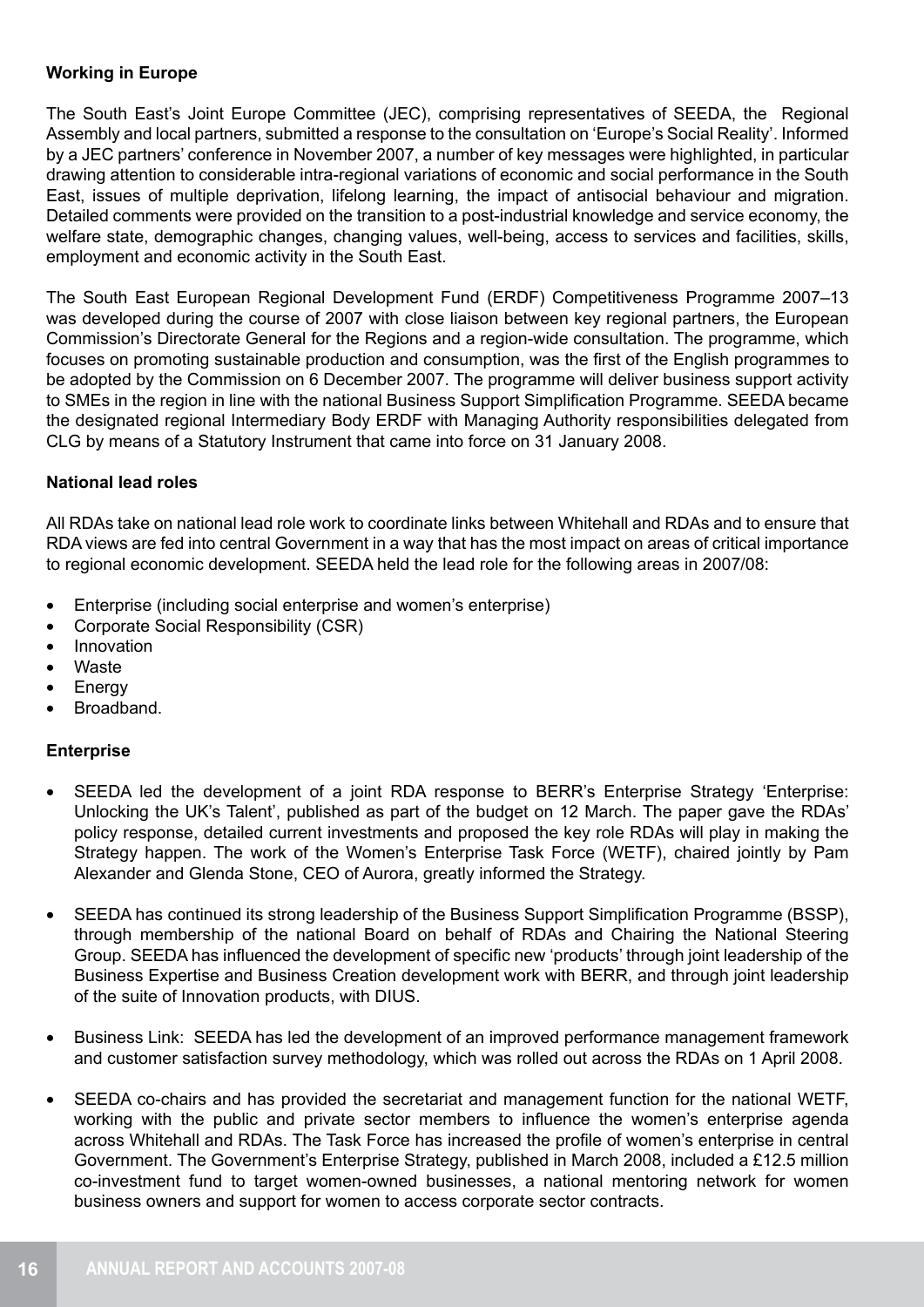In April 2007, SEEDA assumed responsibility for the management of the devolved national Business Link Marketing and Brand Management budget of £1.7 million. A key accomplishment of the national Business Link team included the SEEDA-led project to develop the improved Business Link performance management framework and customer satisfaction survey methodology, which was rolled out across RDAs in April 2008. SEEDA coordinates Business Link national performance and led the discussion with BERR Ministers and officials on behalf of RDAs on the performance of the Business Link network.

#### **Innovation**

- SEEDA ensured that the Sainsbury Review recognised the importance of the regional role and that the development of the Technology Strategy Board (TSB) was achieved in close strategic partnership with the regions.
- Following the publication of the Sainsbury Review, SEEDA has led the work on aligning TSB and RDA strategies. All RDAs have prepared regional prospectuses, with input from their Science and Industry Councils as the basis for a £2 billion programme of work supported by the TSB, RDAs and Research Councils.
- SEEDA worked closely with DIUS on the Innovation Nation White Paper. The White Paper gives RDAs strong recognition for their contribution as both strategic and business support bodies. Specific commitments, including Innovation Vouchers and New Partnerships for Innovation, are supportive of the evolving RDA role.

#### **Waste**

- In its lead role on waste issues, SEEDA provided the link between the RDA network and DEFRA on the Government's Waste Strategy 2007, contributed to the work of the One Planet Economy Task and Finish Group and represented RDAs on the national BREW Bodies Coherence Group.
- SEEDA is leading the development of a major initiative, 'Pathway to Zero Waste in the South East', which will act as a national pilot, learning lessons for the RDA network.

#### **Energy**

• SEEDA has worked with other RDAs to progress delivery of the RDAs' commitments in the 2007 Energy White Paper and to influence national policy development through coordinating RDA responses to Government energy and climate-related consultations, including Banding the Renewables Obligation, the Climate Change Bill and Nuclear Policy. SEEDA made a submission on behalf of RDAs to the House of Commons IUS Committee on Renewable Energy Technology.

#### **Broadband and ICT**

- SEEDA has leads for the RDAs on the Broadband Stakeholders Group (BSG the Government's chief advisory body on Broadband) and has chaired the steering group for one of the BSG's main work streams and contributed, along with other RDAs, to other work streams arising out of the BSG's 2007 'Pipe Dreams' report.
- SEEDA is also developing relationships with the telecommunications regulator, Ofcom, and prepared a joint RDA response to Ofcom's consultation on regulation of Next Generation Access (NGA) networks. Discussion is taking place on possible future joint activity to better understand broadband availability across the UK.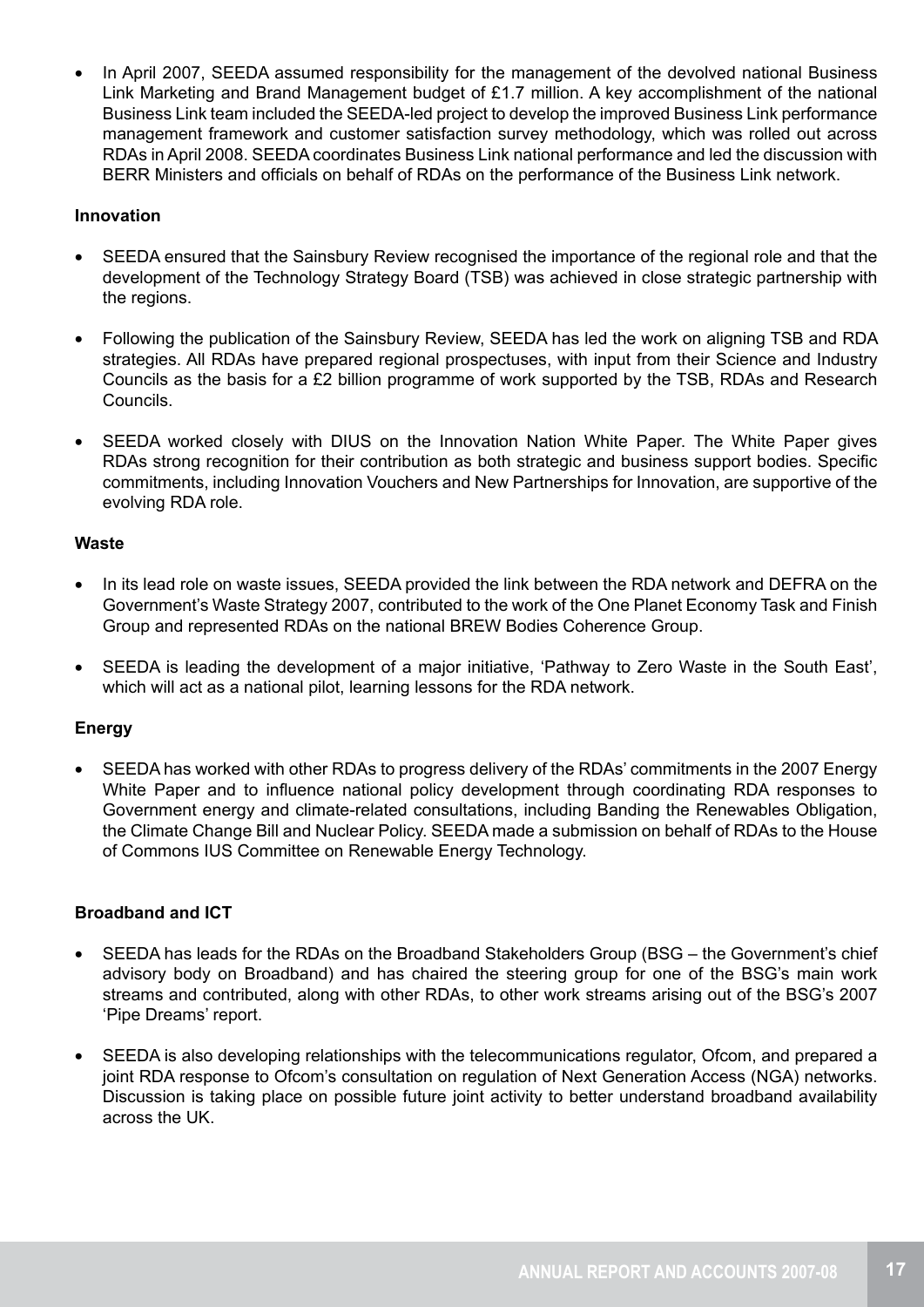### **3.2.2 Strategic Added Value milestones 2005/08**

The table below shows progress against the Strategic Added Value milestones for the three years as set out in the Corporate Plan. Good progress has been made in all 24 programme areas and all milestones have been met over the three-year Corporate Plan period or revised for changed circumstances.

#### **Table 1: Progress against Strategic Added Value milestones**

| <b>1. REVIEW OF REGIONAL ECONOMIC STRATEGY</b>                                                       |                                                                                                                                                                         |
|------------------------------------------------------------------------------------------------------|-------------------------------------------------------------------------------------------------------------------------------------------------------------------------|
| <b>Activities and milestones</b>                                                                     | <b>Strategic Added Value</b>                                                                                                                                            |
| 2005/06                                                                                              |                                                                                                                                                                         |
| Evaluation and consultation as basis for a review and<br>revision of the Regional Economic Strategy. | Achieved alignment of all regional partners behind a<br>shared view of objectives and priorities for the economy<br>of the South East to perform to its full potential. |

| 2. HOUSING AND CONSTRUCTION                                                                                                                                            |                                                                                                                                                                                                                     |
|------------------------------------------------------------------------------------------------------------------------------------------------------------------------|---------------------------------------------------------------------------------------------------------------------------------------------------------------------------------------------------------------------|
| <b>Activities and milestones</b>                                                                                                                                       | <b>Strategic Added Value</b>                                                                                                                                                                                        |
| <b>Housing</b>                                                                                                                                                         |                                                                                                                                                                                                                     |
| 2005/06                                                                                                                                                                |                                                                                                                                                                                                                     |
| Complete research into private sector housing to inform<br>the Regional Housing Strategy.                                                                              | Studies completed to inform work of Regional Housing<br>Board in updating of SE Housing Strategy.                                                                                                                   |
| 2006/07                                                                                                                                                                |                                                                                                                                                                                                                     |
| Complete series of meetings with private sector house<br>builders and landlords and RSL's to identify solutions to<br>poor private sector housing.                     | SE Excellence Advisory Board recruited, drawn from<br>highly regarded professionals. Website reached average<br>of 11,000 hits per month against target of 3,000.                                                   |
| <b>Construction</b>                                                                                                                                                    |                                                                                                                                                                                                                     |
| 2005/06                                                                                                                                                                |                                                                                                                                                                                                                     |
| Work with the English region RDAs and English<br>Partnership and produce targeted marketing campaign to<br>promote and disseminate best-practice in construction.      | A cross-RDA good practice document was published in<br>February 2005. South East Excellence, the brand name<br>for the Regional Centre of Excellence for sustainable<br>communities was launched in September 2005. |
| Develop SEEDA policy to ensure sustainable construction<br>and best-practice principles are demonstrated in<br>development activity.                                   | South East Sustainability Checklist for Developers refined<br>and more widely disseminated.                                                                                                                         |
| Construction Sector Consortium set up.                                                                                                                                 | South East Centre for the Built Environment (SECBE)<br>established.                                                                                                                                                 |
| 2007/08                                                                                                                                                                |                                                                                                                                                                                                                     |
| Host series of Inter-RDA construction meetings and<br>feedback construction issues to central Government and<br>others.                                                | SEEDA handed the national lead role for construction<br>to EMDA in March 2005. In 2007-08 the national group<br>made a cross-RDA response to the Government's<br>Sustainable Construction Strategy.                 |
| <b>BLAT</b>                                                                                                                                                            |                                                                                                                                                                                                                     |
| 2005/08                                                                                                                                                                |                                                                                                                                                                                                                     |
| Complete design and implementation of the Corporate<br>Structure for BLAT, with ownership from stakeholders,<br>lever private funding into affordable<br>housing<br>to | Business plan completed and two private sector<br>developers confirmed as members.                                                                                                                                  |
| development.                                                                                                                                                           | Brownfield Land Assembly Company officially formed<br>January 2007. 13 hectares acquired and remediated.                                                                                                            |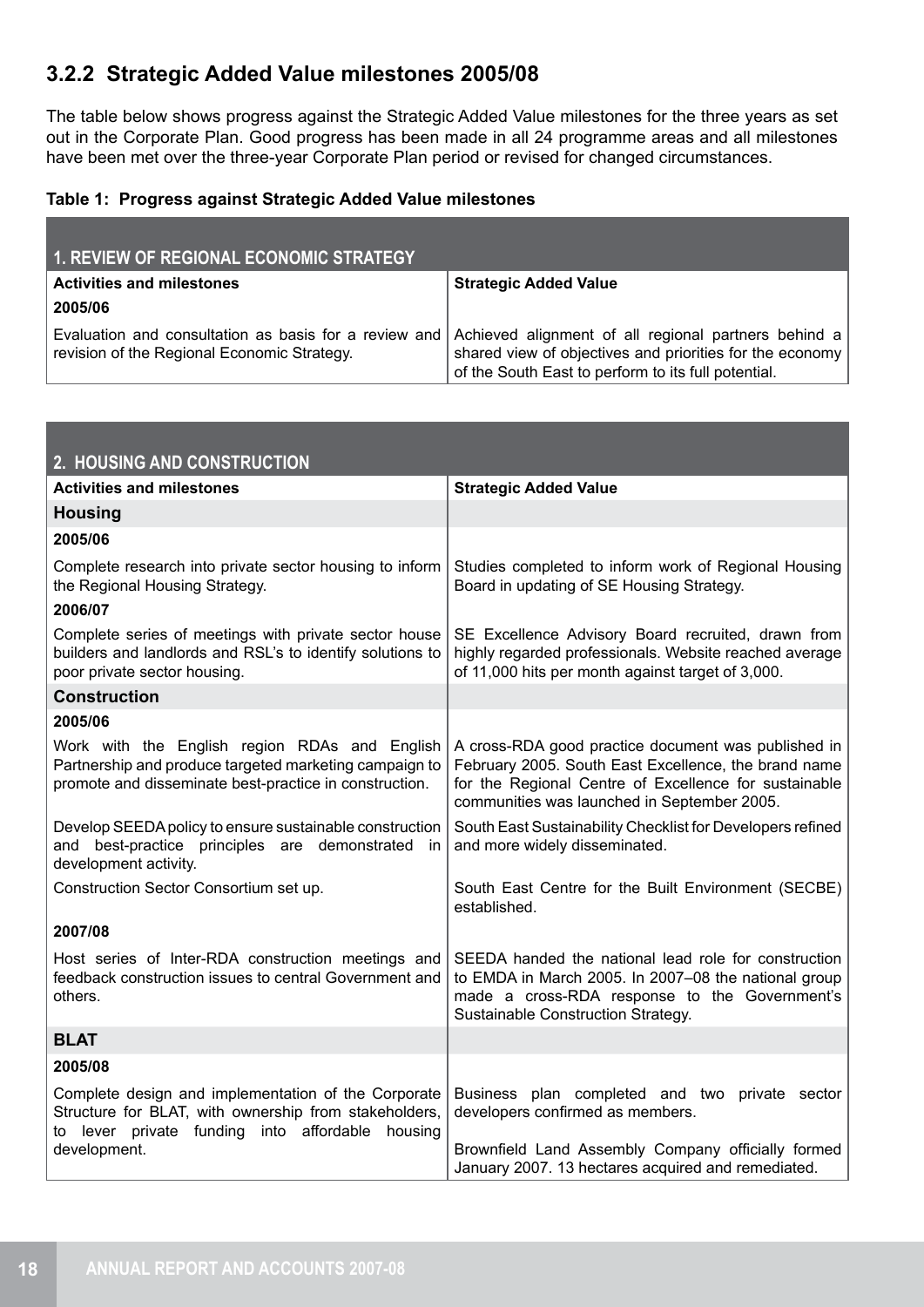| 2007/08          |                                                                                                                                                                               |
|------------------|-------------------------------------------------------------------------------------------------------------------------------------------------------------------------------|
| brownfield land. | Acquire and remediate a total of 19 hectares of fragmented   Change in policy direction overtook this milestone in the<br>Corporate Plan period. SEEDA continued to remediate |
|                  | lland under its strategic development programme.                                                                                                                              |

| 3. PLANNING AND TRANSPORT                                                                                                                                                                                                                                                                                                                                                                                                      |                                                                                                                                                                                                                                                                           |  |
|--------------------------------------------------------------------------------------------------------------------------------------------------------------------------------------------------------------------------------------------------------------------------------------------------------------------------------------------------------------------------------------------------------------------------------|---------------------------------------------------------------------------------------------------------------------------------------------------------------------------------------------------------------------------------------------------------------------------|--|
| <b>Activities and milestones</b>                                                                                                                                                                                                                                                                                                                                                                                               | <b>Strategic Added Value</b>                                                                                                                                                                                                                                              |  |
| <b>Transport projects</b>                                                                                                                                                                                                                                                                                                                                                                                                      |                                                                                                                                                                                                                                                                           |  |
| 2005/08                                                                                                                                                                                                                                                                                                                                                                                                                        |                                                                                                                                                                                                                                                                           |  |
| Launch HST Connect project.                                                                                                                                                                                                                                                                                                                                                                                                    | Project launched.                                                                                                                                                                                                                                                         |  |
| Launch Trans European HST Network with and obtain<br>European funding.                                                                                                                                                                                                                                                                                                                                                         | Network launched and European funding obtained.                                                                                                                                                                                                                           |  |
| 2006/08                                                                                                                                                                                                                                                                                                                                                                                                                        |                                                                                                                                                                                                                                                                           |  |
| Lever in additional funding for further projects.                                                                                                                                                                                                                                                                                                                                                                              | Continued development of SMART project (Solent-<br>Midlands Advancement of Rail Transport) under SEEDA<br>leadership. £55 million TIF-P funding has 'minded to<br>approve' status; DfT announced £43 million to enhance<br>the gauge on the Southampton-Nuneaton corridor |  |
| <b>Statutory Planning Role</b>                                                                                                                                                                                                                                                                                                                                                                                                 |                                                                                                                                                                                                                                                                           |  |
| SEEDA will be formally consulted by Local Planning<br>Authorities on applications they receive that are either<br>a) considered to affect the provision of an existing or<br>proposed strategic infrastructure project and which are<br>likely to have a significant impact upon a policy in SEEDA's<br>strategy b) relate to the development or improvement of<br>light rail network and/or c) affect the implementation of a | 2005/06: Two major applications in Milton Keynes and<br>Folkestone seafront.<br>2006/07: Evidence and arguments on sustainable<br>economic development impact given at Examination in<br>Public of RSS.                                                                   |  |
| strategic regional investment or employment policy in the<br>Regional Development Strategy.                                                                                                                                                                                                                                                                                                                                    | 2007/08: SEEDA responded to consultations on 106<br>planning applications and 59 Local Development<br>Framework documents.                                                                                                                                                |  |
| <b>Planning and Development Frameworks</b>                                                                                                                                                                                                                                                                                                                                                                                     |                                                                                                                                                                                                                                                                           |  |
| SEEDA will focus on priority areas and projects and feed<br>into the preparation of the Regional Spatial Strategy<br>(South East Plan).                                                                                                                                                                                                                                                                                        | Our responses are now guided by two Advice Notes (one<br>for planning applications and one for LDFs) that were<br>produced in the 2007/08 year and are now on SEEDA's<br>website.                                                                                         |  |
| <b>Other infrastructure: East Kent Spatial</b><br><b>Development</b>                                                                                                                                                                                                                                                                                                                                                           |                                                                                                                                                                                                                                                                           |  |
| SEEDA will continue to support the capital provision for<br>East Kent Spatial Development programme over the next<br>three years.                                                                                                                                                                                                                                                                                              | Having successfully completed its first contract for<br>electricity reinforcement the EKSDC is now establishing<br>further contracts for the supply of additional utility<br>reinforcement to Thanet and Dover. The EKSDC has                                             |  |
| This innovative company is established as a means of<br>advance procurement of infrastructure and has fast-<br>placed its first contract for electricity reinforcement in<br>Thanet at a value of £11.3 million.                                                                                                                                                                                                               | expanded its operating limit to include the Canterbury<br>and Shepway areas of East Kent and is looking to align<br>itself with the emerging East Kent LSP.                                                                                                               |  |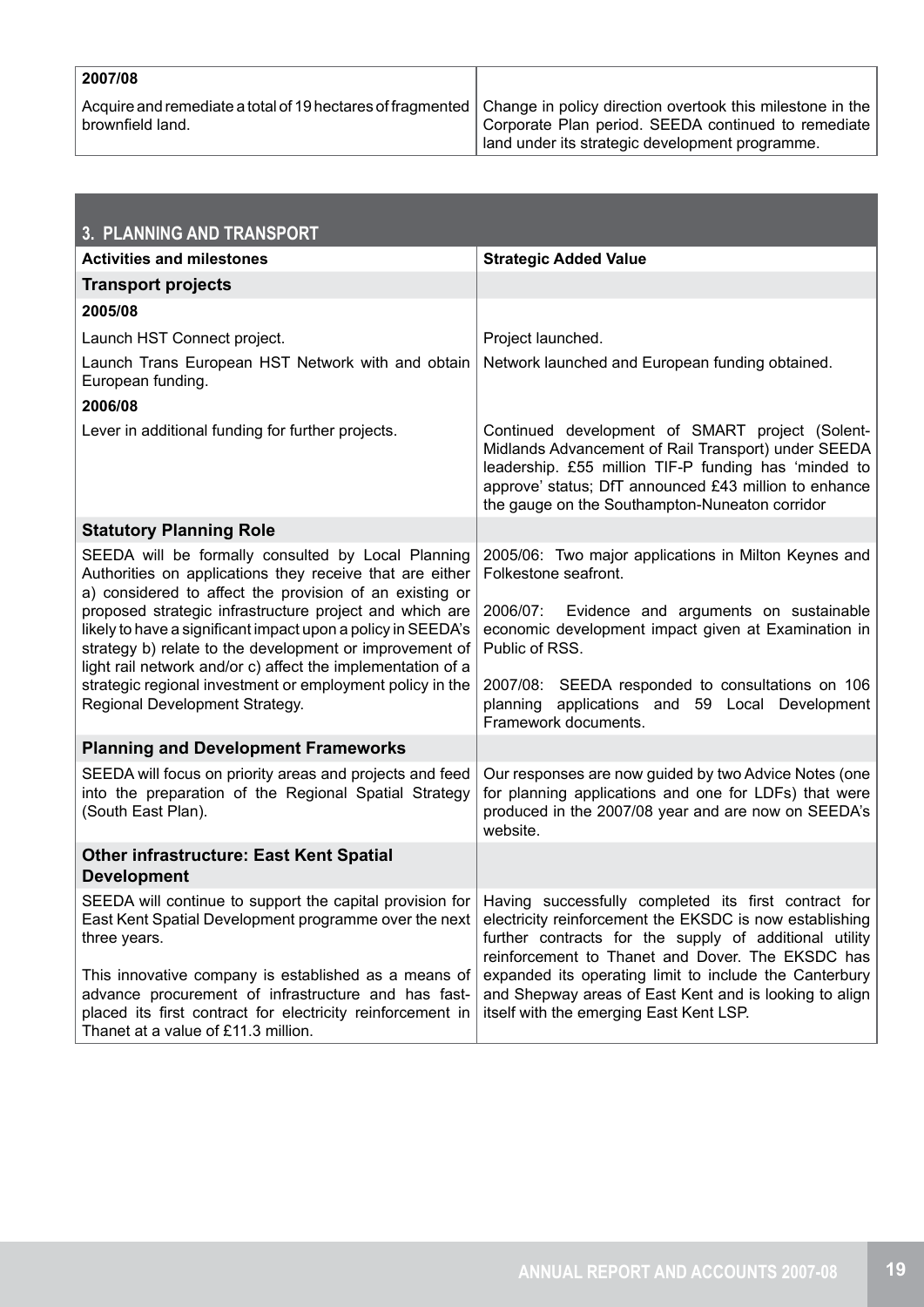| <b>4. CULTURE</b>                                                                                                                        |                                                                                                                                                                                                                                                                             |
|------------------------------------------------------------------------------------------------------------------------------------------|-----------------------------------------------------------------------------------------------------------------------------------------------------------------------------------------------------------------------------------------------------------------------------|
| <b>Activities and milestones</b>                                                                                                         | <b>Strategic Added Value</b>                                                                                                                                                                                                                                                |
| <b>Cultural agency collaboration</b>                                                                                                     |                                                                                                                                                                                                                                                                             |
| 2005/06                                                                                                                                  |                                                                                                                                                                                                                                                                             |
| Integrate culture and regional cultural strategy into<br>revised AIFs and Growth areas.                                                  | Cultural Coordinator for Thames Gateway North Kent co-<br>funded.                                                                                                                                                                                                           |
| Host three culture visioning workshops for Thames<br>Gateway Kent policy-makers.                                                         | Support secured for a Culture Framework and Toolkit.                                                                                                                                                                                                                        |
| Contribute to the development and delivery of a region-<br>wide Learning and Culture conference and networking<br>event.                 | The Learning Curve conference was held in June 2006 at<br>Slough, followed by a programme of work to develop the<br>contribution of culture to skills in the lead up to 2012.                                                                                               |
| Ensure culture a valid part of planning process and South<br>East Plan.                                                                  |                                                                                                                                                                                                                                                                             |
| 2006/07                                                                                                                                  |                                                                                                                                                                                                                                                                             |
| Model of business support for cultural industries.<br>Contribute cultural elements to Regional Centre of<br>Excellence for regeneration. | Four major themes identified for collaboration: learning<br>and skills; major sports events including 2012 Olympic<br>Games; evidence base for cultural and creative industries;<br>focus on Growth Areas.                                                                  |
| Annual event on culture in rural areas.                                                                                                  | Not supported.                                                                                                                                                                                                                                                              |
| 2007/08                                                                                                                                  |                                                                                                                                                                                                                                                                             |
| Models for role of culture in regeneration (especially in<br>coastal towns and rural areas) and in social inclusion.                     | Following the publication of Demonstrating the Case<br>for Culture, SEEDA has worked with GOSE and regional<br>cultural partners to produce the LAA toolkit to aid partners<br>in integrating culture within localities to boost their<br>inclusiveness and sustainability. |
| <b>Cultural Observatory</b>                                                                                                              |                                                                                                                                                                                                                                                                             |
| 2005/06                                                                                                                                  |                                                                                                                                                                                                                                                                             |
| Pilot Cultural Observatory.<br>2006/07                                                                                                   | Observatory piloted.                                                                                                                                                                                                                                                        |
| Implement Cultural Observatory.                                                                                                          | Observatory implemented and has received nearly<br>160,000 hits since September 2006.                                                                                                                                                                                       |
| 2007/08                                                                                                                                  |                                                                                                                                                                                                                                                                             |
| Further develop Cultural Observatory.                                                                                                    | Cultural Observatory has developed major themes and<br>is the site for Thames Gateway cultural toolkit and local<br>government toolkit. Plans to develop GIS functionality.                                                                                                 |
| <b>Evidence base</b>                                                                                                                     |                                                                                                                                                                                                                                                                             |
| 2005/06                                                                                                                                  |                                                                                                                                                                                                                                                                             |
| New/updated evidence base for the SE.                                                                                                    | Demonstrating the Case for Culture, published in March<br>2007, set out the parameters for the contribution of                                                                                                                                                              |
| Training and secondments.                                                                                                                | culture to economic development through a number of<br>case studies with clear impacts on their local economy.                                                                                                                                                              |
| 2006/07                                                                                                                                  |                                                                                                                                                                                                                                                                             |
| Evaluation toolkit.<br>Good practice website within cultural observatory.                                                                | Website of best-practice established.                                                                                                                                                                                                                                       |
|                                                                                                                                          | Launch of cultural framework and toolkit for the Thames<br>Gateway.                                                                                                                                                                                                         |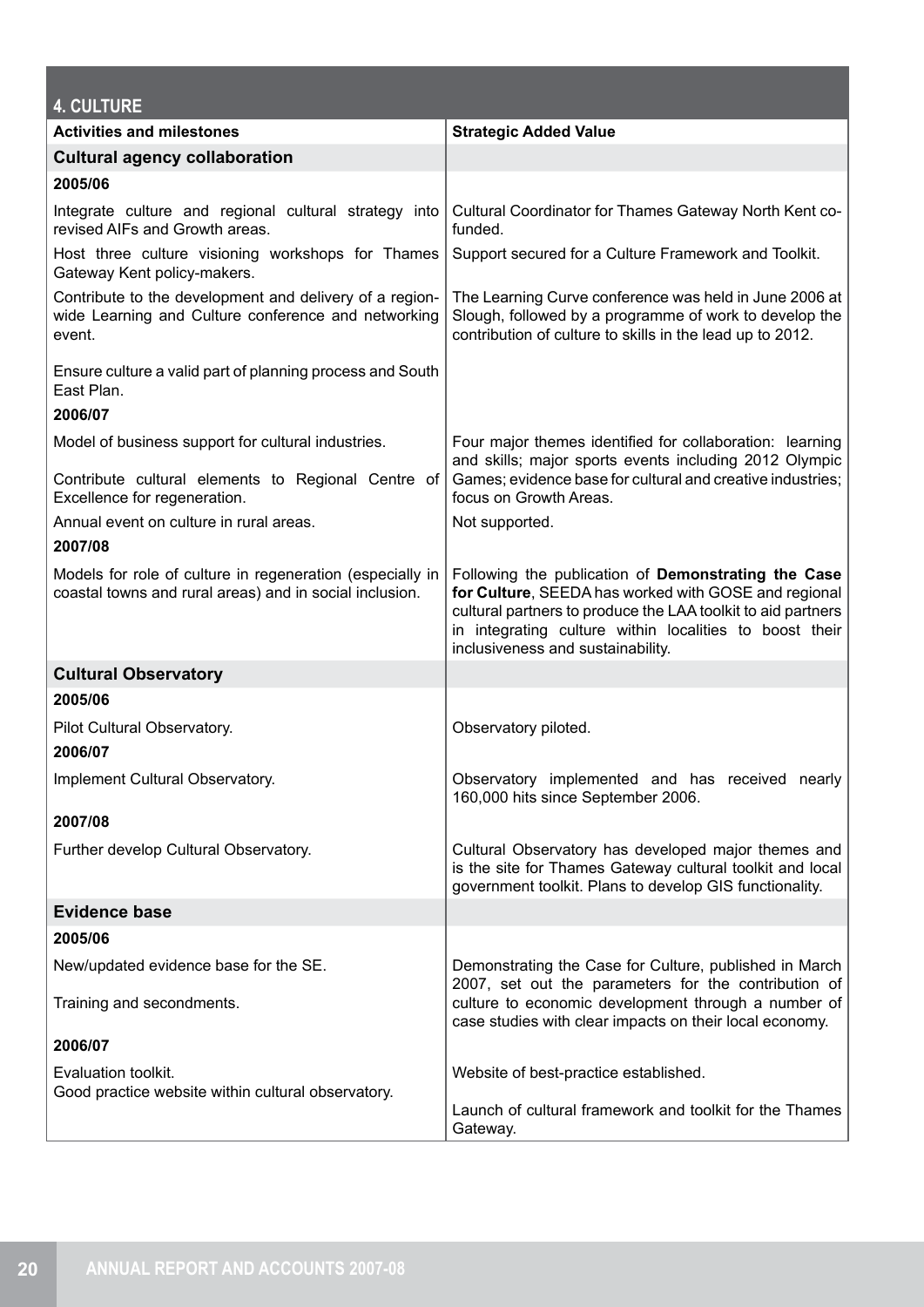| Sports and cultural events strategy                                    |                                                                                                                                                                                                                     |
|------------------------------------------------------------------------|---------------------------------------------------------------------------------------------------------------------------------------------------------------------------------------------------------------------|
| 2005/06                                                                |                                                                                                                                                                                                                     |
| Develop Sports Events Strategy in light of London 2012<br>bid success. | Regional Olympic coordinating committee established.                                                                                                                                                                |
| Research into need for cultural events strategy.                       | Complete.                                                                                                                                                                                                           |
| 2006/07                                                                |                                                                                                                                                                                                                     |
| Implement sports strategy and develop cultural events<br>strategy.     | Priorities and activities defined for regional 'offer' for 2012<br>Games, launched by Jonathan Edwards: 'Compete,<br>Create, Collaborate'.                                                                          |
| 2007/08                                                                |                                                                                                                                                                                                                     |
| Further develop sports and cultural events strategies.                 | The joint project with the cultural agencies has brought<br>new events into the South East. These include the Tour<br>de France, the World Archery Championship and the<br>under 21 World Volleyball Championships. |

| 5. EUROPEAN UNION; INFLUENCE AND FUNDING OPPORTUNITIES                                             |                                                                                                                                           |  |
|----------------------------------------------------------------------------------------------------|-------------------------------------------------------------------------------------------------------------------------------------------|--|
| <b>Activities and milestones</b>                                                                   | <b>Strategic Added Value</b>                                                                                                              |  |
| 2005/06                                                                                            |                                                                                                                                           |  |
| Review South East England House with partners.                                                     | South East England house review and new model<br>agreed.                                                                                  |  |
| 2006/07                                                                                            |                                                                                                                                           |  |
| Agree new model for representation.<br>2007/08                                                     | New model agreed and implemented.                                                                                                         |  |
| Implement new model.                                                                               | New office opened, January 2007.                                                                                                          |  |
| <b>Policy influencing</b>                                                                          |                                                                                                                                           |  |
| 2005/06                                                                                            |                                                                                                                                           |  |
| Start to integrate European strategy within RES.                                                   | Cross-cutting theme on Europe included in the new<br>RES.                                                                                 |  |
| Identify SEEDA's contribution to the implementation of<br>the Lisbon Agenda.                       | New RES priorities mapped onto Lisbon Agenda.                                                                                             |  |
| Influence structural funds to reflect Lisbon goals.                                                | Regional and national ESF programmes and ERDF<br>regional programme influenced to align with Lisbon<br>agenda.                            |  |
| Contribute to enterprise, competitiveness and innovation<br>agendas as well as transport issues.   | Lisbon mapping exercise promoted to European<br>Commission, UK Rep and HM Treasury.                                                       |  |
| by UK Government and<br>European<br>Recognition<br>Commission of SE contribution to Lisbon agenda. | EU issues mainstreamed into RES and its IP.                                                                                               |  |
| 2006/07 and 2007/08                                                                                |                                                                                                                                           |  |
| Continue mainstreaming of European issues into the<br>RES.                                         | Key areas for South East are: Lisbon Agenda, transport,<br>climate change and sustainable development more<br>generally, social cohesion. |  |
| Identify other key areas of interest for the SE.                                                   |                                                                                                                                           |  |
| <b>Creating and using funding opportunities</b>                                                    |                                                                                                                                           |  |
| Manage, evaluate ESF Co-financing programme; devise<br>exit strategy.                              | Programme delivered; final tendering round held in<br>2006/07.                                                                            |  |
| Devise strategic framework for new structural funds.                                               | Strategic framework for new structural funds devised and<br>agreed with Commission in 2007/08.                                            |  |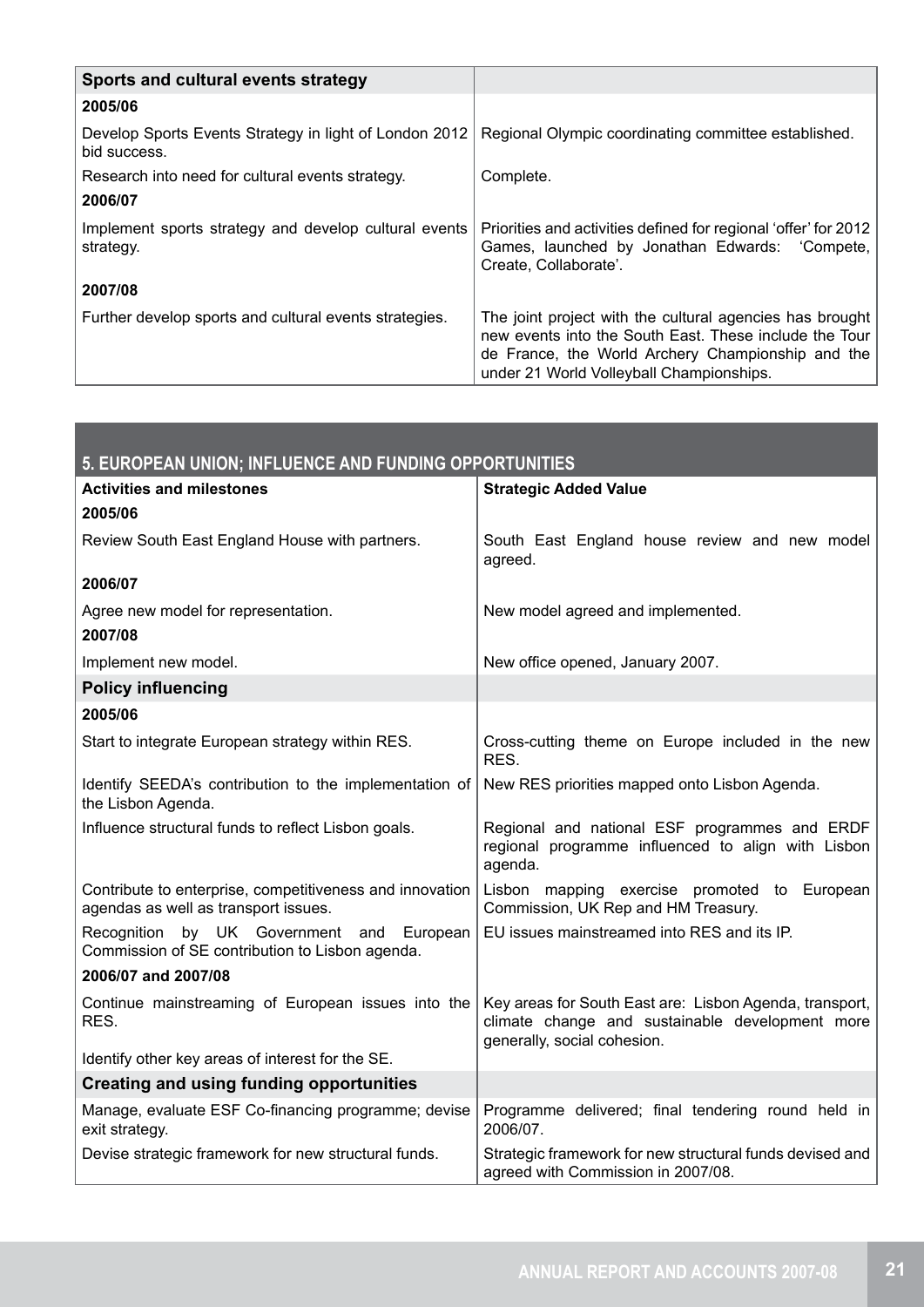| Manage GROW programme to contribute to exchange of<br>best-practice on sustainable development.                                                                                          | GROW programme delivered and selected as best-<br>practice example of inter-regional cooperation. Successful<br>bid made for follow-on programme in 2007/08.                    |
|------------------------------------------------------------------------------------------------------------------------------------------------------------------------------------------|---------------------------------------------------------------------------------------------------------------------------------------------------------------------------------|
| Identify further funding opportunities for SEEDA and SE.                                                                                                                                 | ERDF Competitiveness and Employment Operational<br>Programme approved by Commission in 2007/08.                                                                                 |
| Promote university/business collaboration in particular to<br>take advantage of FP7 funding.                                                                                             | Successful bid made for programme of support for FP7<br>funding.                                                                                                                |
| Evaluate and steer development of SE funding.                                                                                                                                            | SEEDA has contributed to the development of the South<br>East Regional European Social Fund (ESF) Framework,<br>which sets out the use of ESF funding in the region<br>2007/10. |
| <b>Strategic Alliances</b>                                                                                                                                                               |                                                                                                                                                                                 |
| 2005/06                                                                                                                                                                                  |                                                                                                                                                                                 |
| Develop and implement rationale for strategic alliances<br>with other regions based on Global Regions and facilitate<br>European links for SEEDA divisions and the Regional<br>Assembly. | Membership of Peri-Urban Regions Platform Europe,<br>which is contributing to the debate on the Common<br><b>Agricultural Policy.</b>                                           |
| 2006/07                                                                                                                                                                                  |                                                                                                                                                                                 |
| Continue implementation.                                                                                                                                                                 | SE seen as benchmark region on bringing young people<br>back into employment.                                                                                                   |

| 6. VOLUNTARY AND COMMUNITY SECTOR INFRASTRUCTURE AND PARTNERSHIP                                                                                  |                                                                                                                                                                                                                                                                                 |  |  |
|---------------------------------------------------------------------------------------------------------------------------------------------------|---------------------------------------------------------------------------------------------------------------------------------------------------------------------------------------------------------------------------------------------------------------------------------|--|--|
| <b>Activities and milestones</b>                                                                                                                  | <b>Strategic Added Value</b>                                                                                                                                                                                                                                                    |  |  |
| <b>VCS Infrastructure</b>                                                                                                                         |                                                                                                                                                                                                                                                                                 |  |  |
| 2005/06                                                                                                                                           |                                                                                                                                                                                                                                                                                 |  |  |
| Develop regional compact or protocol with the VCS.                                                                                                | SEEDA worked with GOSE and RAISE to agreed regional<br>protocol.                                                                                                                                                                                                                |  |  |
| Support RAISE with Home Office and GOSE and the<br>delivery of the business plan.                                                                 | Completed.                                                                                                                                                                                                                                                                      |  |  |
| Enable a new BME network to form, closely linked to the<br>development of BME businesses.                                                         | SEEDA worked with GOSE, the Home Office and<br>community and business leaders from the BME<br>communities to support a new network, SEREN.                                                                                                                                      |  |  |
| Align the sub-regional VCS infrastructure to support<br>SEEDA sub-regional investment, with a focus on<br>enterprise development, skills and ICT. | A first Almanac of the VCS in the region was produced<br>through joint working between SEEDA, GOSE and<br>RAISE. SEEDA was a founder member and funder of the<br>emerging Social Inclusion Partnership South East and<br>contributed to the first Social Inclusion Action Plan. |  |  |
| Meet with the Local Community Sector Task Force to<br>plan and identify synergies.                                                                | SEEDA worked with the RDA network to influence the Task<br>Force ensuring an SE dimension to policy development.                                                                                                                                                                |  |  |
| 2006/07                                                                                                                                           |                                                                                                                                                                                                                                                                                 |  |  |
| Support regional infrastructure with Home Office and<br>GOSE, including route to BME communities.                                                 | Regional Action and Involvement South East (RAISE)<br>position strengthened through redefined service level<br>agreement (SLA) in extension to contract. Provided                                                                                                               |  |  |
| Establish through good practice models, policy of<br>investment in community infrastructure in regeneration<br>and growth areas.                  | ongoing management of Social Inclusion Partnership<br>SE, membership support to 1,600 VCS organisations                                                                                                                                                                         |  |  |
| 2007/08                                                                                                                                           |                                                                                                                                                                                                                                                                                 |  |  |
| Establish a sustainable regional infrastructure for VCS.                                                                                          | SEEDA, working with BT, has developed a regional cross-<br>sector collaboration - the Corporate Cabinet - which will<br>contribute to the RES aspirations for economic inclusion,<br>regeneration, quality of life and well-being.                                              |  |  |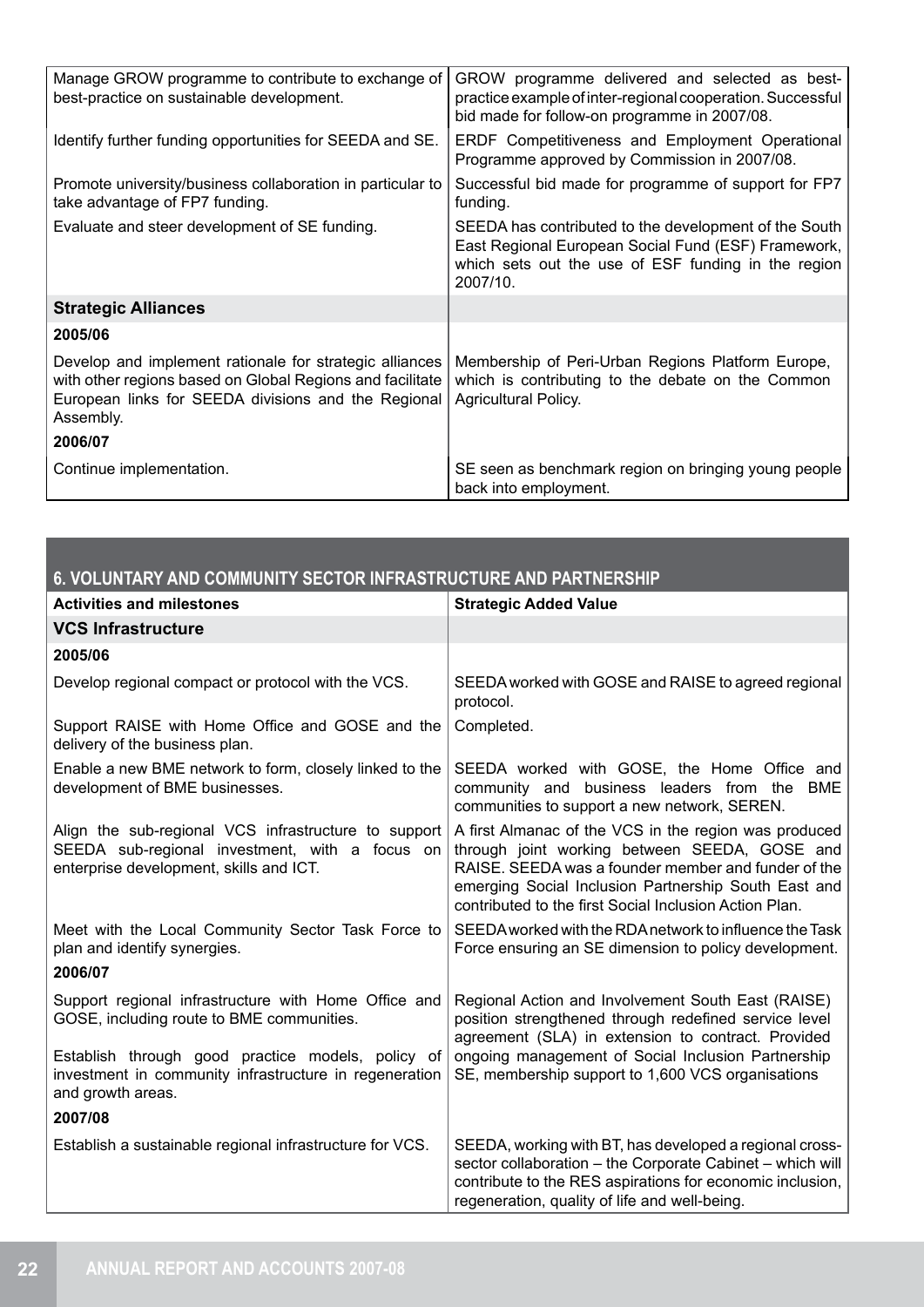| <b>Strategic partnerships</b>                                                                                                                       |                                                                                                                                        |
|-----------------------------------------------------------------------------------------------------------------------------------------------------|----------------------------------------------------------------------------------------------------------------------------------------|
| 2005/06                                                                                                                                             |                                                                                                                                        |
| Continues support and evaluation of community<br>development initiative of faith groups in the cities and<br>integrates into sub-regional activity. | Completed.                                                                                                                             |
| NHS procurement event, bringing NHS, and economic/<br>regeneration partnerships together and an action plan<br>formed.                              | Completed.                                                                                                                             |
| Continues support for SIPSE - Regional Director<br>appointed and business plan agreed.                                                              | Completed.                                                                                                                             |
| 2006/07                                                                                                                                             |                                                                                                                                        |
| Evaluates faith initiative and embeds findings with local<br>and sub-regional partners.                                                             | The faith sector has been realigning itself and is now<br>ready to re-engage through the South England Faith<br>Forum in Q1 2007.      |
| Pilots NHS procurement initiative in targeted area.                                                                                                 | NHS procurement pilot still under consideration.                                                                                       |
| 2007/08                                                                                                                                             |                                                                                                                                        |
| Supports evaluation and roll-out of procurement initiative<br>to sub-regions.                                                                       | SEEDA led the development of a regional Financial<br>Inclusion Strategy, building on extensive mapping<br>research undertaken in 2006. |

| 7. SUSTAINABLE DEVELOPMENT                                                                                                                          |                                                                                                                                                                                                                                                                   |
|-----------------------------------------------------------------------------------------------------------------------------------------------------|-------------------------------------------------------------------------------------------------------------------------------------------------------------------------------------------------------------------------------------------------------------------|
| <b>Activities and milestones</b>                                                                                                                    | <b>Strategic Added Value</b>                                                                                                                                                                                                                                      |
| 2005/06                                                                                                                                             |                                                                                                                                                                                                                                                                   |
| Application of REEIO/REWARD model.                                                                                                                  | The model was used in the development of the RES,<br>enabling an assessment of the environmental implications<br>of economic growth scenarios.                                                                                                                    |
| SEEDA Sustainable Business Awards.                                                                                                                  | These started in 2001/02 and were continued.                                                                                                                                                                                                                      |
| Support for the development of egeneration, a web-<br>based centre of excellence providing business support<br>and advice on sustainability issues. | Completed.                                                                                                                                                                                                                                                        |
| Roll-out of expanded and improved Sustainability<br>Checklist for Developments.                                                                     | Completed.                                                                                                                                                                                                                                                        |
| Improved Sustainability component in SEEDA project<br>appraisal system - and improved sustainability of SEEDA<br>programmes and projects.           | Some progress made but more still to do in the new<br>Corporate Plan period.                                                                                                                                                                                      |
| Through the Integrated Regional Framework, region-wide<br>application of a consistent set of sustainability indicators.                             | Completed.                                                                                                                                                                                                                                                        |
| Three SEEDA joint initiatives on climate change adaptation<br>and opportunities with business/business organisations.                               | <b>SE</b><br>Sustainable<br>Energy Partnership<br>established.<br>Ongoing support for the SE Climate Change Partnership,<br>including building on SEEDA-funded assessment of<br>climate change impacts on the region and implications<br>for adaptation strategy. |
| Establishment of web pages on SEE-Online for the South<br>East Water Resources Forum.                                                               | Completed.                                                                                                                                                                                                                                                        |
| South East Water resources forum conference to promote<br>water efficiency.                                                                         | Completed.                                                                                                                                                                                                                                                        |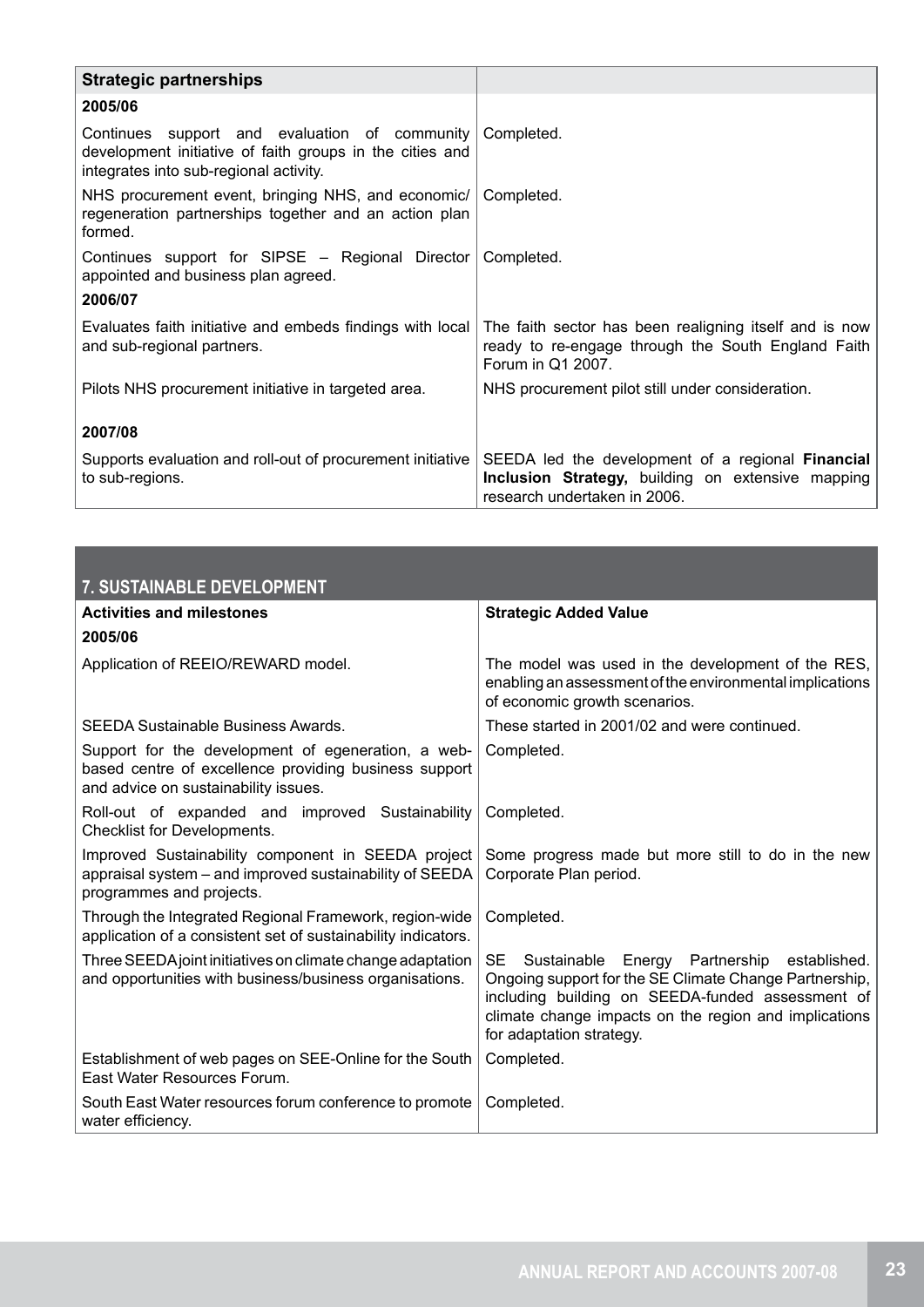| 2006/07 and 2007/08                                                                                                                                   |                                                                                                                                                                                              |
|-------------------------------------------------------------------------------------------------------------------------------------------------------|----------------------------------------------------------------------------------------------------------------------------------------------------------------------------------------------|
| SEEDA Sustainable Business Awards.                                                                                                                    | Enhanced version of Sustainability Checklist launched<br>January 2007; virtual network developed for property                                                                                |
| Three SEEDA exemplar developments/demonstration<br>projects.                                                                                          | and construction professionals to share best-practice;<br>green roof and sustainable drainage system at Rolls-<br>Royce's Goodwood plant; development of bio-kit with                        |
| Full integration of sustainable construction best-practice<br>in SEEDA development projects.                                                          | Berkeley Homes to encourage wildlife in new housing<br>developments.                                                                                                                         |
| Strategic Environmental Assessment of RES.<br>Sustainability Appraisal of RES.                                                                        | SEA and SA for RES completed; planning and<br>Market<br>Development<br>preparation<br>for<br>Waste<br>Implementation Group.                                                                  |
| Interim Technical Assessment of EU-funded SuRCaSE<br>project to promote sustainable water management in SE<br>river catchments.<br>2007/08            | Four specialist project advisors appointed for SuRCaSE<br>project focusing on rivers Kennet, Darent, Great Stour.                                                                            |
| <b>SEEDA Sustainable Business Awards.</b>                                                                                                             | The awards attracted high-class private and public<br>sponsors such as HSBC, EDF Energy, QinetiQ and<br>the Environment Agency, and provided exemplars of<br>sustainable business practices. |
| Completion of SuRCaSE project.                                                                                                                        | SuRCaSE project start delayed and so completion will<br>be in third quarter 2008/09.                                                                                                         |
| <b>Environmental capital</b>                                                                                                                          |                                                                                                                                                                                              |
| 2005/06                                                                                                                                               |                                                                                                                                                                                              |
| Analysis of trends, opportunities and barriers in the<br>environmental economy.                                                                       | Study of SE Environmental Economy by SQW updated.                                                                                                                                            |
| Establishment of web pages on SEE-Online for the South<br>East England Biodiversity Forum.<br>2006/07                                                 | Completed.                                                                                                                                                                                   |
| Development of regional Action Plan for the Environmental<br>Economy.                                                                                 | Work developed to feed into RES Implementation<br>Plan.                                                                                                                                      |
| <b>Energy</b>                                                                                                                                         |                                                                                                                                                                                              |
| 2005/06                                                                                                                                               |                                                                                                                                                                                              |
| Three Flagship Sustainable Energy Projects<br>(Bracknell Town Centre Regeneration and two further<br>examples - a key criterion being replicability)) | Support for early development phase of community-<br>owned Westmill Windfarm (commissioned 2007-08).                                                                                         |
| Regional 'Windsupply' Programme.                                                                                                                      | Support for biomass boiler in Crowborough, linked to<br>local wood supply.                                                                                                                   |
|                                                                                                                                                       | Supported renewable energy development/ESCO design<br>within EU-funded Renewable Energy Scheme within<br>Bracknell Town Centre Regeneration.                                                 |
|                                                                                                                                                       | Windsupply undertook wind turbine supply<br>chain<br>promotion including two workshops.                                                                                                      |
| An Energy Knowledge Transfer Network (KTN) building<br>upon the region's world-class research base.<br>2006/07                                        | An energy Knowledge Transfer Network (EnergiSE) was<br>established within Envirobusiness.                                                                                                    |
| Demonstration biomass power plant.                                                                                                                    | network<br><b>Biomass</b><br>heat<br>for<br>being<br>developed                                                                                                                               |
|                                                                                                                                                       | Queenborough and Rushenden development.                                                                                                                                                      |
| Low Carbon buildings - a range of regional exemplars.                                                                                                 |                                                                                                                                                                                              |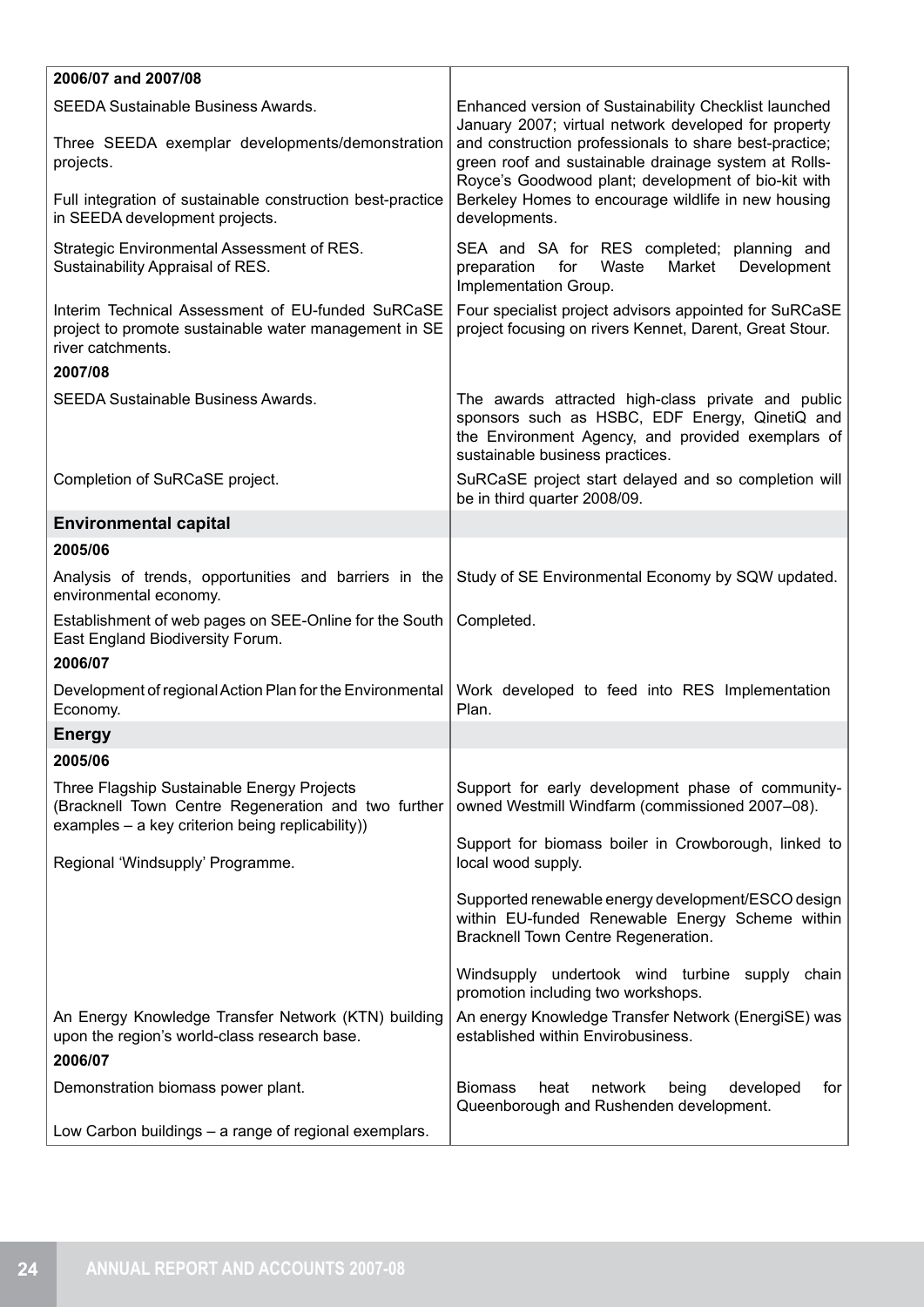| <b>Materials Resource Management</b>               |                                                                                                                                |
|----------------------------------------------------|--------------------------------------------------------------------------------------------------------------------------------|
| 2005/06                                            |                                                                                                                                |
| Two Integrated Resource parks operational.         | SEEDA-funded feasibility/pilot work into a Resource<br>Park with Hampshire County Council.                                     |
| Enterprise Hub for Integrated Resource Management. |                                                                                                                                |
| Industrial Symbiosis project initiated.            | Industrial Symbiosis Project funded through BREW,<br>delivered resource efficiency improvements.                               |
| 2006/07                                            |                                                                                                                                |
| Three further Integrated Resource parks.           | Resource Parks being taken forward through Waste<br>Market Development Implementation Group.                                   |
| Anaerobic Digestion demonstration plant.           | A feasibility study was conducted for a regional network<br>of Anaerobic Digestion plants, linked with food/abattoir<br>waste. |

| 8. SKILLS FOR INNOVATION, ENTERPRISE AND REGENERATION                                                                                                              |                                                                                                                                                                                                                                    |
|--------------------------------------------------------------------------------------------------------------------------------------------------------------------|------------------------------------------------------------------------------------------------------------------------------------------------------------------------------------------------------------------------------------|
| <b>Activities and milestones</b>                                                                                                                                   | <b>Strategic Added Value</b>                                                                                                                                                                                                       |
| 2005/06                                                                                                                                                            |                                                                                                                                                                                                                                    |
| Launch of regional RSPA prospectus.<br>planning<br>Annual joint<br>regional<br>cycle for<br>skills<br>implemented.                                                 | Work outlined in delivery framework for April 2005/07 being<br>delivered and annual joint planning cycle implemented.                                                                                                              |
| Between 10 to 15 colleges to be accredited through<br>the Action for Business Network and offering improved<br>services to employers.                              | 12 colleges accredited.                                                                                                                                                                                                            |
| Regional skills brokerage structure in place with all six<br>South East Business Links.                                                                            | Structure in place through a joint venture company, Skills<br>South East Ltd.                                                                                                                                                      |
| Regional Skills Prioritisation Framework established and<br>adopted by partners.                                                                                   | The FRESA plan was established and adopted.                                                                                                                                                                                        |
| Pathfinder Sector Skills Councils working with regional<br>skills brokerage model.<br>Regional Skills Summit held.                                                 | Completed.                                                                                                                                                                                                                         |
| 2006/07                                                                                                                                                            |                                                                                                                                                                                                                                    |
| Regional network of professional generalist brokers<br>established across business support organisations.<br>planning cycle for skills<br>Annual joint<br>regional | Successful bid to deliver Train to Gain through Skills<br>Advice Service in Business Links - programme levers<br>in £16 million LSC funding over three years; five task<br>groups taking forward joint work (employment and skills |
| implemented.                                                                                                                                                       | for 2012; 14-19 delivery; HE; and the ESF Strategic                                                                                                                                                                                |
| Regional Skills Summit held.                                                                                                                                       | Delivery Framework); six Local Skills for Productivity<br>Alliances have now developed their delivery frameworks<br>for April 07 to March 09.                                                                                      |
| Explore expansion of the Action for Business Network to<br>other forms of provision beyond FE colleges.                                                            | Further 12 colleges accredited making total of 24 and<br>programme evaluated as improving the way colleges<br>work for employers and improved levels of employer<br>engagement.                                                    |
| 2007/08                                                                                                                                                            |                                                                                                                                                                                                                                    |
| Annual joint<br>regional<br>planning<br>cycle<br>skills<br>for<br>implemented.                                                                                     | Joint planning continues and is now business as usual.                                                                                                                                                                             |
| Regional Skills Summit held.                                                                                                                                       | Skills summit taking place on 8 July 2008.                                                                                                                                                                                         |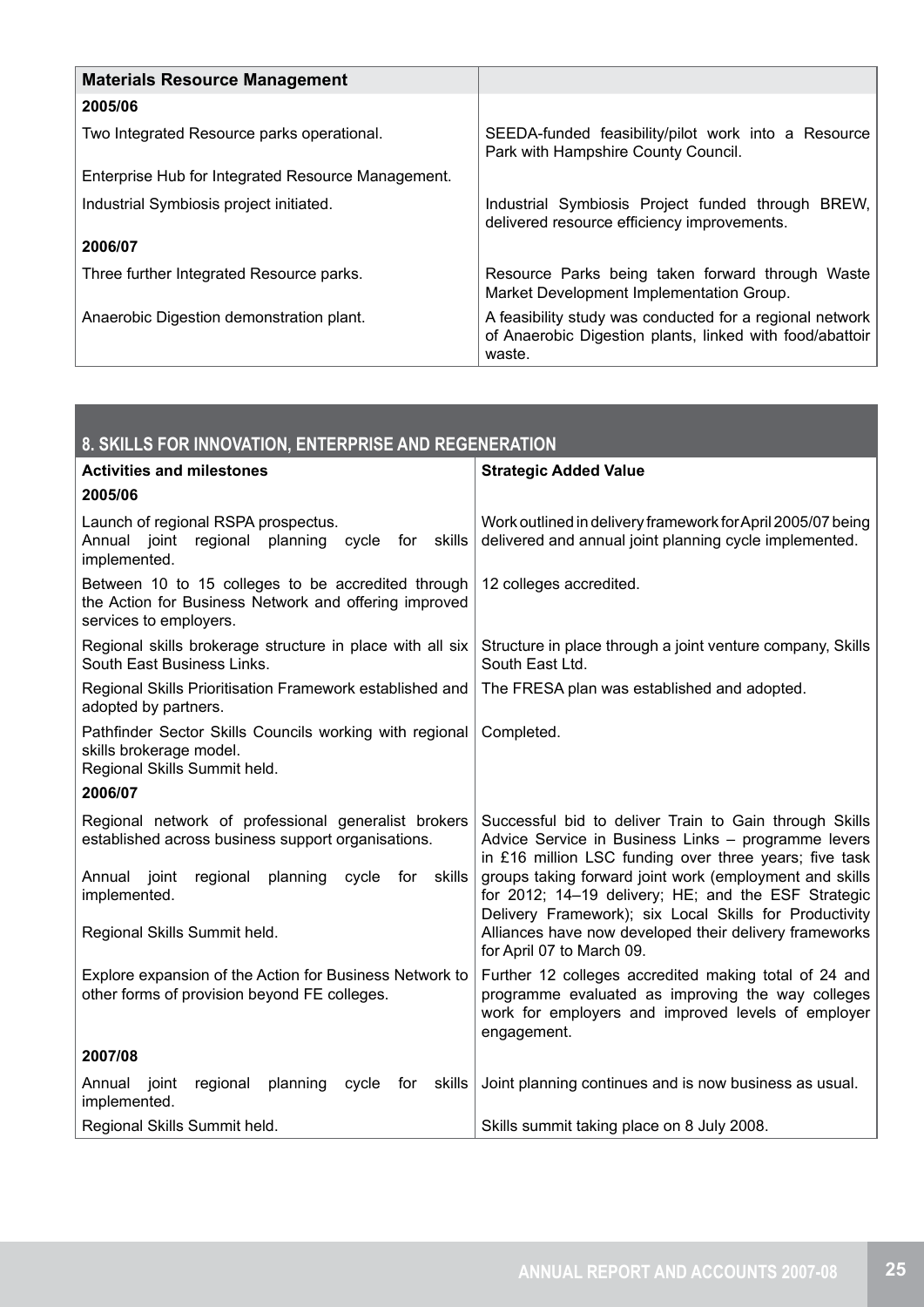| Action for Business Network programme to have been<br>fully implemented.                                                                                                                                                 | 23 FE colleges in the South East have completed the<br>Action for Business College standard. Work is being<br>taken forward under the new LSC National Training<br>and Quality Standard, which is going to be rolled out to<br>other FE providers in the region.                      |
|--------------------------------------------------------------------------------------------------------------------------------------------------------------------------------------------------------------------------|---------------------------------------------------------------------------------------------------------------------------------------------------------------------------------------------------------------------------------------------------------------------------------------|
| <b>Leadership for Innovation</b>                                                                                                                                                                                         |                                                                                                                                                                                                                                                                                       |
| 2005/06                                                                                                                                                                                                                  |                                                                                                                                                                                                                                                                                       |
| Development of cross-SEEDA leadership strategy.<br>Pilot Egan/urban regeneration programmes.                                                                                                                             | Excellence<br>sustainable<br>Regional<br>Centre<br>of<br>for<br>communities launched as regional strategy in response<br>to Egan.                                                                                                                                                     |
| Implement leadership and management strategy with<br>focus upon medium-sized companies in parallel with the<br>innovation oriented Manufacturing Advisory Service.                                                       | The Leadership and Management Strategy is being<br>implemented with the Innovation Advisory Service, rather<br>than MAS.                                                                                                                                                              |
| Determine approach to piloting an International Institute<br>for Innovation and Entrepreneurship hub.                                                                                                                    | An extensive international pilot study demonstrated that<br>there was little demand for an Innovation and Enterprise<br>Hub.                                                                                                                                                          |
| 2006/07                                                                                                                                                                                                                  |                                                                                                                                                                                                                                                                                       |
| Wider development<br>sector<br>leadership<br>of public<br>programme.                                                                                                                                                     | <b>MAD Ideas Competition</b> designed to encourage<br>universities to present original products and services<br>aimed at tackling some of the most pressing challenges<br>facing the world today.                                                                                     |
| Complete Great Ideas in Science and Technology<br>programme and establish best-practice.                                                                                                                                 | Higher Education Entrepreneurship Group (HEEG):<br>HEEG is now specifically identified as a model of good<br>practice in the Government Enterprise strategy.                                                                                                                          |
| <b>Sector skills</b>                                                                                                                                                                                                     |                                                                                                                                                                                                                                                                                       |
| 2005/06                                                                                                                                                                                                                  |                                                                                                                                                                                                                                                                                       |
| South East response to four Pathfinder Sector Skills<br>Agreements fully completed.                                                                                                                                      | Majority complete or nearing completion.                                                                                                                                                                                                                                              |
| Joint SEEDA and Sector Skills Development Agency<br>funded post established to coordinate South East labour<br>market intelligence for Sector Skills Agreements.                                                         | Post established and continues to be hosted by SEEDA.                                                                                                                                                                                                                                 |
| Four pathfinder Sector Skills Councils working with the<br>regional skills brokerage model.                                                                                                                              | Completed - working with Skills South East.                                                                                                                                                                                                                                           |
| Skills prioritisation framework taken forward to identify<br>skills shortages and gaps for the identified five strategically<br>important sectors and associated clusters and networks.                                  | Framework taken forward and findings on five sectors are<br>informing development of interventions.                                                                                                                                                                                   |
| Start working with SEEDA's 7-sector consortia to<br>address skills needs, as part of holistic business support<br>packages.                                                                                              | Work initiated and ongoing.                                                                                                                                                                                                                                                           |
| Regional skills brokers professionally qualified to offer<br>skills support as part of an holistic business package.                                                                                                     | Regional Skills Brokers now part of the Train to Gain<br>service.                                                                                                                                                                                                                     |
| Regional network of six sector skills managers<br>established.                                                                                                                                                           | Network established.                                                                                                                                                                                                                                                                  |
| Skills brokerage model working in conjunction with the<br>Action for Business Network.                                                                                                                                   | Skills brokerage model working through ABN.                                                                                                                                                                                                                                           |
| CBI-led employer skills group informing regional partners,<br>including FE and HE, of employers' demands for skills.                                                                                                     | The CBI is an active member of the Regional Skills for<br>Productivity Alliance.                                                                                                                                                                                                      |
| Regional Science Resource Unit/Hubs established with<br>partners.                                                                                                                                                        | Established and working in five priority STEM sectors.                                                                                                                                                                                                                                |
| South East Sector Skills Forum supporting national Sector<br>Skills Councils to articulate and inform the Regional Skills<br>for Productivity Alliance and regional partners of South<br>East employers' skills demands. | The South East Skills for Business Chair represents<br>national Sector Skills Councils on the Regional Skills for<br>Productivity Alliance. £2.5 million SEEDA-funded Training<br>Pools programme established to address intermediate,<br>technical and craft-level skills shortages. |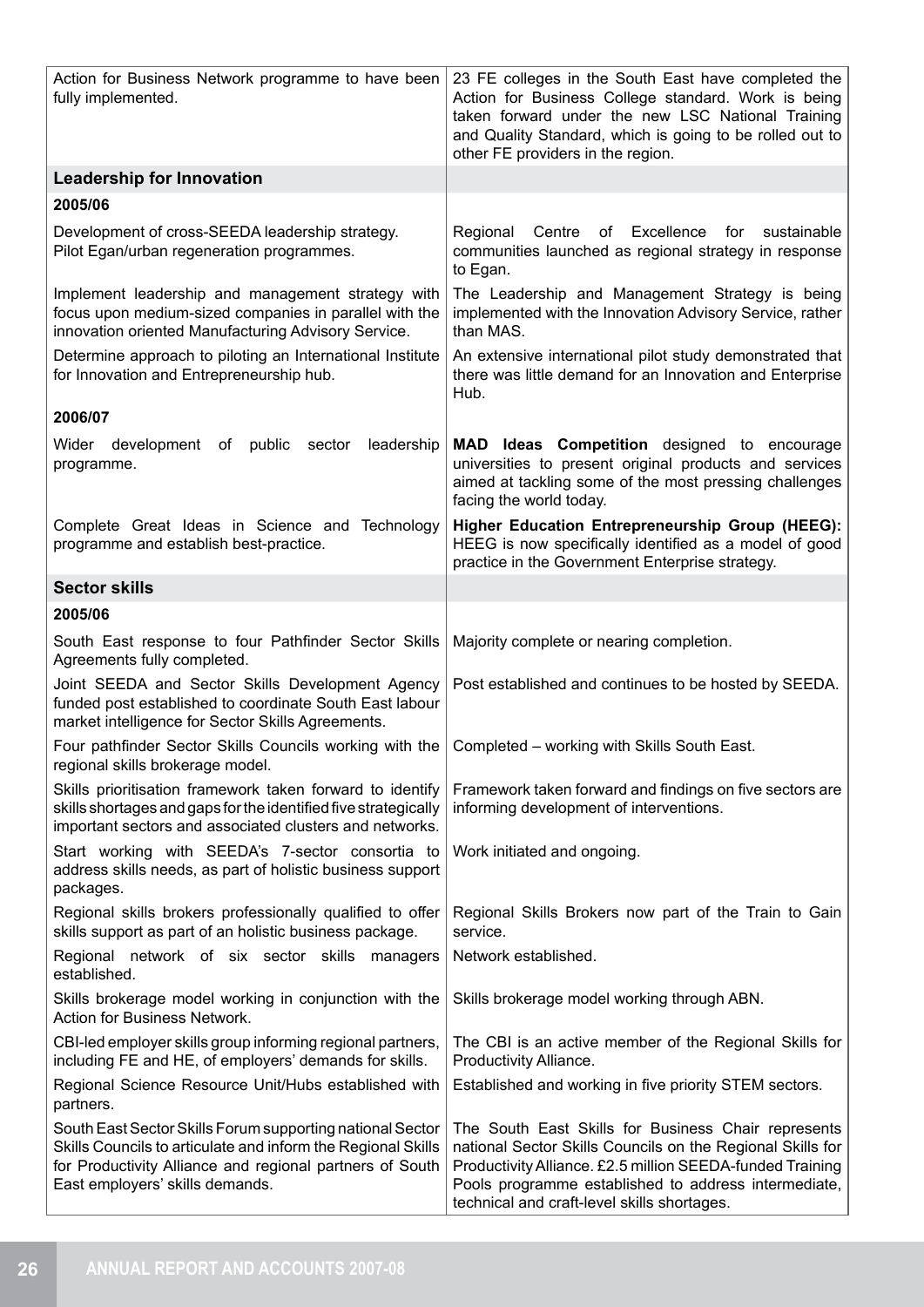| 2006/07                                                                                                                                                                        |                                                                                                                                                                                                                                                                                                                                  |
|--------------------------------------------------------------------------------------------------------------------------------------------------------------------------------|----------------------------------------------------------------------------------------------------------------------------------------------------------------------------------------------------------------------------------------------------------------------------------------------------------------------------------|
| Maintaining the regional network of six Sector Skills<br>managers.                                                                                                             | This role is now supported by the regional LSC.                                                                                                                                                                                                                                                                                  |
| Facilitating partners to plan and deliver skills support for<br>AIF priorities.                                                                                                | Completed.                                                                                                                                                                                                                                                                                                                       |
| Pilot public and private sector joint co-funded centre for<br>specialist engineering provision in one of the AIF priority<br>areas.                                            | Joint development of Specialist Provider Network focused<br>on engineering/manufacturing sector with the National<br>Skills Academy for Manufacturing and other partners.                                                                                                                                                        |
| Work with a further six sectoral employer panels.<br>Fund secondees to SE from five Sector Skills Councils.                                                                    | Working closely with Sector Skills Councils on Skills<br>Academies.<br>Four<br>National<br><b>Skills</b><br>Academies<br><sub>in</sub><br>manufacturing, construction, financial services and retail<br>launched in the South East. A further eight are under<br>development and will launch over the next year to 18<br>months. |
| <b>Basic Skills Academy</b>                                                                                                                                                    |                                                                                                                                                                                                                                                                                                                                  |
| 2005/06                                                                                                                                                                        |                                                                                                                                                                                                                                                                                                                                  |
| Scoping and feasibility for BS academy completed.<br>Partners adopt plan and are engaged and committed.                                                                        | Major change of direction on approach, which is now<br>sectoral. Feasibility study on a proposed public sector<br>health academy is looking at the work of the NHS                                                                                                                                                               |
| First phase - all preparatory work completed.                                                                                                                                  | University and identifying what may be used in the<br>possible academy.                                                                                                                                                                                                                                                          |
| 2006/07                                                                                                                                                                        |                                                                                                                                                                                                                                                                                                                                  |
| Implementation phase completed.<br>2007/08<br>Live running and self-sustaining academy in place.                                                                               | This was overtaken by changes in Skills for Life tutor<br>qualifications and the LSC quality initiative so work<br>refocused on low-skilled, low-paid workplaces with<br>a particular drive around embedding skills for life in<br>organisations, including the NHS and LAs.                                                     |
| A2L (Access to Learning)                                                                                                                                                       |                                                                                                                                                                                                                                                                                                                                  |
| 2005/06                                                                                                                                                                        |                                                                                                                                                                                                                                                                                                                                  |
| Task and finish group design potential strategy.<br>Strategy for Region completed and disseminated.<br>Activity articulated through a prospectus to all regional<br>suppliers. | This has become the Skills Escalator, acknowledging<br>that funding is in place to support skills for life, but unless<br>businesses use it as part of a proper embedded workforce<br>development strategy, it would have very little impact on<br>productivity.                                                                 |
| Potential supply side identified through tendering.<br>2006/07                                                                                                                 |                                                                                                                                                                                                                                                                                                                                  |
| Regional contracts and delivery with partners completed.                                                                                                                       |                                                                                                                                                                                                                                                                                                                                  |
| <b>Re-employment unit</b>                                                                                                                                                      |                                                                                                                                                                                                                                                                                                                                  |
| 2005/06                                                                                                                                                                        |                                                                                                                                                                                                                                                                                                                                  |
| Full brokerage service in operation in every county to<br>meet needs of all SMEs facing redundancy/downsizing<br>completed.                                                    | Pilot project delivered in partnership with Jobcentre Plus.<br>In the first year over 7,500 people were assisted to find<br>work, nearly 90 jobs created and 45 new businesses.<br>Between 2003 and 2007 the pilot programme helped                                                                                              |
| Tailored supply of services and IAG regionalised.<br>National take-up of service combining Jobcentre Plus<br>and Business Links brokered.                                      | over 28,000 people. In partnership with JobCentre Plus,<br>SEEDA continues to fund a Redundancy Support Service<br>helping SMEs and employees 'under threat' or 'under<br>notice'.                                                                                                                                               |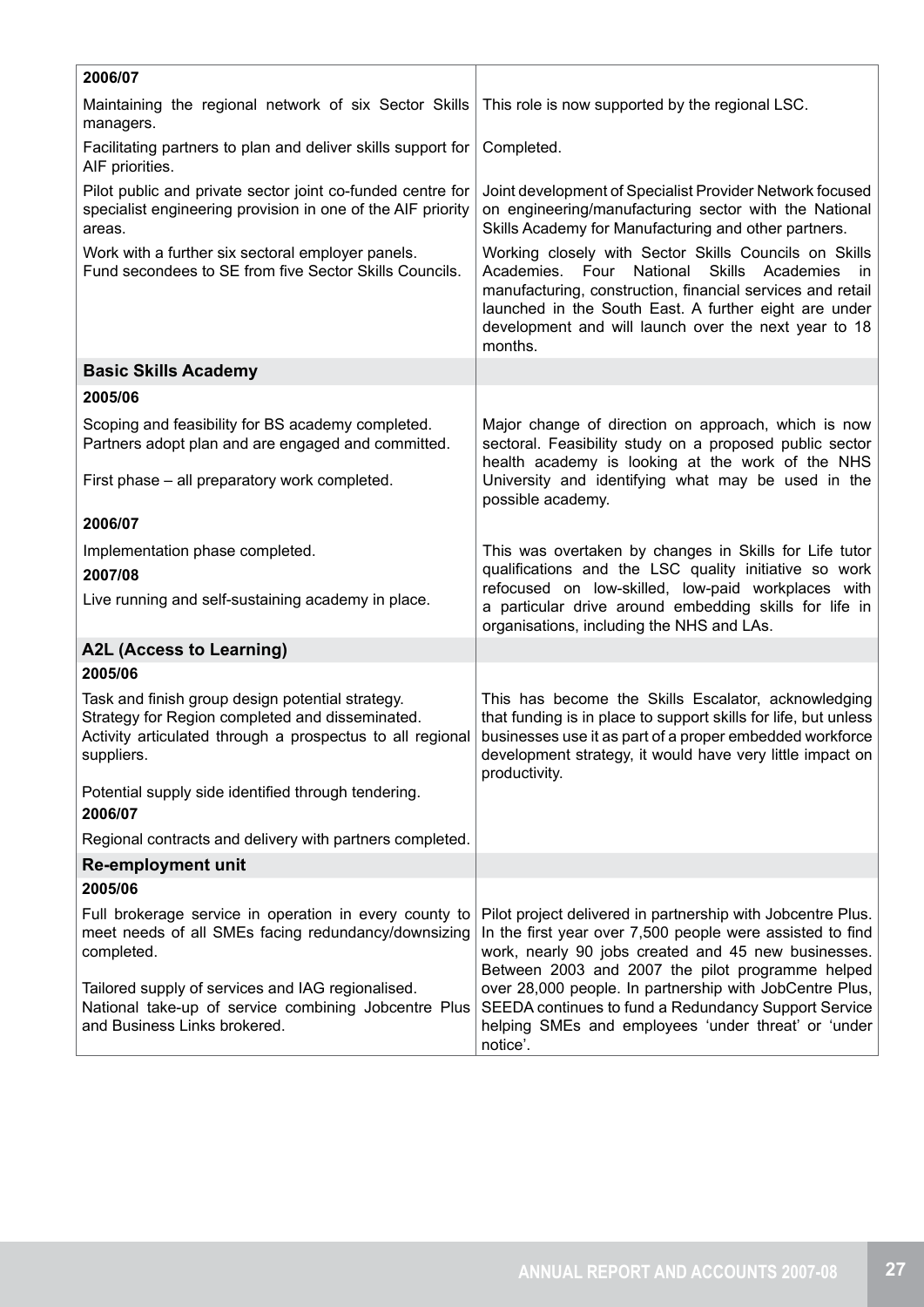| <b>Education-led regeneration</b>                                        |                                                                                                                                                                |
|--------------------------------------------------------------------------|----------------------------------------------------------------------------------------------------------------------------------------------------------------|
| 2005/06                                                                  |                                                                                                                                                                |
| Long-term strategy for regional higher education provision<br>completed. | Studies supported assessing the feasibility of an HE<br>presence in Milton Keynes and Ashford; Experian<br>Consulting commissioned to scope the feasibility of |
| Programme of support for development agreed.                             | developing a modelling tool to inform investment in higher<br>education in the South East.                                                                     |
| 2006/07                                                                  |                                                                                                                                                                |
| Implement support for planning and intelligence.                         | University Centre Folkestone opened in 2007 with a joint<br>capital strategy agreed with the LSC.                                                              |

| 9. KNOWLEDGE TRANSFER                                                                                                                                          |                                                                                                                                                                        |
|----------------------------------------------------------------------------------------------------------------------------------------------------------------|------------------------------------------------------------------------------------------------------------------------------------------------------------------------|
| <b>Activities and milestones</b>                                                                                                                               | <b>Strategic Added Value</b>                                                                                                                                           |
| 2005/06                                                                                                                                                        | 2005/08                                                                                                                                                                |
| Determine business model for delivery innovation advice<br>and brokerage through Regional Technology Advisors<br>and plan implementation, with SESETAC advice. | Innovation Advisory Service formed with seven advisors.<br>Worked with over 100 businesses in first year.                                                              |
|                                                                                                                                                                | Six knowledge networks established through Sector                                                                                                                      |
| Establish knowledge networks around six communities of<br>innovation, and up to 10 knowledge transfer networks.                                                | Consortia, plus an additional knowledge network in<br>Security, established through Cranfield University. This<br>knowledge network has evolved in to the new Security |
| Sponsor/co-sponsor up to six knowledge transfer                                                                                                                | sector consortium.                                                                                                                                                     |
| partnerships, 20 STEP placements and at least three<br>collaborative R&D bids.                                                                                 | 18 knowledge transfer partnerships; 15 Business+ ('Mini-<br>KTP') projects, 60 STEP/Innovation placements.                                                             |
| First steps towards five SET hubs.                                                                                                                             |                                                                                                                                                                        |
|                                                                                                                                                                | Collaborative R+D 11 projects funded under four calls:                                                                                                                 |
| Provide support service for SESETAC (intelligence,                                                                                                             |                                                                                                                                                                        |
| running costs and pilots).<br>Implement innovation roadshows.                                                                                                  | Nanotechnology (3 projects)<br>Healthcare (3 projects)                                                                                                                 |
|                                                                                                                                                                | Sustainable Technologies (3 projects)                                                                                                                                  |
|                                                                                                                                                                | Intelligent Transport Systems (2 projects - see                                                                                                                        |
| Implement Regional Science Resource Unit established in                                                                                                        | Innovation Platforms).                                                                                                                                                 |
| partnership with SETNET and Regional Science Learning<br>Centre.                                                                                               | The three projects identified from nano-technology call                                                                                                                |
|                                                                                                                                                                | have completed and are being evaluated.                                                                                                                                |
| Priority sectors determined for technician level skills.                                                                                                       |                                                                                                                                                                        |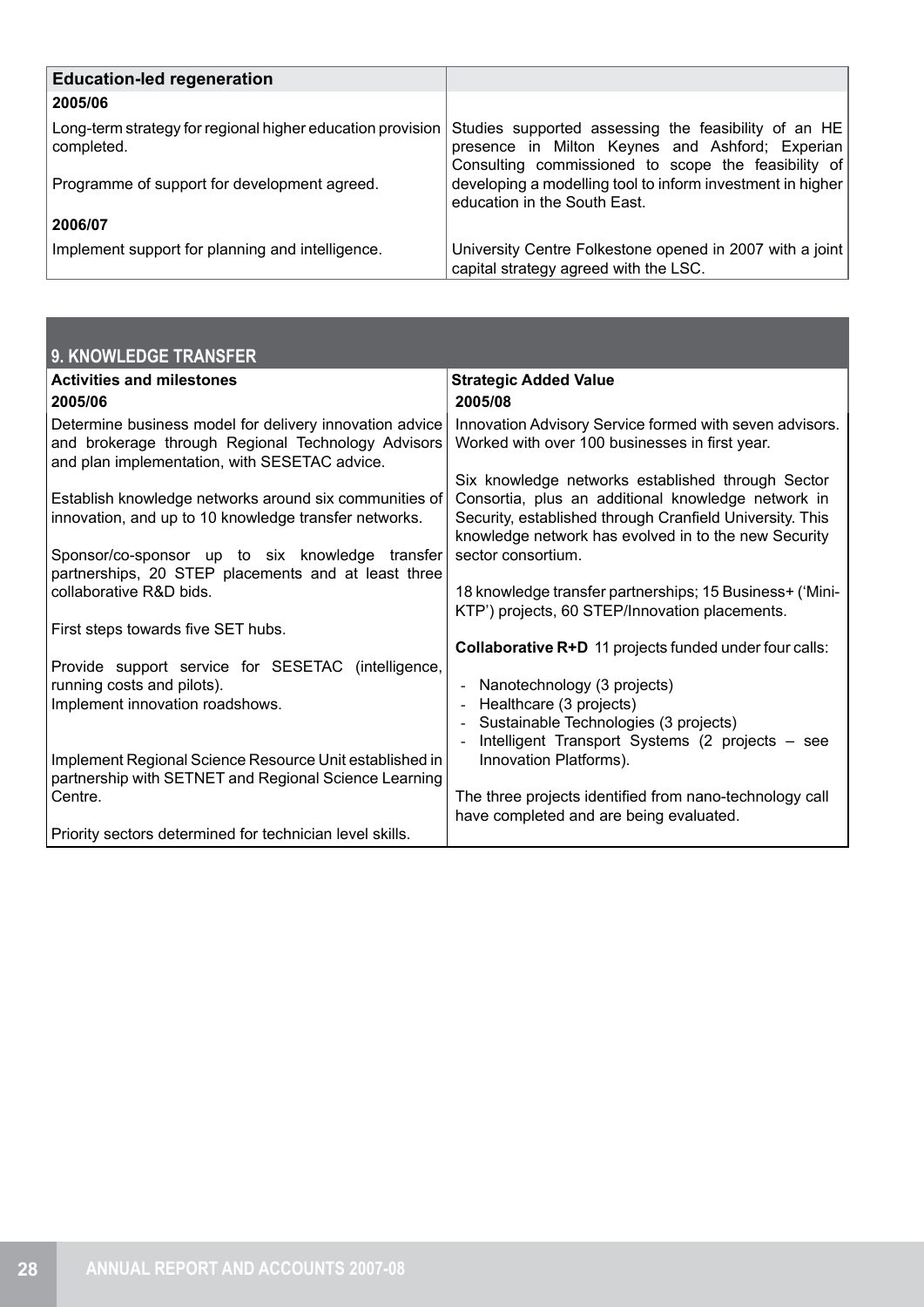| 2006/08                                                     | <b>Innovation Platforms: SEEDA is working with BERR,</b>    |
|-------------------------------------------------------------|-------------------------------------------------------------|
| As 2005/06 is the planning and start year for much of this  | DfT and EPSRC on the first innovation platform call,        |
| activity, milestones for the later years will evolve during | 'Intelligent Transport Systems and Services'.               |
| 05-06, with evaluation and guidance from SESETAC.           |                                                             |
|                                                             | Support service for SESETAC delivered.                      |
| SESETAC agreed an Innovation Action Plan with three         |                                                             |
| strands:                                                    | Innovation roadshows overtaken by the establishment of      |
|                                                             | the Innovation Advisory Service.                            |
| 1.<br>Knowledge Transfer:<br>implement Knowledge            |                                                             |
| Network and Business Fellows programmes;                    | Regional STEM Hub established.                              |
| knowledge transfer and mini-knowledge transfer              |                                                             |
| partnerships; collaborative R+D programme                   | Programme for five Regional Resource Centres agreed.        |
| 2.<br>Innovation Advice: implement an Innovation            |                                                             |
| <b>Advisory Service</b>                                     | PoCKeT (Proof of Concept of Knowledge Transfer)             |
|                                                             |                                                             |
| STEM skills: pilot Regional Resource Centres<br>3.          | fund addresses the funding gap for SMEs at proof            |
| and a STEM support centre                                   | of concept stage – 36 loans approved to SE SMEs.            |
|                                                             | The fund was awarded the British Business Angel             |
| The first strand, 'Knowledge Transfer' is reported here.    | Association award for 'most exciting new entrant into       |
|                                                             | the market' in July 2007 for its ability to demonstrate     |
|                                                             | innovation and added value for the small business           |
|                                                             | funding market.                                             |
|                                                             |                                                             |
|                                                             | <b>CommercialiSE</b> project launched with 11 SE HEIs using |
|                                                             | £1 million from the Higher Education Innovation Fund.       |
|                                                             |                                                             |

| 10. ENTERPRISE HUBS, ENTERPRISE GATEWAYS AND SECTOR CONSORTIA |                                                                                                                                                                                                  |
|---------------------------------------------------------------|--------------------------------------------------------------------------------------------------------------------------------------------------------------------------------------------------|
| <b>Activities and milestones</b>                              | <b>Strategic Added Value</b>                                                                                                                                                                     |
| <b>Enterprise Hubs</b>                                        |                                                                                                                                                                                                  |
| 2005/06                                                       |                                                                                                                                                                                                  |
| Enterprise Hub Network complete.                              | Network complete.                                                                                                                                                                                |
| Web portal completed.                                         | Web portal complete.                                                                                                                                                                             |
| 2006/07                                                       |                                                                                                                                                                                                  |
| Commercialisation Route completed.                            | Brand Development programme has developed 'network'<br>working practice among the Hubs; showcase events<br>attracting 72 investors held in February 2007; Client<br>Management Tool implemented. |
|                                                               | The Network has provided intensive support to 390<br>companies and raised investment of £38 million in<br>2007/08.                                                                               |
| <b>Enterprise Gateways</b>                                    |                                                                                                                                                                                                  |
| 2005/06                                                       |                                                                                                                                                                                                  |
| 10 Enterprise Gateways established.<br>2006/07                | 10 Gateways established.                                                                                                                                                                         |
| 15 Enterprise Gateways established.<br>2007/08                | 16 established with target of 20 by end 2007.                                                                                                                                                    |
| Web portal completed.<br>Commercialisation route completed.   | A new service delivery model and contract has been<br>implemented and delivered successfully over the six-<br>month transitional period in which all output targets have<br>been achieved.       |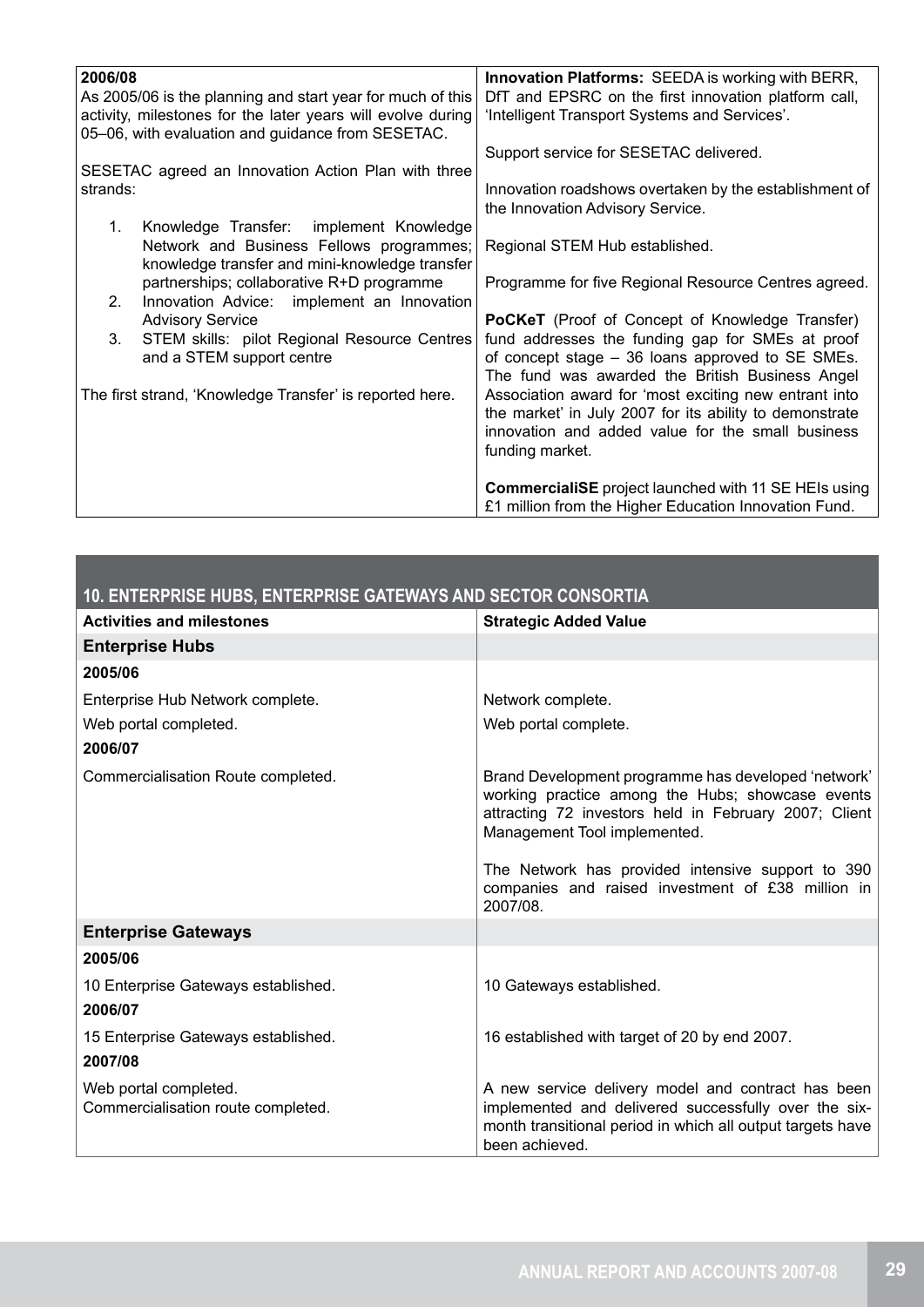| <b>Sector Consortia</b>                                                                                                                                                                                                                                                                            |                                                                                                            |
|----------------------------------------------------------------------------------------------------------------------------------------------------------------------------------------------------------------------------------------------------------------------------------------------------|------------------------------------------------------------------------------------------------------------|
| 2005/06                                                                                                                                                                                                                                                                                            |                                                                                                            |
| 7 consortia established:<br>Marine<br>Aerospace and Defence<br>Healthcare Technologies<br><b>Digital Content</b><br>Construction<br><b>Environmental and Energy Technologies</b><br>Creative Industries<br>Chief Executives for each of the consortia recruited.<br>Regional Team of CEs in place. | Planned network completed.                                                                                 |
| 2007/08                                                                                                                                                                                                                                                                                            |                                                                                                            |
| Innovation<br>&<br>Technology<br>Consortium<br>Security<br>established                                                                                                                                                                                                                             | Six sector consortia published first Annual Report.<br>Creative Industries Consortium not being developed. |

| 11. MANUFACTURING ADVISORY SERVICE, LEAN OFFICE                                                                                               |                                                                                                                                                                                                                                                                                                                                                                                                                             |  |
|-----------------------------------------------------------------------------------------------------------------------------------------------|-----------------------------------------------------------------------------------------------------------------------------------------------------------------------------------------------------------------------------------------------------------------------------------------------------------------------------------------------------------------------------------------------------------------------------|--|
| <b>Activities and milestones</b>                                                                                                              | <b>Strategic Added Value</b>                                                                                                                                                                                                                                                                                                                                                                                                |  |
| MAS SE 11 will be launched during quarter 1 2005/06.                                                                                          | MAS SE II launched.                                                                                                                                                                                                                                                                                                                                                                                                         |  |
| Planning for Lean Office is under way; when current ESF-<br>funded pilots are completed this will be planned in detail<br>for launch in 2006. | 2006/07: 3,300 companies assisted achieving £42 million<br>gross value added; Manufacturing Insights launched<br>involving companies hosting visits by other companies;<br>SE Manufacturing Forum formed - will provide direction<br>to the National Skills Academy for Manufacturing<br>programme to be set up over next year.<br>2007/08: 4,009 companies assisted to generate over<br>£100 million in gross value added. |  |

## **12. GLOBAL REGIONS, INVESTOR DEVELOPMENT AND INTERNATIONAL TRADE ADVICE**

| <b>Activities and milestones</b>                                                                            | <b>Strategic Added Value</b>                                                                                                             |
|-------------------------------------------------------------------------------------------------------------|------------------------------------------------------------------------------------------------------------------------------------------|
| <b>Global regions</b>                                                                                       |                                                                                                                                          |
| <b>Overseas representation:</b><br>Development<br>Review North<br>American<br><b>Business</b><br>Programme. | SEEDA International Team merged with UKTI South East<br>Team in 2005.                                                                    |
| Continue to monitor performance of all overseas<br>representatives against contracts/objectives.            | Review of North America completed and service<br>upgraded.                                                                               |
| Recruit a new Guildford-based representative for French/<br>German markets.                                 | MoUs with Shanghai and Beijing signed.                                                                                                   |
| New markets:<br>South America - to be reviewed following publication of<br>research from UKTI London.       | 2006/07: 61 foreign direct investments assisted, which<br>are forecasted to create or safeguard 3,974 jobs over the<br>next three years. |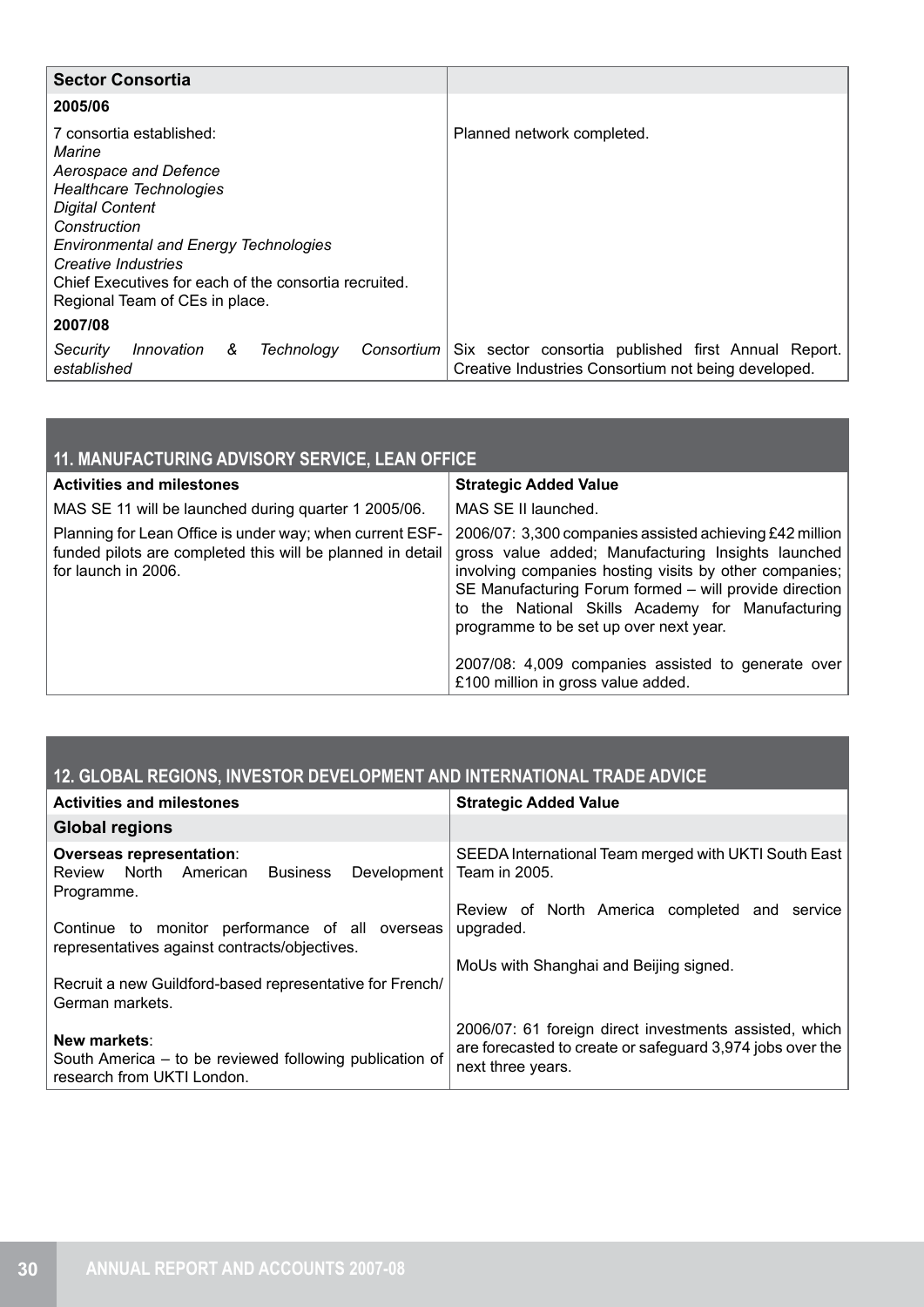| Accession States - to be reviewed following publication<br>of UKTI's research/ business plans.                                                                                                                                                                                             | 2007/08: 75 foreign direct investments assisted, which<br>are forecasted to create or safeguard 3,904 jobs over the<br>next three years.                                                                                                                                                                  |
|--------------------------------------------------------------------------------------------------------------------------------------------------------------------------------------------------------------------------------------------------------------------------------------------|-----------------------------------------------------------------------------------------------------------------------------------------------------------------------------------------------------------------------------------------------------------------------------------------------------------|
| <b>Overseas promotional programme:</b><br>At least 12 overseas promotional events to be carried out<br>in priority global markets.                                                                                                                                                         |                                                                                                                                                                                                                                                                                                           |
| <b>Investor development</b>                                                                                                                                                                                                                                                                |                                                                                                                                                                                                                                                                                                           |
| 2005/06                                                                                                                                                                                                                                                                                    |                                                                                                                                                                                                                                                                                                           |
| Refocusing of the Investor Development Manager<br>(IDM) team on Major Corporates and Subsidiaries of<br>multinationals.                                                                                                                                                                    | IDM team refocused.                                                                                                                                                                                                                                                                                       |
| Build/maintain relationships with 500 major corporates/<br>subsidiaries of multinationals.                                                                                                                                                                                                 | 600 key corporate organisations account managed. 'Open<br>Innovation' events run in partnership with Innovation<br>Advisory Service.                                                                                                                                                                      |
| Closer working with DTI BR; UKTI and other RDAs on<br><b>Business Relationship Management.</b>                                                                                                                                                                                             |                                                                                                                                                                                                                                                                                                           |
| <b>International Trade Sector Advisers</b>                                                                                                                                                                                                                                                 |                                                                                                                                                                                                                                                                                                           |
| 2005/06                                                                                                                                                                                                                                                                                    |                                                                                                                                                                                                                                                                                                           |
| The ongoing programme will develop closer links with<br>other SEEDA-funded programmes, including Enterprise<br>Hubs, to provide assistance to those companies looking<br>at developing new markets. The ITSA, with its sector-<br>specific knowledge; experience and contacts will also be | The six SEEDA-funded International Trade Sector<br>Advisers have added significant value in SEEDA-related<br>initiatives, including work with the sector consortia,<br>inward investment and enterprise hubs.                                                                                             |
| a valuable resource for the developing Sector Consortia.                                                                                                                                                                                                                                   | The six ITSAs have signed 338 companies to 'Passport<br>to Export', provided targeted sector advice leading                                                                                                                                                                                               |
| The ITSAs will develop a service to assist foreign<br>companies that are looking for partners to be promoted<br>as part of the region's offer to inward investors.                                                                                                                         | to business performance improvement for over 450<br>companies and engaged with 850 other South East<br>companies.                                                                                                                                                                                         |
|                                                                                                                                                                                                                                                                                            | Their work with the wider SEEDA network has included<br>providing strategic advice to the sector consortia,<br>attending overseas outward missions and those to<br>the UK on behalf of the inward investment team and<br>identifying inward investment leads for the SEEDA team<br>(e.g. Palmer Johnson). |
|                                                                                                                                                                                                                                                                                            | Completed.                                                                                                                                                                                                                                                                                                |

| 13. FINANCE FOR BUSINESS: FINANCE SOUTH EAST, R&D GRANT AND SELECTIVE FINANCE FOR INVESTMENT |                                                                                                                                                                       |
|----------------------------------------------------------------------------------------------|-----------------------------------------------------------------------------------------------------------------------------------------------------------------------|
| <b>Activities and milestones</b>                                                             | <b>Strategic Added Value</b>                                                                                                                                          |
| <b>Finance South East</b>                                                                    |                                                                                                                                                                       |
| 2005/06                                                                                      |                                                                                                                                                                       |
|                                                                                              | £330,000 core funding for three years provided by<br>SEEDA.                                                                                                           |
| Establish Regional Business Angel Coordination pilot.                                        | Pilot established.                                                                                                                                                    |
| Lead bid to establish Enterprise Capital Fund.                                               | Finance SE was a junior partner in the first round of ECF<br>bids, but the bid failed to attract support. FSE is now<br>bidding to manage a South East mezzanine bid. |
| independent evaluation of FSE to<br>Arrange<br>undertaken.                                   | be   Independent evaluation completed in October 2006.                                                                                                                |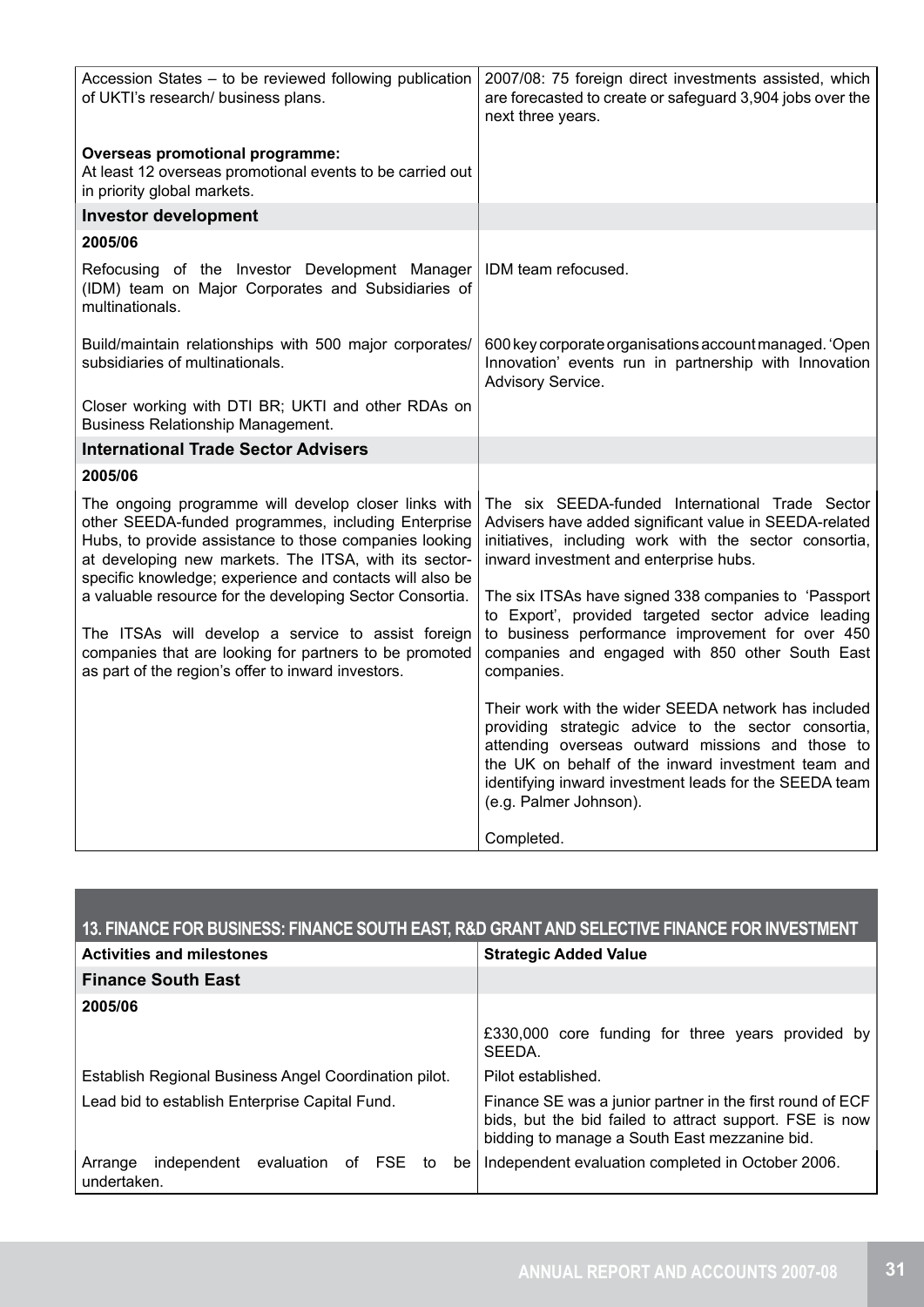| Achieve FSA accreditation.                                                                                                                                                                                                                   | FSA accreditation achieved May 2007.                                                                                                                                                                                                                                      |
|----------------------------------------------------------------------------------------------------------------------------------------------------------------------------------------------------------------------------------------------|---------------------------------------------------------------------------------------------------------------------------------------------------------------------------------------------------------------------------------------------------------------------------|
|                                                                                                                                                                                                                                              | Investment Readiness service launched at Venturefest<br>in July 2006.                                                                                                                                                                                                     |
|                                                                                                                                                                                                                                              | 2007/08: £5 million Seed Fund launched as part of<br>Funding Escalator to provide £250,000 equity investments<br>to assist the gap in the sub-£2 million funding market.                                                                                                  |
| <b>Research and development grant</b>                                                                                                                                                                                                        |                                                                                                                                                                                                                                                                           |
| 1 April 2005 - Assume responsibility for management of<br>R&D grant.                                                                                                                                                                         | Responsibility assumed and turned into a rolling fund<br>rather than a competition in rounds of funding.                                                                                                                                                                  |
| Ensure full spend by end Fys.                                                                                                                                                                                                                | 2006/07: 56 grants awarded to value of £4.3 million; pre-<br>application service introduced to give early indication of<br>chances of success.                                                                                                                            |
|                                                                                                                                                                                                                                              | 2007/08: 30 grants awarded to the value of £3.2 million,<br>including two Exceptional Development awards. 26<br>projects successfully completed including one Exceptional<br>Development award associated with solar powered LED<br>lighting systems.                     |
| <b>Selective Finance for Investment (SFIE)</b>                                                                                                                                                                                               |                                                                                                                                                                                                                                                                           |
| 2005/06                                                                                                                                                                                                                                      |                                                                                                                                                                                                                                                                           |
| Complete review of scheme coverage in relation to<br>extending Tier 3 coverage to maximise impact in areas<br>of high priority.                                                                                                              | Scheme coverage reviews and scheme integrated into<br>Business Grants team to maximise impact in areas of<br>high priority.                                                                                                                                               |
| From April 2006<br>Consider exit strategy for scheme closure in December<br>2006 and consider potential SME business support product<br>packages to replace scheme within the EC Regional Aid<br>Reform and Horizontal Framework boundaries. | Scheme now closed; 25 grants awarded in final year<br>associated with £86.8 million capital investment and<br>forecast to create 400 jobs; SEEDA working with partners<br>on possibility of maintaining some limited coverage in<br>SE.                                   |
|                                                                                                                                                                                                                                              | 2007/08: A revised national SFIE product was introduced<br>in June 2007. SEEDA awarded 12 grants to the total value<br>of £3.4 million associated with a forecast £62 million of<br>capital investment, the creation of 773 new jobs and the<br>safeguarding of 696 jobs. |

| <b>14. BUSINESS SUPPORT; BUSINESS LINKS</b>                                            |                                                                                                                                                                  |  |
|----------------------------------------------------------------------------------------|------------------------------------------------------------------------------------------------------------------------------------------------------------------|--|
| <b>Activities and milestones</b>                                                       | <b>Strategic Added Value</b>                                                                                                                                     |  |
| 2005/06                                                                                |                                                                                                                                                                  |  |
| Smooth hand over of contracts.                                                         | Contracts handed over successfully.                                                                                                                              |  |
| A common customer relationship management strategy<br>and customer journey.            | Joining Forces programme has addressed common<br>customer relationship management, marketing strategy,<br>common message, consistent suite of diagnostic methods |  |
| A regional marketing strategy and common message to<br>the market place.               | etc.                                                                                                                                                             |  |
| A robust and consistent suite of diagnostic methods.                                   |                                                                                                                                                                  |  |
| A regional customer intelligence system to be investigated<br>and recommendation made. |                                                                                                                                                                  |  |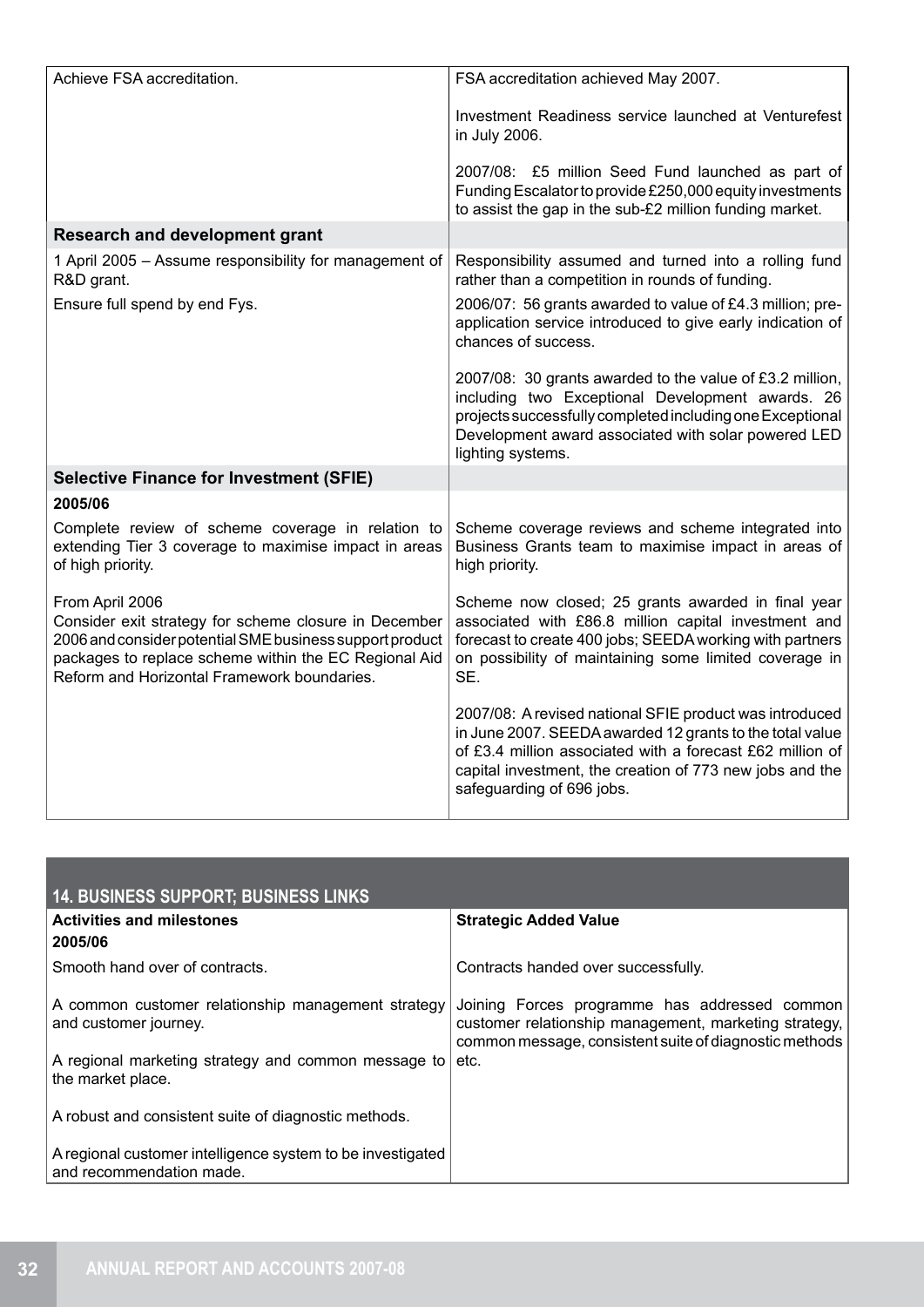| A programme of joint training/awareness raising events<br>for customer facing staff from all organisations in the<br>business support network. |                                                                                                                                                                                                       |
|------------------------------------------------------------------------------------------------------------------------------------------------|-------------------------------------------------------------------------------------------------------------------------------------------------------------------------------------------------------|
| A referral protocol and service level agreements between<br>service providers, including BLOs.                                                 |                                                                                                                                                                                                       |
| 2005/07                                                                                                                                        |                                                                                                                                                                                                       |
| A common charging policy - developed during 2005/06<br>for implementation in 2006/07, dependent on the National<br>Framework.                  | Joining Forces Initiative provides integrated framework<br>for business support; one SE Business Link service<br>being created to link services delivered through the six<br>Business Link providers. |
|                                                                                                                                                | Business Link sustainable business service has been<br>adopted nationally. Sustainability advice provided on<br>over 4,000 occasions.                                                                 |

| <b>15. ECONOMIC INCLUSION</b>                                                                                                                                                                              |                                                                                                                                                                                                                                        |
|------------------------------------------------------------------------------------------------------------------------------------------------------------------------------------------------------------|----------------------------------------------------------------------------------------------------------------------------------------------------------------------------------------------------------------------------------------|
| <b>Activities and milestones</b>                                                                                                                                                                           | <b>Strategic Added Value</b>                                                                                                                                                                                                           |
| <b>Enterprise in deprived areas</b>                                                                                                                                                                        |                                                                                                                                                                                                                                        |
| 2005/06 Evidence base research completed<br>and<br>disseminated internally and to external partners.<br>2006/07 Integration into sub-regional plans with piloting                                          | Cultural Shift SE programme influenced National<br>Strategy, developed draft international protocol for state<br>aid and social enterprise and started an additional eight<br>demonstration pilots in the culture, creative industries |
| of model and agreed policy framework.                                                                                                                                                                      | and housing sectors.                                                                                                                                                                                                                   |
| 2007/08 Evaluation and review.                                                                                                                                                                             | Completed and findings available.                                                                                                                                                                                                      |
| Social economy development                                                                                                                                                                                 |                                                                                                                                                                                                                                        |
| 2005/06                                                                                                                                                                                                    |                                                                                                                                                                                                                                        |
| Launch of the regional social enterprise strategy.                                                                                                                                                         | Completed.                                                                                                                                                                                                                             |
| Launch of the first two sector development guides for the<br>cultural industries and the Housing sector.<br>Strategic partnership agreement formalised with the<br>regional social enterprise partnership. | Two sector guides were launched – culture and housing.                                                                                                                                                                                 |
| Initiation of the EQUAL public sector transformation<br>programme.                                                                                                                                         | Completed.                                                                                                                                                                                                                             |
| Roll-out of regional social enterprise business support,<br>training and development programme.                                                                                                            | Completed.                                                                                                                                                                                                                             |
| Social Investment taskforce action plan and funding<br>strategy formalised.                                                                                                                                | Completed.                                                                                                                                                                                                                             |
| 2006/07                                                                                                                                                                                                    |                                                                                                                                                                                                                                        |
| Social Investment taskforce product and infrastructure<br>development phase.                                                                                                                               | Completed.                                                                                                                                                                                                                             |
| Sectoral development action plan implementation.                                                                                                                                                           | IFCIC created a regional Community Development<br>Consortium to deliver enterprise financial inclusion<br>across the region.                                                                                                           |
| 2007/08                                                                                                                                                                                                    |                                                                                                                                                                                                                                        |
| Completion and evaluation of the EQUAL public sector<br>development programme.                                                                                                                             | All evaluations completed.                                                                                                                                                                                                             |
| Review of the regional social enterprise strategy.                                                                                                                                                         |                                                                                                                                                                                                                                        |
| Evaluation of three-year roll-out of business support,<br>training and development programme.                                                                                                              |                                                                                                                                                                                                                                        |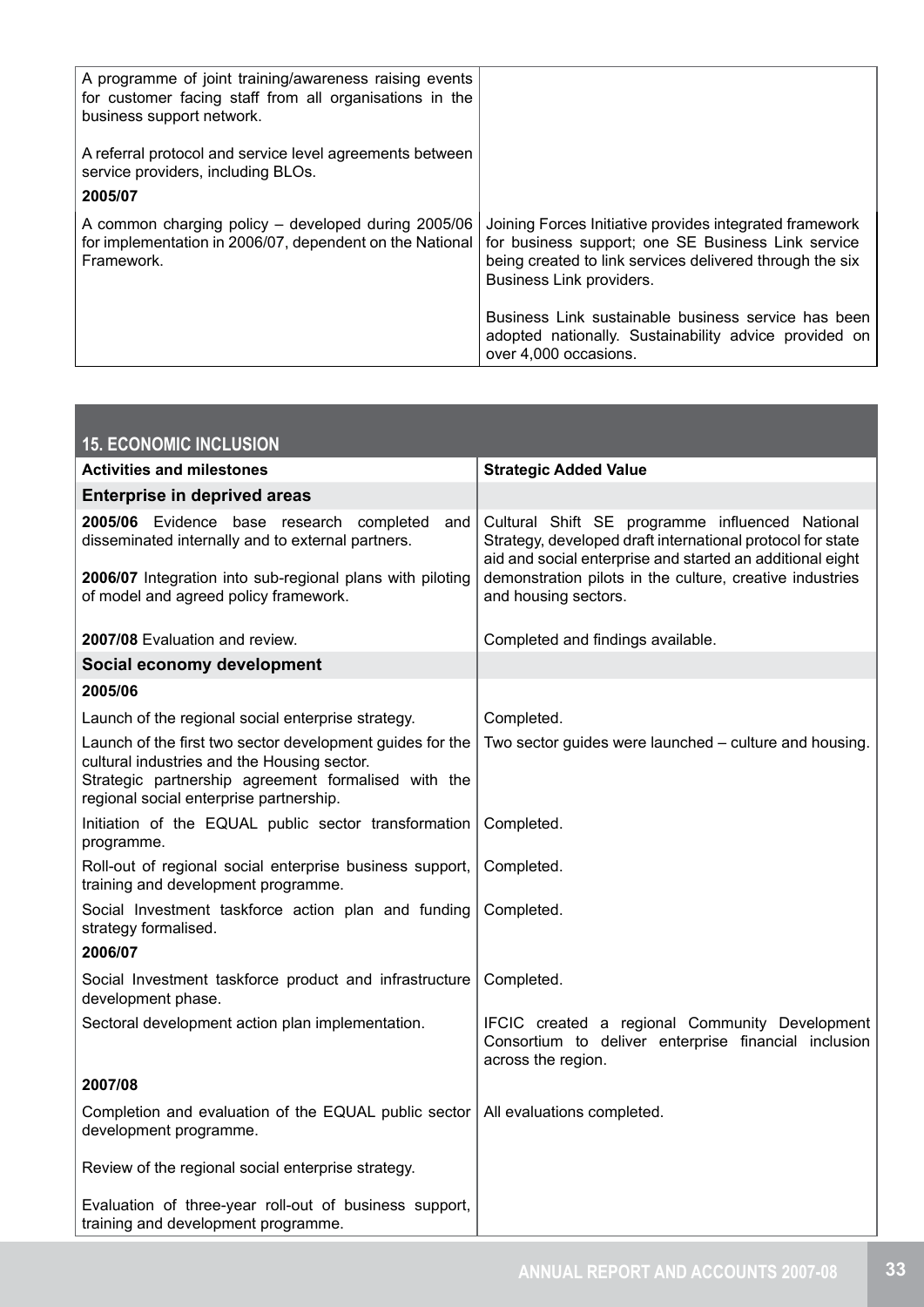| <b>Harnessing Diversity</b>                                                                                                                                                                                                 |                                                                                                                                                                             |
|-----------------------------------------------------------------------------------------------------------------------------------------------------------------------------------------------------------------------------|-----------------------------------------------------------------------------------------------------------------------------------------------------------------------------|
| 2005/06                                                                                                                                                                                                                     |                                                                                                                                                                             |
| Embed the revised Race Equality scheme across SEEDA<br>business through the Diversity Advisor, addressing CRE<br>criticism of cross RDA performance and publish Equality<br>Impact assessment performance in Annual Report. | Completed.                                                                                                                                                                  |
| Coordinate regional conference on Diversity.                                                                                                                                                                                | Completed.                                                                                                                                                                  |
| Delivery of the regional Framework for Women's<br>Enterprise (WESF) action plan through the Business<br>Links network, and key stakeholders.                                                                                | Strategy developed to significantly increase the number<br>of women-owned enterprises in the region.                                                                        |
| Research completed and disseminated on barriers to<br>BME enterprise in region.                                                                                                                                             | Completed.                                                                                                                                                                  |
| Launch a regional childcare initiative to meet barriers for<br>female entrepreneurs.                                                                                                                                        | SEEDA worked with a cross-departmental working group<br>from Treasury, DWP, LDA and EMDA to identify regional<br>childcare initiatives supporting delivery of the RES.      |
| 2006/07                                                                                                                                                                                                                     |                                                                                                                                                                             |
| Appointment of Ethnic Minority Business Advisor.                                                                                                                                                                            | South East Ethnic Minority Business forum (SEMEDA)<br>created; South East Multi-Ethnic Development Agency                                                                   |
| Regional action plan agreed for BME business.                                                                                                                                                                               | launched.                                                                                                                                                                   |
| Renewal of regional Women's Enterprise Coordinator.                                                                                                                                                                         |                                                                                                                                                                             |
| Research completed and disseminated on opportunities<br>for disabled entrepreneurs.                                                                                                                                         | Disability Equality Scheme published December 2006.                                                                                                                         |
| 2007/08                                                                                                                                                                                                                     |                                                                                                                                                                             |
| Follow-up implementation on diversity.                                                                                                                                                                                      | The three equality schemes (race, gender and disability)<br>continue to be implemented.                                                                                     |
| Suite of research and action on diversity completed,<br>disseminated meeting requirements and beyond of<br>Equalities legislation.                                                                                          |                                                                                                                                                                             |
| Evaluation and integration of childcare pilot into WESF.                                                                                                                                                                    | SEEDA worked with the emerging Women's Enterprise<br>Partnership to address childcare issues for female<br>entrepreneurs through a regional Women's Enterprise<br>Strategy. |

| <b>16. TOURISM</b>                                                                                                     |                                                                                                              |
|------------------------------------------------------------------------------------------------------------------------|--------------------------------------------------------------------------------------------------------------|
| <b>Activities and milestones</b>                                                                                       | <b>Strategic Added Value</b>                                                                                 |
| 2005/06                                                                                                                |                                                                                                              |
| Complete the regional brand strategy.                                                                                  | The regional strategy Tourism Excellence launched,<br>included approach to e-Business, realigned services to |
| Ensure the rich data to facilitate e-Business.                                                                         | meet industry needs and consolidating regional and sub-<br>regional structures.                              |
| Establish the platforms within the framework of England.<br>net.                                                       | Tourism SE has led the drive to become a 'Total Quality'                                                     |
|                                                                                                                        | Region' achieving 90% quality assured.                                                                       |
| Promote the new nationally agreed quality standards.                                                                   |                                                                                                              |
| Ensure the effectiveness of the Tourism Skills Network.                                                                |                                                                                                              |
| Realign business services to meet industry needs.<br>Consolidate regional and sub-regional organisation<br>structures. |                                                                                                              |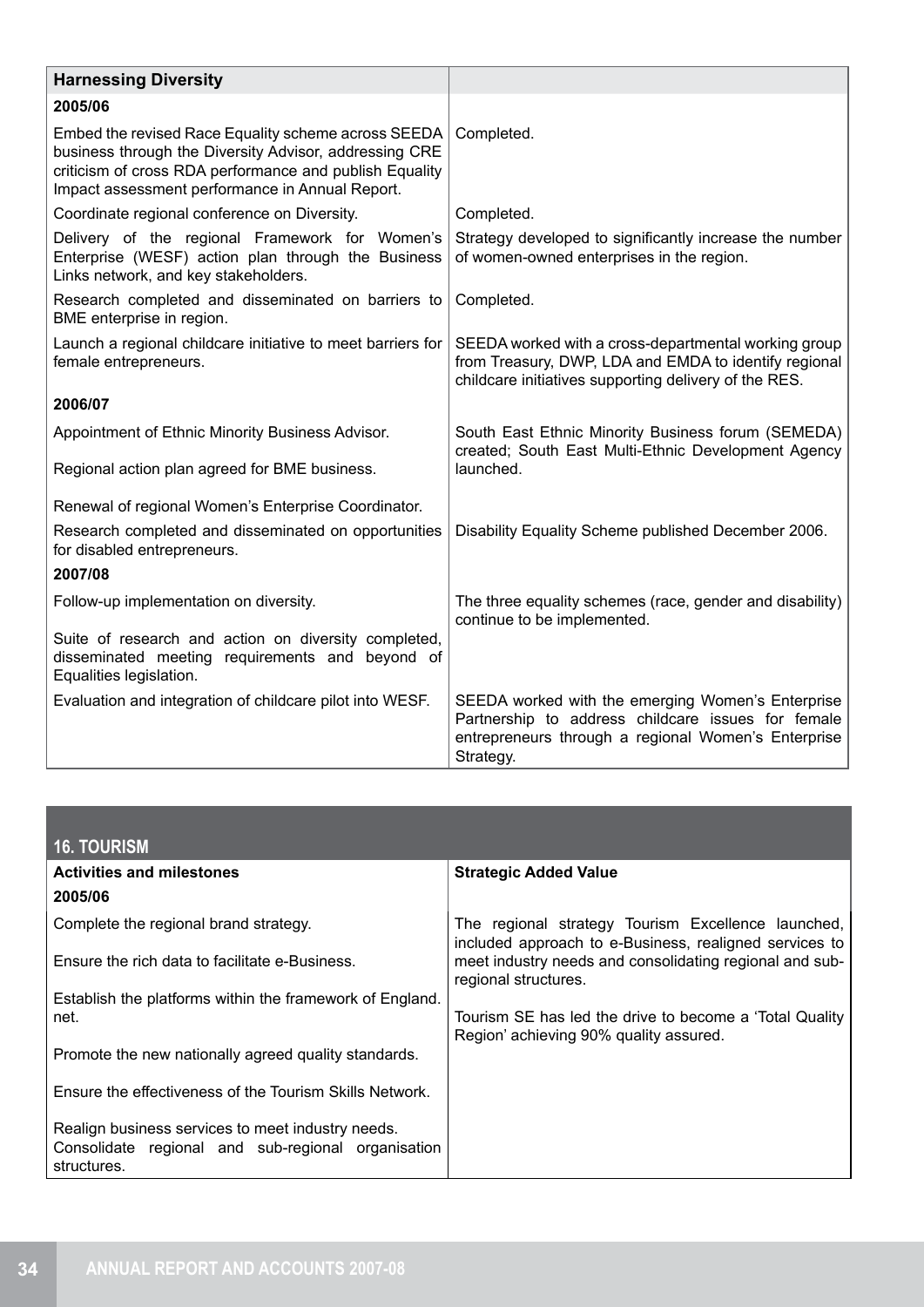| 2006/07                                                                                                                                  |                                                                                        |
|------------------------------------------------------------------------------------------------------------------------------------------|----------------------------------------------------------------------------------------|
| Capitalise on agreed brands within a focused marketing<br>strategy.                                                                      | Work under way on all targets through Tourism South<br>East Board and business plan.   |
| 5,000 tourism businesses effectively using EnglandNet,<br>5% booking online.                                                             |                                                                                        |
| Convergence of business advice and services with<br>Business Links.                                                                      |                                                                                        |
| Continued promotion of nationally agreed quality<br>standards.<br>2007/08                                                                |                                                                                        |
| Ensure that the SE will meet the national quality standard<br>of 80% of hospitality businesses inspected to common<br>standards by 2008. | National quality standard not available in time to complete<br>this target regionally. |
| e-Business seen by the majority of businesses as the<br>channel to market.                                                               | Tourism SE eCommerce programme has over 80% more<br>traffic.                           |
| Convergence of business advice, skills and quality<br>standards in collaboration with Business Links.                                    |                                                                                        |

| 17. E-AGENDA                                                                                                                                            |                                                                                                                                                                                                     |
|---------------------------------------------------------------------------------------------------------------------------------------------------------|-----------------------------------------------------------------------------------------------------------------------------------------------------------------------------------------------------|
| <b>Activities and milestones</b>                                                                                                                        | <b>Strategic Added Value</b>                                                                                                                                                                        |
| 2005/06                                                                                                                                                 |                                                                                                                                                                                                     |
| SEEOnline Partner Network launched with minimum of<br>15 partner organisations on board by 03/06.                                                       | Completed but subsequently taken over by low cost or<br>free services available on the Web.                                                                                                         |
| Broadband Partnerships:<br>broadband<br>two<br>new<br>partnerships established.                                                                         | Seven county Broadband Partnerships established.                                                                                                                                                    |
| strategies for Broadband Aggregation and<br>New<br>Broadband Content designed and (part) implemented.                                                   | Taken over by BT rolling out broadband services to<br>almost 100% of South East consumers during 2005-06.<br>This made aggregation of services and content design to<br>drive adoption unnecessary. |
| First pilot programme established to promote and<br>demonstrate the benefits of teleworking.                                                            | The Matisse programme, managed by Hampshire County<br>Council, was established and continues.                                                                                                       |
| 2006/07                                                                                                                                                 |                                                                                                                                                                                                     |
| Pilot <i>Fibre-in-the-Home</i> projects established in the<br>growth areas of Milton Keynes, Ashford and the Thames<br>Gateway.                         | Significant progress achieved for Ashford and parts of the<br>Thames Gateway.                                                                                                                       |
| three Broadband Partnership<br>programmes<br>First<br>concluded and evaluated.                                                                          | Sub-regional network of nine Broadband Partnerships<br>completed with Kent and Milton Keynes partnerships.                                                                                          |
| Full teleworking strategy defined and rolled out, dependent<br>upon positive results of 2005-06 pilot.                                                  | Wireless Hotspots Initiative being launched – by<br>December 2007 no tourist or travelling business person<br>further than 10 minutes or 5 miles from nearest wireless<br>broadband access point.   |
| SEEOnline Partner Network has minimum of 40 partner<br>organisations on board by March 2007, with sustainable<br>income generation strategies in place. | Target met but SEEOnline now being wound down<br>because such solutions are now met in other ways. Its<br>database of SEEDA-sponsored projects will be part of<br>the new SEEDA corporate website.  |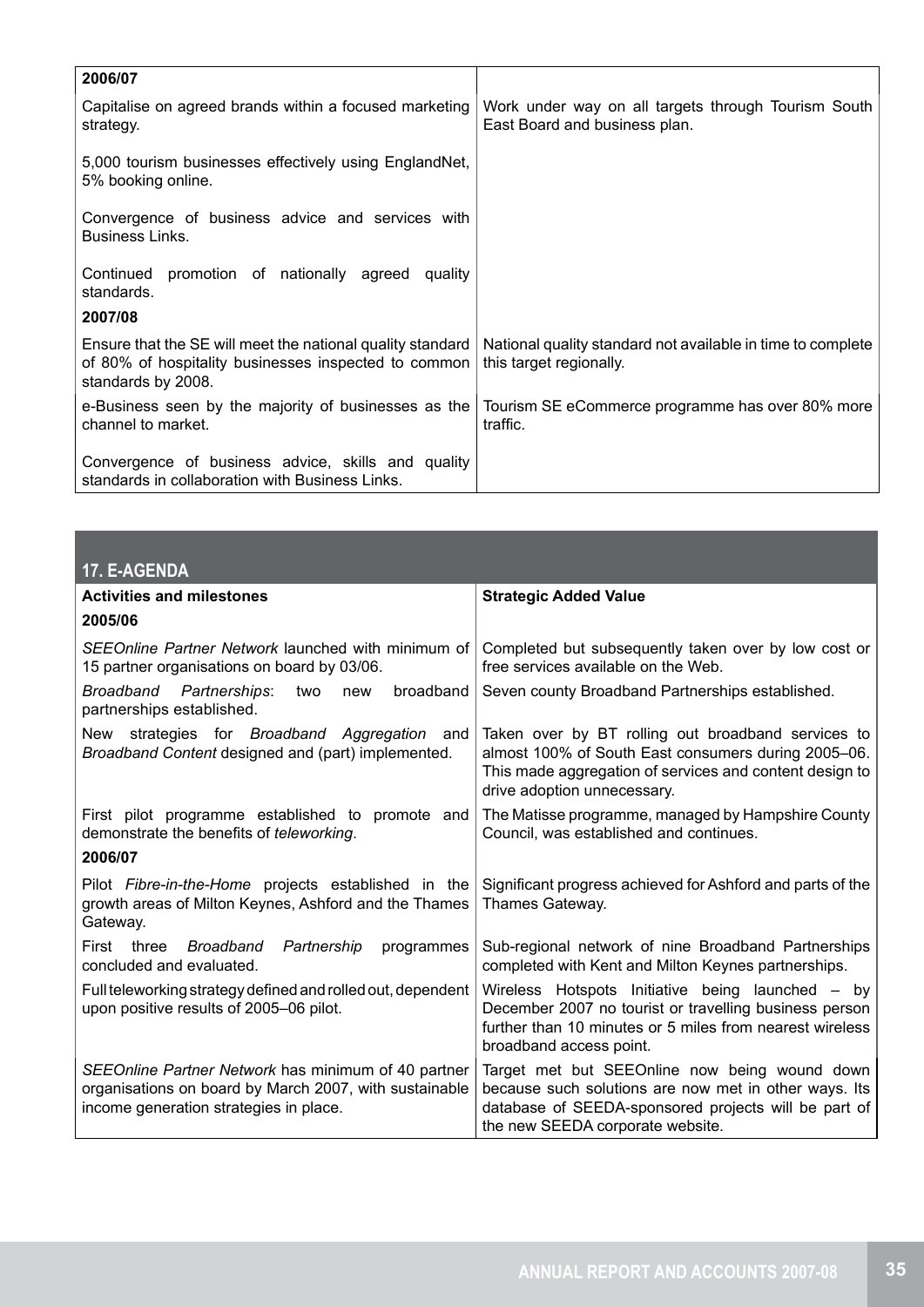| <b>18. RURAL PROGRAMMES</b>                                                                                                                                                                                                                                                              |                                                                                                                                                           |
|------------------------------------------------------------------------------------------------------------------------------------------------------------------------------------------------------------------------------------------------------------------------------------------|-----------------------------------------------------------------------------------------------------------------------------------------------------------|
| <b>Activities and milestones</b>                                                                                                                                                                                                                                                         | <b>Strategic Added Value</b>                                                                                                                              |
| <b>Business support</b>                                                                                                                                                                                                                                                                  |                                                                                                                                                           |
| 2005/06                                                                                                                                                                                                                                                                                  |                                                                                                                                                           |
| Review of Business Links work with all types of rural<br>based businesses.<br>2006/07                                                                                                                                                                                                    | Review completed.                                                                                                                                         |
| With partners, evaluate the support services to farmers<br>since start of Single Farm Payment regime came into<br>place April 2005 and identify gaps and needs with a view<br>to integrate any new support with the new EU-led support<br>schemes that will come to SEEDA in April 2007. | New Rural Development Programme in place and work<br>being taken forward to integrate European funding.                                                   |
| Redundant buildings in regeneration areas                                                                                                                                                                                                                                                |                                                                                                                                                           |
| 2005/06                                                                                                                                                                                                                                                                                  |                                                                                                                                                           |
| Extension of scheme New areas of Swale in Kent and<br>New Forest in Hampshire brought on board.<br>2006/07                                                                                                                                                                               | Extension completed.                                                                                                                                      |
| Evaluation of benefits study.                                                                                                                                                                                                                                                            | Full evaluation undertaken and will help direct the delivery<br>of targeted regeneration around the coast under the new<br>RES.                           |
| <b>Land-based support</b>                                                                                                                                                                                                                                                                |                                                                                                                                                           |
| 2005/06                                                                                                                                                                                                                                                                                  |                                                                                                                                                           |
| SEEDA land-based policy for next two years agreed prior<br>to any merger with Defra schemes.                                                                                                                                                                                             | Agreed with Defra that new European support will be<br>delivered by SEEDA from 2007.                                                                      |
| Formal Chairmanship of Defra Appraisal Panels<br>established.                                                                                                                                                                                                                            | SEEDA was an active member of the Defra Appraisal<br>Panels with Chairmanship remaining with Defra through<br>the Rural Development Service.              |
| 2006/07                                                                                                                                                                                                                                                                                  |                                                                                                                                                           |
| Design for amalgamation of SEEDA with Defra schemes England Rural Development Programme closed and<br>ready for April 2007.                                                                                                                                                              | projects to value of £5 million transferred.                                                                                                              |
| <b>Local produce</b>                                                                                                                                                                                                                                                                     |                                                                                                                                                           |
| 2005/06                                                                                                                                                                                                                                                                                  |                                                                                                                                                           |
| New business plans approved for the final year of the<br>contracts 2006/07 including exit strategies.                                                                                                                                                                                    | New business plans approved.                                                                                                                              |
| 2006/07                                                                                                                                                                                                                                                                                  |                                                                                                                                                           |
| Evaluation of benefits of the current contracts.                                                                                                                                                                                                                                         | Evaluation concluded and new programme of support<br>approved; new Defra fisheries post working with SEEDA<br>on improving the value-add of the SE catch. |
| <b>Protected landscapes</b>                                                                                                                                                                                                                                                              |                                                                                                                                                           |
| 2005/06                                                                                                                                                                                                                                                                                  |                                                                                                                                                           |
| Regional officer in post.<br>2006/07                                                                                                                                                                                                                                                     | Regional officer in post.                                                                                                                                 |
| Agreement on common specific objectives.                                                                                                                                                                                                                                                 | Regional officer facilitated this process.                                                                                                                |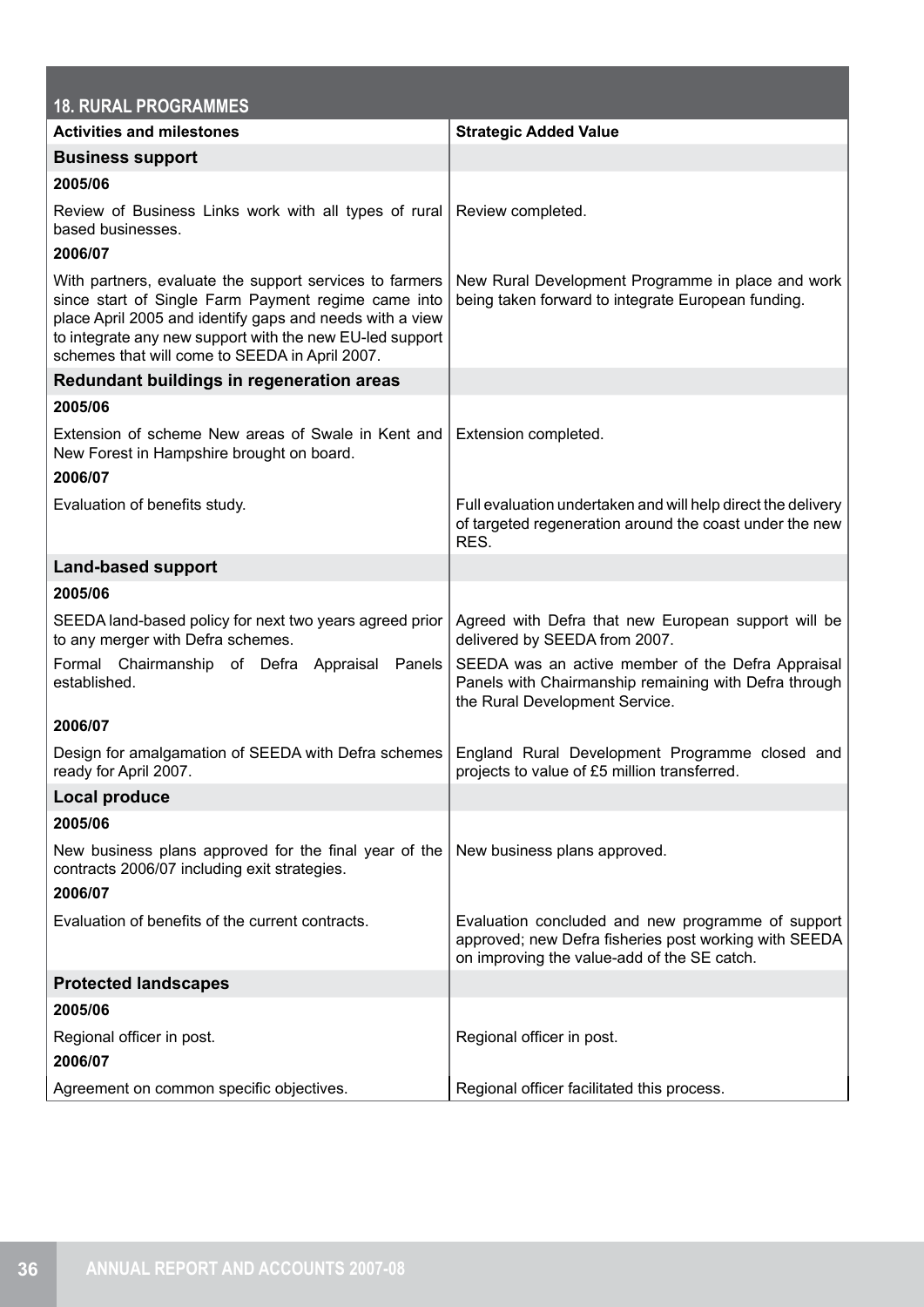| Leader+                                                                                        |                                                                                                                                                                                                                                                            |  |  |
|------------------------------------------------------------------------------------------------|------------------------------------------------------------------------------------------------------------------------------------------------------------------------------------------------------------------------------------------------------------|--|--|
| 2005/06                                                                                        |                                                                                                                                                                                                                                                            |  |  |
| Rural projects identified and programme for 2006/07<br>approved by December 2005.              | Projects identified and programme approved.                                                                                                                                                                                                                |  |  |
| 2006/07                                                                                        |                                                                                                                                                                                                                                                            |  |  |
| Evaluation of first three years Leader+ support from<br>SEEDA.                                 | Evaluation commissioned and will complete in 2007/08.                                                                                                                                                                                                      |  |  |
| <b>Market towns</b>                                                                            |                                                                                                                                                                                                                                                            |  |  |
| 2005/06                                                                                        |                                                                                                                                                                                                                                                            |  |  |
| Evaluation of the first phase of support to small rural<br>towns (11 towns) - lessons learned. | Evaluation was carried out. It highlighted the importance<br>of having local coordinators for the programme and<br>recognised that it had encouraged real local activists to<br>develop and take forward ideas.                                            |  |  |
| 2006/07                                                                                        |                                                                                                                                                                                                                                                            |  |  |
| Full profile of the seven-year programme for all the nine<br>county areas agreed.              | Programme emerging and to be further developed in<br>preparation for delivery of new RES.                                                                                                                                                                  |  |  |
| <b>Community services and facilities/transport</b>                                             |                                                                                                                                                                                                                                                            |  |  |
| 2005/06                                                                                        |                                                                                                                                                                                                                                                            |  |  |
| Countryside Agency projects completed.                                                         | All projects completed.                                                                                                                                                                                                                                    |  |  |
| 2006/07                                                                                        |                                                                                                                                                                                                                                                            |  |  |
| Evaluation of those projects and new programme in place<br>to start in April 2007.             | New Rural Access to Services Programme (RASP)<br>developed and in final approval stage.                                                                                                                                                                    |  |  |
| <b>Skills</b>                                                                                  |                                                                                                                                                                                                                                                            |  |  |
| 2005/06                                                                                        |                                                                                                                                                                                                                                                            |  |  |
| Evaluation of Wet Trades support.<br>Review of RBAT pilot.                                     | The Wet Trades demonstrated the value of this type of<br>exemplar in a location that sets out to have examples<br>of historic buildings and offers on-site training too. The<br>RBAT programme was reviewed, leading to the extension<br>of the programme. |  |  |
| 2006/07                                                                                        |                                                                                                                                                                                                                                                            |  |  |
| Extension of RBAT across the region.<br>Skills Gaps study in rural sector businesses.          | Entrepreneurial Leadership project set up 12 employer<br>groups and networks for rural start-up businesses across<br>the region.                                                                                                                           |  |  |
|                                                                                                | RBAT completed in 2007/08.                                                                                                                                                                                                                                 |  |  |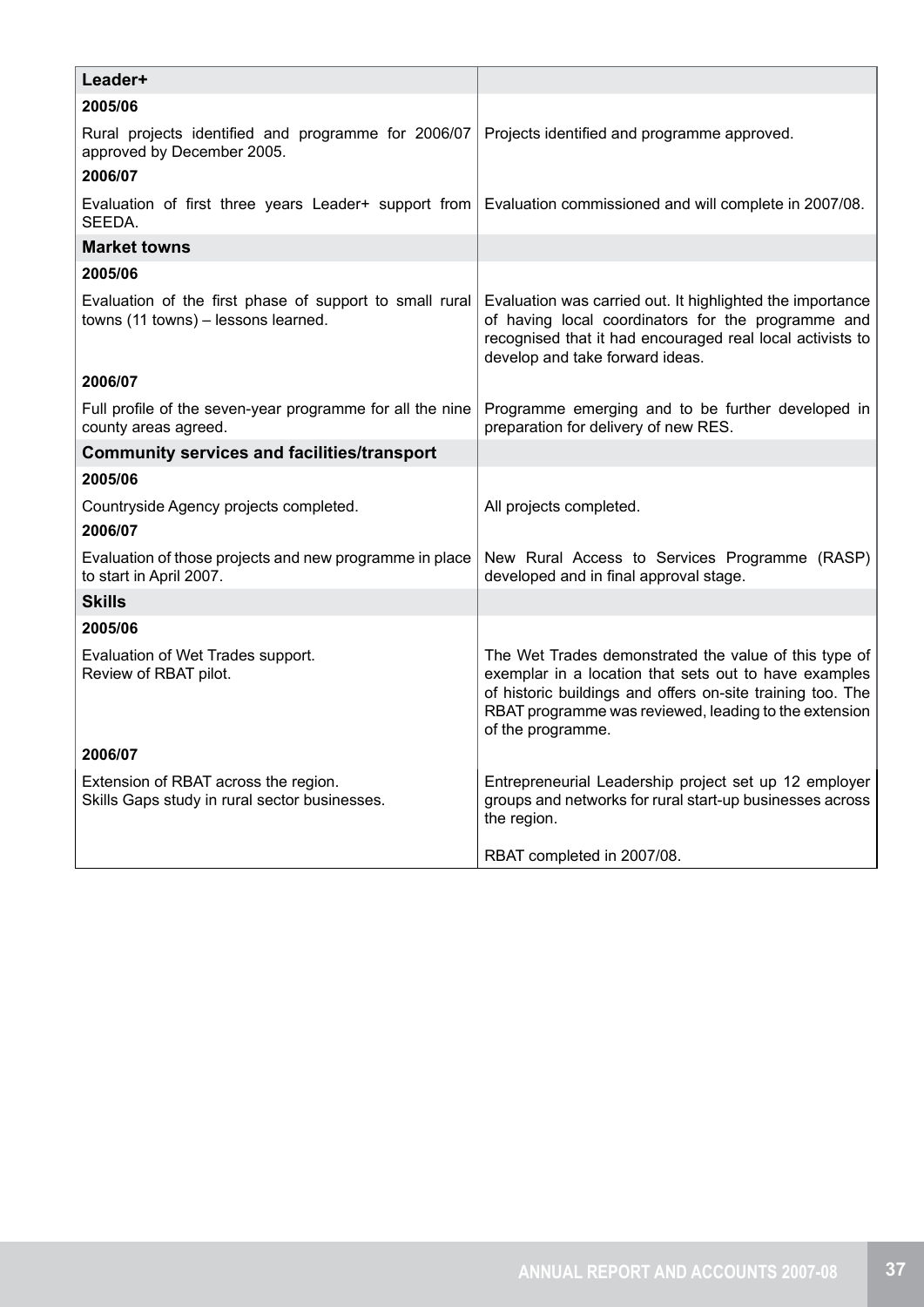| <b>19. URBAN RENAISSANCE</b>                                                                                                            |                                                                                                                                                                                                                                                                                                                             |
|-----------------------------------------------------------------------------------------------------------------------------------------|-----------------------------------------------------------------------------------------------------------------------------------------------------------------------------------------------------------------------------------------------------------------------------------------------------------------------------|
| <b>Activities and milestones</b>                                                                                                        | <b>Strategic Added Value</b>                                                                                                                                                                                                                                                                                                |
| 2005/06                                                                                                                                 |                                                                                                                                                                                                                                                                                                                             |
| Three-year contract to manage the Regional Design<br>Panel let, signifying the launch of the next three years<br>activity.              | Target met to review a minimum of 70 significant schemes<br>per year. Panel recognised in CABE's guide to design<br>review and has been the model for a number of panels<br>recently established in other regions.                                                                                                          |
| Evaluate Creating Quality Places project and disseminate<br>results to stakeholders and key partners.                                   | SEEDA worked with Dover District Council to select<br>preferred developer for the Aylesham scheme to take<br>forward the master planning principles of Creating Quality<br>Places.                                                                                                                                          |
| Final awards announced for round 1 of the Art Plus<br>scheme and short-listing announced for round 2.                                   | Final award winners for round 1 announced March 2005,<br>development award winners for round 2 announced June<br>2005.                                                                                                                                                                                                      |
| 2006/07                                                                                                                                 |                                                                                                                                                                                                                                                                                                                             |
| Model for work with schools developed and disseminated<br>across the Region to inform teaching practice using the<br>built environment. | Shaping Places project concluded with production of<br>a booklet setting out lessons learned and providing<br>a resource for teachers. SE architecture and built<br>environment centres have used lessons learnt in their<br>programmes going forward. Booklet can be downloaded<br>from the South East Excellence website. |
| Formal review of activity of the Solent Centre for<br>Architecture and Design to agree future funding.                                  | Solent core funding grant ends 2007/08, so an end of<br>project report will be reviewed shortly.                                                                                                                                                                                                                            |
|                                                                                                                                         | SEEDA development team worked with Dover District<br>Council to select preferred developer for Aylesham<br>scheme, which must take forward the master plan<br>principles developed through the Creating Quality Places<br>programme (developed using the Enquiry By Design<br>process of the Prince's Foundation).          |
|                                                                                                                                         | Institute of Urban Renaissance:<br>Joined SEEDA's<br>advisory board for South East Excellence and played an<br>active role in developing a programme to improve dialogue<br>between councillors and the development industry.                                                                                               |

| 20. STRATEGIC DIRECT DELIVERY OF SITES AND DEVELOPMENTS                                                                                                                                                                                 |                                                                                                         |  |  |
|-----------------------------------------------------------------------------------------------------------------------------------------------------------------------------------------------------------------------------------------|---------------------------------------------------------------------------------------------------------|--|--|
| <b>Activities and milestones</b>                                                                                                                                                                                                        | <b>Strategic Added Value</b>                                                                            |  |  |
| <b>Coastal Towns initiative</b>                                                                                                                                                                                                         |                                                                                                         |  |  |
| Cowes Waterfront:<br>Planning consent secured: Q4 2005/06;<br>Joint venture in place with development partner for<br>site: Q4 2006/07;<br>Development works started: Q4 2007/08.                                                        | Outline planning consent secured.                                                                       |  |  |
| Woolston Riverside:<br>Planning consent secured: Q4 2005/06;<br>Joint venture in place with development partner for<br>1st phase of Woolston development: Q4 2006/07;<br>Remediation of 12 hectares of land at Woolston: Q4<br>2007/08. | Outline planning consent secured.<br>Direct sale to owner/occupier for first phase agreed in<br>2007/08 |  |  |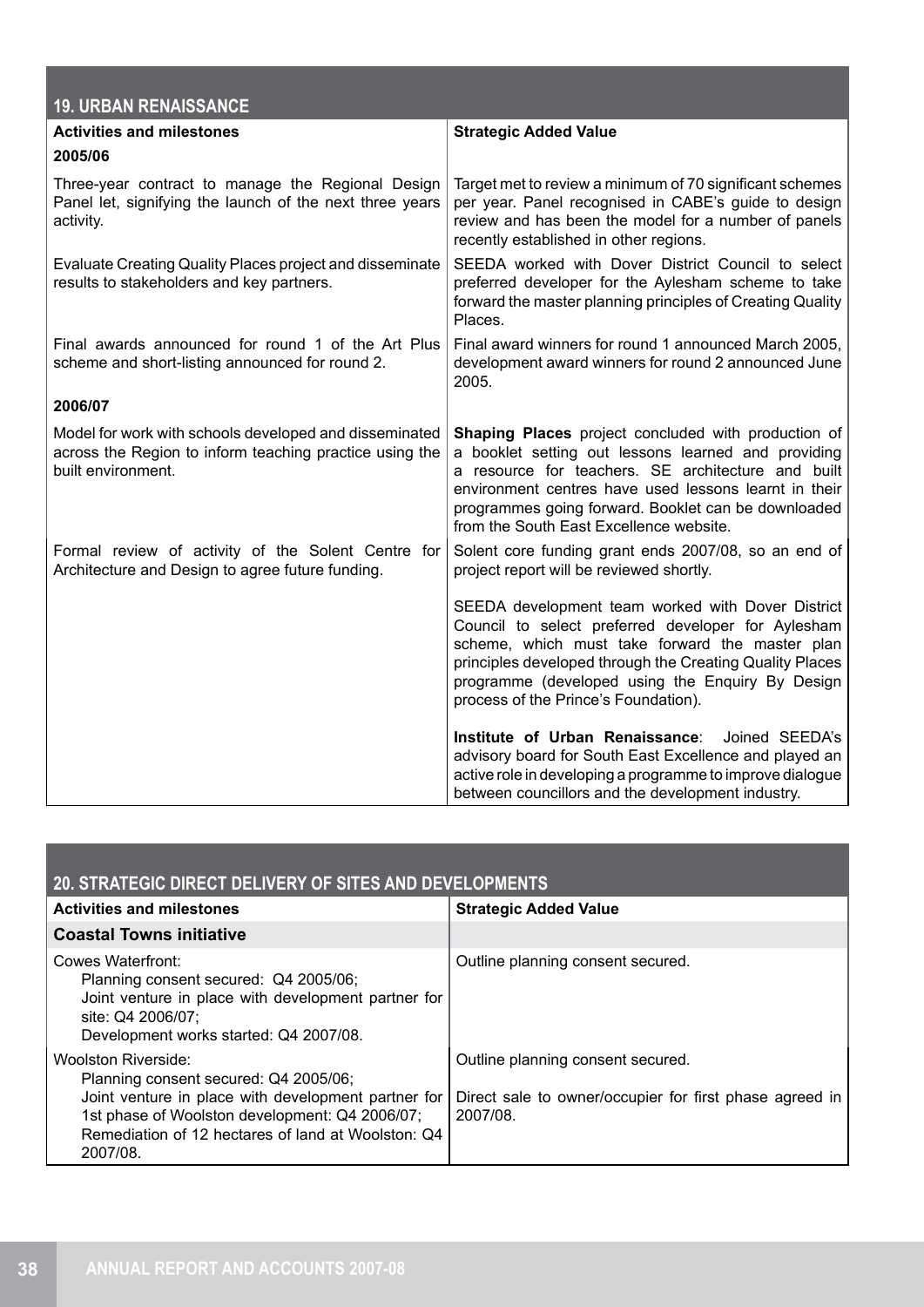| <b>Local Priority Remediation projects</b><br>Complete community consultation exercise for Buckland<br>Mill development Q2 2005/06. | Delays in planning consent put remediation back, now<br>planned for 2008/09.   |
|-------------------------------------------------------------------------------------------------------------------------------------|--------------------------------------------------------------------------------|
| With the private sector deliver 150 flagship Eco-friendly                                                                           | Community consultation completed December 2006 and                             |
| homes at Ropetackle Q4 2007/08.                                                                                                     | planning application submitted.                                                |
| Complete development at Shearway Business Park                                                                                      | 137 completed sales to date; later phase planned by                            |
| to provide $2,000$ m <sup>2</sup> of managed workspace for local                                                                    | developer.                                                                     |
| companies: Q4 2007/08.                                                                                                              | 2,000m <sup>2</sup> of speculative business units completed by end<br>2006/07. |
| <b>Kent Coalfield</b>                                                                                                               |                                                                                |
| Complete delivery of 85 hectares of previous disused                                                                                | Main works contract completed and site now fully serviced                      |
| land at Betteshanger as a country park open to the public                                                                           | for development; work recognised as example of national                        |
| Q4 2005/06.                                                                                                                         | best-practice at English Partnerships conference.                              |
| Deliver up to 25,000 sq m of new employment floorspace                                                                              | Last plot sold in 2006/07 with land remediated and                             |
| for local Canterbury businesses needing to expand at                                                                                | platforms provided to accommodate 25,000 sq m of                               |
| former Chislet Colliery: Q2 2007/08.                                                                                                | floorspace.                                                                    |
|                                                                                                                                     | Community consultation held on Snowdown Coalfields<br>site.                    |

# **21. HASTINGS & BEXHILL 10-YEAR REGENERATION PROGRAMME**

| <b>Activities and milestones</b>                            | <b>Strategic Added Value</b>                                                                               |
|-------------------------------------------------------------|------------------------------------------------------------------------------------------------------------|
| Seaspace Business Plan summary:                             | Innovation Centre opened July 2006 with 75% of 71<br>spaces now let; ongoing development of Creative Media |
| Hastings Millennium Community,<br>providing<br>1.300        | Centre; Seaspace took over management of Hastings                                                          |
| homes directly with their supporting infrastructure and     | and Eastbourne Hub in July 2006 and university liaison                                                     |
| environment, and a further 6,000 indirectly through the     | officer being appointed; University Centre Hastings                                                        |
| private sector.                                             | vision to 2013 being developed with student numbers of                                                     |
|                                                             | 760 in 2007-08; Hastings Millennium Community funding                                                      |
| Hastings Town Centre: major investment in a range of        | increased to £16.6 million and site preparation ongoing;                                                   |
| key development sites delivering office, education, retail, | additional £1.4 million secured for Havelock Road and                                                      |
| residential and hotel uses to create the critical mass for  | Queensway developments; Station Plaza site made                                                            |
| sustained economic development.                             | available for construction of new £80 million college;                                                     |
|                                                             | Pelham stakeholder group formed to progress Pelham                                                         |
| Bexhill Town centre mixed use development to give new       | Place scheme; commitments to future investment in the                                                      |
| economic purpose to a failing town centre.                  | Hastings and Bexhill Link Road have been secured from                                                      |
| Rye Harbour, a mix of residential and flexible business     | the Highways Agency.                                                                                       |
| incubation space.                                           |                                                                                                            |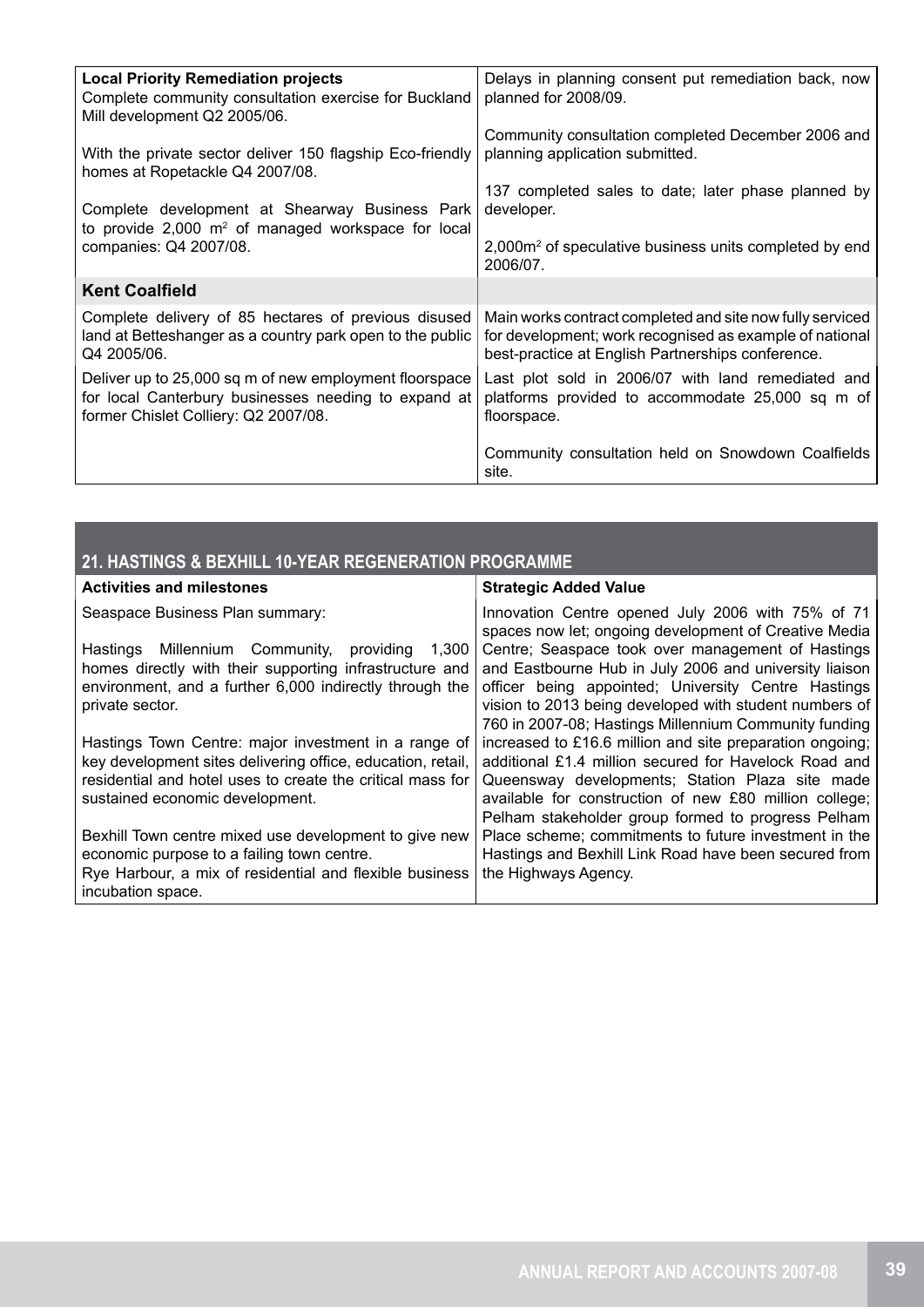| <b>22. GROWTH AREAS</b>                                                                                                                                                                                                                                   |                                                                                                                                                                                                                                                                                  |
|-----------------------------------------------------------------------------------------------------------------------------------------------------------------------------------------------------------------------------------------------------------|----------------------------------------------------------------------------------------------------------------------------------------------------------------------------------------------------------------------------------------------------------------------------------|
| <b>Activities and milestones</b>                                                                                                                                                                                                                          | <b>Strategic Added Value</b>                                                                                                                                                                                                                                                     |
| <b>Chatham Maritime</b>                                                                                                                                                                                                                                   |                                                                                                                                                                                                                                                                                  |
| Complete major new mixed use development including<br>1st and 2nd phase of the University of Medway; 10,000<br>square feet of new office development and over 300 new<br>homes: Q3 07/08.                                                                 | 1st and 2nd phase of University of Medway completed<br>with 300 new homes and office accommodation<br>completed and occupied by hotel partner now selected<br>and on schedule.                                                                                                   |
| <b>Rochester Riverside</b>                                                                                                                                                                                                                                |                                                                                                                                                                                                                                                                                  |
| Prepare site including construction of flood defence<br>Most of new river wall completed, land raising work and<br>protection: Q4 06/07.<br>decontamination of former gasworks ongoing. Short-<br>listing of potential development partners completed for |                                                                                                                                                                                                                                                                                  |
| Bring forward site for mixed-use sustainable development:<br>Q3 07/08.                                                                                                                                                                                    | phase 1 housing and hotel development.                                                                                                                                                                                                                                           |
| <b>Ashford</b>                                                                                                                                                                                                                                            |                                                                                                                                                                                                                                                                                  |
| Finalise site acquisition at Elwick Road North and bring<br>forward for comprehensive mixed-use development by<br>private sector: Q4 05/06.                                                                                                               | Priorities for Growth economic action plan refined;<br>dedicated<br>Economic Coordinator<br>appointed;<br>site<br>assembly complete for Elwick Road; International<br>House being developed as best-practice in Disability<br>Discrimination Act issues.                         |
| Complete site assembly of Dover Place/Tannery Lane:<br>Q1 06/07.                                                                                                                                                                                          | SEEDA is working closely with local partners to establish<br>an enhanced Special Purpose Vehicle in Ashford. As part<br>of the proposal, SEEDA's property assets would transfer<br>to the SPV, which would then be able to borrow against<br>these to take developments forward. |
| <b>Milton Keynes/Aylesbury Vale</b>                                                                                                                                                                                                                       |                                                                                                                                                                                                                                                                                  |
| Physical development is largely being driven forward by<br>English Partnerships, with SEEDA actively engaged as<br>a partner in the associated development of community<br>sustainability, including economic development and the<br>e-agenda.            | Framework for Economic Priorities launched at MKSM<br>Moving Forward Conference in March 2007.                                                                                                                                                                                   |

| 23. DEVELOPMENT ADVICE AND SUPPORT                                                                                                              |                                                                                                                                                                    |  |  |  |
|-------------------------------------------------------------------------------------------------------------------------------------------------|--------------------------------------------------------------------------------------------------------------------------------------------------------------------|--|--|--|
| <b>Activities and milestones</b>                                                                                                                | <b>Strategic Added Value</b>                                                                                                                                       |  |  |  |
| Complete SEEDA's hands-on intervention role for the<br>Oxford West End Project with continuing support through<br>the steering group: Q4 05/06. | Working in close collaboration with local authority partners<br>to enable locally led regeneration of key brownfield sites<br>in Eastleigh, Oxford and Portsmouth. |  |  |  |
| Support and offer development advice on two new large<br>local authority-led developments by Q4 07/08.                                          |                                                                                                                                                                    |  |  |  |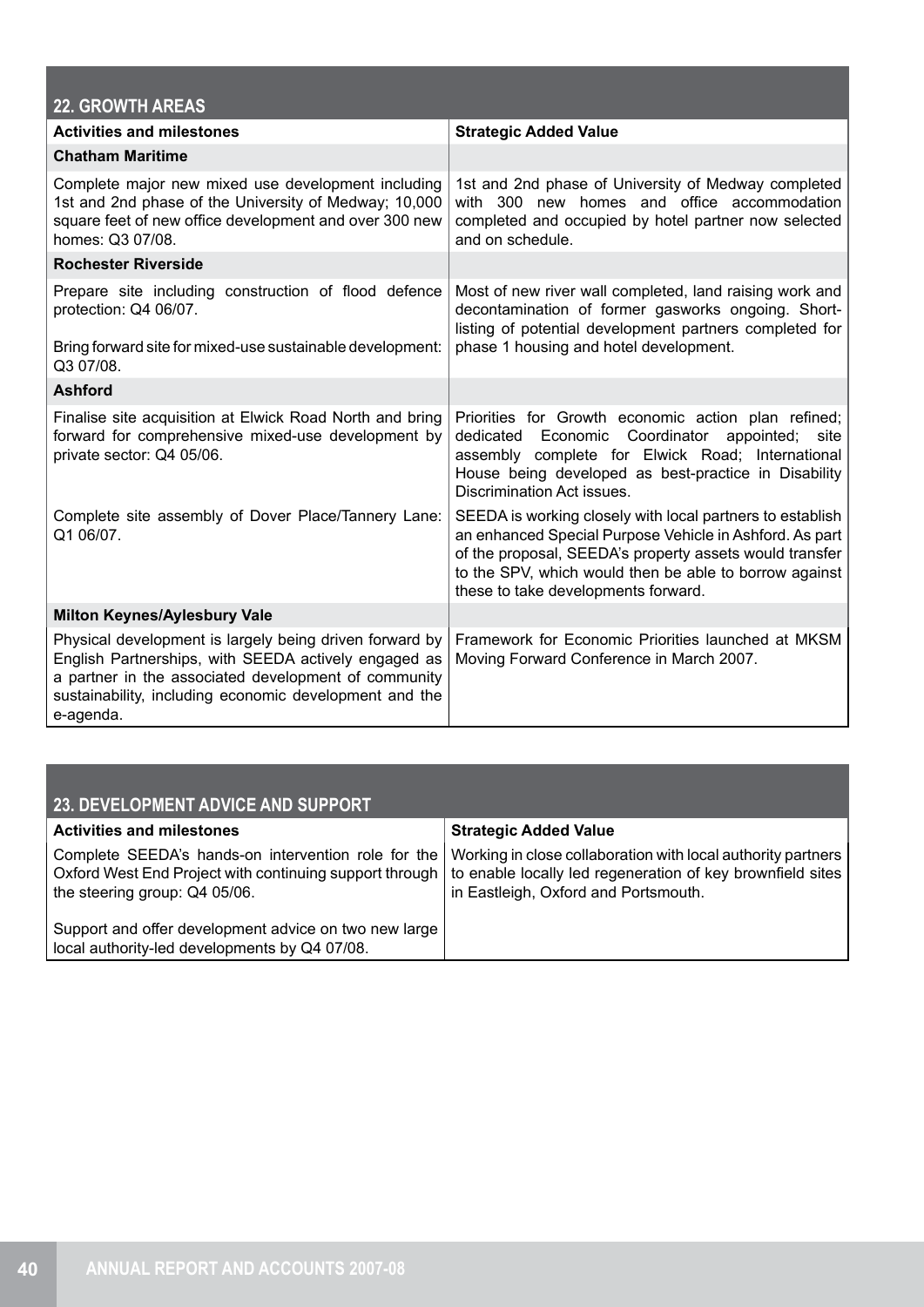| 24. SINGLE REGENERATION BUDGET, AIFS AND AREA PROGRAMMES                                                                                                                                                                                                          |                                                                                                                                                                                                                                                                                                                                                                                                                                                                                                                                                                                    |  |
|-------------------------------------------------------------------------------------------------------------------------------------------------------------------------------------------------------------------------------------------------------------------|------------------------------------------------------------------------------------------------------------------------------------------------------------------------------------------------------------------------------------------------------------------------------------------------------------------------------------------------------------------------------------------------------------------------------------------------------------------------------------------------------------------------------------------------------------------------------------|--|
| <b>Activities and milestones</b>                                                                                                                                                                                                                                  | <b>Strategic Added Value</b>                                                                                                                                                                                                                                                                                                                                                                                                                                                                                                                                                       |  |
| 2005/06                                                                                                                                                                                                                                                           |                                                                                                                                                                                                                                                                                                                                                                                                                                                                                                                                                                                    |  |
| Sustainable Exit Strategies Developed for SRB<br>programmes where viable and appropriate, to include<br>creation of development trusts, social enterprises and<br>other revenue generation schemes. SRB exit to be woven<br>in alongside AIFs, wherever possible. | Completed.                                                                                                                                                                                                                                                                                                                                                                                                                                                                                                                                                                         |  |
| A comprehensive framework for AIF engagement with<br>business and voluntary and community sector in place;<br>LSPs woven in through strategic development work.                                                                                                   | Completed.                                                                                                                                                                                                                                                                                                                                                                                                                                                                                                                                                                         |  |
| Initial evaluation of AIFs and their impact to date.                                                                                                                                                                                                              | Completed.                                                                                                                                                                                                                                                                                                                                                                                                                                                                                                                                                                         |  |
| Guidance provided for partners wishing to engage in AIFs<br>and how AIFs relate to LSPs.                                                                                                                                                                          | Completed.                                                                                                                                                                                                                                                                                                                                                                                                                                                                                                                                                                         |  |
| Research completed<br>on role of community<br>in.<br>regeneration.                                                                                                                                                                                                | Completed.                                                                                                                                                                                                                                                                                                                                                                                                                                                                                                                                                                         |  |
| Process and guidance for AIF-like approaches in non-<br>priority regeneration areas.                                                                                                                                                                              | The Area Programme initiatives in Oxford, Milton Keynes<br>and the Thames Valley were developed building on the<br>lessons of SRB and AIFs.                                                                                                                                                                                                                                                                                                                                                                                                                                        |  |
| Regular, facilitated meetings taking place between AIFs<br>partnerships to share best-practice.                                                                                                                                                                   | Completed.                                                                                                                                                                                                                                                                                                                                                                                                                                                                                                                                                                         |  |
| Resolve future development of AIFs and other area<br>programmes in light of initial experience from LAA pilots.                                                                                                                                                   | The AIF partnerships and Area Programmes were<br>reviewed as part of a comprehensive review of partnership<br>structures to deliver the RES in early 2007, working<br>closely with partnerships across the region and with<br>regard to the SNR. The review led to the development<br>of 13 sub-regional partnership arrangements, agreed<br>with local authorities. The AIF programme closed on 31<br>March 2008 as a consequence.                                                                                                                                                |  |
| 2006/07                                                                                                                                                                                                                                                           |                                                                                                                                                                                                                                                                                                                                                                                                                                                                                                                                                                                    |  |
| Further assessment of AIFs to inform decisions on future<br>funding.                                                                                                                                                                                              | Coastal West Sussex developing to achieve greater focus<br>on a smaller number of 'bigger impact' projects; 5 Town<br>Network (Selsey, Littlehampton, Bognor, Worthing and<br>Shoreham) has been established to share best-practice,<br>improve skills and carry out joint initiatives; Hastings AIF<br>Board has developed in the Hastings Economic Alliance,<br>taking over responsibility for managing regeneration<br>projects in the area, including LEGI; Southampton and<br>SE Hampshire AIFs have set up a Joint Review Board to<br>evaluate projects over their lifetime. |  |
| SRB programme successfully concluded.                                                                                                                                                                                                                             | Several evaluations completed; two projects (CHP project<br>in Southampton and central St. Leonards, Hastings)<br>have continued beyond the final year due to exceptional<br>delays. NB: the CHP project was finally withdrawn.                                                                                                                                                                                                                                                                                                                                                    |  |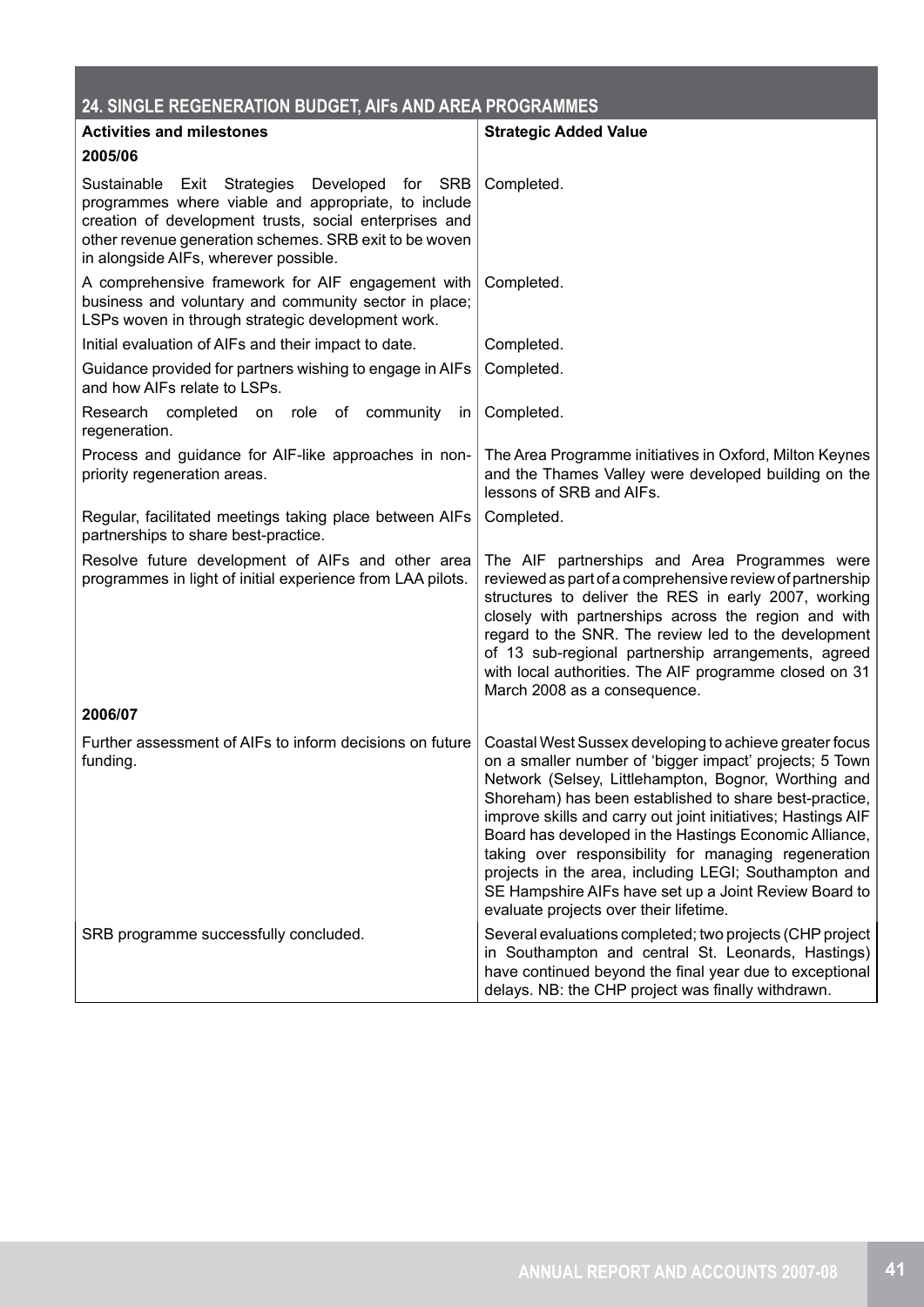| Improved inter-AIF collaboration and leveraging of<br>external funds. |  |  | Continued development of three devolved delivery<br>Area Programmes in Oxfordshire, Milton Keynes and<br>the Thames Valley. All three have community learning<br>and skills programmes as the backbone and primary<br>mechanism to tackle unemployment and low skills on<br>deprived estates.                                                                                                                                                                                                                                                                                                                                                     |
|-----------------------------------------------------------------------|--|--|---------------------------------------------------------------------------------------------------------------------------------------------------------------------------------------------------------------------------------------------------------------------------------------------------------------------------------------------------------------------------------------------------------------------------------------------------------------------------------------------------------------------------------------------------------------------------------------------------------------------------------------------------|
|                                                                       |  |  | An evaluation of AIFs in 2007/08 has highlighted that<br>strong partnership working across strategic economic<br>areas has been a key legacy outcome. In particular, AIFs<br>have stimulated a behavioural change with partners more<br>likely to communicate in future across administrative<br>boundaries, rather than looking at their district or unitary<br>authority in isolation.                                                                                                                                                                                                                                                          |
|                                                                       |  |  | The AIF evaluation concluded that the programme<br>represented a significant intervention by SEEDA to<br>tackle disadvantage in the most deprived areas in the<br>South East. The novelty of the approach lies within its<br>process of management and delivery and its definition of<br>area. The concept of intervention is based on devolved<br>responsibility to a local partnership consisting of key<br>stakeholders from the public, private and community<br>sectors, which agree a local strategy and priorities for<br>delivery. The legacy has provided a strong foundation for<br>the development of LAAs and MAAs across the region. |
|                                                                       |  |  | Early findings of the Area Programme evaluation in<br>2007-08 are extremely positive and have drawn attention<br>to a range of strategic added value delivered through the<br>programmes, e.g.:<br>Organisational<br>networking<br>enhanced<br>has<br>been<br>significantly as a result of the Area Programmes;<br>Evidence that there is now greater local awareness<br>and understanding of the nature of deprivation and its<br>causes;<br>The Area Programmes have provided a strong foundation<br>for developing LAAs.                                                                                                                       |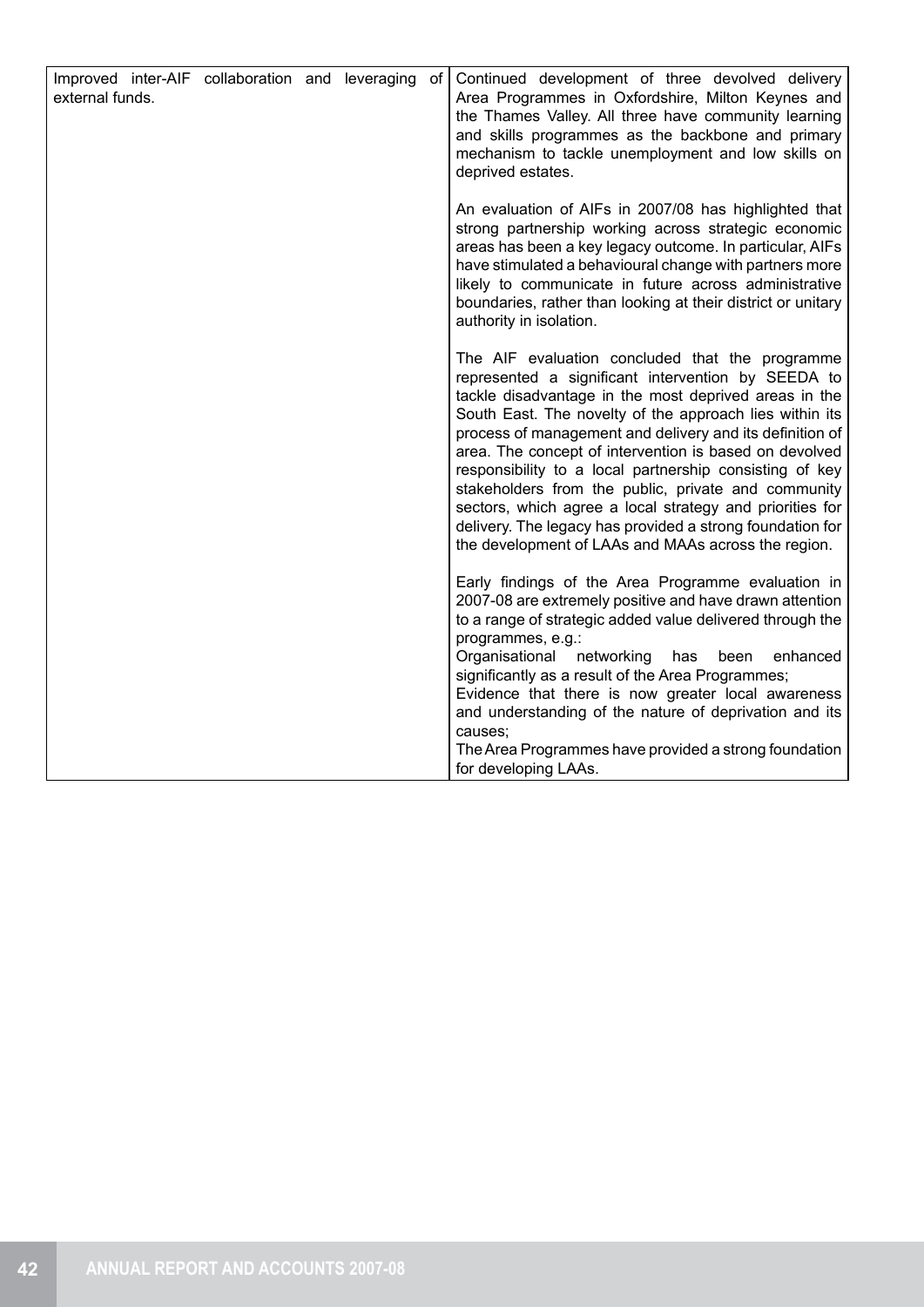# **3.3 Core Outputs 2005/08**

The table below shows the progress made over the Corporate Plan period against the Core Outputs Targets set for SEEDA in the RDA Tasking Framework. While the targets were set across three bands (lower, mid and upper), performance has been reviewed against the midpoint. The table shows that in the Corporate Plan period SEEDA exceeded its target in all but two output indicators. The achievements demonstrate SEEDA's increasing focus on business development over the Corporate Plan period, both through direct support and innovation activities.

# **Table 1: Progress against Core Output Targets**

|                                                                                                                    | <b>Actual</b><br>2007/8 | <b>Target</b><br>2007/8 | Variance<br>2007/8 | <b>Actual</b><br><b>Target</b><br>Corporate<br>Corporate<br>Plan 2005/8<br>Plan 2005/8 |        | <b>Variance</b><br><b>Corporate Plan</b><br>2005/8 |       |
|--------------------------------------------------------------------------------------------------------------------|-------------------------|-------------------------|--------------------|----------------------------------------------------------------------------------------|--------|----------------------------------------------------|-------|
| 1. Employment opportunities                                                                                        |                         |                         |                    |                                                                                        |        |                                                    |       |
| Jobs created and safeguarded<br>through SEEDA-funded projects                                                      | 7,569                   | 6,000                   | 1,569              | 17,476                                                                                 | 14,800 | 2,676                                              | 18%   |
| Jobs created and safeguarded<br>through foreign direct investment<br>included in the above                         | 468                     |                         | 468                | 3,252                                                                                  |        | 3,252                                              |       |
| 2. Employment support                                                                                              |                         |                         |                    |                                                                                        |        |                                                    |       |
| People assisted to get a job through<br><b>SEEDA-funded projects</b>                                               | 12,621                  | 9,800                   | 2,821              | 32,513                                                                                 | 17,200 | 15,313                                             | 89%   |
| 3. Business creation                                                                                               |                         |                         |                    |                                                                                        |        |                                                    |       |
| New business created and<br>demonstrating growth after 12<br>months and businesses attracted to<br>the region      | 4,994                   | 3,000                   | 1,994              | 9,931                                                                                  | 6,960  | 2,971                                              | 43%   |
| 4. Business support                                                                                                |                         |                         |                    |                                                                                        |        |                                                    |       |
| Businesses assisted to improve their<br>performance                                                                | 56,769                  | 43,600                  | 13,169             | 137,659                                                                                | 99,600 | 38,059                                             | 38%   |
| 4a. Knowledge Base<br><b>Collaborations</b>                                                                        |                         |                         |                    |                                                                                        |        |                                                    |       |
| Businesses within the Region<br>engaged in new collaborations with<br>the knowledge base                           | 1,606                   | 940                     | 666                | 3,864                                                                                  | 2,280  | 1,584                                              | 69%   |
| 5. Regeneration                                                                                                    |                         |                         |                    |                                                                                        |        |                                                    |       |
| Public and private regeneration<br>Infrastructure investment levered                                               |                         |                         |                    |                                                                                        |        |                                                    |       |
| £ million                                                                                                          | £180m                   | £230m                   | (E50m)             | £638m                                                                                  | £580m  | £58m                                               | 10%   |
| % private                                                                                                          | 53%                     | 50%                     | 3%                 | 45%                                                                                    | 50%    | (5%)                                               | (10%) |
| 5a. Brownfield land                                                                                                |                         |                         |                    |                                                                                        |        |                                                    |       |
| Reclamation of brownfield land<br>(hectares)                                                                       | 84                      | 46                      | 38                 | 198                                                                                    | 242    | (44)                                               | (18%) |
| 6. Skills                                                                                                          |                         |                         |                    |                                                                                        |        |                                                    |       |
| People assisted in their skills<br>development as a result of RDA<br>programmes                                    | 50,048                  | 31,000                  | 19,048             | 134,626                                                                                | 88,250 | 46,376                                             | 53%   |
| 6a. Basic skills                                                                                                   |                         |                         |                    |                                                                                        |        |                                                    |       |
| Adults gaining basic skills as part of<br>the Skills for Life Strategy that count<br>towards the Skills PSA target | 2,148                   | 3,724                   | (1, 576)           | 9,977                                                                                  | 9,000  | 977                                                | 11%   |
| 6b. Higher level skills                                                                                            |                         |                         |                    |                                                                                        |        |                                                    |       |
| Adults in the workforce who are<br>supported in achieving at least a full<br>Level 2 qualification or equivalent   | 1,108                   | 380                     | 728                | 1,893                                                                                  | 1,160  | 733                                                | 63%   |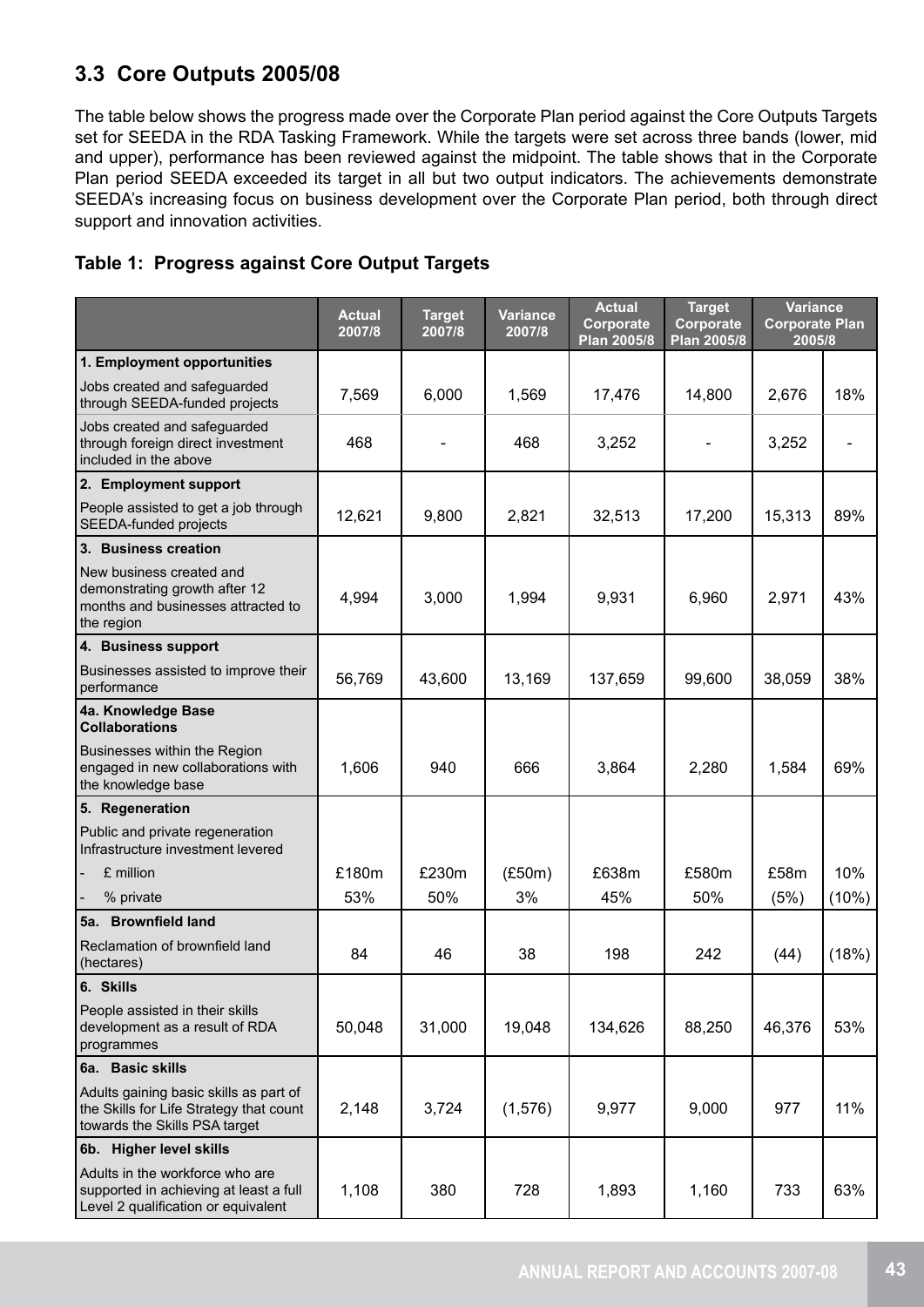## **Key comments for 2007/08**

SEEDA performed strongly against all the **business development** targets, both in 2007/08 and the whole Corporate Plan period, demonstrating the focus and importance SEEDA holds for these interventions.

**Innovation** continues to be an important area of work with outputs exceeding the Corporate Plan target in year and within years. In particular, the Strategic Development Programme and Sector Consortia surpassed expectations.

**Regeneration**, in particular, levered funding, did not achieve target in the current year due to delays in planning issues and lengthy negotiations between SEEDA and project developers; however, over the 2005/08 Corporate Plan period, this area performed strongly and exceeded target. The excess leverage achieved for public is balanced by the reduction in the private leverage. Brownfield land remediation was exceeded in 2007/08 and performed within range over the Corporate Plan period, despite major delays in some significant schemes.

Within SEEDA's **Skills** programmes the results show the Agency's continued focus on business and high-level skills, surpassing target on these outputs. Education-led regeneration and the Area Investment Framework programmes contributed largely to this success. The basic skills element was not achieved in 2007/08 because of a redirection in one programme, based on new priorities outlined in the new RES and Corporate Plan. This area, however, exceeded the 2005/08 Corporate Plan target.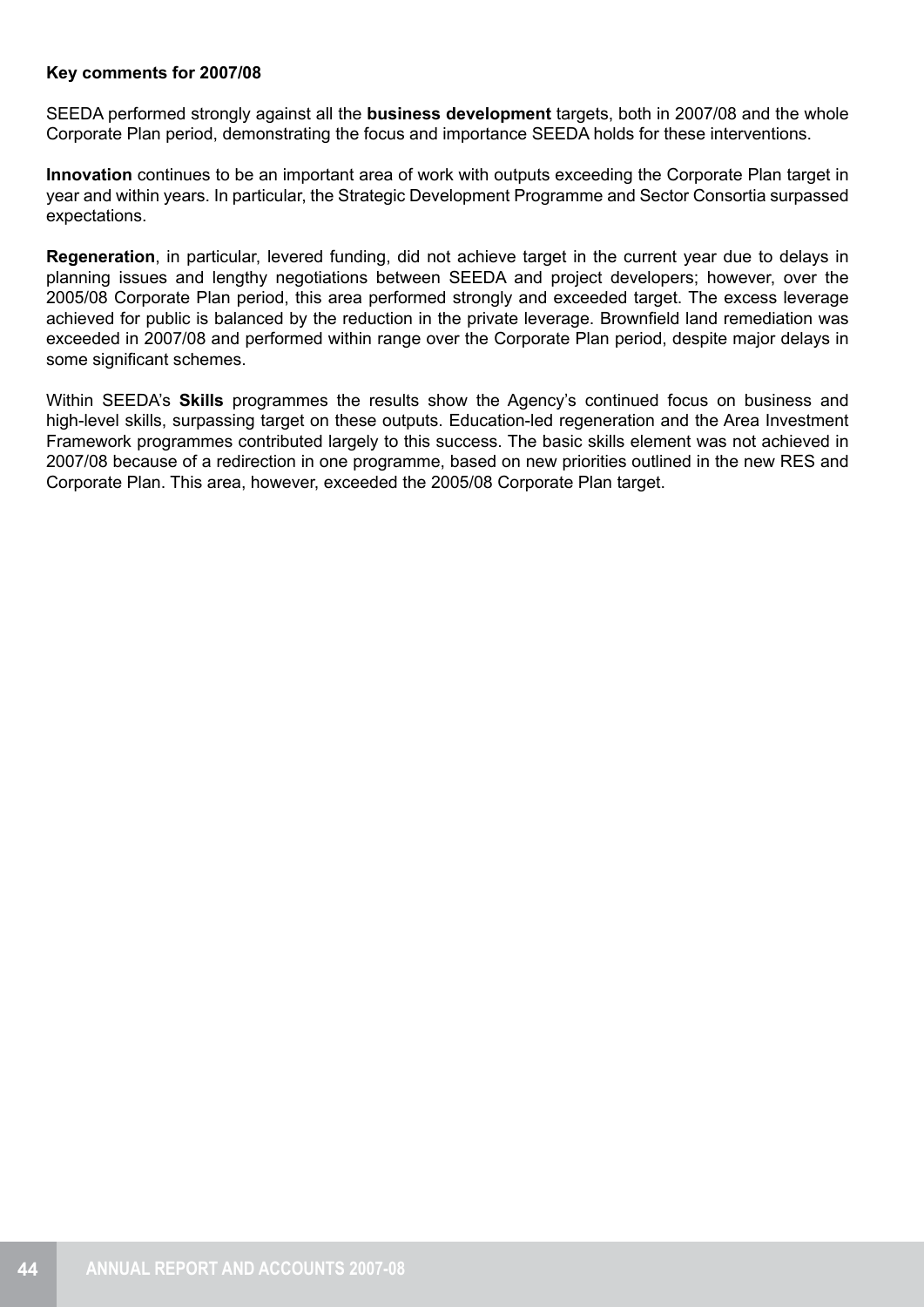# **4.1 Introduction**

The South East England Development Agency (SEEDA) was established under the provisions of the Regional Development Agencies Act 1998. The Agency is a Non-Departmental Public Body sponsored by the Department for Business, Enterprise and Regulatory Reform. It came into existence on 14 December 1998, following Parliamentary approval of the Regional Development Agencies Act 1998 and the appointment of Board Members. The Agency became fully operational on 1 April 1999.

# **Principal activities**

The Agency's principal activities are as follows:

- • To further the economic development and the regeneration of the South East
- To promote business efficiency, investment and competitiveness
- To promote employment
- • To enhance the development and application of skills relevant to employment
- • To contribute to the achievement of sustainable development.

SEEDA is responsible, in conjunction with public and private sector partners, for compiling the Regional Economic Strategy (RES), originally published in 1999 and updated in 2002 and rewritten in 2007. The RES and the plans determine current and future major activities for the Agency and other related bodies in the South East region.

# **Statement of the Agency's and Chief Executive's responsibilities**

Under section 14 of the Regional Development Agencies Act 1998, the Agency is required to prepare statements of account for each financial year in the form and on the basis determined by the Secretary of State, with the consent of Treasury. The Accounts are prepared on an accruals basis and must give a true and fair view of the Agency's state of affairs at the year-end; of its income and expenditure, recognised gains and losses and cash flows for the financial year. In preparing the Accounts the Agency is required to:

- **1.** Observe the accounts direction issued by the Secretary of State, including the relevant accounting and disclosure requirements, and apply suitable accounting policies on a consistent basis
- **2.** Make judgements and estimates on a reasonable basis
- **3.** State whether applicable accounting standards set out in the Government Financial Reporting Manual have been followed; and disclose and explain any material departures in the financial statements
- **4.** Prepare the accounts on the going concern basis, unless it is inappropriate to assume that the Agency will continue in operation.

The Accounting Officer for the Department for Business, Enterprise and Regulatory Reform has designated the Chief Executive as the Accounting Officer of the South East England Development Agency. Her duties include responsibility for the propriety and regularity of the public finances and for the keeping of proper records and are set out in the 'Non-Departmental Public Bodies Accounting Officer's memorandum', issued by the Treasury and published in *Managing Public Money*.

The Agency and the Chief Executive are responsible for ensuring that there are appropriate controls over any publication of the financial statements, including the publication of the National Audit Office audit report on the Agency's website and in other electronic forms.

As far as the Chief Executive is aware, there is no relevant audit information of which the entity's auditors are unaware and the Chief Executive has taken all the steps she ought to have taken to make herself aware of any relevant information and to establish that the Agency's auditors are aware of that information.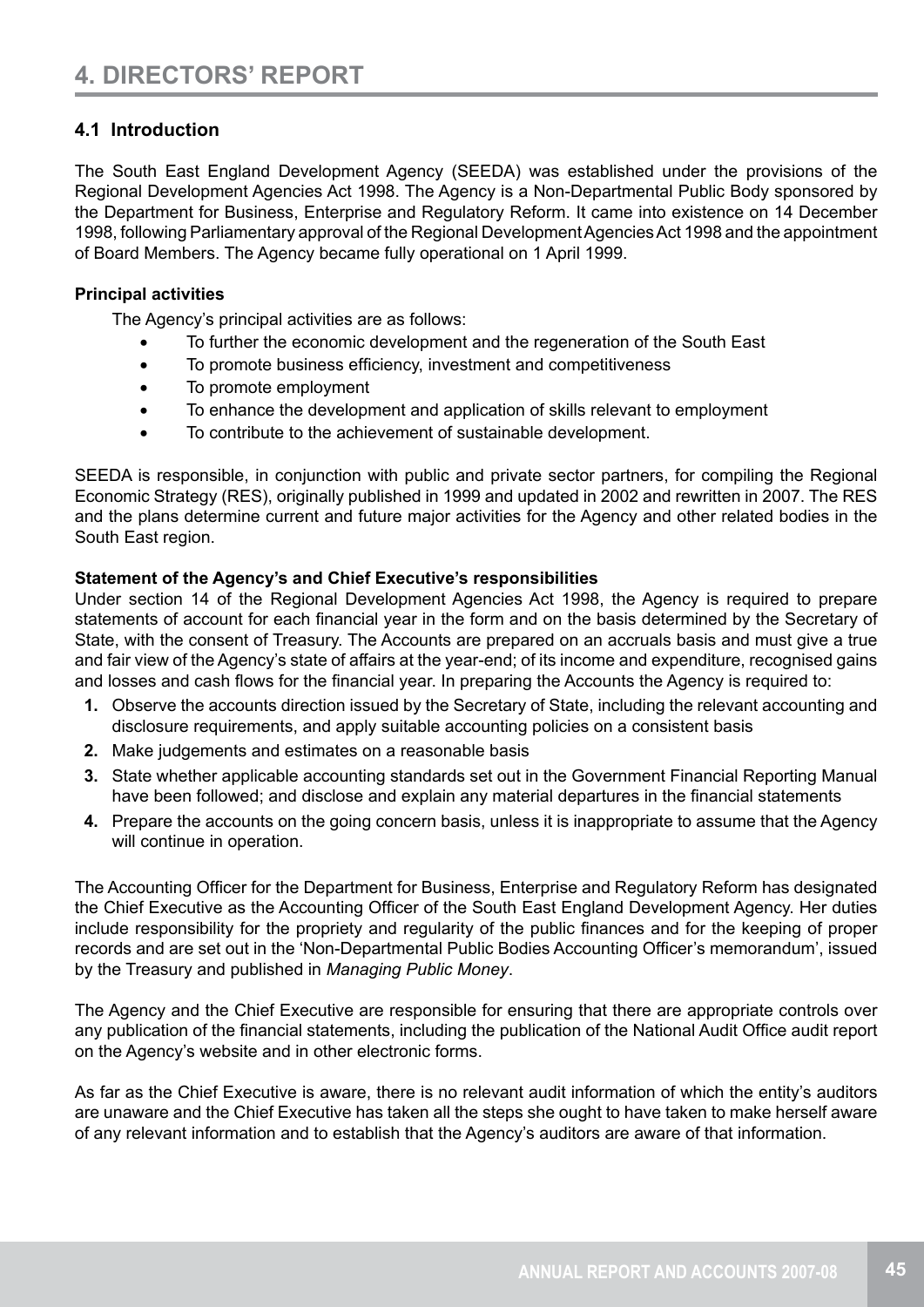# **Audit services**

The Comptroller and Auditor General is appointed by statute to audit the South East England Development Agency, and reports to Parliament on the truth and fairness of the annual financial statements and the regularity of income and expenditure. The costs incurred in relation to services provided by the Comptroller and Auditor General in 2007/08 were £56,000. The Comptroller and Auditor General has also statutory powers to report on the economy, efficiency and effectiveness with which the Agency has used its resources.

# **4.2 SEEDA Board**

The SEEDA Board, appointed by the Secretary of State for Business, Enterprise and Regulatory Reform, comprises the Chairman and 14 members. The Board is responsible for setting the strategic direction of the Agency and for establishing its policies.

With the Chief Executive, the Board ensures that the public funds with which the Agency is trusted are used appropriately to the benefit of the region and deliver value for money in meeting our objectives.

The Board is accountable to the Government and to Parliament. It is also required to give an account of its activities to the South East England Regional Assembly and to consult with the Assembly on the development of the Regional Economic Strategy. SEEDA values this relationship with the Regional Assembly and recognises the Assembly's role as the representative voice of the region.

The Agency maintains a Register of Board Members' Interests, which is available on the SEEDA website and on request from the Board Secretary, SEEDA Headquarters, Cross Lanes, Guildford GU1 1YA. In addition, Members declare their interests to the Board in any transaction involving the relevant organisations and may be withdrawn from participating in any discussions or vote on any related matters. SEEDA complies with the standard RDA Code of Best Practice for Board Members.

The SEEDA Board Members during 2007/2008 were:

| <b>James Brathwaite CBE</b> | Chairman                                         |
|-----------------------------|--------------------------------------------------|
| <b>Robert Douglas CBE</b>   | Deputy Chairman (contract expired December 2007) |
| <b>CIIr Peter Jones</b>     | Deputy Chairman                                  |
| <b>CIIr Rob Anderson</b>    |                                                  |
| Dolores Byrne OBE           | (contract commenced December 2007)               |
| Pamela Charlwood            |                                                  |
| <b>Poul Christensen CBE</b> |                                                  |
| Imtiaz Farookhi             |                                                  |
| <b>Robert Goldfield</b>     |                                                  |
| <b>CIIr Keith House</b>     |                                                  |
| Susan John                  |                                                  |
| <b>John Peel OBE</b>        |                                                  |
| Fiona Pollard               | (resigned August 2007)                           |
| <b>Alex Pratt OBE</b>       |                                                  |
| <b>Keith Riley</b>          | (contract commenced December 2007)               |
| Prof. Bill Wakeham          |                                                  |
| Phil Wood                   |                                                  |
|                             |                                                  |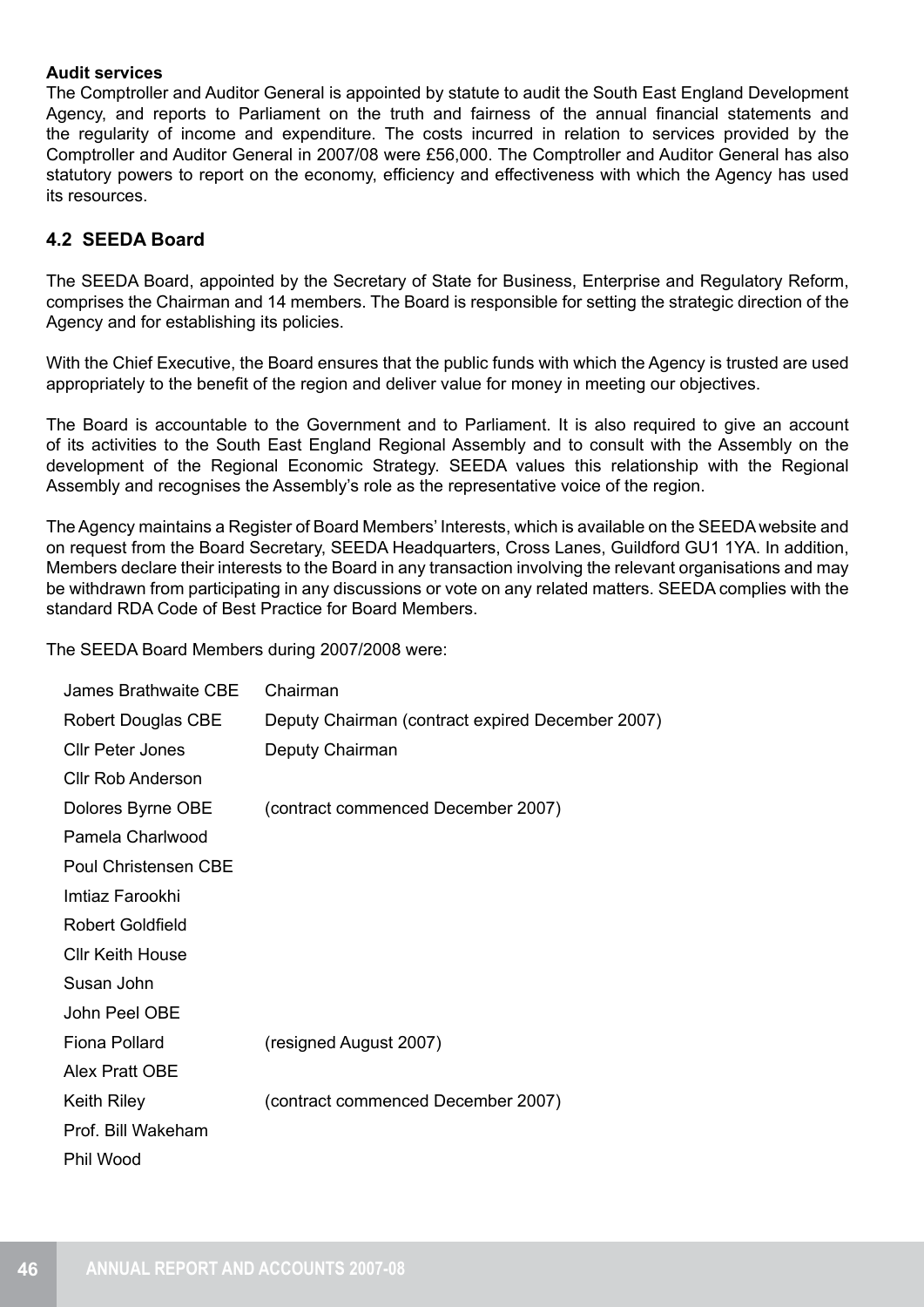**James Brathwaite CBE** appointed in 2002**,** is the SEEDA Chairman. He is an entrepreneur involved with a number of businesses and is a member of several Government advisory bodies, task forces and working groups. Along with all our Board Members, James' full biography can be found on the SEEDA website.

| <b>Peter Jones</b> appointed 2003, is SEEDA's<br>Deputy Chair. He is Leader of East Sussex<br>County Council and a Commissioner of the<br>Audit Commission. He sits on the Board as a<br>local authority representative, is Chairman of<br>the Remuneration Committee and advises on<br>Strategy and Communication. | Poul Christensen CBE appointed 2002, runs<br>a dairy farming partnership in rural Oxfordshire,<br>and is Deputy Chair of Natural England. He<br>sits on the Board as a business person, Chairs<br>the Rural Advisory Committee, is a member<br>of the Major Projects Committee, advises on<br>Sustainable Prosperity matters and deputises for<br>the Chairman on business matters. |
|---------------------------------------------------------------------------------------------------------------------------------------------------------------------------------------------------------------------------------------------------------------------------------------------------------------------|-------------------------------------------------------------------------------------------------------------------------------------------------------------------------------------------------------------------------------------------------------------------------------------------------------------------------------------------------------------------------------------|
| Rob Anderson appointed 2003, is Leader of the<br>Slough Labour Group, and a Senior Financial<br>Analyst at Fujitsu. He sits on the Board as a local<br>authority representative. Rob is also the Chair<br>of Audit Committee and advises on Sustainable<br>Prosperity.                                              | Dolores Byrne OBE appointed 2007, is MD<br>Innovation for QinetiQ, an international defence<br>and technology company. She is currently a<br>member of the board of AIRTO. She sits on the<br>Science, Engineering and Technology Advisory<br>Council of SEEDA. Dolores advises on Global<br>Competitive matters.                                                                   |
| Pamela Charlwood appointed 2006, brings to<br>the Board the perspective of the voluntary and<br>community sector. She is also a non-executive<br>director on the Board of the Hampshire Partnership<br>NHS Trust. She advises on Sustainable Prosperity<br>and is a member of the Audit Committee.                  | Imtiaz Farookhi appointed 2004, is CE of<br>the National House-Building Council, which<br>provides warranty, risk management and<br>regulatory services to the UK house building and<br>construction industry. Imtiaz sits on the Board as<br>a business representative, is a member of the<br>Audit Committee, the Major Projects Committee<br>and advises on Smart Growth.        |
| <b>Bob Goldfield</b> appointed 2006, is Chief Executive<br>of Dover Harbour Board and represents the<br>business sector. Bob is a member of the Major<br>Projects Committee and advises on Global<br>Competitiveness.                                                                                               | Keith House appointed 2002, is Leader of<br>Eastleigh Borough Council. Keith sits on the<br>Board as a local authority representative, sits<br>on the Joint European Committee, is SEEDA's<br>representative on the Regional Housing Board<br>and advises on Smart Growth.                                                                                                          |
| Sue John appointed 2006, is a former deputy<br>Leader of Brighton & Hove Council and now<br>works in social research. She represents local<br>government and cultural issues. She has chaired<br>the Joint Europe Committee for two years and<br>advises on Sustainable Prosperity.                                 | John Peel OBE appointed 2002, is a former<br>Managing Director of Varian Medical Systems UK.<br>He is Chairman of the Major Projects Committee,<br>represents the business sector and advises on<br>Global Competitiveness and represents SEEDA<br>on the Regional Transport Board.                                                                                                 |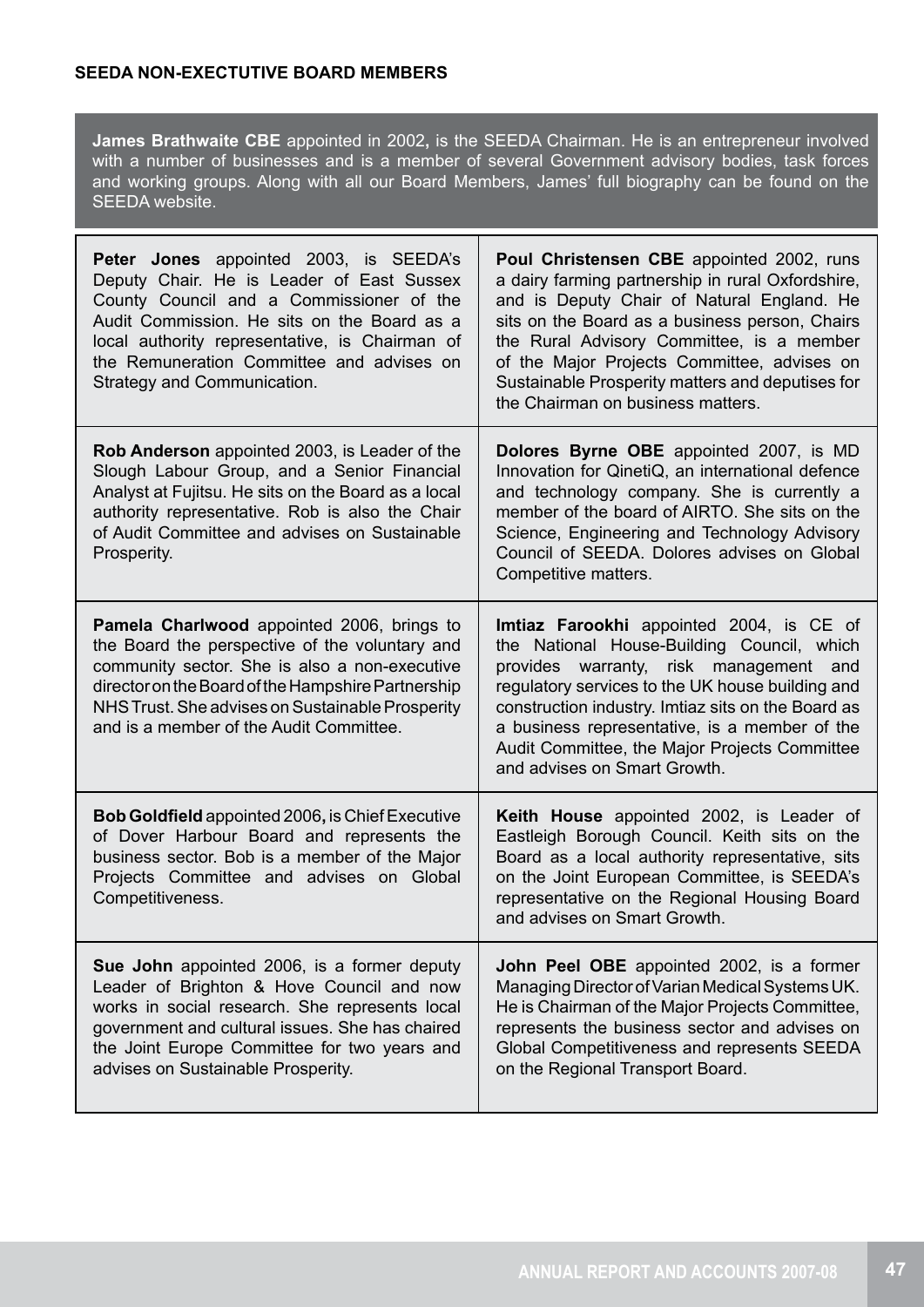| Alex Pratt OBE appointed 2006, is Founder of<br>Serious Brands Ltd, which manufactures high-<br>grade reading and task lights. He has worked in<br>a number of areas including Global Innovation,<br>Exports and Business Support for BERR, and<br>represents the business sector. Alex advises on<br>Global Competitiveness and sits on the Joint<br>European Committee. | Keith Riley appointed 2007, is Managing<br>Director, Group Technical Services of<br>Veolia Environmental Services plc and has<br>a wide experience in recycling and waste<br>management, particularly working with local<br>authorities. Keith advises on Sustainable<br>Prosperity.                                                                    |
|---------------------------------------------------------------------------------------------------------------------------------------------------------------------------------------------------------------------------------------------------------------------------------------------------------------------------------------------------------------------------|---------------------------------------------------------------------------------------------------------------------------------------------------------------------------------------------------------------------------------------------------------------------------------------------------------------------------------------------------------|
| <b>Bill Wakeham</b> appointed 2004, is Vice<br>Chancellor of Southampton University and has a<br>special interest in innovation and education. He<br>represents the business sector. Bill advises on<br>Global Competitiveness and sits on the<br>South East Science Engineering and Technology<br>Advisory Council (SESETAC).                                            | <b>Phil Wood</b> appointed 2003, is Regional<br>Secretary of the South East Branch of UNISON,<br>the public sector union. He is interested in<br>social issues and the trade union representative<br>on the Board. Phil is a member of the Audit<br>Committee, the Remuneration Committee, the<br>Social Dialogue Forum and advises on Smart<br>Growth. |

Full biographical notes of the Board Members can be found on the SEEDA website: **www.seeda.co.uk.**

# **4.3 Board Committees**

The Board Committees retain their key role, which is to assist in informing and monitoring the implementation of the Regional Economic Strategy. A clearer distinction has been established between the 'Advisory' SEEDA Board Committees and those Committees that assist in the management of the Agency. During 2007/08 the Board Committee structure was as follows:

## **Advisory Committees**

Business South East Rural Advisory Committee Social Dialogue Forum Joint Europe Committee (joint Committee with the Regional Assembly) South East Science Engineering and Technology Advisory Council (SESETAC)

## **Management Committees**

Audit Remuneration Major Projects

# **4.4 Audit Committee**

## **Role of the Audit Committee**

The main purpose of the Committee is to give advice to the Accounting Officer and the Board on the adequacy of audit arrangements (internal and external) and on the implications of assurances provided in respect of risk, control and governance. The Committee acts in an advisory capacity only on audit matters and has no executive powers. Its objectives are to advise the Accounting Officer on:

- The strategic processes for risk, control and governance
- The accounting policies and accounts of the organisation
- The planned activity and results of both internal and external audit
- The adequacy of management response to issues identified by audit activity
- Assurances relating to the corporate governance requirements of the organisation.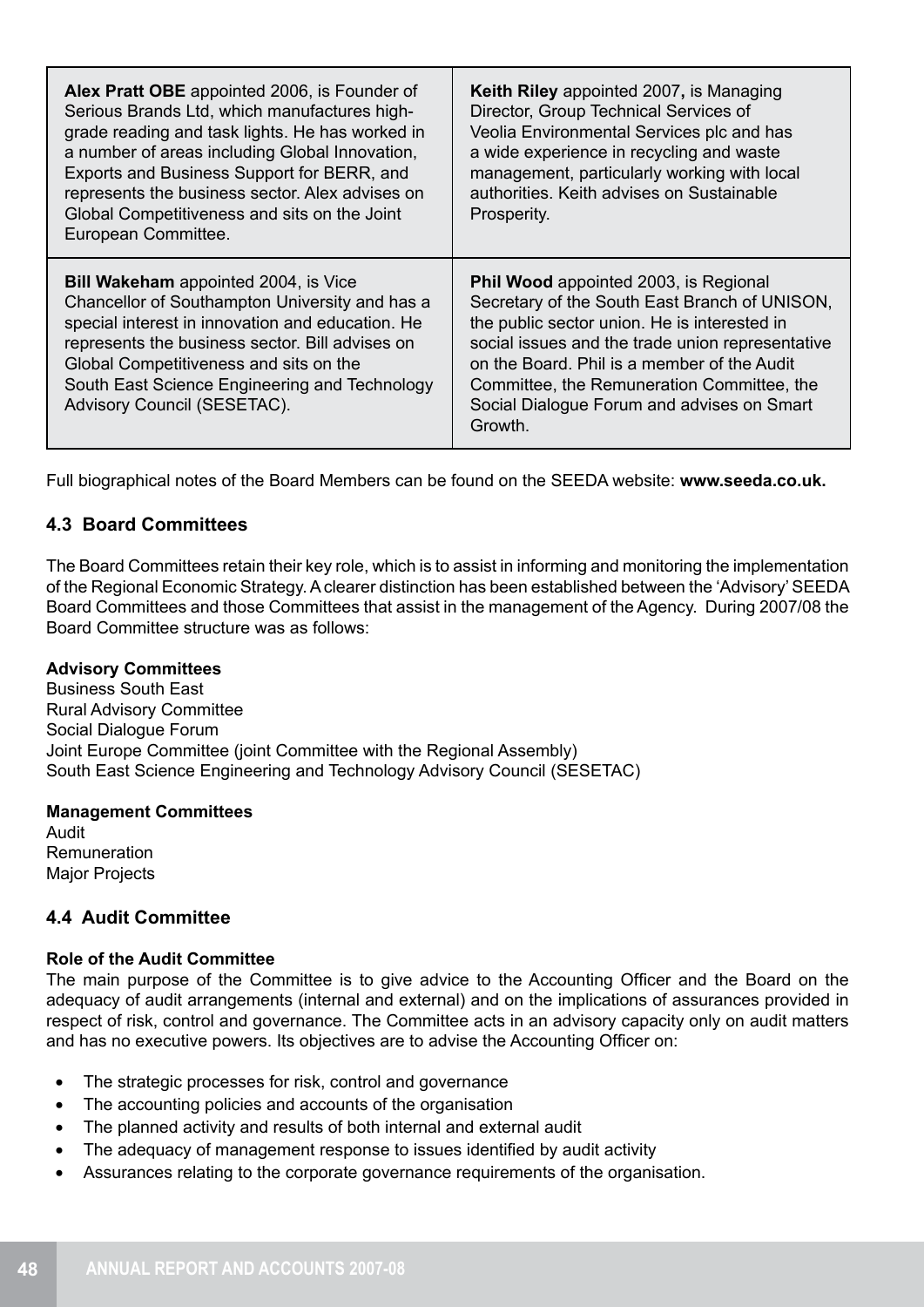# **Meetings of the Audit Committee**

Members of the Committee are appointed by the Board for fixed terms not exceeding three years in the first instance. Rotation of members applies with members being eligible for immediate re-election for a maximum of three years. During 2007/08 the members were the following:

- Rob Anderson (Chair)
- • Pamela Charlwood (from March 2008)
- • Imtiaz Farookhi
- **Phil Wood**
- Bob Goldfield (to March 2008).

The members of the Audit Committee are remunerated as Board Members and receive no extra remuneration for sitting on the Audit Committee.

## **Delivery of formal responsibilities**

During 2007/08 the Audit Committee met on four occasions and performed its functions in accordance with its terms of reference and HM Treasury's Audit Committee Handbook. The minutes of these meetings and an annual report on the Audit Committee's activities were presented to the full Board. The Head of Internal Audit provides a management service to the Audit Committee.

#### **Key performance indicators**

Key performance indicators relevant to the Audit Committee are the grading given in internal audit reports and the number of outstanding internal audit recommendations. At each meeting the Committee reviews the grading and the position on the implementation of internal audit recommendations and focuses its attention with advice from senior management on the position.

#### **Stakeholder relationships**

Effective working arrangements are in place with the National Audit Office (NAO) and the Government Office for the South East (GOSE), whose representatives attend Audit Committee meetings on a regular basis. Both the NAO and GOSE value the insight they get into SEEDA's operations from Audit Committee attendance.

## **Internal financial control and risk management systems**

During the year the Audit Committee reviewed the various reports covering these areas presented to it by the Head of Internal Audit, the Finance Director and the NAO.

## **Internal audit function**

The Internal Audit Strategy and Plan, the executive summaries of individual Internal Audit assignments, reports on the implementation of recommendations, progress reports and the Internal Audit Annual Report and Assurance Statement were reviewed by the Audit Committee.

# **4.5 Senior Executive**

During 2007/08, the SEEDA Executive reorganised to lead six new Directorates. The Executive Directors are responsible for driving forward the implementation of the relevant elements of the Regional Economic Strategy and for delivering the programmes through which we support the activities of our partners, as well as taking corporate responsibility with the Chief Executive for the running of the Agency.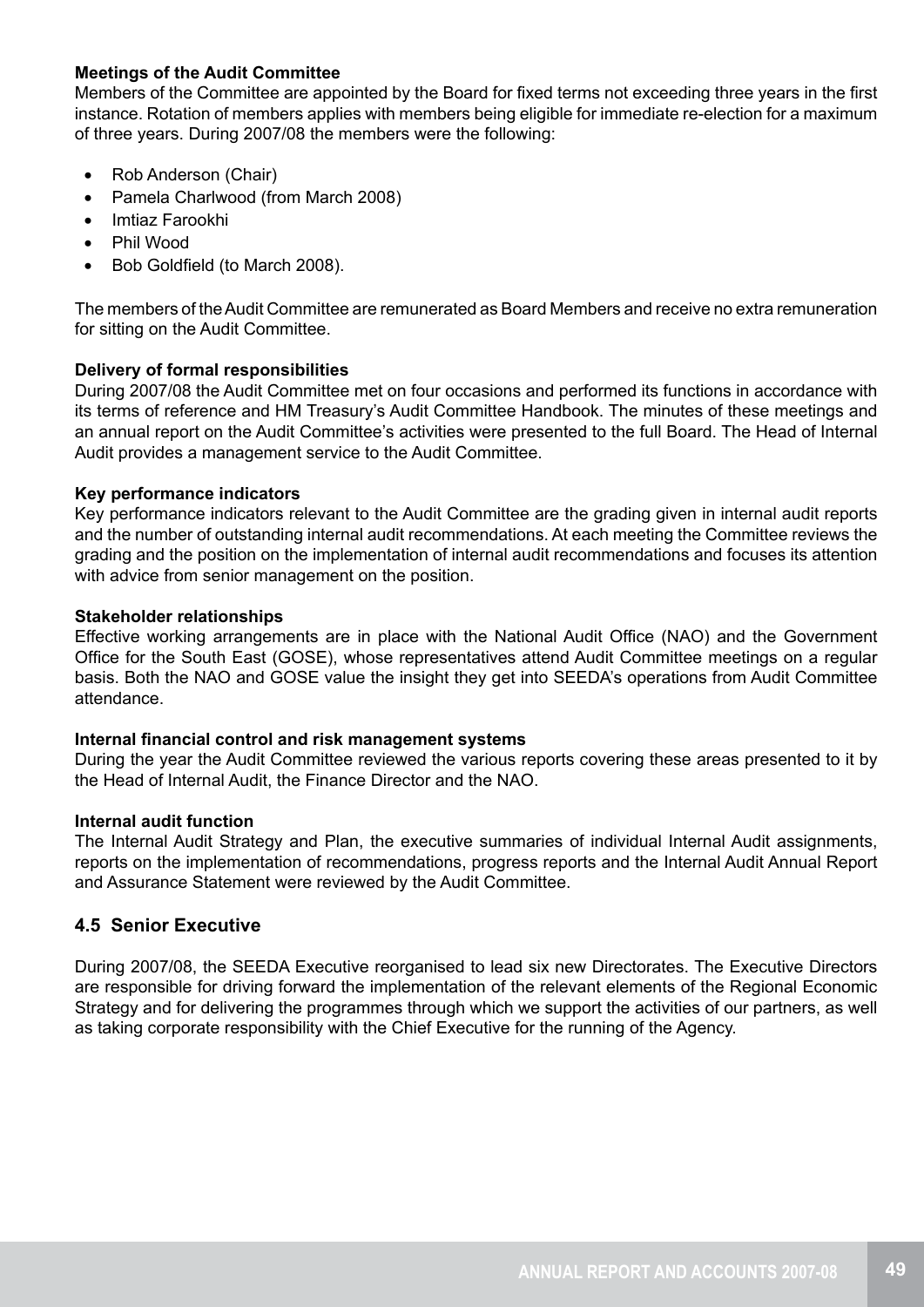Members of the SEEDA senior executive including functional and geographic responsibility in 2007/08:

| Pam Alexander    | <b>Chief Executive and Accounting Officer</b>                                                                                         |
|------------------|---------------------------------------------------------------------------------------------------------------------------------------|
| Jeff Alexander   | Executive Director, Global Competitiveness, with area<br>responsibility for Milton Keynes, Oxfordshire, Berkshire and Buckinghamshire |
| Lee Amor         | Executive Director, Enabling Infrastructure and Development, with area<br>responsibility for Kent                                     |
| Paul Lovejoy     | Executive Director, Strategy and Communications with overall responsibility for<br>Area Policy                                        |
| Oona Muirhead    | Executive Director, Sustainable Prosperity (from August 2007)                                                                         |
| John Parsonage   | Executive Director, Smart Growth, with area responsibility for Sussex and<br>Surrey                                                   |
| Duncan Straughen | Chief Operating Officer with Area responsibility for Hampshire and the Isle of<br>Wight (resigned 31/03/08).                          |
|                  |                                                                                                                                       |

From April 2008 the area responsibilities changed as follows:

| Jeff Alexander | Surrey and Berkshire                                                                                     |
|----------------|----------------------------------------------------------------------------------------------------------|
| Lee Amor       | Kent                                                                                                     |
| Oona Muirhead  | Milton Keynes, Oxfordshire and Buckinghamshire (also temporarily for<br>Hampshire and the Isle of Wight) |
| John Parsonage | Sussex.                                                                                                  |

## **4.6 Human resources and services**

## **Recruitment**

During the year SEEDA recruited 55 new employees, of which 35 were women and 6 were from ethnic minorities. A number of these posts reflect SEEDA's new responsibilities and SEEDA also hosted a number of secondments from partner organisations. To support the recruitment process work was undertaken to develop and introduce various selection processes, including assessment centres. As an indicator of SEEDA's commitment to career development, 21 staff moved – either permanently or on secondment – to new posts within the Agency and a small number undertook secondments to external organisations. Staff turnover for the year was 18% (2006/07 14%), impacted on by the general organisational change programme.

## **Learning and development**

This year SEEDA increased its ability to support its panel of external training providers by developing various interventions internally, including an Introduction to Successful Project, Contract and Budget Management programme. The Project Management Foundation Course was delivered successfully to 30 staff and evaluation has shown this to add tremendous value to our processes. Also, the roll-out to the entire organisation of a Staff Appraisal Skills Workshop has ensured robust and clear objective setting has occurred, and also incorporated a global Training Needs Analysis, to help define and drive a Learning and Development Strategy, supported by our new Learning and Development team. Ten members of staff received SEEDA sponsorship for qualification-based training during the year.

#### **Remuneration and pension**

SEEDA received approval from BERR to an increase in the pay remit for the year. The treatment of pension liabilities and the relevant pension scheme details are set out in the Accounting Policies note on page 72 of the Annual Accounts and in the Remuneration Report on page 55 of this Annual Report.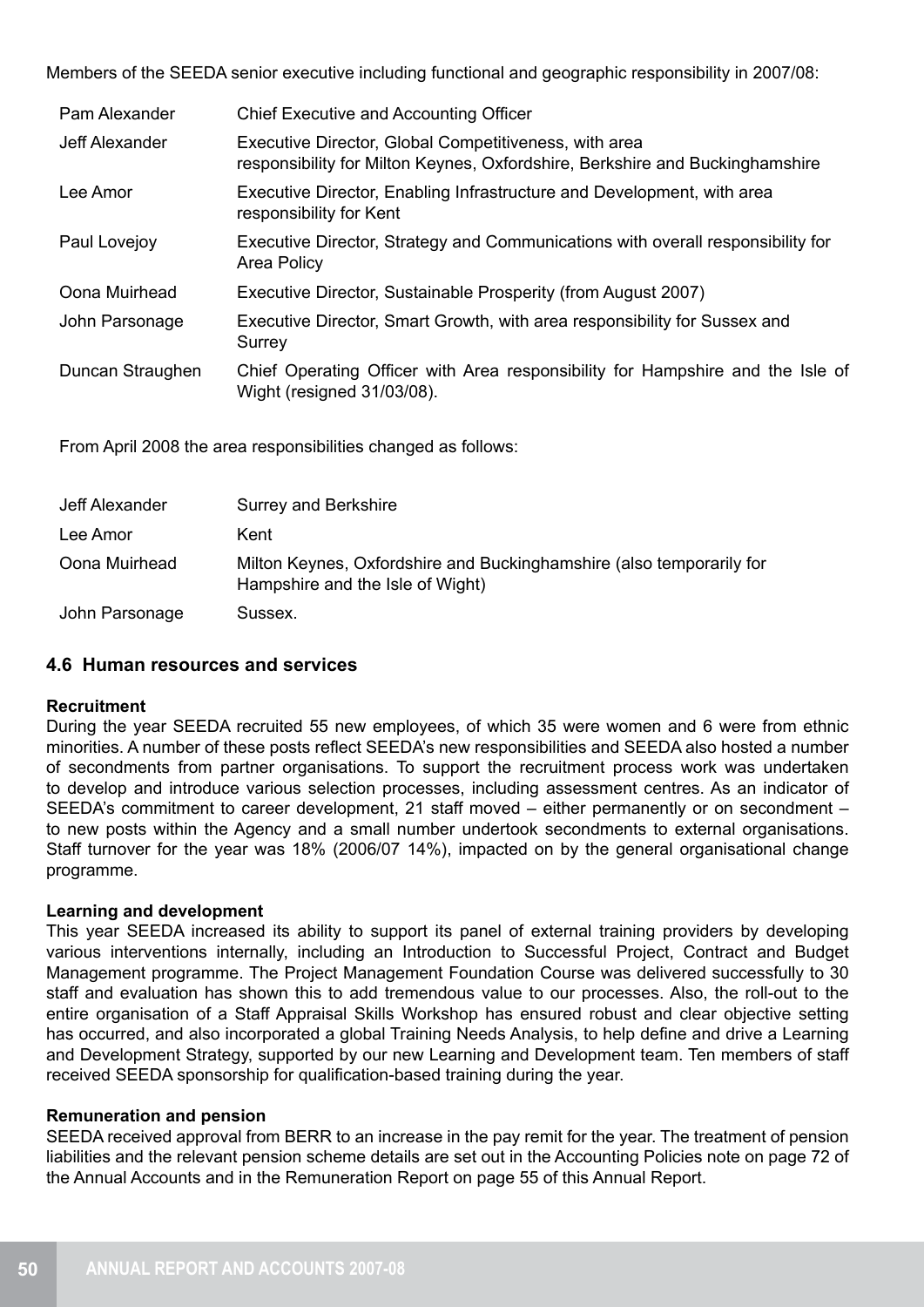# **Staff consultation**

SEEDA's Joint Staff Council met regularly during 2007/08 to discuss a range of employee-related issues. SEEDA also maintained a productive working relationship with its two recognised unions, PCS and Prospect.

# **Equality and diversity**

SEEDA wholly supports the principles and practices of equal opportunities in employment and service provision and opposes all forms of unlawful or unfair discrimination on grounds of gender, colour, marital status, race, nationality or ethnic/national origin, religion and belief, sexual orientation, disability, age, membership of a trade union and working arrangements. To this end SEEDA adheres to the requirements of the Codes of Practice issued by the Equal Opportunities Commission and Commission for Racial Equality as well as the requirement of the Equal Pay Act 1970 (amended 1984), Sex Discrimination Act 1975, Race Relations Act 1976, Disability Discrimination Act 1995, Sex Discrimination (Gender Reassignment) Regulations 1999, Part-time Workers Regulations 2000, Race Relations (Amendment) Act 2000, Employment Equality (Religion or Belief) Regulations 2003, Employment Equality (Sexual Orientation) Regulations 2003, Equality Act 2006 and Employment Equality (Age) Regulations 2006.

At the end of March 2007, 39% of staff who fell within the Agency's senior management/ professional pay ranges were female.

In May 2002, SEEDA published its initial Race Equality Scheme, which was rewritten in 2005 and the updated version is available on the SEEDA website.

During 2007/08, SEEDA had an average total full-time equivalent staff on the payroll of 342 and recorded the ethnic origin of all staff. 4.5% of staff identified themselves as being Black or Minority Ethnic (BME). This compares to our BME population of 6.95% in the South East region (source: 2005 Census, Office of National Statistics).

The staff profile for 2007/08 was as follows:

- • 9% of external applicants for SEEDA roles were BME
- 100 % of staff of BME participated in learning and development activities
- 100% of staff of BME benefited from SEEDA's performance assessment procedures (received a performance-related pay award if eligible)
- No staff of BME suffered a detriment from SEEDA's performance assessment procedures (did not receive a performance-related pay award if eligible)
- One employee brought a grievance of racial discrimination, which went to an Employment Tribunal and was rejected
- No staff of BME were the subject of disciplinary procedures
- Six members of staff of BME left SEEDA (and six joined SEEDA).

Due to the relatively small number of BME staff within SEEDA, the Agency has not split the analysis into racial groups.

SEEDA published its Disability Equality Scheme in December 2006 and this has been subject to six-monthly reviews.

SEEDA also commenced work on its Gender Equality Scheme (including an equal pay audit), and it was published in April 2007. Recommendations are being implemented.

## **Health and Safety Policy**

The Health and Safety Policy adopted by SEEDA meets the legal requirements to provide and maintain a safe working environment. The policy is approved by the Chief Executive and Executive Management Team and implementation is monitored by a Health and Safety Committee with a wide membership representing all staff,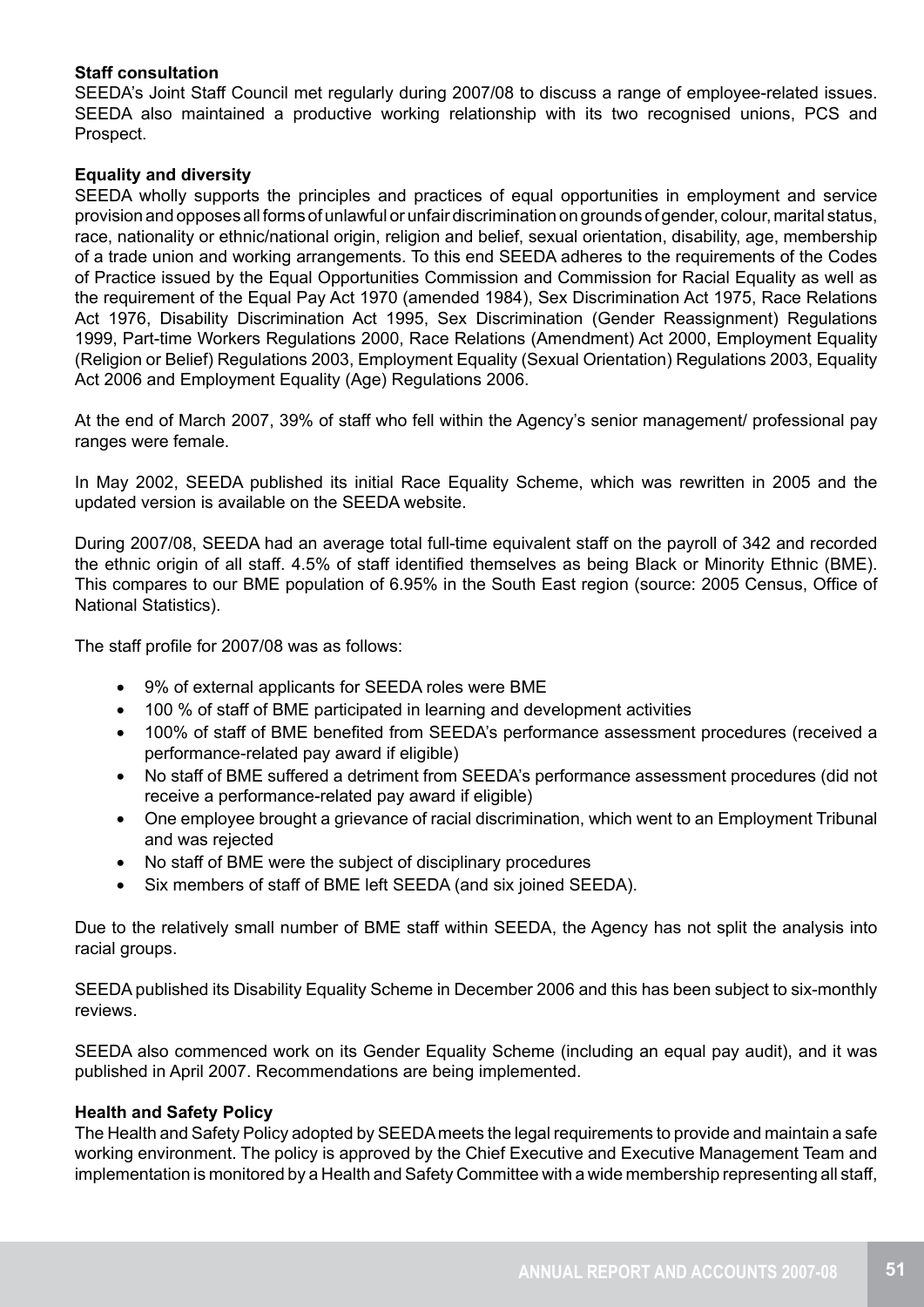and the appointment of a named responsible person to administer and manage the workplace environment. The management process involves training and cooperation of all employees to identify hazards that could be a risk, risk assessment, risk control and implementing standards to consistently improve the workplace. Staff are provided with familiarisation and training programmes through the management process.

#### **Open government**

The Agency received and answered 47 individual requests in 2007/08 (2006/07: 41) that were covered under the Freedom of Information Act. The Agency also handled a substantial volume of correspondence, much of which concerned requests for information.

The SEEDA website is used to communicate much of the business activity and general information. In 2007/08, the website received 1.1 million visits of which approx 10% are international. Over 8000 visited and downloaded the new RES.

## **Better Payment Practice Code**

The Agency is committed to pay all undisputed invoices within 30 days or on the terms agreed with the supplier. Based on date of invoice received, in 2007/08 the Agency paid 97% of invoices within 30 days, based on payments from the date the invoices are received. The average time to pay an invoice is eight days.

#### **Commitment to customer and stakeholder service**

SEEDA staff are committed to operating professionally and in accordance with best-practice we work with our customers to provide the highest level of service. SEEDA is committed to careful handling of information, efficient delivery of services and providing accessible information to the public within a reasonable timescale.

#### **Research and development**

The SEEDA research and development focus is on statistical analysis. Close working with partners provides regional intelligence and analysis for policy-making. To achieve this goal, SEEDA sponsors economic modelling, market and business research, and skills intelligence. SEEDA is a key partner in the South East England Intelligence Network.

SEEDA has a remit to contribute to the sustainable development of the UK, and the Regional Economic Strategy (RES) is firmly based on sustainable development principles, and has been informed throughout its development by an independent Sustainability Appraisal and Strategic Environmental Impact Assessment. As the regional champion for sustainable economic growth, SEEDA seeks to benchmark its own sustainability performance. The development and implementation of a Sustainability Management System (SMS) for the Agency has progressed to achievement of the first stage of the ISO 14001 accreditation. This international standard for environmental management will set a best-practice written model to manage the environmental impact of SEEDA activities and achieve resource efficiency within the organisation.

The SMS will also provide SEEDA with an opportunity to become a flagship for a sustainability management system and to promote the sustainability model to partners and businesses in the region.

## **4.7 Risk management**

## **Risk strategy**

SEEDA has in place a well-established strategy for risk management. The essential features include the following:

- Compliance with the Treasury (Orange Book) and the quidance for project appraisal (Green Book)
- Delegated responsibility to divisions within the agreed strategic framework and procedures
- Risk management concentrates on achievement of business plan objectives, budgets and output performance targets
- Linkage to the ten-year Regional Economic Strategy, the three-year Corporate Plan and the annual Business Plan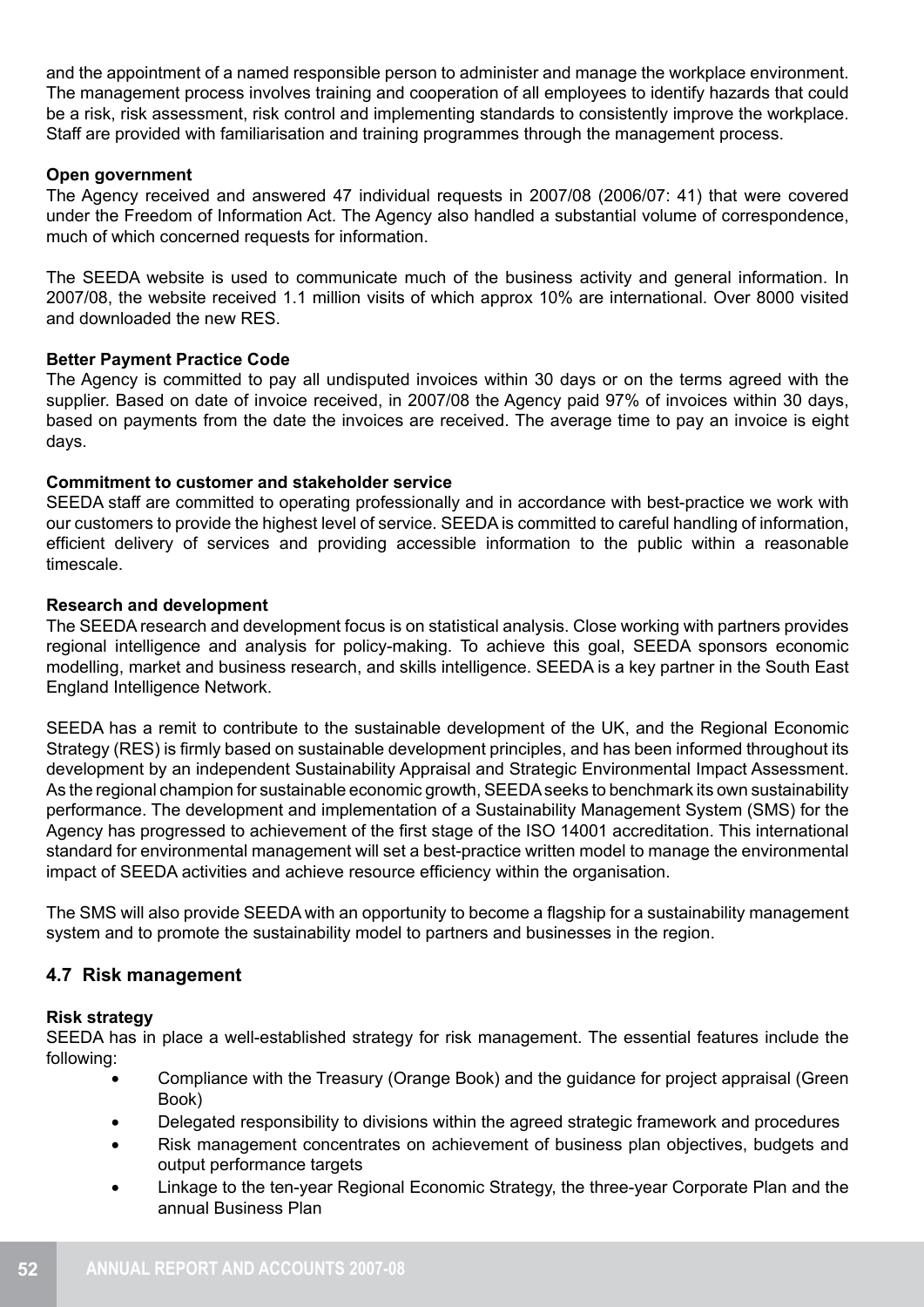- Risks are assessed at project appraisal stage before any commitment is undertaken
- Risk registers list the identified risks, the accountable and responsible persons
- Risk registers for each Directorate are reviewed by an Operational Management Group and higher corporate risk issues reported to: the Executive Directors; the Accounting Officer; the Audit Committee and the SEEDA Board
- Legal and other professional advice is taken on all significant contractual matters.

In addition to the Directorate Risk Registers, a list of the Top 10 Corporate Risks has been regularly reviewed by the Executive, annually by the Audit Committee and made available to the Board at each meeting. At the end of each year each Executive Director must provide a memo of assurance to the Chief Executive that risk management has been properly handled during the year.

#### **Risk policy**

Risk cannot and should not be eliminated from SEEDA business. Every reasonable action will be taken to reduce risk to the organisation; this will be achieved by a combination of risk identification and positive action to manage and/or reduce or transfer risk of undertakings. All projects are appraised in accordance with the Government approved SPAG (Single Programme Appraisal Guidance) process.

## **4.8 Subsidiary companies**

A list of all the SEEDA companies is included in the full Financial Statements.

## **4.9 Financial review**

The financial results for the year ended 31 March 2008 are set out in the attached financial statements. The Agency operates on an income and expenditure basis and all expenditure has been covered by grant in aid and other income. The format of the Accounts conforms to the Treasury guidance including the Group and Agency basis for the Balance Sheet.

SEEDA is mainly funded by Central Government via the Department for Business, Enterprise and Regulatory Reform (BERR) as the sponsoring department. The funding resource for RDAs is indicated in the Treasury's three-year Comprehensive Spending Review.

A Single Pot funding formula is applied by BERR, which provides the total allocation of the annual resource – including direct grant in aid and capital receipts. The BERR resource allocation is provided in a 'Single Pot', including any ring-fenced amounts.

Apart from the BERR resource allocation described above, SEEDA acts as an accounting body for a number of funding streams. These include the Kent Coalfields programme, which is administered by SEEDA on behalf of English Partnerships, plus the ERDF Competitiveness Programme, the European Social Fund, the EU Interreg Programme, DEFRA Rural Programme and the CLG Sustainable Communities Fund for growth areas in Kent.

It is important the spending commitments do not exceed the indicative level of funding as laid out in the Treasury Spending Reviews, as notified by BERR. This is necessary because many of the grant-funded initiatives undertaken by SEEDA are more than a year in duration. Commitments entered into by SEEDA are within the level of indicative future funding.

The capital structure of SEEDA is by way of a reserve of net balance-sheet assets, mainly funded by the BERR annual resource allocation. The attached audited Financial Statements provide more information about the specific figures for SEEDA as at 31 March 2008. The value of net Balance Sheet reserves, as at 31 March 2008 is £200.2 million for the SEEDA Agency. This is an increase in the reserve from last year of £14 million (£186.2 million), mainly as a result of development site acquisitions and change in end-year balances.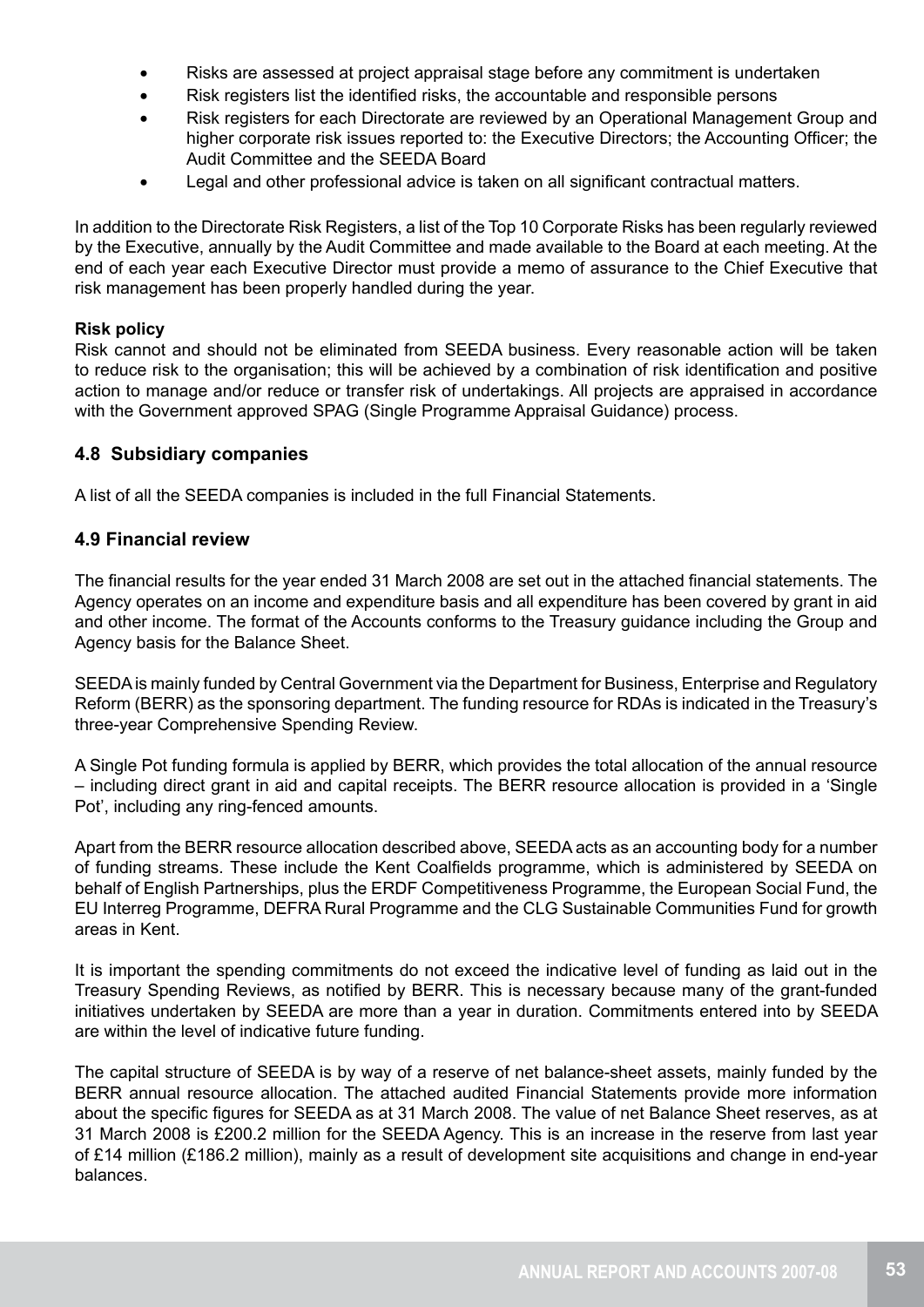During 2007/08, SEEDA received and applied a grant in aid amounting to £165 million. In addition, SEEDA received grants from the European Community and other Government bodies, including English Partnerships grants for coalfields and brownfield sites. (SEEDA was not significantly exposed to the Euro and other foreign currency exchange rate transactions during the year.)

SEEDA can apply the available funds to achieve performance targets and operation requirements as stated in the Regional Economic Strategy, in the Corporate Plan and as reported. To provide flexibility of planning, any allocated resource funding not used in one year is identified, confirmed with the BERR, and subject to approval by Parliament, rolled over into the following year.

The overall financial control regulations are contained in a document issued to all RDAs each year by BERR. This document is called the Financial Memorandum (FM) and is published by the BERR under authority provided in the RDA Act 1998, and a revised FM was issued by the BERR, with effect from November 2005. Under the Act and as stated in the FM, SEEDA must comply with various constraints including borrowing and lending above given limits, without the approval of the Secretary of State. The Agency has complied in all material respects with the terms of this memorandum during 2007/08.

The accounting policies followed by SEEDA are in accordance with managing public money guidance and the international Generally Accepted Accounting Principles (GAAP). There is financial procedures guidance in operation, which includes a delegation scheme that is regularly updated.

# **4.10 Post-balance sheet events**

In May 2008, SEEDA received approval from BERR to increase contingent liabilities by £0.7 million, with the issue of a guarantee to the EU in order to advance European funding for a new project assisting small and medium enterprises in technology transfer.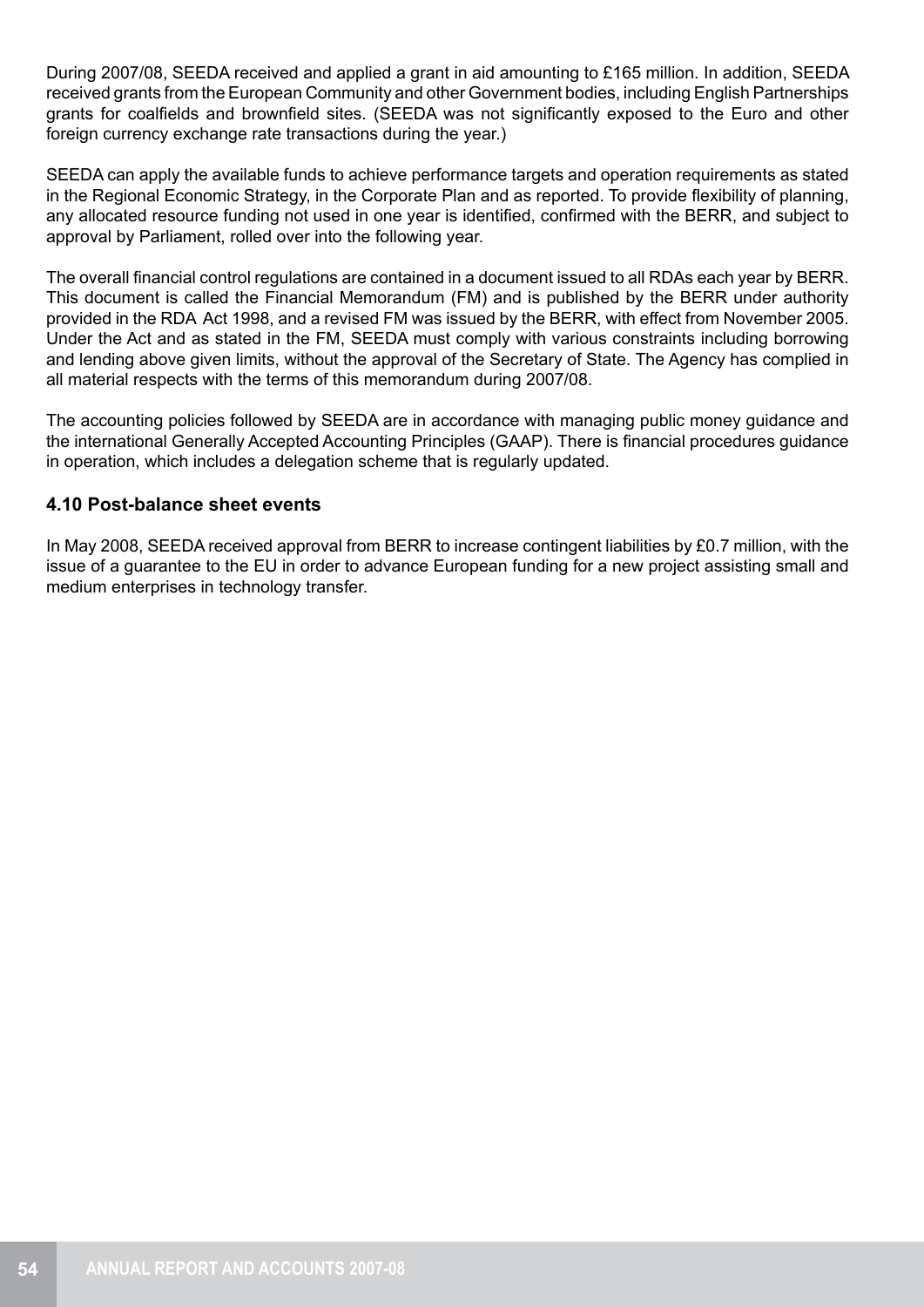# **5.1 Remuneration Committee**

The SEEDA Remuneration Committee comprises of three Board Members: James Brathwaite SEEDA Chairman, Peter Jones SEEDA Deputy Chairman and Phil Wood Board Member. The duties are to:

- Consider proposals for the Chief Executive's and Executive Directors' salary scales and terms and conditions
- Consider the performance and remuneration of the Chief Executive and, if they wish, the performance and remuneration of the Executive Directors
- To comment/advise on Agency-wide remuneration strategy and policy, and issues that SEEDA's Executive feel it is appropriate to bring to the Committee's attention.

Remuneration of the Chief Executive and most senior managers is set by the Board and agreed by BERR and takes into account recommendations of the Senior Salaries Review Body. All the most senior staff are on permanent contracts and subject to six months' notice for Chief Executive and three months' notice for Executive Directors. No significant awards, or compensation or payments to third parties for services of past senior staff were made in the last year.

# **Audited Part of the Remuneration Report**

# **5.2 Emoluments of Board Members**

The remuneration of the Board is set by the Department for Business, Enterprise and Regulatory Reform.

| <b>Name</b>                         | Position                            | Date of<br>appointment | Contract<br>expiry date | Salary<br>£ | Pension<br>£ | Total<br>2007/08<br>£ | <b>Total</b><br>2006/07<br>£ |
|-------------------------------------|-------------------------------------|------------------------|-------------------------|-------------|--------------|-----------------------|------------------------------|
| James<br><b>Brathwaite CBE</b>      | Chairman                            | 14.12.02               | 13.12.08                | 78,413      | $\mathbf{0}$ | 78,413                | 77,964                       |
| <b>Robert Douglas</b><br><b>CBE</b> | Deputy<br>Chairman<br>(to 31.12.07) | 14.12.01               | 31.12.07                | 12,473      | $\mathbf{0}$ | 12,473                | 16,536                       |
| Peter Jones                         | Deputy<br>Chairman                  | 14.12.03               | 13.12.09                | 16,631      | $\mathbf{0}$ | 16,631                | 18,914*                      |
| Poul<br>Christensen<br><b>CBE</b>   | Board<br>Member                     | 14.12.02               | 13.12.08                | 10,774**    | $\Omega$     | 10,774**              | 8,268                        |
| Rob Anderson                        | <b>Board</b><br>Member              | 14.12.03               | 13.12.08                | 8,316       | $\mathbf{0}$ | 8,316                 | 8,268                        |
| Dolores Byrne<br><b>OBE</b>         | Board<br>Member                     | 14.12.07               | 13.12.10                | 2,426       | $\mathbf{0}$ | 2,426                 | $\mathbf{0}$                 |
| Pamela<br>Charlwood                 | <b>Board</b><br>Member              | 14.12.06               | 13.12.09                | 8,316       | $\mathbf{0}$ | 8,316                 | 2,426                        |
| Imtiaz Farookhi                     | Board<br>Member                     | 14.12.04               | 13.12.10                | 8,316       | $\mathbf{0}$ | 8,316                 | 8,268                        |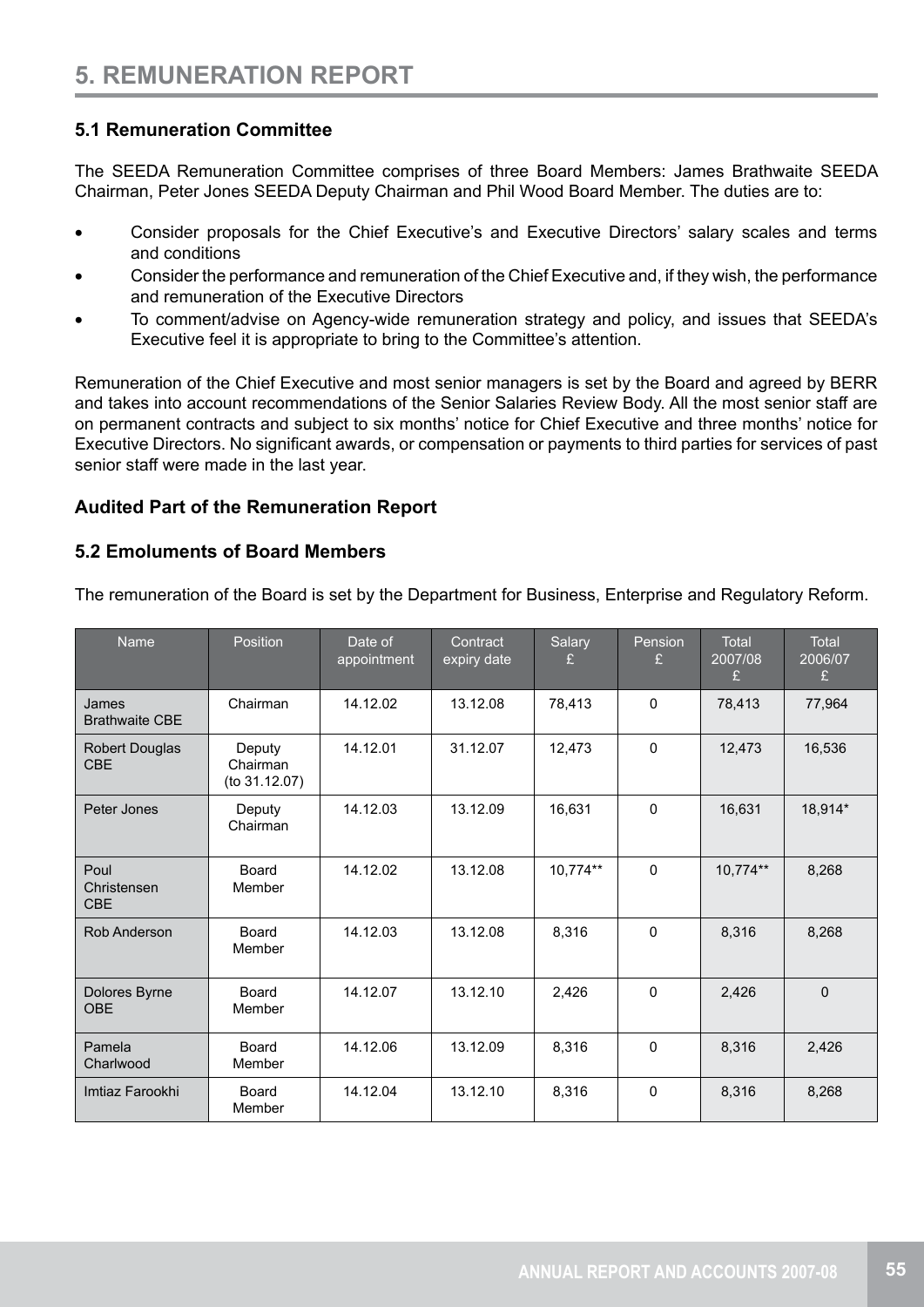| <b>Robert Goldfield</b> | Board<br>Member        | 14.12.06 | 13.12.09               | 8,316 | 0            | 8,316 | 2,426          |
|-------------------------|------------------------|----------|------------------------|-------|--------------|-------|----------------|
| Keith House             | <b>Board</b><br>Member | 14.12.02 | 13.12.08               | 8,316 | 0            | 8,316 | 8,268          |
| Susan John              | Board<br>Member        | 14.12.06 | 13.12.09               | 8,316 | 0            | 8,316 | 2,426          |
| John Peel OBE           | Board<br>Member        | 14.12.02 | 13.12.08               | 8,316 | $\mathbf{0}$ | 8,316 | 8,268          |
| Fiona Pollard           | Board<br>Member        | 01.09.06 | 15.08.07<br>(resigned) | 3,119 | 0            | 3,119 | 4,837          |
| Alex Pratt OBE          | Board<br>Member        | 14.12.06 | 13.12.09               | 8,316 | 0            | 8,316 | 2,426          |
| Keith Riley             | Board<br>Member        | 14.12.07 | 14.12.10               | 2,426 | 0            | 2,426 | $\overline{0}$ |
| <b>Bill Wakeham</b>     | Board<br>Member        | 14.12.04 | 13.12.10               | 8,316 | $\mathbf{0}$ | 8,316 | 8,268          |
| Phil Wood               | Board<br>Member        | 14.12.03 | 13.12.09               | 8,316 | 0            | 8,316 | 8,268          |

Board Members have been appointed on a fixed term of three years and contracted to carry out two days work per month (three days per week for the Chairman and one day per week for the Deputy Chairmen) on behalf of the Agency. At the end of this period, Board Members may be reappointed for a period of up to three years. No Board Members are eligible to receive performance-related pay or any other taxable benefit as a result of employment with the Agency. Except for the Chairman, who has not taken the option, no other Board Members are eligible for pension contributions.

- Includes  $£2.378$  arrears for  $2005/06$ .
- \*\* Appointed to carry out extra duties from 14 December 2007.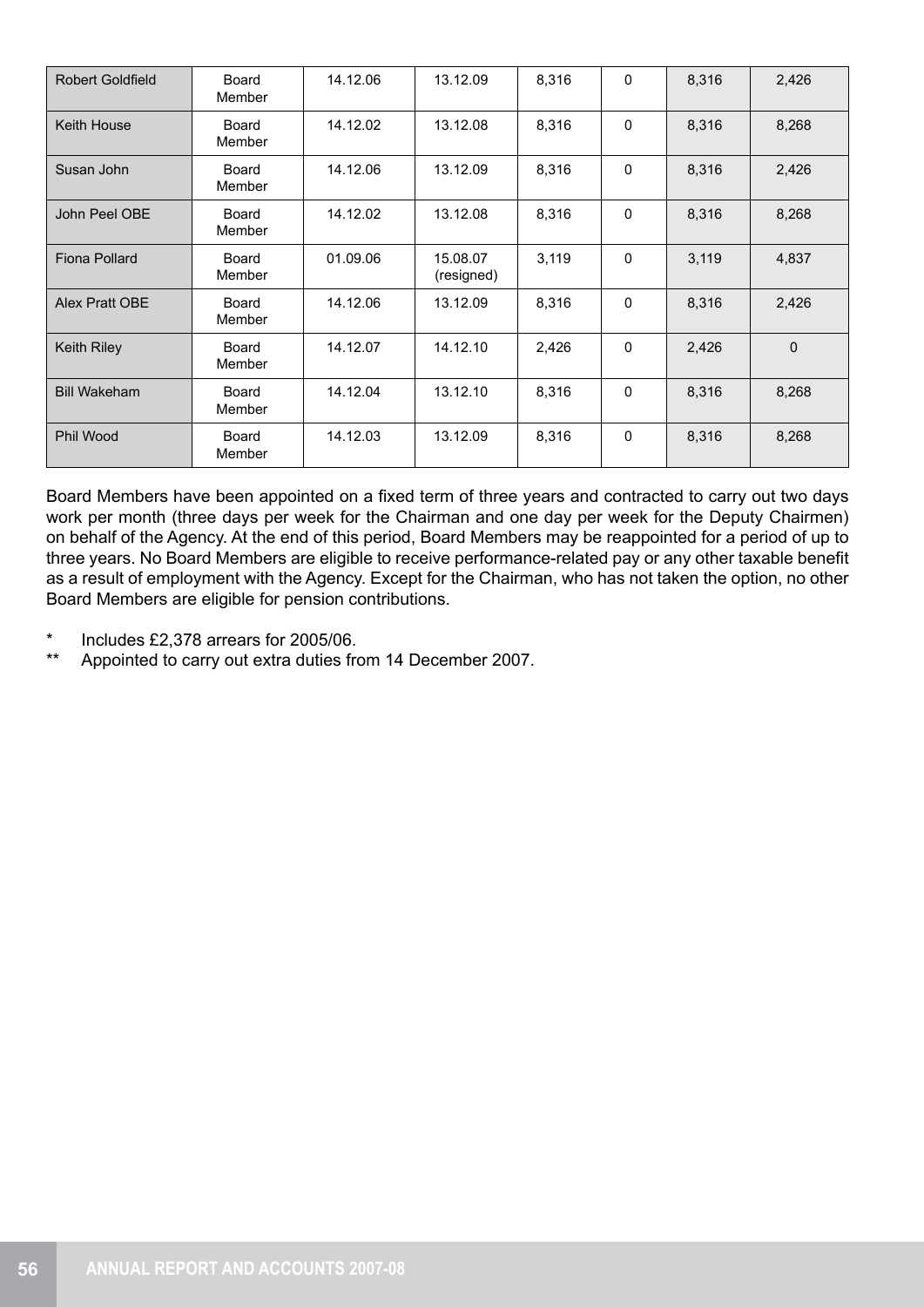# **5.3 Emoluments of Chief Executive and Executive Directors**

| Name                                                                                            | <b>Salary</b><br>£ | <b>Bonus</b><br>£ | Sub total<br>£ | Car<br>benefit<br>£ | Pension<br>£ | <b>Total 2007/08</b><br>Including bonus,<br>pensions and<br>other benefits<br>£ | Total 2006/07<br>Including bonus,<br>pensions and<br>other benefits<br>£ |
|-------------------------------------------------------------------------------------------------|--------------------|-------------------|----------------|---------------------|--------------|---------------------------------------------------------------------------------|--------------------------------------------------------------------------|
| Pam Alexander<br><b>Chief Executive</b>                                                         | 138,081            | 24,579            | 162,660        | $\mathbf 0$         | 40,182       | 202,842                                                                         | 192,801                                                                  |
| Jeff Alexander<br>Executive<br>Director, Global<br>Competitiveness                              | 96,758             | 10,805            | 107,563        | 3,552               | 24,673       | 135,788                                                                         | 127,871                                                                  |
| Lee Amor<br>Executive<br>Director, Enabling<br>Infrastructure and<br>Development                | 106,496            | 4,463*            | 110,959        | $\mathbf 0$         | 27,156       | 138,115                                                                         | 65,888*                                                                  |
| Paul Lovejoy<br>Executive Director,<br>Strategy and<br>Communications                           | 91,578             | 11,335            | 102,913        | 3,809               | 23,352       | 130,074                                                                         | 118,326                                                                  |
| Oona Muirhead<br>Executive Director,<br>Sustainable<br>Prosperity<br>(appointed August<br>2007) | 71,667             | $\mathbf{0}$      | 71,667         | $\mathbf 0$         | 18,275       | 89,942**                                                                        | $\mathbf 0$                                                              |
| John Parsonage<br>Executive Director,<br><b>Smart Growth</b>                                    | 96,185             | 10,541            | 106,726        | 1,952               | 24,453       | 133,131                                                                         | 123,523                                                                  |
| Duncan Straughen<br><b>Chief Operating</b><br>Officer                                           | 125,159            | 15,600            | 140,759        | 2,706               | 28,675       | 172,140 ***                                                                     | 153,994 ****                                                             |

The Chief Executive and Executive Directors are on permanent contracts. The Chief Executive's pay is agreed by the Secretary of State and Executive Directors are covered by the annual pay remit approved by the BERR and the Treasury. Bonuses are determined following reviews based on the individual's performance against agreed objectives for the previous year. The main element within 'Other Benefits' relates to the taxable charge of using a lease car or other travel entitlement.

The Chief Executive's bonus to a maximum of 20% is determined by the Chairman in consultation with the Remuneration Committee and the Regional Director of the Government Office, subject to approval by the Secretary of State. Executive Directors are eligible for a bonus up to 15% as determined by the Chief Executive in consultation with the Remuneration Committee. The bonus payments paid in 2007/08 refer to performance against agreed targets for 2006/07.

- Part year for 2006/07, commenced October 2006.
- Part year for 2007/08, commenced August 2007.
- \*\*\* Includes full year's salary, bonus and benefits following promotion in 2006, plus an amount for outstanding annual leave – he resigned 31/03/08.
- \*\*\*\* Appointed Chief Operating Officer from 1 June 2006 with increased salary.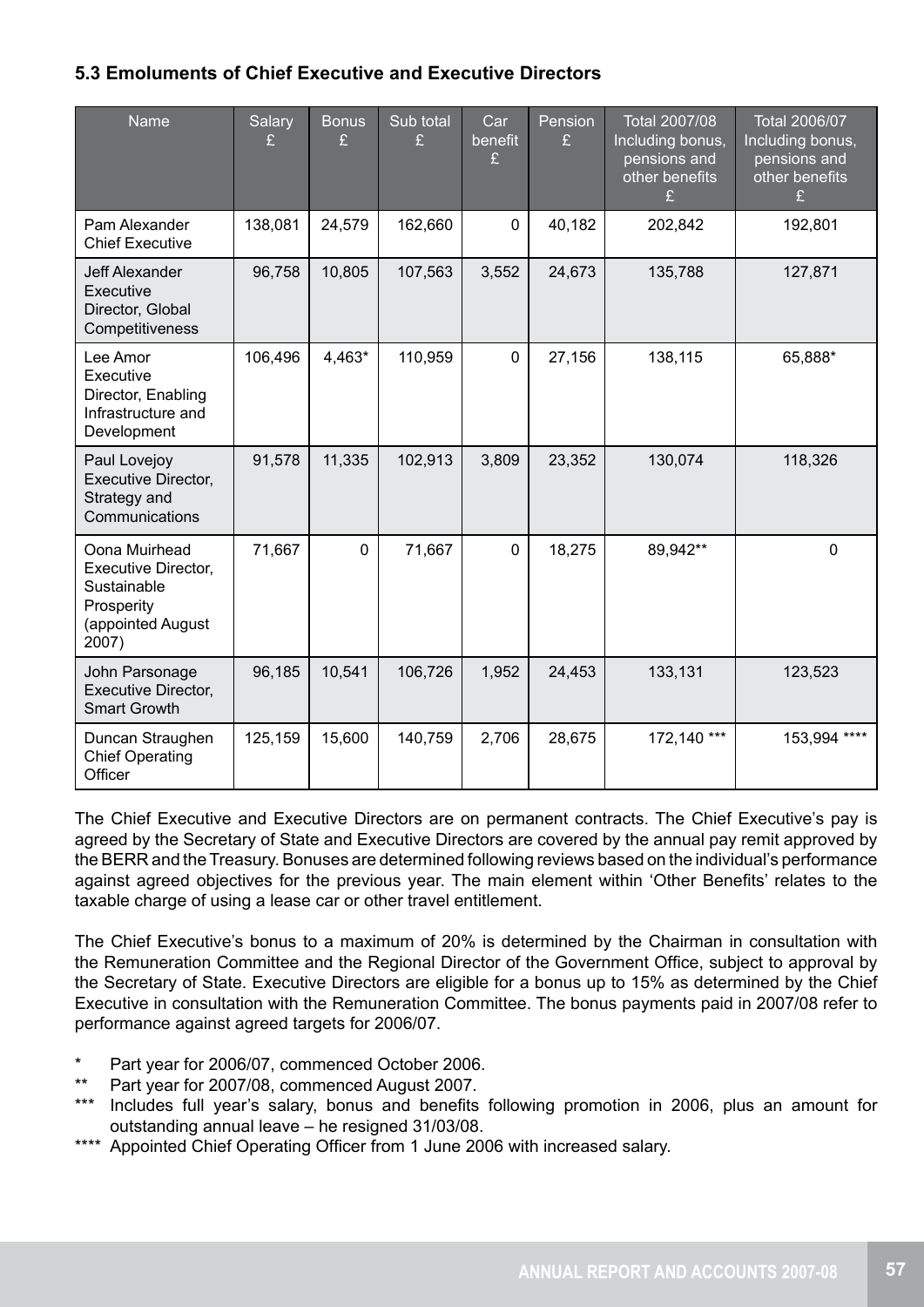# **5.4 Emoluments of Chief Executive and Executive Directors – Pension information**

|                                                                                      | 1                                      | $\overline{2}$                          | 3                                        | $\overline{4}$                            | 5                                                                                     | 6                                    | $\overline{7}$                                                 | 8                                                                      |
|--------------------------------------------------------------------------------------|----------------------------------------|-----------------------------------------|------------------------------------------|-------------------------------------------|---------------------------------------------------------------------------------------|--------------------------------------|----------------------------------------------------------------|------------------------------------------------------------------------|
|                                                                                      | Real<br>increase<br>in pension<br>(Ek) | Real<br>increase in<br>lump sum<br>(Ek) | <b>Pension</b><br>at<br>31/03/08<br>(Ek) | <b>Lump</b><br>sum at<br>31/03/08<br>(Ek) | Cash<br><b>Equivalent</b><br><b>Transfer</b><br>Value<br>(CETV)<br>at 31/3/07<br>(Ek) | <b>CETV</b><br>at<br>31/3/08<br>(Ek) | <b>Employees</b><br>contribu-<br>tions and<br>transfers<br>(E) | Real<br>increase<br>In CETV<br>funded<br>by<br><b>Employer</b><br>(Ek) |
| Pam Alexander<br><b>Chief Executive</b>                                              | $0 - 2.5$                              | N/A                                     | 60-65                                    | N/A                                       | 988                                                                                   | 1,172                                | 16,290                                                         | 26                                                                     |
| Jeff Alexander<br>Director, Global<br>competitiveness                                | $0 - 2.5$                              | $2.5 - 5$                               | $35 - 40$                                | 105-110                                   | 610                                                                                   | 730                                  | 1,451                                                          | 29                                                                     |
| Lee Amor*<br>Director, Enabling<br>Infrastructure and<br>Development                 | $0 - 2.5$                              | N/A                                     | $0 - 5$                                  | N/A                                       | 11                                                                                    | 38                                   | 3,719                                                          | 22                                                                     |
| Paul Lovejoy<br>Director, Strategy<br>And<br>Communications                          | $0 - 2.5$                              | N/A                                     | $10 - 15$                                | N/A                                       | 136                                                                                   | 186                                  | 3,197                                                          | 25                                                                     |
| Oona Muirhead<br>Director,<br>Sustainable<br>Prosperity                              | $0 - 2.5$                              | $0 - 2.5$                               | 40-45                                    | 120-125                                   | 672                                                                                   | 828                                  | 717                                                            | $-5$                                                                   |
| John Parsonage<br>Director, Smart<br>Growth                                          | $0 - 2.5$                              | N/A                                     | 40-45                                    | 120-125                                   | 912                                                                                   | 1,100                                | 1,433                                                          | 52                                                                     |
| Duncan<br>Straughen<br><b>Chief Operating</b><br>Officer /<br>Director,<br>Resources | $5 - 10$                               | N/A                                     | $5 - 10$                                 | N/A                                       | 72                                                                                    | 116                                  | 3,801                                                          | 29                                                                     |

# **Cash Equivalent Transfer Value (CETV)**

Columns 5 and 6 of the above table show the member's cash equivalent transfer value (CETV) accrued at the beginning and the end of the reporting period. Column 8 reflects the increase in CETV effectively funded by the employer. It takes account of the increase in accrued pension due to inflation, contributions paid by the employee (including the value of any benefits transferred from another pension scheme or arrangement) and uses common market valuation factors for the start and end of the period.

A CETV is the actuarially assessed capitalised value of the pension scheme benefits accrued by a member at a particular point in time. The benefits valued are the member's accrued benefits and any contingent spouse's pension payable from the scheme. A CETV is a payment made by a pension scheme or arrangement to secure pension benefits in another pension scheme or arrangement when the member leaves a scheme and chooses to transfer the benefits accrued in the former scheme. The pension figures shown relate to the benefits that the individual has accrued as a consequence of their total membership of the pension scheme, not just their service in a senior capacity to which disclosure applies. The CETV figures, and from 2003–04 the other pension details, include the value of any pension benefit in another scheme or arrangement that the individual has transferred to the Civil Service pension arrangements and for which the CS Vote has received a transfer payment commensurate to the additional pension liabilities being assumed. They also include any additional pension benefit accrued to the member as a result of their purchasing additional years of pension service in the scheme at their own cost. CETVs are calculated within the guidelines and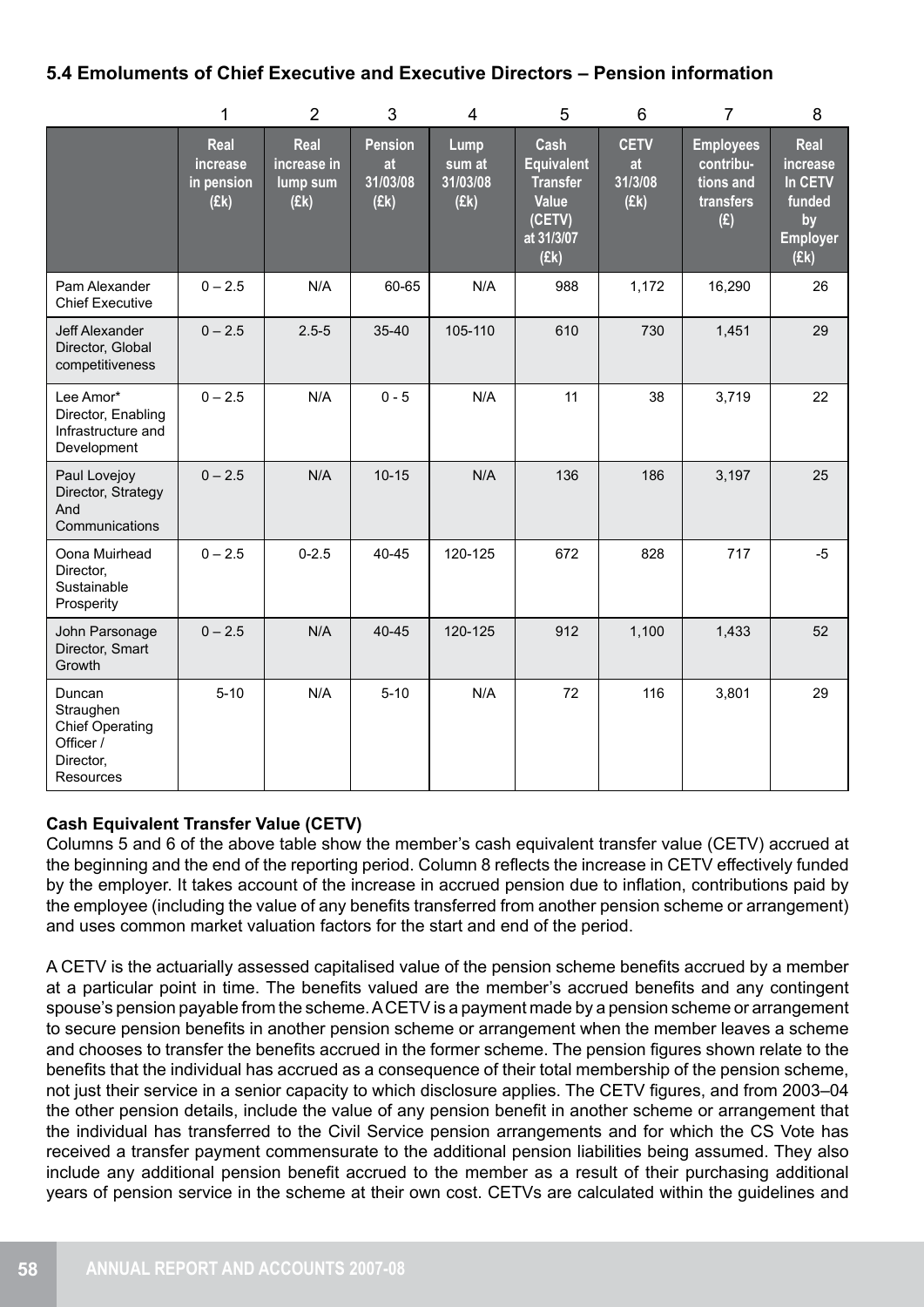framework prescribed by the Institute and Faculty of Actuaries and do not take account of any actual or potential reduction to benefits resulting from Lifetime Allowance Tax, which may be due when pension benefits are drawn.

#### **Civil Service Pension Scheme**

Although not 'civil servants', SEEDA staff are able to take part in the Civil Service pension arrangements. From October 2002, SEEDA staff may be in one of four statutory-based 'final salary' defined benefit schemes (Classic, Premium, Classic Plus and Nuvos). The schemes are unfunded with the cost of benefits met by monies voted by Parliament each year. Pensions payable under Classic, Premium, Classic Plus and Nuvos are increased annually in line with changes to the retail price index (RPI). New entrants after 30 July 2007 may choose between membership of nuvos or a good quality 'money purchase' stakeholder arrangement with a significant employer contribution (partnership pension account).

The Principal Civil Service Pension Scheme (PSCPS) is an unfunded multi-employer defined scheme, but SEEDA is unable to identify its share of underlying assets and liabilities. The scheme actuary valued the scheme as at 31 March 2007. Details can be found in the resource accounts of the Cabinet Office; Civil Superannuation (www.civilservice-pensions.gov.uk).

#### • **Classic Scheme**

Benefits accrue at the rate of 1/80th of pensionable salary for each year of service. In addition, a lump sum equivalent to three years pension is payable on retirement. Members pay contributions of 1.5% of pensionable salary. On death, pensions are payable to the surviving spouse at a rate of 50% of the late member's pension. On death in service, the scheme pays a lump sum of twice the pensionable pay and also a service enhancement on computing the spouse pension. The enhancement depends on length of service to a maximum of 10 years. Medical retirement is possible in the event of serious ill heath. In this case, pensions are paid immediately without actuarial reduction and with service enhanced as for the widow(er) pensions.

#### • **Premium Scheme**

Benefits accrue at the rate of 1/60<sup>th</sup> of final pensionable earnings for each year of service. Unlike classic, there is no automatic lump sum. But members may commute some of their pension to provide a lump sum up to a maximum of 3/80ths of final pensionable earnings for each year of service or 2.25 times the pension if greater (the commutation rate is £12 of lump sum for each £1 of pension given up). For the purpose of pensions disclosures the tables assume maximum commutation. Members pay contributions of 3.5% of pensionable earnings. On death, pensions are payable to the surviving spouse or eligible partner at a rate of 3/8ths the members pension (before any commutation).

On death in service, the scheme pays a lump – sum benefit of three times pensionable earnings and also provides a service enhancement on computing the spouse's pension. The enhancement depends on length of service and cannot exceed 10 years. Medical retirement is possible in the event of serious ill health. In this case, pensions are brought into payment immediately without actuarial reduction. Where the member's ill health is such that it permanently prevents them under taking any gainful employment, service is enhanced to what they would have accrued at age 60.

#### • **Classic Plus Scheme**

This is essentially a variation of premium, but with benefits in respect of service before 1 October 2002, calculated broadly as per classic. Pensions payable under classic, premium and classic plus are increased in line with the Retail Prices Index.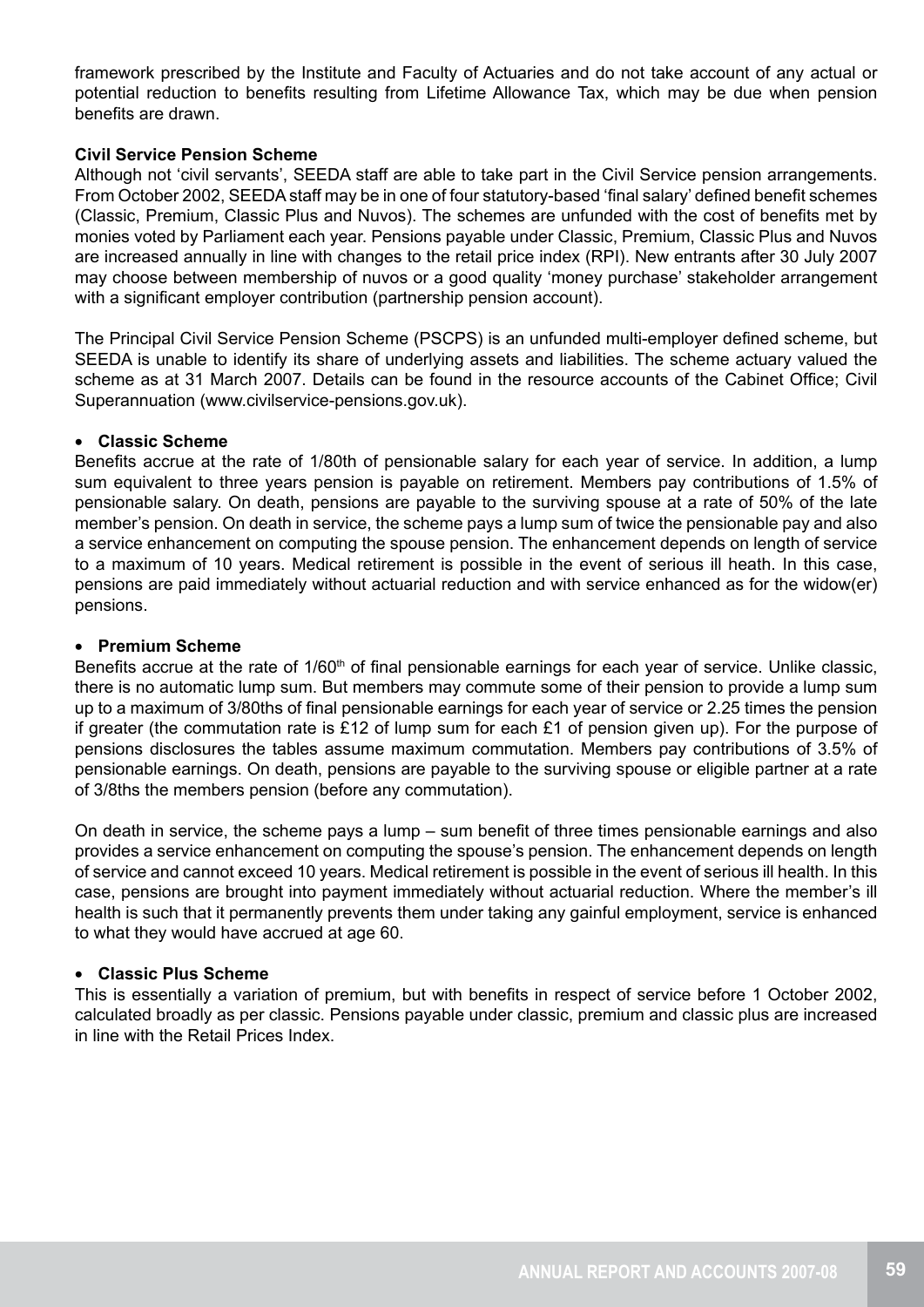#### • **Nuvos Scheme**

Benefits accrue at the rate of 2.3% of pensionable salary for each year of service. The maximum that nuvos will provide is 75% of pensionable earnings. As with premium there is no automatic lump sum, but members may commute part of their pension for a lump sum up to a maximum of 7/30th of their pension. Unlike the other schemes, which have a pension age of 60, nuvos has a pension age of 65. Members pay contributions of 3.5% of pensionable earnings. On death, pensions are paid to the surviving spouse, civil partner or eligible partner at the rate of 37.5% of the member's pension (before any commutation) for the rest of their life. Children's pensions are paid to children up to the age of 18 (or up to age 23, if they are in full-time education).

On death in service the scheme pays a lump-sum benefit of twice your pay and also provides a service enhancement on computing the spouse's pension. The enhancement depends on length of service and cannot exceed 10 years. Medical retirement is possible in the event of serious ill health. In this case, pensions are brought into payment immediately without actuarial reduction. Where the member's ill health is such that it permanently prevents them under taking any gainful employment, service may be enhanced to what they would have accrued at age 65.

#### • **Partnership Pension Account**

This is a stakeholder-type arrangement where the employer pays a basic contribution of between 3% and 12.5 % (depending on the age of the member) into a stakeholder pension product chosen by the employee from a selection of approved products. The employee does not have to contribute, but where they do make contributions, these will be matched by the employer up to a limit of 3% (in addition to the employer's basic contribution). Employers also contribute a further 0.8% of pensionable salary to cover the cost of centrally provided risk benefit cover (death in service and ill-health retirement). The member may retire at any time between the ages 50 and 75 and use the accumulated fund to purchase a pension. The member may choose to take up to 25% of the fund as a lump sum.

Further details about the Civil Service pension arrangements can be found at the website: **www.civilservice-pension.gov.uk.**

James & Hathpracts

James E Brathwaite CBE Chairman Date: 14 July 2008

Pam Alexander Chief Executive and Accounting Officer Date: 14 July 2008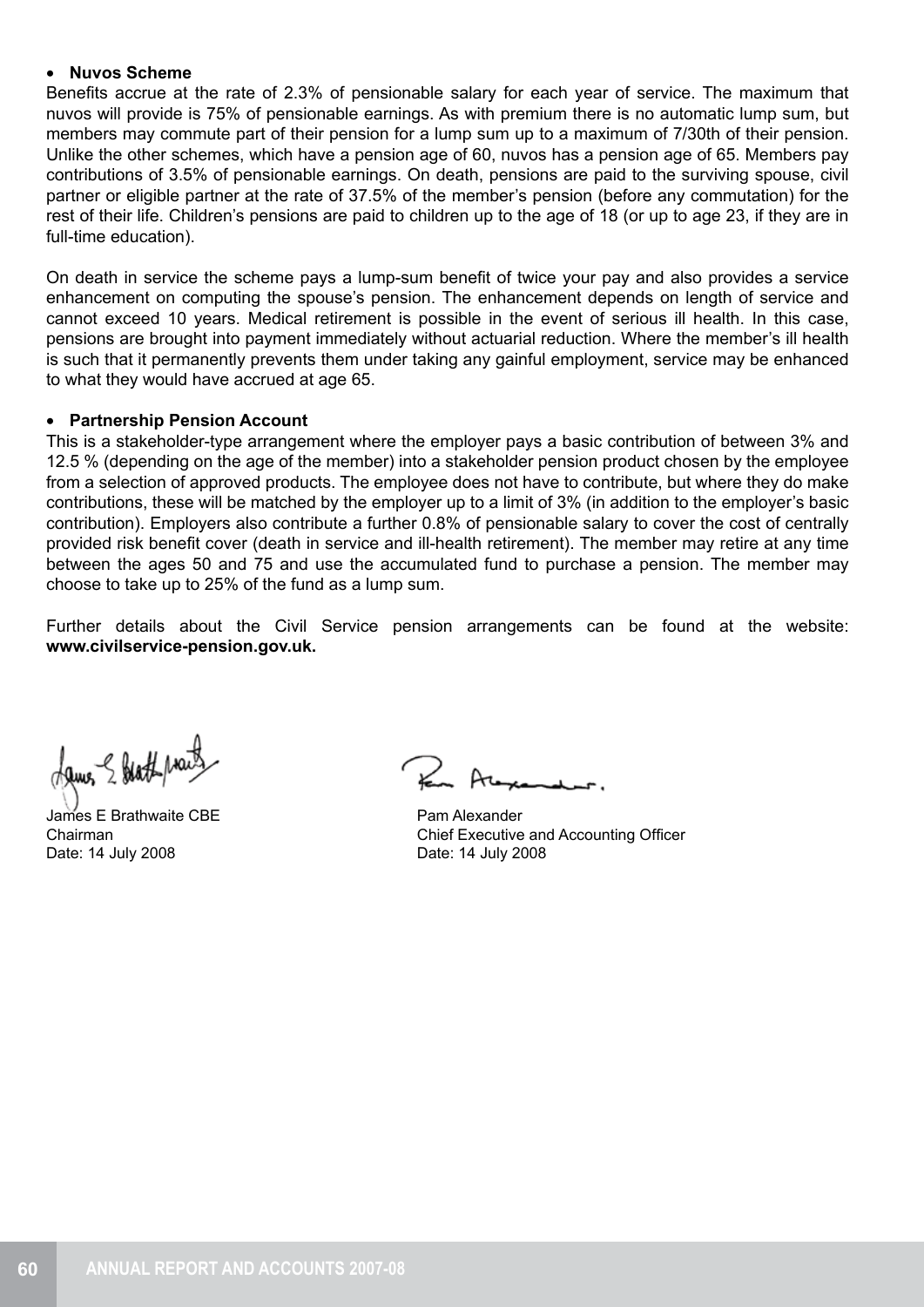# **6.1 Scope of responsibility**

As Accounting Officer, I have responsibility for maintaining a sound system of internal control that supports the achievement of SEEDA's policies, aims and objectives, while safeguarding the public funds and Agency assets for which I am personally responsible, in accordance with the responsibilities assigned to me in Managing Public Money.

The Agency, via the Accounting Officer and the Board, works very closely with the Government Office of the South East, with the South East Regional Assembly and directly with Central Government departments. These relationships ensure the sponsor department, the Department for Business, Enterprise and Regulatory Reform (formerly the Department of Trade and Industry) and all concerned are kept abreast of strategy issues of the Agency, statutory requirements, Government policy and overall corporate governance.

SEEDA has a number of subsidiary and joint venture (JV) undertakings as listed under note 10 of the attached financial statements. In each case, approval is given by the Department for Business, Enterprise and Regulatory Reform (formerly the Department of Trade and Industry) in accordance with the RDA Act 1998. Participation in these undertakings is for strategic reasons as the best method to achieve applicable objectives. SEEDA staff are Directors of the undertakings in order to ensure the correct level of accountability and control.

# **6.2 The purpose of the system of internal control**

The system of internal control is designed to manage risk to a reasonable level rather than to eliminate all risk of failure to achieve policies, aims and objectives; it can therefore only provide reasonable and not absolute assurance of effectiveness. The system of internal control is based on an ongoing process designed to identify and prioritise the risks to the achievement of SEEDA's policies, aims and objectives, to evaluate the likelihood of those risks being realised and the impact, should they be realised, and to manage them efficiently, effectively and economically. The system of internal control has continued to be in place in SEEDA for the year ended 31 March 2008 and up to the date of approval of the annual report and accounts, which accords with Treasury guidance.

# **6.3 Capacity to handle risk**

The established capacity to handle risk continued in 2007/08 by way of the following:

- A main Board that met 10 times in 2007/08 to consider the plans and strategic direction, performance and risk management of the Agency
- An Audit Committee that met three times in 2007/08 and that oversees the Agency's audit, risk management, control and governance arrangements
- • A process of monthly financial reports for all directorates and budget managers, which are reviewed at management meetings, at the monthly Directors' Group and by the Board
- Regular meetings of the Project Advisory Board, the Investment Committee and the Board Members' Major Projects Committee are held to review project proposals and appraisals using the Guidance for RDAs in Appraisal, Delivery and Evaluations.

The Agency matrix of major risks includes procedures and processes by which the likelihood and impact are managed and includes the relationships with external partners. This matrix is used to identify the types of risk associated with the ongoing and normal undertakings of the Agency. During the year, training was provided to staff on risk management practices and the maintenance of risk management registers.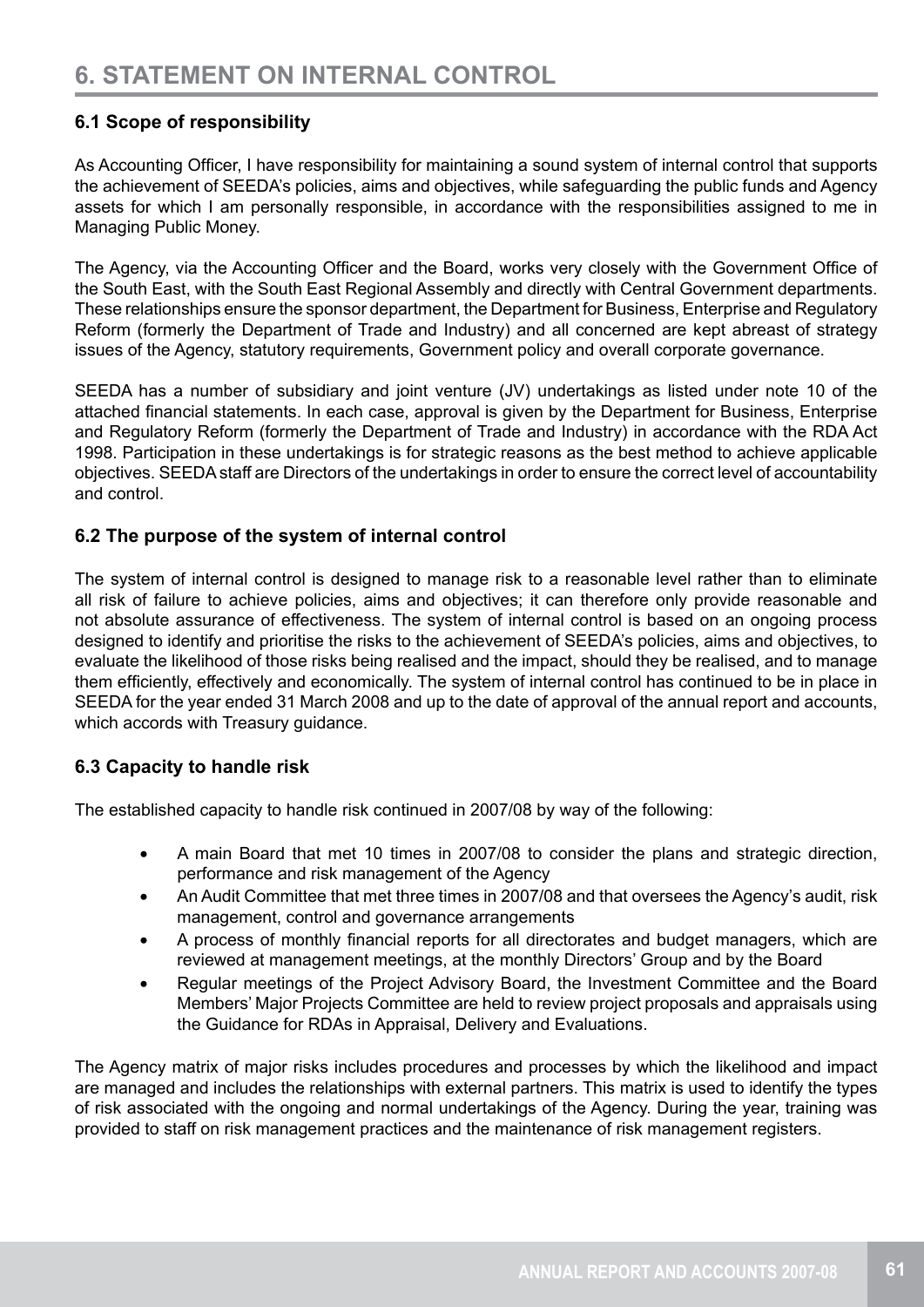# **6.4 The risk and control framework**

The Agency procedures and processes include the following:

- A framework of written quidance covering the Agency's policies, standards, procedures, delegations and financial control, which was strengthened during the year with the issue of additional guidance on information security and data handling
- A risk management strategy
- Maintenance of a set of risk management registers that are based on the Agency's policies, aims and objectives as laid out in the SEEDA Corporate Plan with a top 10 risks matrix reviewed by the Executive Board, the main Board, and Audit Committee
- A system of identifying risks for all projects proposed and undertaken is carried out at appraisal stage
- Guidance for RDAs in Appraisal, Delivery and Evaluations (formerly the Single Programme Appraisal Guidance) issued by the Department for Business, Enterprise and Regulatory Reform (formerly the Department of Trade and Industry) is adhered to
- The Directors' Group and the separate Continuous Improvement Board review progress on risk management issues, discuss and resolve problems and receive advice
- Legal advice is taken for contracts and a generic contract pro forma has been developed for use as a template.

All staff operate to agreed annual objectives and regular review meetings with line managers are held. Delegations are issued for specific purposes and to named individuals. These delegations are updated on a regular basis during the year. Training is an important control factor and staff receive instruction and guidance in the use of written policies, procedures and systems to ensure compliance and adherence to standards and rules.

# **6.5 Review of effectiveness**

As Accounting Officer, I have responsibility for reviewing the effectiveness of the system of internal control. My review of the effectiveness of the system of internal control is informed by the work of the internal auditors and the executive managers within the Agency who have responsibility for the development and maintenance of the internal control framework, and comments made by the external auditors in their management report and other reports. I have been advised on the implications of the result of my review of the effectiveness of the system of internal control by the Board and Audit Committee and a plan to address weaknesses and ensure continuous improvement of the system is in place.

# **My review has been informed by:**

- An internal audit team that operates to the Government Internal Audit Standards and that provides me with reports on the audit reviews carried out together with recommendations for improvement and reports on the implementation of recommendations, including progress reports
- An Annual Report and Assurance Statement from the Head of Internal Audit giving his professional opinion on the adequacy and effectiveness of the Agency's risk management, control and governance processes
- Feedback from Executive Directors and senior managers within SEEDA who have responsibility for the operation, development and maintenance of the internal control and risk management framework
- The Board, which determines all single major project proposals above £3 million and the Major Projects Committee of the main Board that advises me on all single projects above £1 million
- The Board also receives reports from, and advises on the work of, the Audit Committee, including an annual report of work undertaken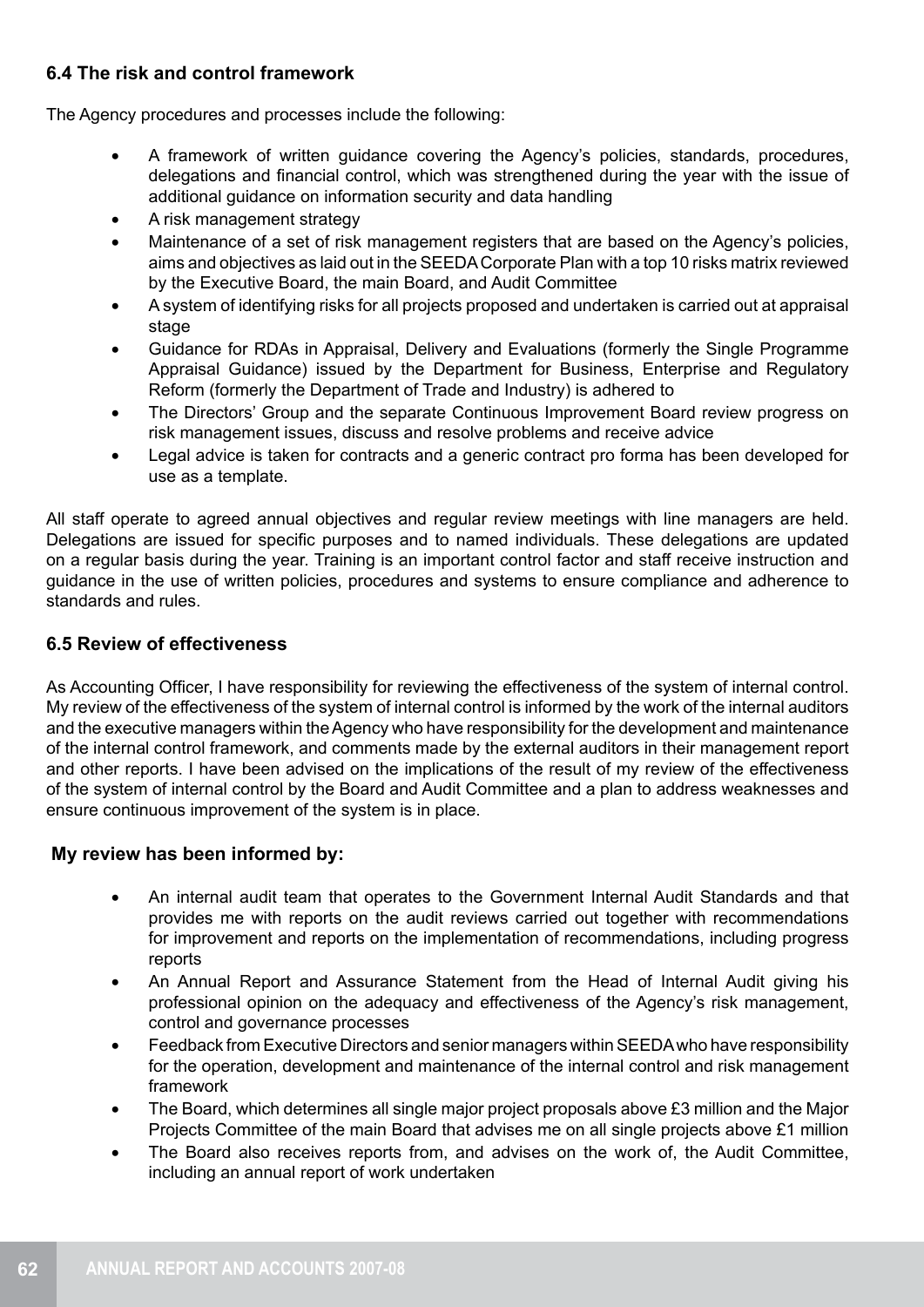- The Directors' Group and the Board receive reports on monthly financial performance and advise on required actions
- The Audit Committee reviews all audit reports and related recommendations, reviews risk management issues and advises on actions as necessary
- The systems in place were able to provide all of the information required to monitor financial performance throughout the year. These systems continue to be refined and improved as a reliable source of essential information. A division of the IT Department has been established to support and improve all systems
- A system whereby Board Members, staff and contractors declare any interests in related parties.

# **6.6 Significant internal control problems**

With consideration to the above, no significant internal control issues were highlighted during the year.

For Alexander.

Pam Alexander Chief Executive and Accounting Officer Date: 14 July 2008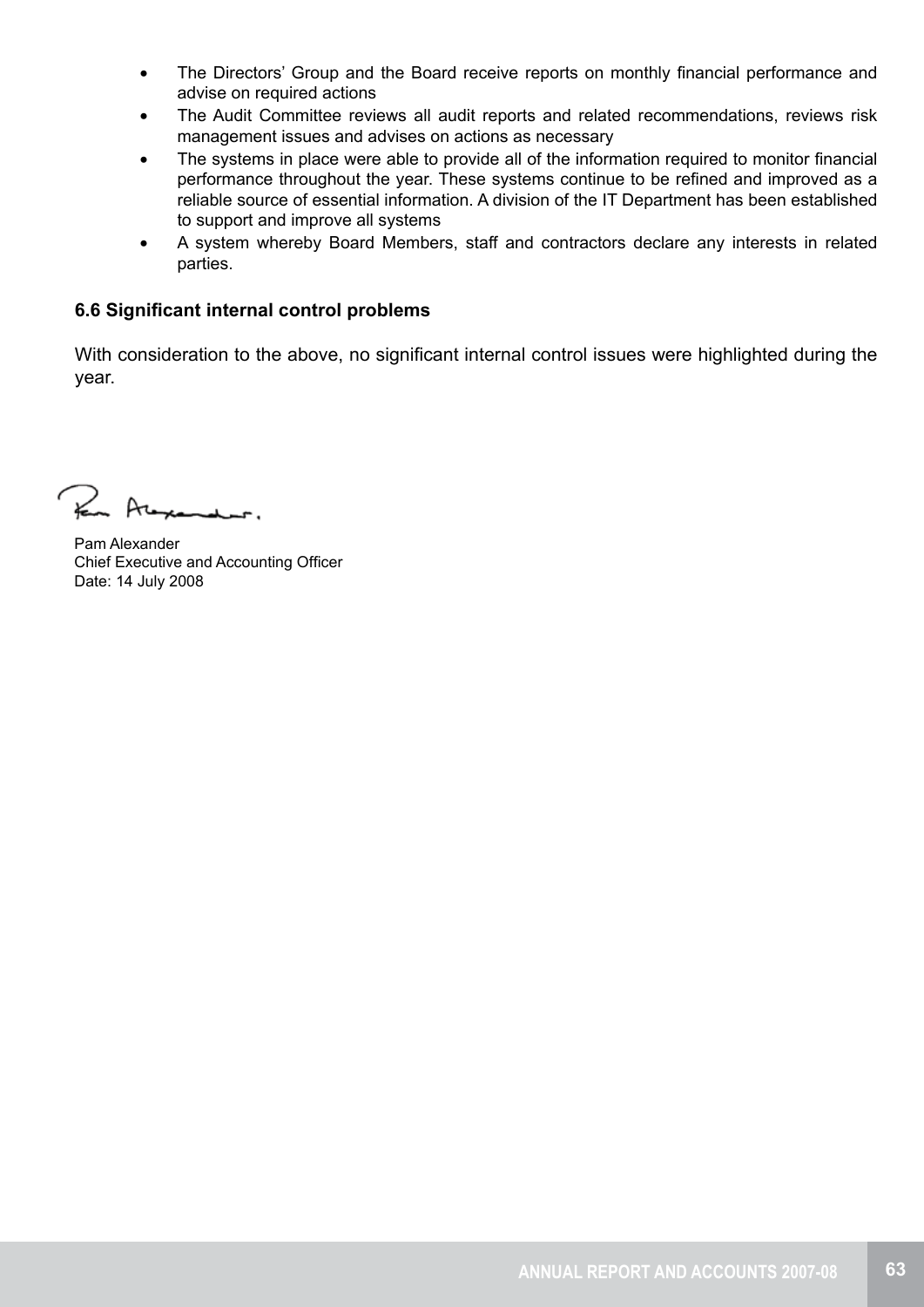# **THE CERTIFICATE AND REPORTOF THE COMPTROLLER AND AUDITOR GENERAL TO THE HOUSES OF PARLIAMENT AND THE SOUTH EAST ENGLAND DEVELOPMENT AGENCY**

I certify that I have audited the financial statements of the South East England Development Agency for the year ended 31 March 2008 under the Regional Development Agencies Act 1998. These comprise the Income and Expenditure Account, the Balance Sheet, the Cash Flow Statement and Statement of Recognised Gains and Losses and the related notes. These financial statements have been prepared under the accounting policies set out within them. I have also audited the information in the Remuneration Report that is described in that report as having been audited.

**Respective responsibilities of the Agency, Chief Executive/ Accounting Officer and auditor** The Agency and Chief Executive as Accounting Officer are responsible for preparing the Annual Report, the Remuneration Report and the financial statements in accordance with the Regional Development Agencies Act 1998 and the directions made thereunder by the Secretary of State and for ensuring the regularity of financial transactions. These responsibilities are set out in the Statement of Agency's and Chief Executive's Responsibilities.

My responsibility is to audit the financial statements and the part of the remuneration report to be audited in accordance with relevant legal and regulatory requirements, and with International Standards on Auditing (UK and Ireland).

I report to you my opinion as to whether the financial statements give a true and fair view and whether the financial statements and the part of the Remuneration Report to be audited have been properly prepared in accordance with the Regional Development Agencies Act 1998 and the directions made thereunder by the Secretary of State. I report to you whether, in my opinion, the information, which comprises the Chairman's Introduction, the Chief Executive's Review, the Management Commentary, the Directors' Report and the unaudited parts of the Remuneration Report, included in the Annual Report is consistent with the financial statements. I also report whether in all material respects the expenditure and income have been applied to the purposes intended by Parliament and the financial transactions conform to the authorities which govern them.

In addition, I report to you if the Agency has not kept proper accounting records, if I have not received all the information and explanations I require for my audit, or if information specified by HM Treasury regarding remuneration and other transactions is not disclosed.

I review whether the Statement on Internal control reflects the Agency's compliance with HM Treasury's guidance, and I report if it does not. I am not required to consider whether this statement covers all risks and controls, or form an opinion on the effectiveness of the South East England Development Agency's corporate governance procedures or its risk and control procedures.

I read the other information contained in the Annual Report and consider whether it is consistent with the audited financial statements. This other information comprises the Chairman's Introduction, the Chief Executive's Review, the Management Commentary, the Directors' Report and the unaudited parts of the Remuneration Report. I consider the implications for my report if I become aware of any apparent misstatements or material inconsistencies with the financial statements. My responsibilities do not extend to any other information.

# **Basis of audit opinions**

I conducted my audit in accordance with International Standards on Auditing (UK and Ireland) issued by the Auditing Practices Board. My audit includes examination, on a test basis, of evidence relevant to the amounts, disclosures and regularity of financial transactions included in the financial statements and the part of the Remuneration Report to be audited. It also includes an assessment of the significant estimates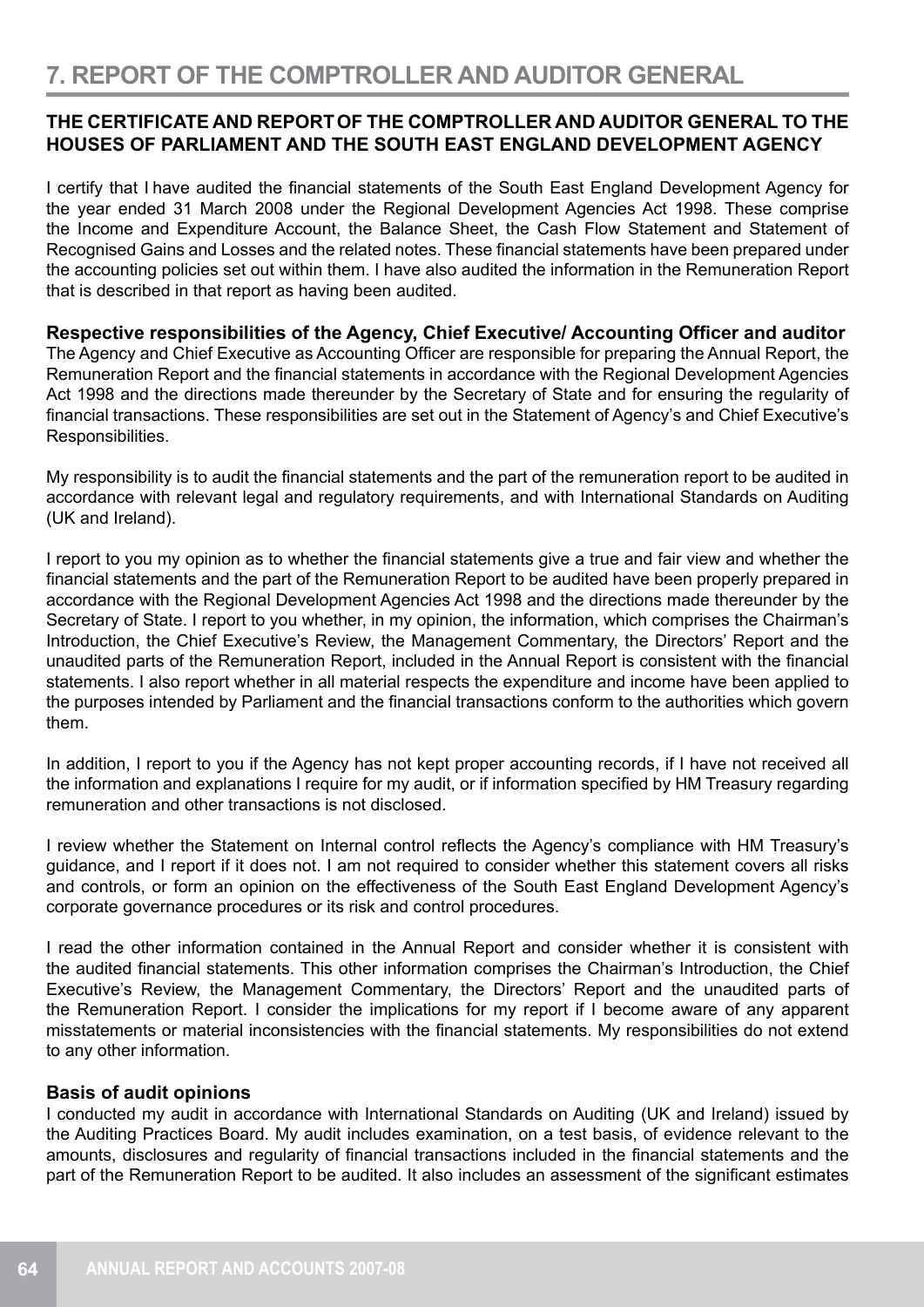and judgments made by the Agency and Chief Executive/ Accounting Officer in the preparation of the financial statements, and of whether the accounting policies are most appropriate to the South East England Development Agency's circumstances, consistently applied and adequately disclosed.

I planned and performed my audit so as to obtain all the information and explanations which I considered necessary in order to provide me with sufficient evidence to give reasonable assurance that the financial statements and the part of the Remuneration Report to be audited are free from material misstatement, whether caused by fraud or error, and that in all material respects the expenditure and income have been applied to the purposes intended by Parliament and the financial transactions conform to the authorities which govern them. In forming my opinion I also evaluated the overall adequacy of the presentation of information in the financial statements and the part of the Remuneration Report to be audited.

# **Opinions**

In my opinion:

- the financial statements give a true and fair view, in accordance with the Regional Development Agencies Act 1998 and the directions made thereunder by the Secretary of State, of the state of the South East England Development Agency's affairs as at 31 March 2008 and of its net expenditure for the year then ended;
- the financial statements and the part of the Remuneration Report to be audited have been properly prepared in accordance with the Regional Development Agencies Act 1998 and the directions made thereunder by the Secretary of State; and
- information, which comprises the Chairman's Introduction, the Chief Executive's Review, the Management Commentary, the Directors' Report and the unaudited parts of the Remuneration Report, included within the Annual Report, is consistent with the financial statements.

# **Opinion on Regularity**

In my opinion, in all material respects the expenditure and income have been applied to the purposes intended by Parliament and the financial transactions conform to the authorities which govern them.

# **Report**

I have no observations to make on these financial statements.

T J Burr Comptroller and Auditor General National Audit Office 151 Buckingham Palace Road Victoria London SWIW 9SS Date: 17 July 2008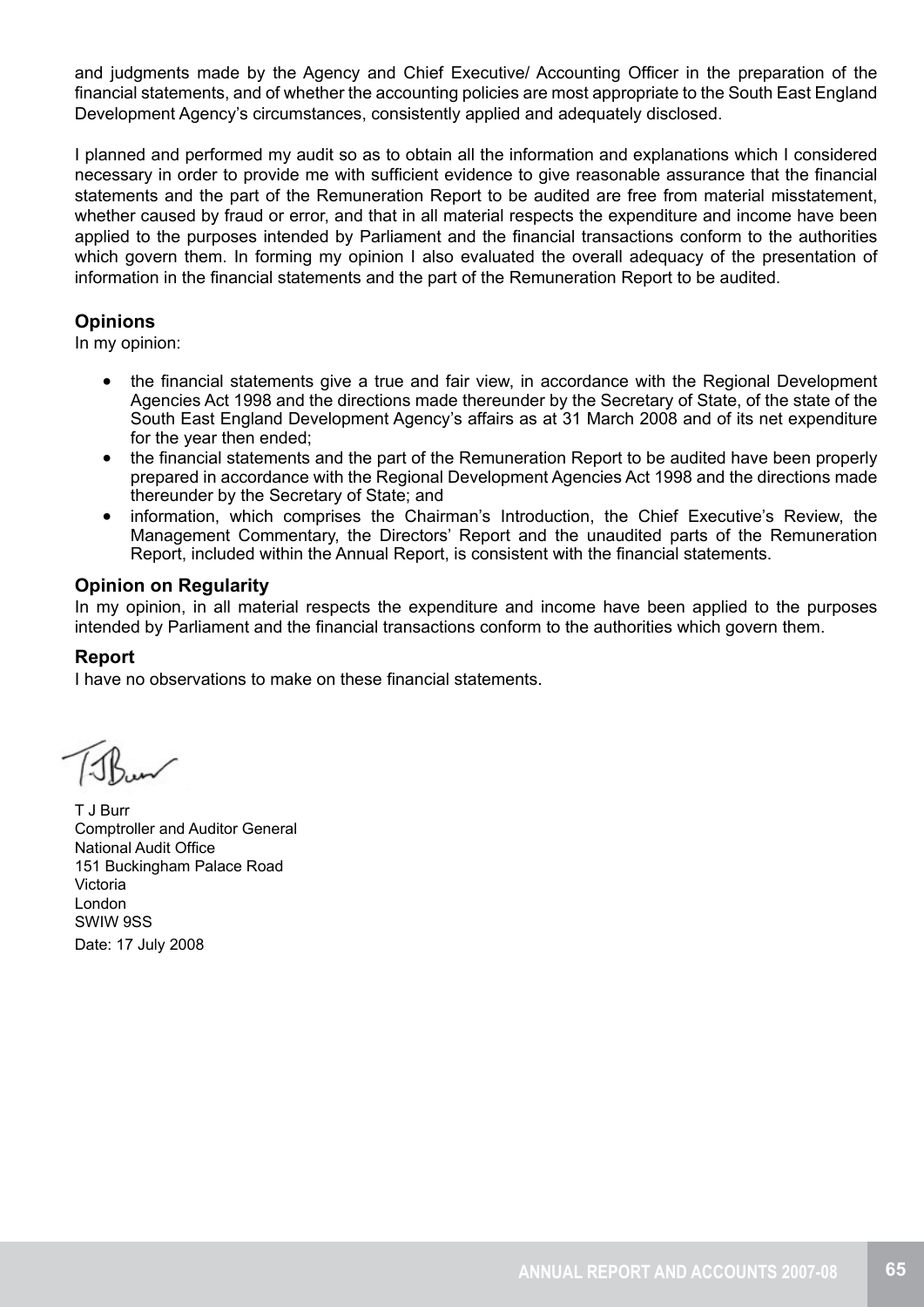# **SOUTH EAST ENGLAND DEVELOPMENT AGENCY ANNUAL REPORT AND ACCOUNTS 2007/08**

**PART TWO – ANNUAL ACCOUNTS**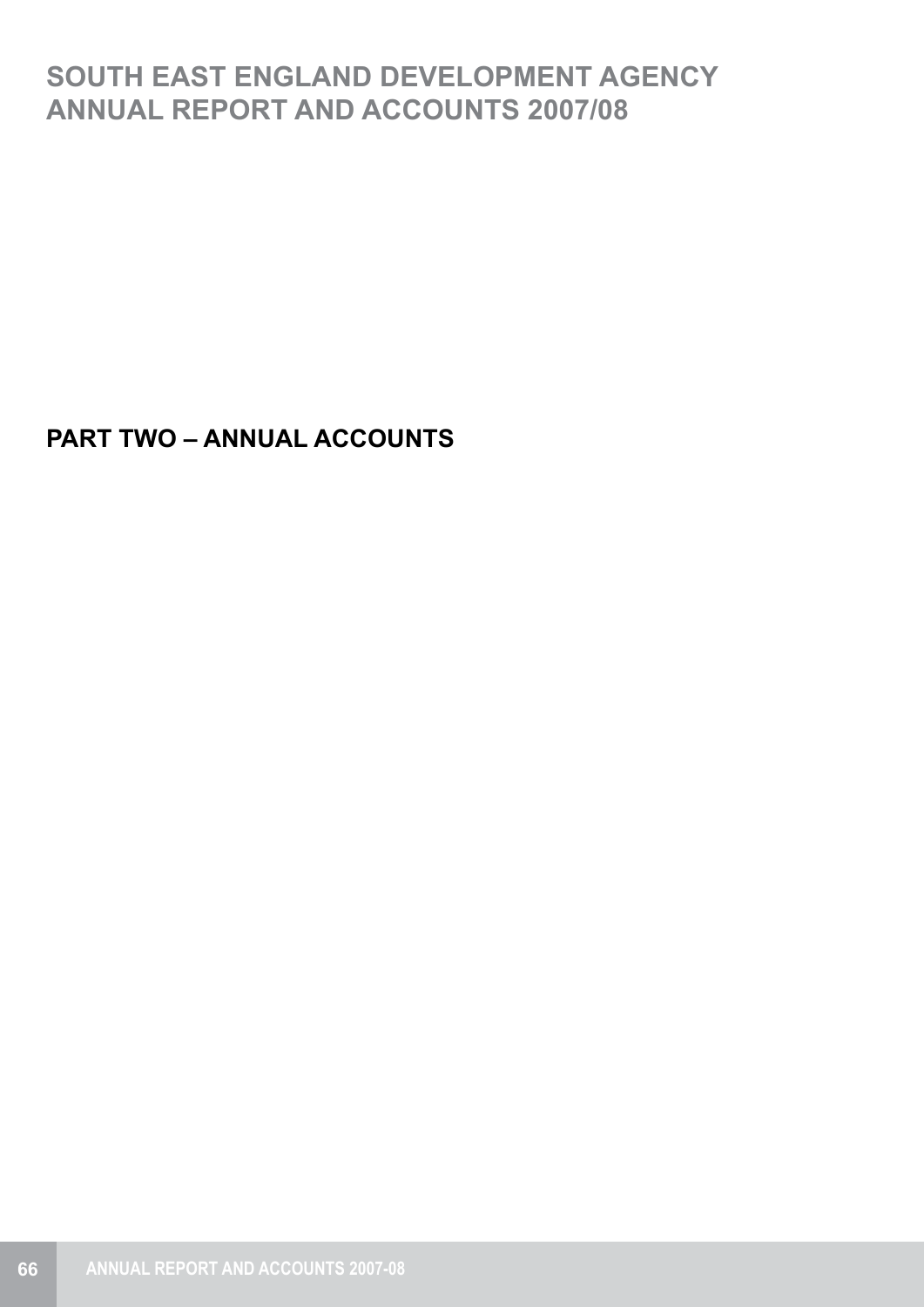# **GROUP INCOME AND EXPENDITURE ACCOUNT FOR THE YEAR TO 31 MARCH 2008**

|                                                                 | <b>Notes</b>    |          | 2007/08    |         | 2006/07    |
|-----------------------------------------------------------------|-----------------|----------|------------|---------|------------|
|                                                                 |                 |          | £'000      |         | £'000      |
| Income                                                          |                 |          |            |         |            |
| European project funding                                        |                 |          | 11,602     |         | 14,188     |
| Other grant income                                              | $\overline{2}$  |          | 7,423      |         | 5,944      |
| Proceeds from disposal of development                           |                 |          |            |         |            |
| assets                                                          | 15              |          | 3,720      |         | 12,593     |
| Other income                                                    | 3               |          | 17,237     |         | 10,796     |
| <b>Total Income</b>                                             |                 |          | 39,982     |         | 43,521     |
| Expenditure                                                     |                 |          |            |         |            |
| Programme expenditure                                           | 4               |          | 161,414    |         | 157,440    |
| Staff costs                                                     | 7               |          | 19,417     |         | 17,248     |
| Other administrative costs                                      | 5               |          | 6,729      |         | 7,091      |
| Book value of development assets sold                           | 15              |          | 2,969      |         | 7,745      |
| Book value of development/                                      |                 |          |            |         |            |
| Investment assets written down                                  | 8 & 15          |          | 5,145      |         | 7,677      |
| Book value of development/<br>Investment assets written back    | 8 & 15          |          | (2,063)    |         |            |
|                                                                 |                 |          |            |         | (1,791)    |
| Bad debts written off<br>Movement in provision for doubtful     |                 |          | 8          |         | 0          |
| debts                                                           | 14              |          | 314        |         | (1)        |
| <b>Total Expenditure</b>                                        |                 |          | (193, 933) |         | (195, 409) |
|                                                                 |                 |          |            |         |            |
| Group operating expenditure                                     |                 |          | (153, 951) |         | (151, 888) |
| Share of gross income of Joint Ventures                         | 10 <sub>c</sub> | 5,462    |            | 2,353   |            |
| Share of gross expenditure of Joint                             |                 |          |            |         |            |
| Ventures<br>Share of net operating expenditure of               | 10 <sub>c</sub> | (5, 155) |            | (2,360) |            |
| <b>Joint Ventures</b>                                           |                 |          | 307        |         | (7)        |
| Share of operating surplus of                                   |                 |          |            |         |            |
| Associates                                                      | 10 <sub>c</sub> |          | 132        |         | 168        |
| Net Group expenditure on ordinary                               |                 |          |            |         |            |
| activities before interest                                      | 18              |          | (153, 512) |         | (151, 727) |
| Group interest receivable                                       | 6               |          | 1,111      |         | 1,083      |
| Share of net interest of Associates                             | 6               |          | 109        |         | 52         |
| Notional cost of capital                                        | 1i              |          | (6, 754)   |         | (6, 454)   |
| Net Group expenditure on ordinary<br>activities before taxation |                 |          | (159, 046) |         | (157, 046) |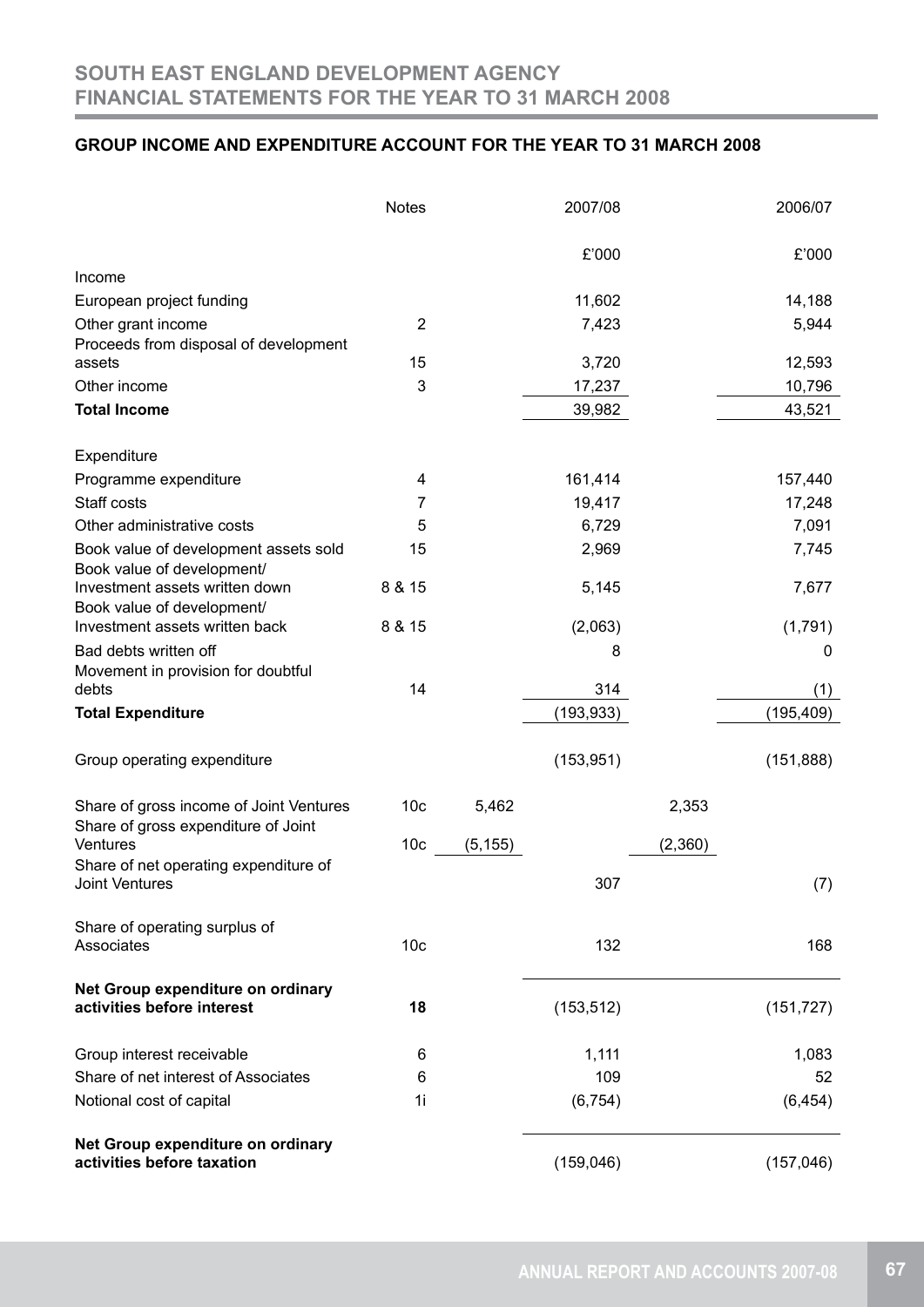# **GROUP INCOME AND EXPENDITURE ACCOUNT FOR THE YEAR TO 31 MARCH 2008 (CONT …)**

| Group Taxation                                  | 19   | (11)       | 11         |
|-------------------------------------------------|------|------------|------------|
| Share of Taxation of Joint Ventures             | 19   | (93)       | 2          |
| Share of Taxation of Associates                 | 19   | 0          | (42)       |
| Net Group expenditure for the year after<br>tax |      | (159, 150) | (157, 075) |
| <b>Minority Interest</b>                        | 10 b | (5)        | (9)        |
| Reversal of notional cost of capital            | 1i   | 6,754      | 6,454      |
| Net Expenditure for the financial year          | 17   | (152,401)  | (150,630   |

All activities are from continuing operations. Net expenditure is financed by Grant in Aid, which is transferred to the Grant in Aid Reserve.

# **GROUP STATEMENT OF RECOGNISED GAINS AND LOSSES FOR THE YEAR TO 31 MARCH 2008**

|                                                                          | <b>Notes</b> | 2007/08<br>£'000 | 2006/07<br>£'000 |
|--------------------------------------------------------------------------|--------------|------------------|------------------|
| Unrealised surplus (loss) on revaluation of<br><b>Development Assets</b> | 17           | 2.642            | 540              |
| Prior Year adjustment<br>Increase in Grant In Aid Reserve                | 1f           | 0                | 10.047           |
| Total gains recognised for the year                                      |              | 2.642            | 10,587           |

The prior period adjustment in 2006/07 relates to a change in the accounting policy for Grant in Aid set out in note 1f.

All gains and losses relate to continuing operations.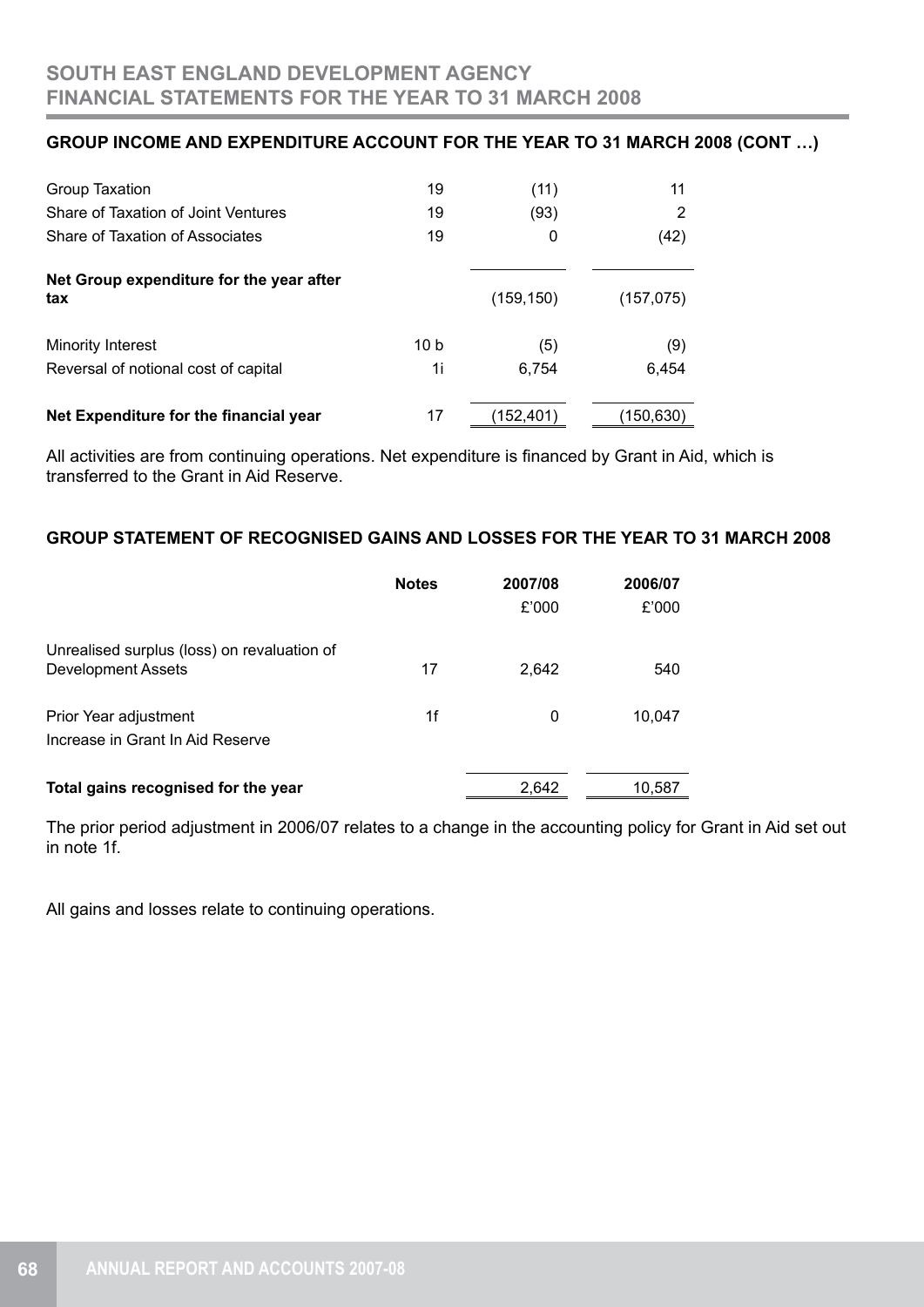## **GROUP BALANCE SHEET AS AT 31 MARCH 2008**

|                                               | <b>Notes</b>    | 2007/08   | 2006/07   |
|-----------------------------------------------|-----------------|-----------|-----------|
|                                               |                 |           | Restated  |
|                                               |                 | £'000     | £'000     |
| <b>FIXED ASSETS</b>                           |                 |           |           |
| <b>Investment Assets</b>                      | 8               | 13,940    | 13,826    |
| Tangible operating assets                     | 9               | 696       | 873       |
| <b>Investments in Joint Ventures</b>          | 10 <sub>c</sub> | 450       | 236       |
| <b>Investments in Associates</b>              | 10 <sub>c</sub> | 449       | 208       |
| Long Term Loans                               | 16              | 94        | 99        |
|                                               |                 | 15,629    | 15,242    |
| Debtors due after one year                    | 11              | 4,790     | 5,256     |
| <b>CURRENT ASSETS</b>                         |                 |           |           |
| Stock of development assets                   | 15              | 168,105   | 160,500   |
| Debtors due within one year                   | 11              | 31,220    | 25,996    |
| Cash at bank and in hand                      | 20              | 33,285    | 34,771    |
|                                               |                 | 232,610   | 221,267   |
| <b>CREDITORS due within one year</b>          | 12              | (38, 216) | (42, 176) |
| <b>NET CURRENT ASSETS</b>                     |                 | 194,394   | 179,091   |
| TOTAL ASSETS LESS CURRENT LIABILITIES         |                 | 214,813   | 199,589   |
| <b>CREDITORS due after more than one year</b> | 12              | (9, 176)  | (9,083)   |
| <b>PROVISIONS FOR LIABILITIES AND</b>         |                 |           |           |
| <b>CHARGES</b>                                | 13              | (5,708)   | (4,500)   |
| TOTAL ASSETS LESS TOTAL LIABILITIES           |                 | 199,929   | 186,006   |
| <b>RESERVES</b>                               |                 |           |           |
| <b>Grant in Aid Reserve</b>                   | 17              | 124,470   | 112,122   |
| <b>General Reserves</b>                       | 17              | 49,715    | 50,787    |
| <b>Revaluation Reserve</b>                    | 17              | 25,983    | 23,341    |
|                                               |                 | 200,168   | 186,250   |
| <b>Minority Interest</b>                      | 10 <sub>b</sub> | (239)     | (244)     |
|                                               |                 | 199,929   | 186,006   |

dames & Hathpract

James E Brathwaite CBE Chairman Date: 14 July 2008

 $\mathcal{R}$ 

Pam Alexander Chief Executive and Accounting Officer Date: 14 July 2008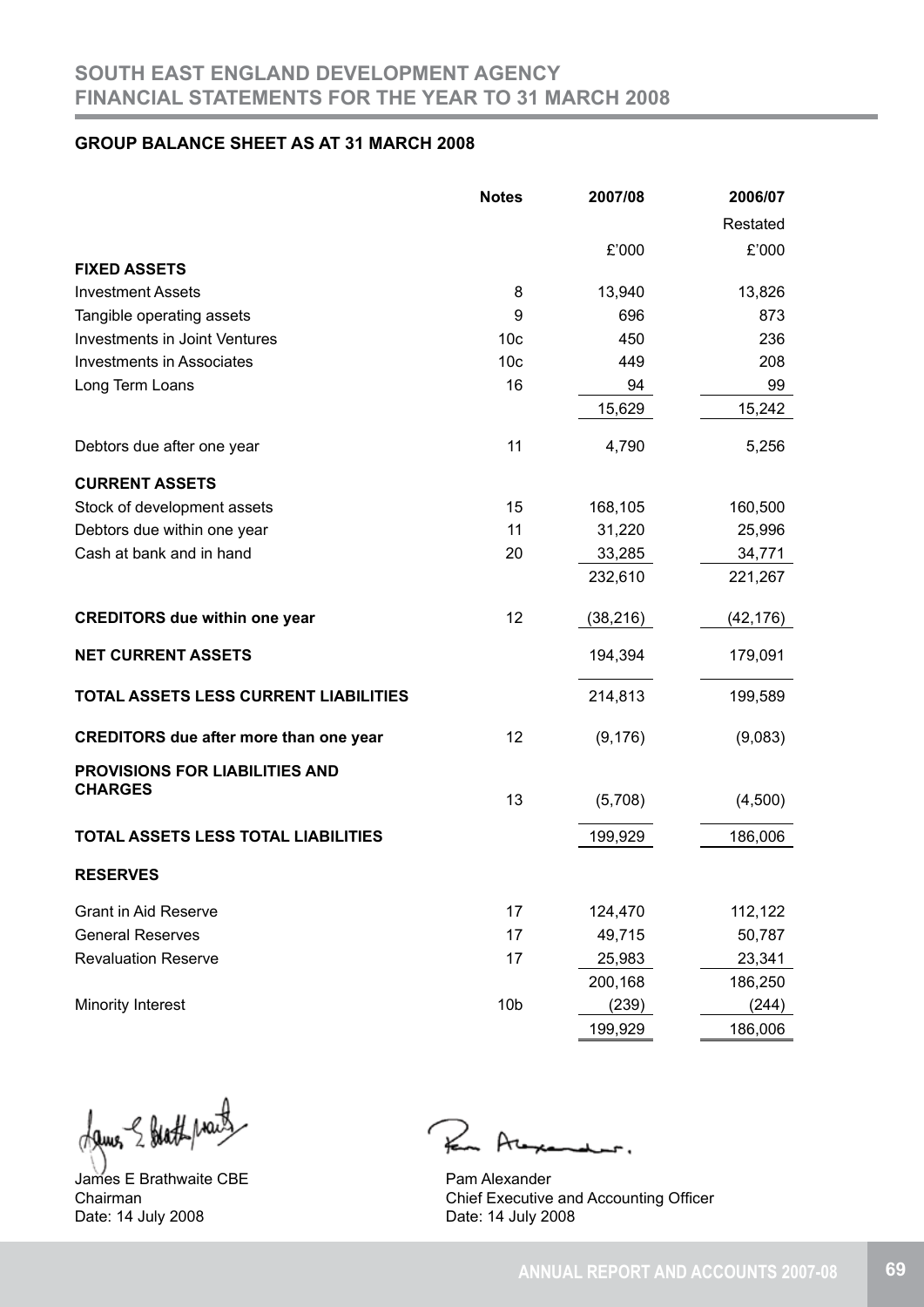## **AGENCY BALANCE SHEET AS AT 31 MARCH 2008**

|                                            | <b>Notes</b>    | 2007/08  | 2006/07<br>Restated |
|--------------------------------------------|-----------------|----------|---------------------|
|                                            |                 | £'000    | £'000               |
| <b>FIXED ASSETS</b>                        |                 |          |                     |
| <b>Investment Assets</b>                   | 8               | 13,940   | 13,826              |
| Tangible operating assets                  | 9               | 694      | 872                 |
| Investments in Subsidiary undertakings     | 10 <sub>b</sub> | (952)    | (969)               |
| <b>Investment in Joint Ventures</b>        | 10 <sub>c</sub> | 450      | 236                 |
| <b>Investments in Associates</b>           | 10 <sub>c</sub> | 449      | 208                 |
| Long term loans                            | 16              | 94       | 99                  |
|                                            |                 | 14,675   | 14,272              |
| Debtors due after more than one year       | 11              | 4,790    | 5,256               |
| <b>CURRENT ASSETS</b>                      |                 |          |                     |
| Stock of development assets                | 15              | 168,105  | 160,500             |
| Debtors due within one year                | 11              | 23,516   | 18,292              |
| Cash at bank and in hand                   | 20              | 32,450   | 34,113              |
|                                            |                 | 224,071  | 212,905             |
| CREDITORS due within one year              | 12              | (37,660) | (41, 683)           |
| <b>NET CURRENT ASSETS</b>                  |                 | 186,411  | 171,222             |
| TOTAL ASSETS LESS CURRENT LIABILITIES      |                 | 205,876  | 190,750             |
| PROVISIONS FOR LIABILITIES AND CHARGES     | 13              | (5,708)  | (4,500)             |
| <b>TOTAL ASSETS LESS TOTAL LIABILITIES</b> |                 | 200,168  | 186,250             |
| <b>RESERVES</b>                            |                 |          |                     |
| <b>Grant in Aid Reserve</b>                | 17              | 124,470  | 112,122             |
| <b>General Reserves</b>                    | 17              | 49,715   | 50,787              |
| <b>Revaluation Reserve</b>                 | 17              | 25,983   | 23,341              |
|                                            |                 | 200,168  | 186,250             |

dames & Hathprais

James E Brathwaite CBE Chairman Date: 14 July 2008

 $\geq$  $Ar$ 

Pam Alexander Chief Executive and Accounting Officer Date: 14 July 2008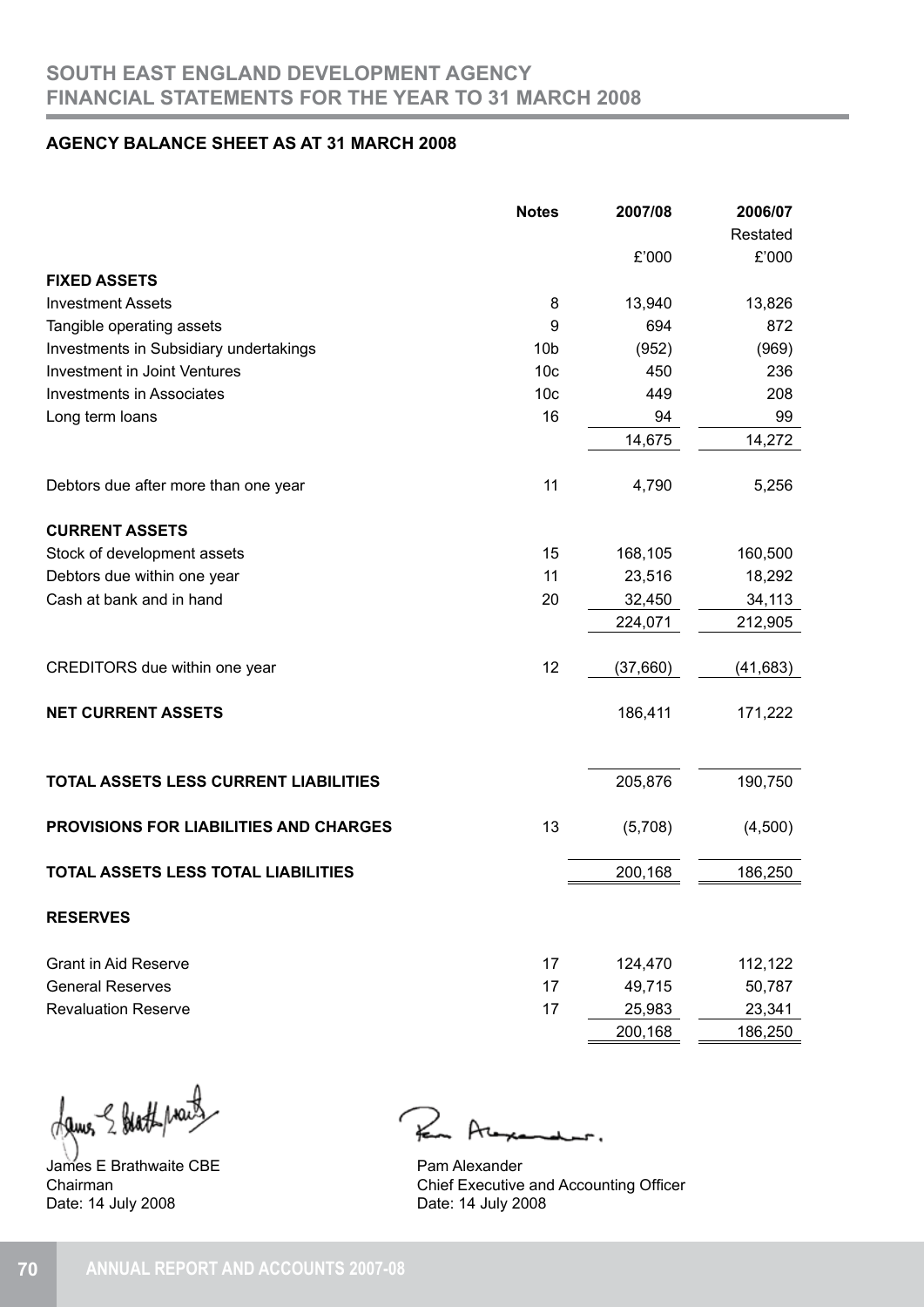# **GROUP CASH FLOW STATEMENT FOR THIS YEAR TO 31 MARCH 2008**

|                                                                  | <b>Notes</b> |                  |                  |                  |                  |
|------------------------------------------------------------------|--------------|------------------|------------------|------------------|------------------|
|                                                                  |              | 2007/08<br>£'000 | 2007/08<br>£'000 | 2006/07<br>£'000 | 2006/07<br>£'000 |
| <b>NET CASH OUTFLOW FROM OPERATING</b><br><b>ACTIVITIES</b>      | 18           |                  | (167, 736)       |                  | (142, 773)       |
| <b>RETURNS ON INVESTMENTS AND SERVICING</b><br><b>OF FINANCE</b> |              |                  |                  |                  |                  |
| Interest received                                                | 6            |                  | 1,220            |                  | 1,135            |
| <b>CAPITAL EXPENDITURE AND FINANCIAL</b><br><b>INVESTMENT</b>    |              |                  |                  |                  |                  |
| Purchase of tangible operating assets                            | 9            | (232)            |                  | (441)            |                  |
| Long term loan repayments                                        | 16           | 5                |                  | 48               |                  |
| Cash outflow from capital expenditure                            |              |                  | (227)            |                  | (393)            |
| Corporation Tax (paid)/refund                                    |              |                  | (104)            |                  | 11               |
| <b>FINANCING</b>                                                 |              |                  |                  |                  |                  |
| Grant in Aid received for capital additions of                   |              |                  |                  |                  |                  |
| Development/Investment assets                                    | 8 & 15       | 11,128           |                  | 21,670           |                  |
| Grant in Aid applied to capital additions of                     |              |                  |                  |                  |                  |
| operating assets                                                 | 9            | 232              |                  | 441              |                  |
|                                                                  |              |                  | 11,360           |                  | 22,111           |
| Grant in Aid applied to revenue expenditure                      |              |                  | 153,640          |                  | 136,889          |
| <b>DCLG</b> grant Funding                                        |              |                  | 361              |                  | 0                |
| <b>Reduction in cash</b>                                         | 20           |                  | (1, 486)         |                  | 16,980           |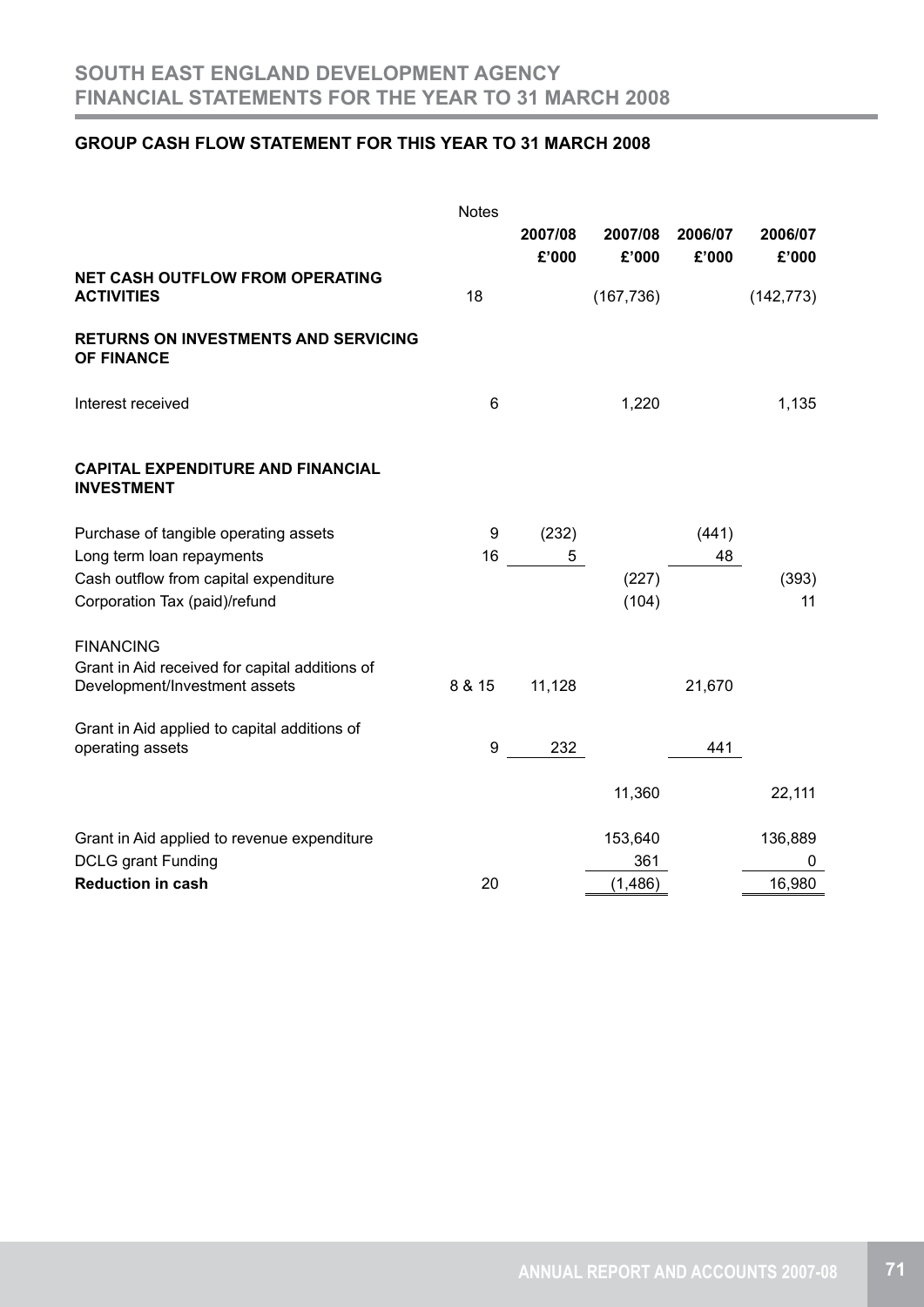## **ACCOUNTING POLICES**

#### **1. (a) Accounting Conventions**

These financial statements have been prepared in accordance with the 2007–2008 Financial Reporting Manual as issued by the Treasury. They are in a form directed by the Secretary of State for the Department for Business, Enterprise and Regulatory Reform with the approval of the Treasury, in accordance with the Regional Development Agencies Act 1998.

These financial statements have been prepared using the historical cost convention modified by the inclusion of development and investment assets at their value to the business by reference to their current value.

The financial statements have been prepared in accordance with generally accepted accounting principles in the United Kingdom (UK GAAP), the Companies Act requirements, the disclosure and accounting requirements contained in HM Treasury Fees and Charges Guide.

#### **(b) Basis of Consolidation**

The consolidated Financial Statements incorporate those of the Agency and its subsidiary undertakings, Ryde Business Park Management Company Ltd and East Kent Spatial Development Company Ltd.

The Group's joint ventures and associates undertakings are all incorporated entities in which the Group has 20% or more of the equity voting rights and over which it exerts either joint control or significant influence (associates). In the Group Financial Statements, investments in joint ventures and associates are accounted for using the gross equity and equity methods respectively.

The share of net assets and profit/loss information of the joint ventures and associates is based upon unaudited financial statements to 31 March 2008.

Consolidation adjustments have been undertaken in respect of East Kent Spatial Development Company Ltd and Hastings and Bexhill Renaissance Ltd to align the accounting polices with those of the Group.

#### **(c) Fixed Operating Assets**

Fixed Assets are valued at depreciated cost and are capitalised if an item costs £1,000 or more. SEEDA's policy is to capitalise IT development expenditure only when it relates to business software applications costing in excess of £5,000 and having an economic life of a least three years.

#### **(d) Depreciation**

Depreciation is provided to write off the cost of tangible operating assets over their anticipated useful lives on a straight line basis at the following annual rates: Information Technology – over three years Fixtures and Fittings – over five years Intangible assets – amortised over three years.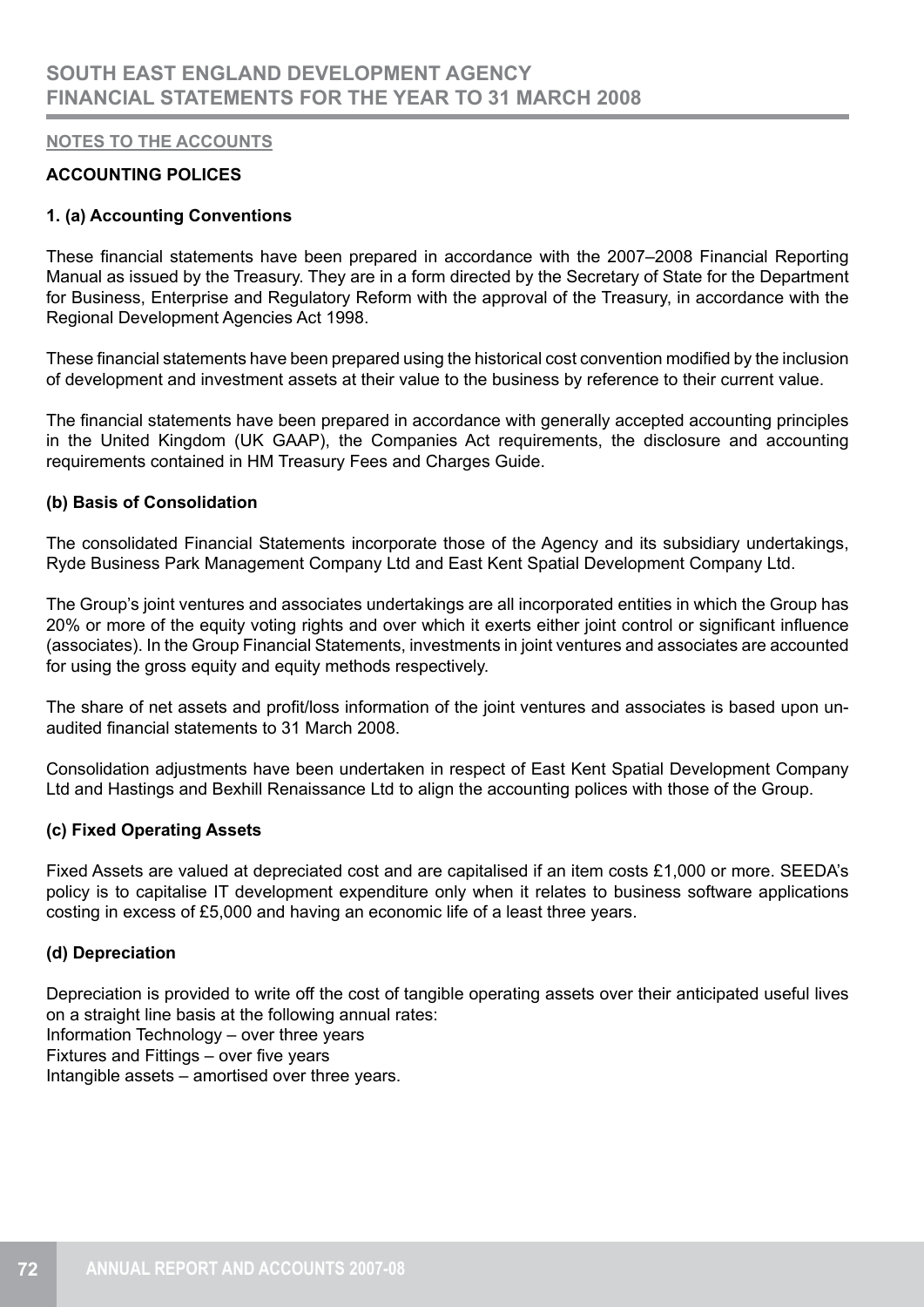#### **(e) Development and Investment Assets**

Development assets are held short term for disposal. The accounting policy is to revalue each year at the lower of current replacement cost and net realisable value. A valuation of the whole portfolio was carried out as at 31 March 2008, all of which was undertaken by Drivers Jonas, Chartered Surveyors.

Each Development asset has an individual calculation in order to calculate the net gain or loss on each site following the revaluation. Any increase above historic cost is taken to the Revaluation Reserve while losses are written off against the reserve up to the value of any credit balance in the reserve and are shown in the Income and Expenditure account thereafter. The valuations of these assets are shown as stock on the Balance Sheet and any increase in valuation is shown in the Revaluation Reserve. Disposals and purchases of land and buildings are accounted for on the date of legal exchange.

Investment assets are held medium and long term for the purposes of rental income generation. The accounting policy is to revalue each year at the lower of current replacement cost and net realisable value. Valuation of the whole portfolio as of 31 March 2008 by Drivers Jonas, Chartered Surveyors.

## **(f) Government Grants Received**

The Agency's activities are funded primarily by the Grant in Aid provided by the Department for Business, Enterprise and Regulatory Reform for specified types of expenditure. Grant in Aid received to finance activities and expenditure that supports the statutory and other objectives of the Agency are treated as financing and credited to the Grant in Aid reserve because they are regarded as contributions from a controlling party.

## **(g) Pension Costs**

Employees of the South East England Development Agency can participate in the Principal Civil Service Pension Scheme (PCSPS). The PCSPS is a defined benefit scheme and is non-contributory for employees except for dependents' benefits as detailed in the Annual Report (Remuneration Report Section).

The Agency's contributions to the Scheme are charged to the Income and Expenditure Account. The Agency recognises the expected cost of providing pension benefits on a systematic and rational basis over the period during which it benefits from employees' services by payment to the PCSPS of amounts calculated on an accruing basis. Liability for payment of future benefits is a charge on the PCSPS.

#### **(h) Deferred Taxation**

Deferred Taxation is fully provided on timing differences arising between the recognition of gains and losses in the financial statements and in the tax computation. It is calculated, based on tax rates that are enacted or substantively enacted, as at the Balance Sheet date.

## **(i) Notional Cost of Capital**

When calculating the surplus or deficit for the year, the agency is required to include as expenditure a notional cost of capital, to the extent that there is no real charge for this. This has been calculated as 3.5% (2006/07: 3.5%) of the average of total assets less total liabilities. After the surplus or deficit for the year there is an entry reversing this amount.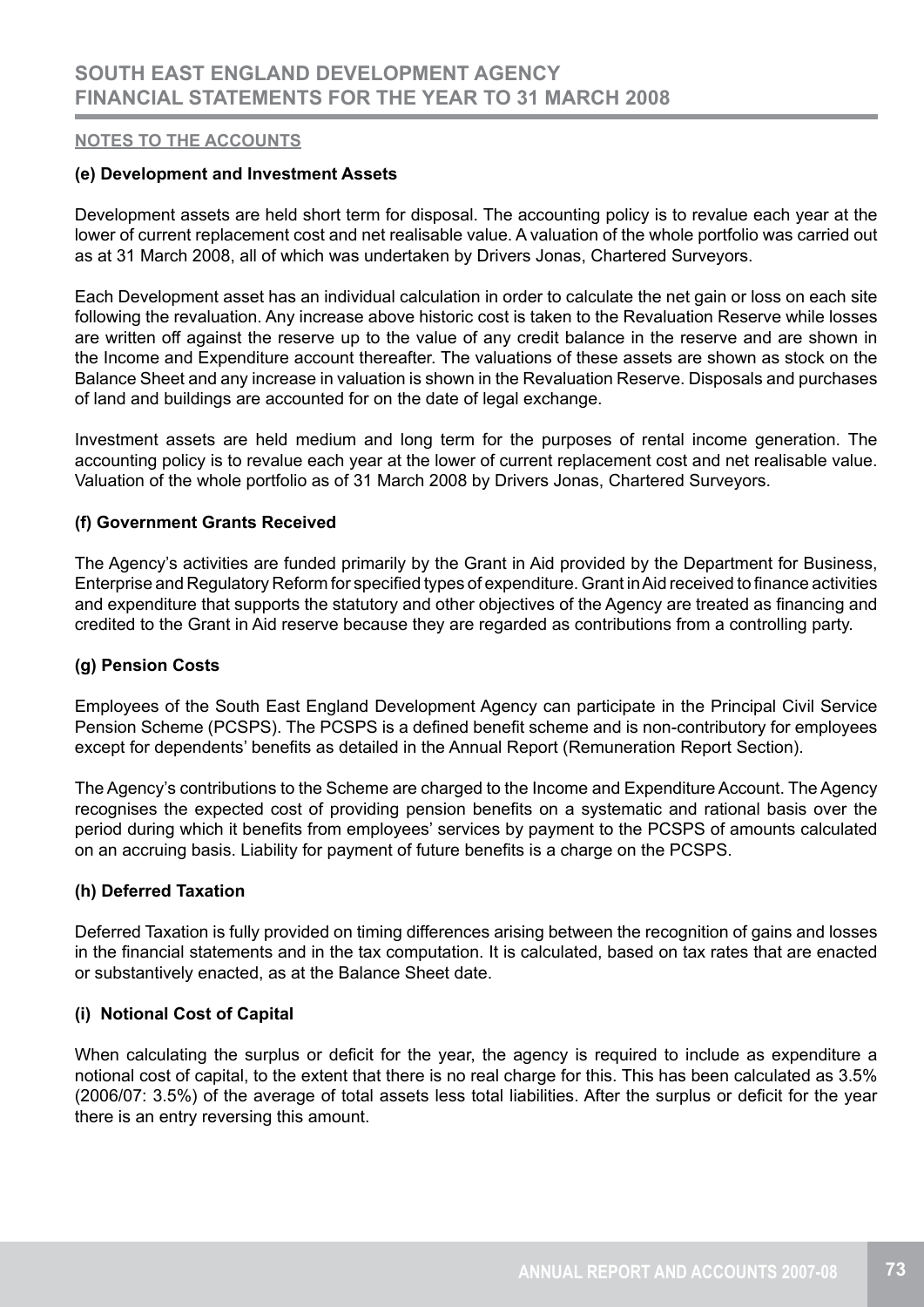## **(j) Operating Leases**

Operating lease rentals payable are accounted for in the Income and Expenditure Account on a straight line basis over the term of the lease. There are no finance leases.

#### **(k) Financial Instruments**

The Agency has no borrowings and relies primarily on departmental grants for its cash requirements and is therefore not exposed to liquidity risks. It has no material deposits and the majority of assets and liabilities are denominated in sterling. The Euro Bank Accounts are exposed to currency risk (see note 26).

## **(l) Third Party Assets**

The Agency holds deposits on behalf of tenants to ensure that rental obligations are fulfilled. These are assets for which the Agency acts as custodian but in which the agency has no direct beneficial interest. Third Party assets are not recognised in the financial statements, but are disclosed by way of note (note 27).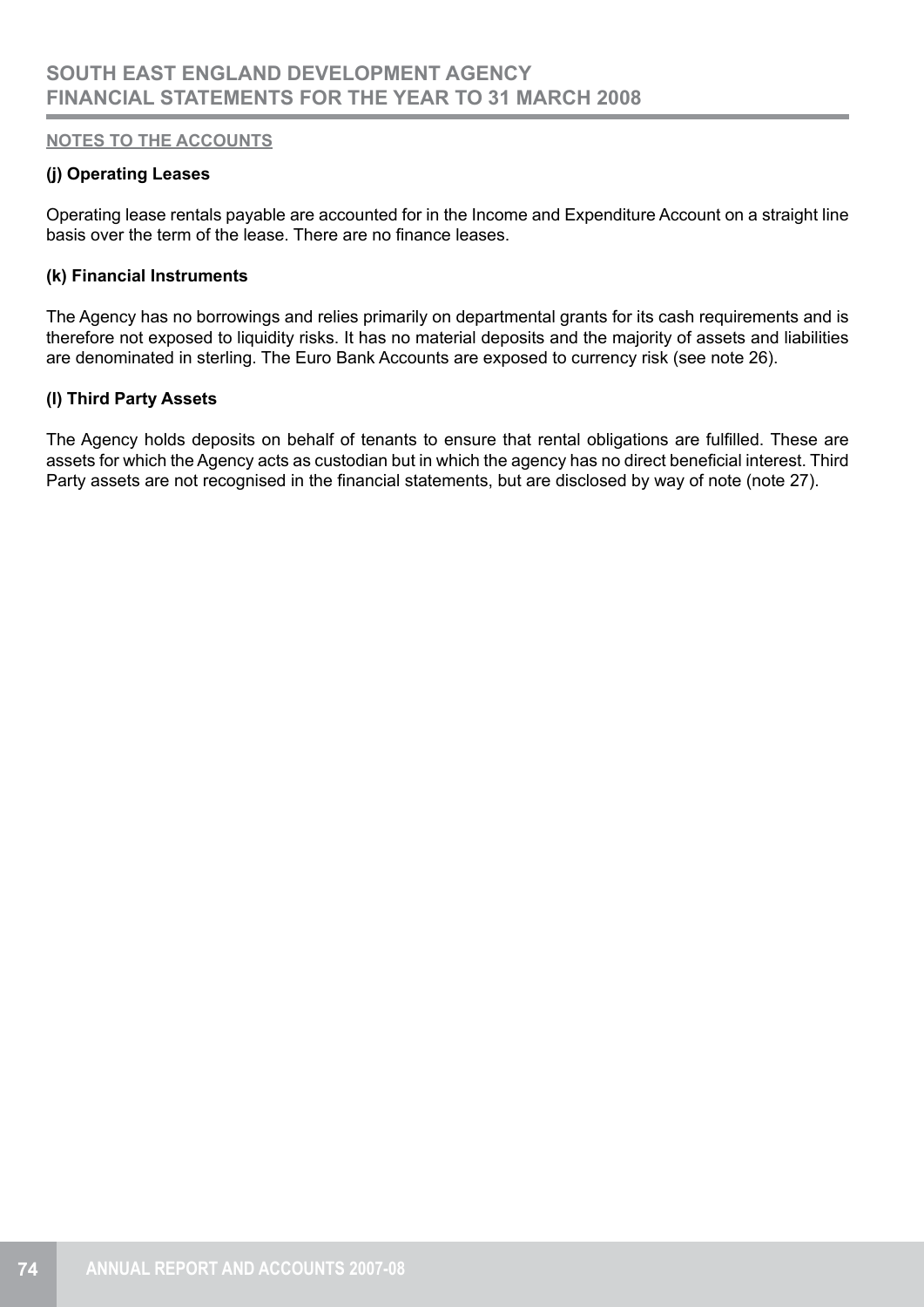# **2. OTHER GRANT INCOME**

|                               | 2007/08 | 2006/07 |
|-------------------------------|---------|---------|
|                               | £'000   | £'000   |
| DCLG - Growth Areas           | 7,423   | 4,074   |
| <b>English Partnerships</b>   | 0       | 34      |
| <b>Small Business Service</b> | 0       | 212     |
| BERR - Non single pot         | 0       | 1,388   |
| Other                         | 0       | 236     |
|                               | 7,423   | 5,944   |

The DCLG grant increase refers to funding for the Thames Gateway project

## **3. OTHER INCOME**

|                                             |    | 2007/08 | 2006/07 |
|---------------------------------------------|----|---------|---------|
|                                             |    | £'000   | £'000   |
| Proceeds of disposal of development assets  | 15 | 3,720   | 12,593  |
| Rental and other Income                     | 3  | 17,237  | 10,796  |
| Interest received                           | 6  | 1,220   | 1,135   |
|                                             |    | 22,177  | 24,524  |
| Analysis of rental and                      |    |         |         |
| other income                                |    |         |         |
|                                             |    | 2007/08 | 2006/07 |
|                                             |    | £'000   | £'000   |
| <b>Rents and Maintenance</b>                |    | 6,285   | 4,963   |
| Train to Gain                               |    | 7,300   | 3,943   |
| Support to implement best business practice |    | 0       | 588     |
| Other income                                |    | 1,196   | 1,119   |
| Clawback                                    |    | 2,284   | 27      |
| Subsidiary company income                   |    | 172     | 156     |
|                                             |    | 17,237  | 10,796  |

SEEDA has the contract with the Learning and Skills Council to provide Train to Gain skills service for the South East Region.

Clawback relates to part repayment of a third party grant in accordance with the grant and milestones being met.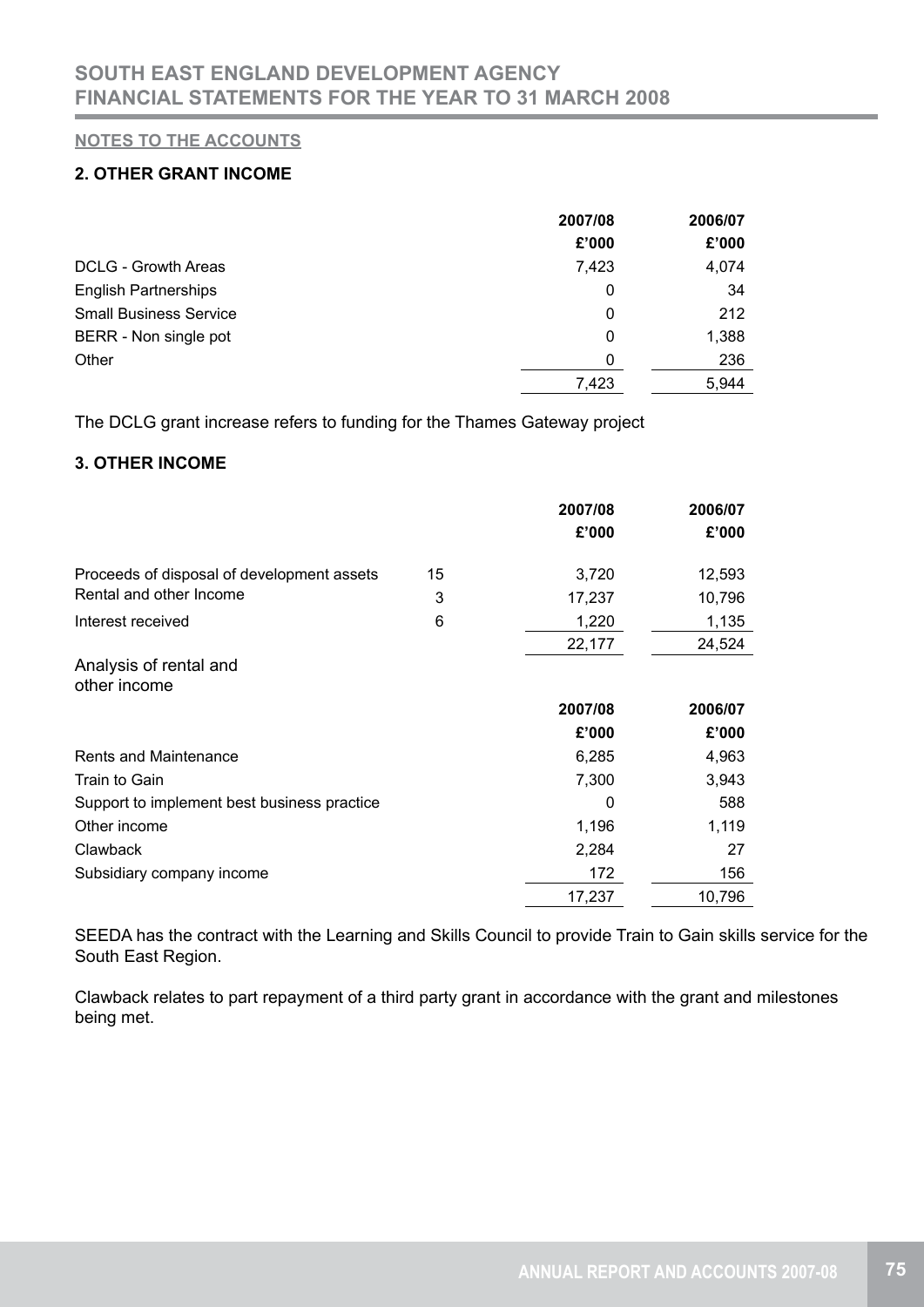## **4. ANALYSIS OF PROGRAMME EXPENDITURE BY KEY DRIVER**

| <b>Programme Expenditure Only</b> | 2007/08 | 2006/07 |
|-----------------------------------|---------|---------|
|                                   | £'000   | £'000   |
| <b>Smart Growth</b>               | 44,015  | 44,101  |
| <b>Global Competitiveness</b>     | 43,267  | 35,246  |
| Enabling Infrastructure           | 32,529  | 41,389  |
| <b>Sustainable Prosperity</b>     | 14,480  | 13,065  |
| European Funds                    | 12,205  | 7,260   |
| <b>DCLG Community Fund</b>        | 6,467   | 4,331   |
| <b>Resources</b>                  | 5,786   | 9,097   |
| Strategy                          | 1,882   | 1,946   |
| Coalfields                        | 611     | 991     |
| <b>Subsidiary Companies</b>       | 172     | 14      |
|                                   | 161,414 | 157,440 |
|                                   |         |         |

The 2007/08 programme expenditure above is split as follows:

| <b>Private Sector</b> | 124,436 | 123,393 |
|-----------------------|---------|---------|
| <b>Public Sector</b>  | 36,978  | 34,047  |
|                       | 161,414 | 157,440 |

Payments to the private sector include Business Links, Train to Gain, Research & Development Grants and the BERR Grant Scheme for Selective Finance for Investment in England (SFIE). Payments to the public sector include final settlement of the Single Regeneration Budget (SRB), Area Investment Frameworks (AIFs), and direct development on land and property.

# **5. OTHER ADMINISTRATIVE COSTS**

|                                                   | 2007/08 | 2006/07 |
|---------------------------------------------------|---------|---------|
|                                                   | £'000   | £'000   |
| Travel and subsistence                            | 754     | 887     |
| Other staff costs (recruitment, training etc.)    | 683     | 601     |
| Office and rent expenses                          | 2,752   | 2,807   |
| Operating lease rentals (excluding office leases) | 128     | 164     |
| Publications, events and media                    | 721     | 782     |
| Professional fees                                 | 370     | 331     |
| IT and communication                              | 712     | 671     |
| Subsidiary company expenditure                    | 134     | 141     |
| Depreciation                                      | 335     | 582     |
| Auditors' remuneration – statutory                | 56      | 55      |
| Auditors' remuneration                            | 0       | 113     |
| Net exchange losses                               | 84      | (43)    |
|                                                   | 6,729   | 7,091   |

Administration costs above exclude expenditure related to programmes and reflect only central management costs.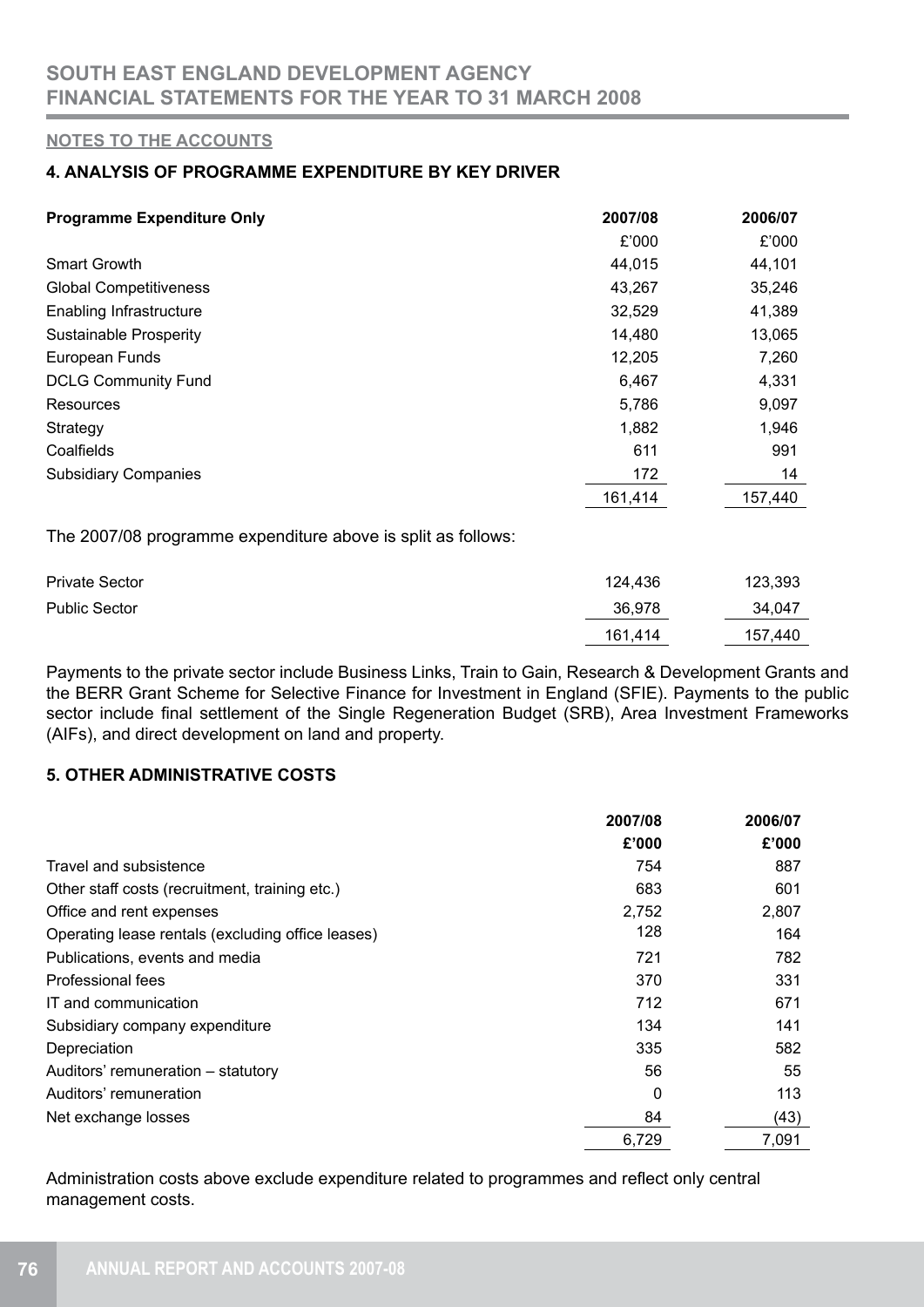## **6. INTEREST RECEIVABLE**

|                                          | 2007/08 | 2006/07 |
|------------------------------------------|---------|---------|
|                                          | £'000   | £'000   |
| <b>Bank Interest</b>                     | 1,080   | 1,046   |
| Interest on rural loans                  | 0       | 3       |
| Share of Interest - subsidiary companies | 31      | 34      |
|                                          | 1,111   | 1,083   |
| Share of net interest – associates       | 109     | 52      |
|                                          | 1,220   | 1,135   |

# **7. SALARIES AND WAGES**

## **(a) Staff Costs**

|                                                                                                                        | 2007/08 | 2006/07     |
|------------------------------------------------------------------------------------------------------------------------|---------|-------------|
|                                                                                                                        | £'000   | £'000       |
| Chairman's Salary                                                                                                      | 78      | 78          |
| <b>Board Members' fees</b>                                                                                             | 131     | 131         |
| National Insurance                                                                                                     | 17      | 17          |
| <b>Board Total</b>                                                                                                     | 226     | 226         |
| The same amounts for the 2 years is<br>coincidental due to a combination of the<br>timing of pay awards and roundings. |         |             |
| Salaries and wages including overtime                                                                                  | 10,457  | 9,736       |
| Pension                                                                                                                | 2,132   | 1,991       |
| <b>National Insurance</b>                                                                                              | 923     | 866         |
| Provision for redundancy                                                                                               | 328     | $\mathbf 0$ |
| <b>Permanent Staff Costs</b>                                                                                           | 13,840  | 12,593      |
| Other staff                                                                                                            | 726     | 314         |
| Seconded Staff                                                                                                         | 229     | 257         |
| <b>Administrative Total</b>                                                                                            | 14,795  | 13,164      |
| Programme – Salaries and wages, including overtime                                                                     | 2,631   | 2,437       |
| Programme - Pensions                                                                                                   | 837     | 534         |
| Programme - National Insurance                                                                                         | 235     | 235         |
| Programme - Other staff                                                                                                | 168     | 241         |
| Programme - Seconded staff                                                                                             | 525     | 411         |
| <b>Programme Total</b>                                                                                                 | 4,396   | 3,858       |
|                                                                                                                        |         |             |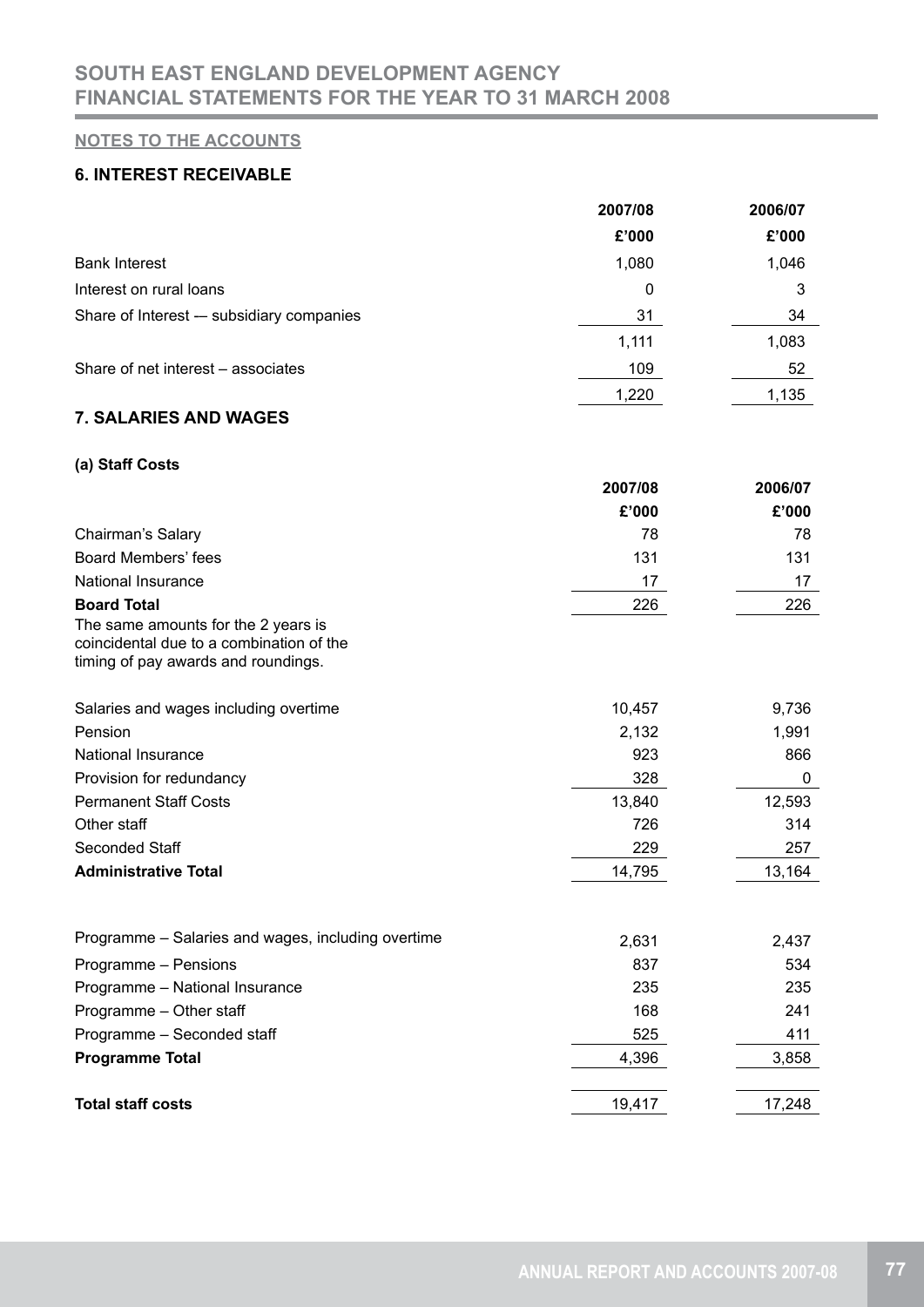## **7. SALARIES AND WAGES (CONT …)**

Staff performance is assessed each year against previously agreed objectives and targets. They are then awarded a pay increase taking into account two factors:

- Overall performance against the achievement of the agreed objectives
- Their current pay position within the pay band.

SEEDA's average pay award for 2007/08 was 2.7% (2006/07 3.5%) comprising both consolidated and nonconsolidated amounts.

The Principal Civil Service Pension Scheme (PCSPS) is an unfunded multi-employer defined scheme, but SEEDA is unable to identify its share of underlying assets and liabilities. The scheme actuary valued the scheme as at 31 March 2007. Details can be found in the resource accounts of the Cabinet Office; Civil superannuation (www.civilservice-pensions.gov.uk).

For 2007/08, employers contribution of £2,660,166 were payable to the PCSPS (2006/07: £2,425,720) at one of four rates in the range of 17.1% to 25.5% (2006/07 17.1% to 25.5%) of pensionable pay, based on salary bands. The Scheme Actuary reviews the employer contributions every four years, following a full valuation. The contribution rates reflect benefits as they accrue, not the costs as they are actually incurred and they reflect past experience of the scheme.

Employer contributions of £46,417 (2006/07: £53,496) were paid to one or more of a panel of three appointed stakeholder pension providers. Employer contributions are age-related and range from 3% to 12.5% (2006/07: 3% to 12.5%) of pensionable pay. Employers also match employee contributions of up to 3% (2006/07: 3%) of pensionable pay. In addition, employer contributions of £2,969 (2006/07: £3,209), 0.8% (2006/07: 0.8%) of pensionable pay, were payable to the PCSPS to cover the cost of the future provision of lump sum benefits on death in service and ill health retirement of these employees. There were no contributions due or prepaid to the partnership pension providers at the Balance Sheet Date.

In addition, SEEDA paid £260,000 in employer contributions for early retirement costs for staff who left in previous years.

The increase in total staff cost is due to a number of factors including the annual pay awards, bonuses as well as pay progression, which is awarded annually where certain criteria have been met.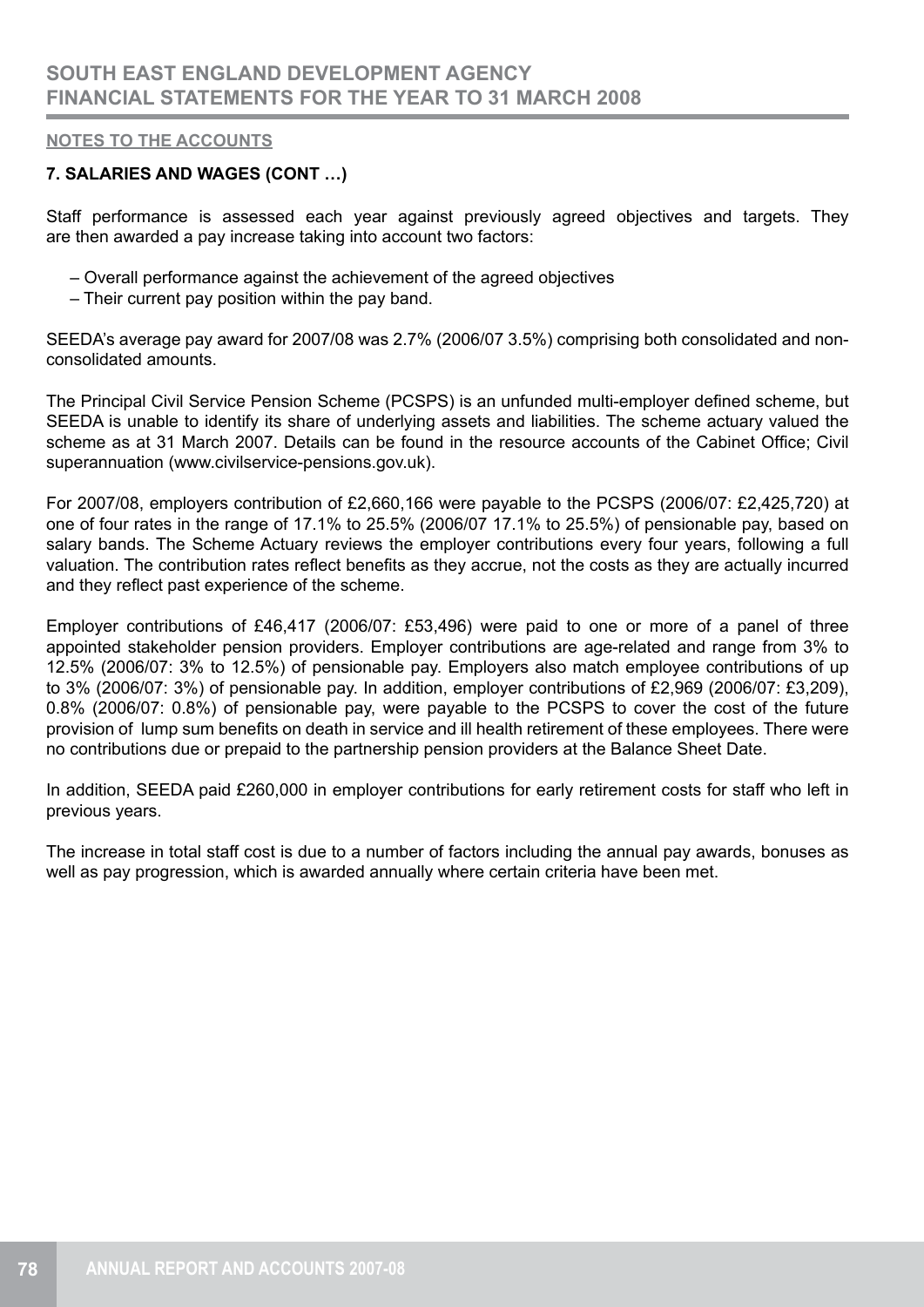# **7. SALARIES AND WAGES (CONT …)**

## **(b) Average Staff Numbers**

|                                                                  |     | Resources | Enabling |                |     | Sustainable | Smart  |     | Global         |                         | Strategy       |                | <b>SEEDA</b> |             |
|------------------------------------------------------------------|-----|-----------|----------|----------------|-----|-------------|--------|-----|----------------|-------------------------|----------------|----------------|--------------|-------------|
|                                                                  |     |           |          | Infrastructure |     | Prosperity  | Growth |     |                | Competitiveness         |                |                | Total        |             |
|                                                                  |     |           | &        |                |     |             |        |     |                |                         |                |                | full time    |             |
|                                                                  |     |           |          | Development    |     |             |        |     |                |                         |                |                |              | equivalents |
|                                                                  | 07/ | 06/       | 07/      | 06/            | 07/ | 06/         | 07/    | 06/ | 07/            | 06/                     | 07/            | 06/            | 07/          | 06/         |
| Year                                                             | 08  | 07        | 08       | 07             | 08  | 07          | 08     | 07  | 08             | 07                      | 08             | 07             | 08           | 07          |
| Senior                                                           |     |           |          |                |     |             |        |     |                |                         |                |                |              |             |
| Managers on                                                      |     |           |          |                |     |             |        |     |                |                         |                |                |              |             |
| payroll                                                          | 7   | 7         | 7        | 9              | 4   | 3           | 6      | 5   | 4              | $\overline{\mathbf{4}}$ | $\overline{7}$ | 6              | 35           | 34          |
| Staff on                                                         |     |           |          |                |     |             |        |     |                |                         |                |                |              |             |
| payroll                                                          | 63  | 68        | 60       | 52             | 23  | 22          | 47     | 34  | 68             | 68                      | 26             | 30             | 287          | 274         |
| Agency<br>/ Self-<br>employed/<br>Secondees<br>not on<br>payroll | 3   | 10        | 12       | $\overline{7}$ | 5   | 9           | 7      | 10  | $\overline{7}$ | 14                      | 0              | $\overline{0}$ | 34           | 50          |
| Total                                                            | 73  | 85        | 79       | 68             | 32  | 34          | 60     | 49  | 79             | 86                      | 33             | 36             | 356          | 358         |

Senior Managers include those staff on the Hay scale Senior Manager/Professional banding A and B and above. 112 members of staff received emoluments of more than £40,000, including the Chief Executive (2006/07: 98 members). Senior executive salaries are agreed within a range approved by BERR.

Staff on payroll in the above table exclude 20 (2006/07: 24) seconded out to and charged to the Hastings and Bexhill Renaissance Ltd Company, which is 20% owned by the Agency.

## **(c) Seconded Staff**

Staff resourced from organisations that were reimbursed by the Agency during 2007/08 were:

|                                      | 2007/08      | 2007/08 | 2006/07      | 2006/07 |
|--------------------------------------|--------------|---------|--------------|---------|
|                                      | <b>Staff</b> | £'000   | <b>Staff</b> | £'000   |
| Dept. for Work and Pensions          |              | 33      |              | 38      |
| <b>Creative Environment Networks</b> |              | 20      |              | 38      |
| Government Office for the South East |              | 67      | 2            | 86      |
| <b>BERR</b>                          |              | 53      |              | 26      |
| <b>Business Link Wessex</b>          | 0            | 0       |              | 33      |
| Semlac                               | 0            | 0       |              | 18      |
| <b>National Physical Laboratory</b>  |              | 56      |              | 34      |
|                                      | 5            | 229     | 8            | 273     |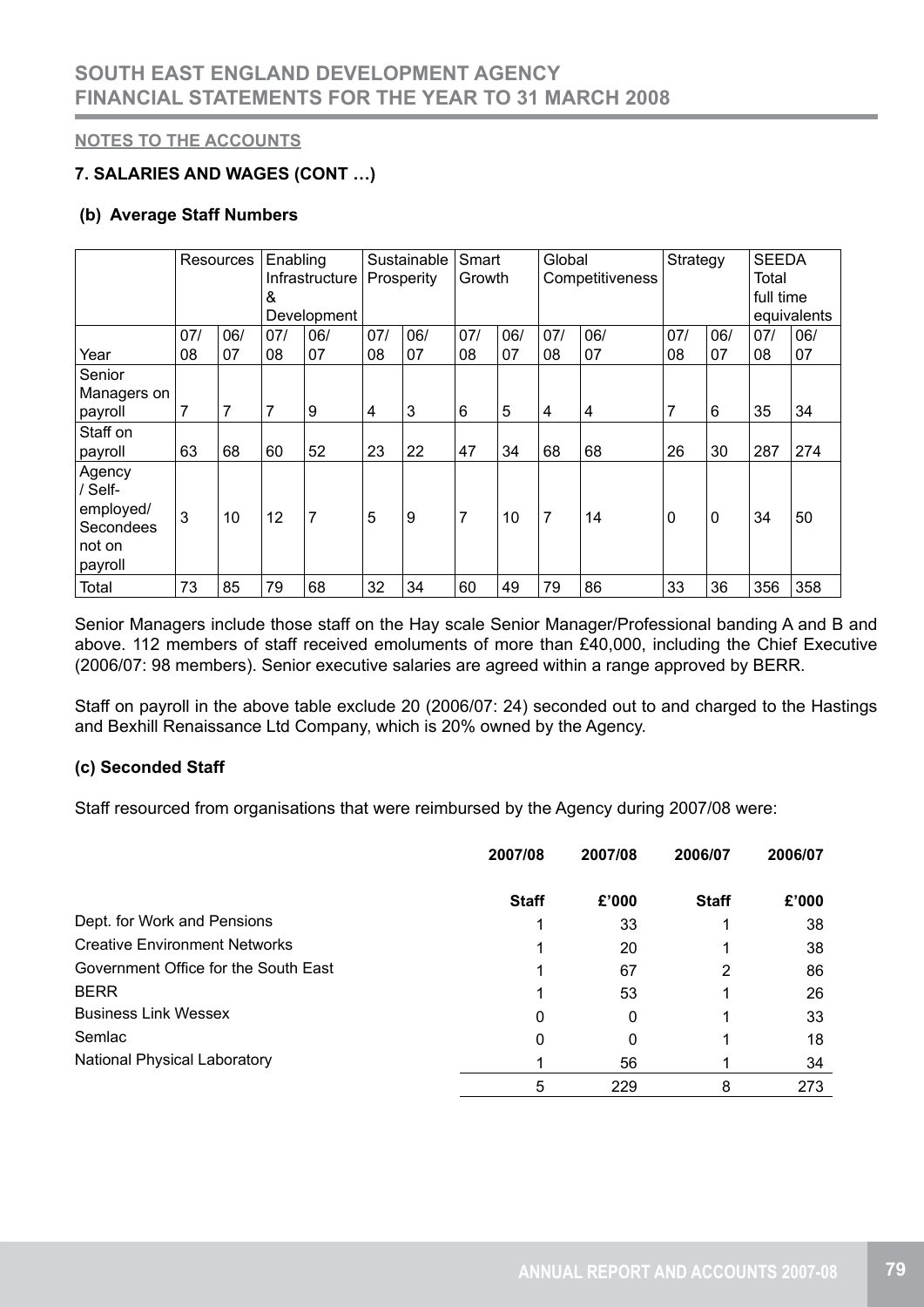## **7. SALARIES AND WAGES (CONT …)**

Staff seconded from outside organisations and paid for by their own employers are not included above. Secondees work on a variety of projects as part of the SEEDA policy of fostering partnership working relations.

## **8. STOCK OF INVESTMENT ASSETS**

|                                              | 2007/08 | 2006/07      |
|----------------------------------------------|---------|--------------|
|                                              |         | Restated     |
|                                              | £'000   | £'000        |
| <b>Opening Balance</b>                       | 13,826  | 13,474       |
| Additions in year                            | 193     | 0            |
| <b>Transfer to Revaluation Reserve</b>       | (35)    | 352          |
| Book value of investment assets written down | (112)   | $\mathbf{0}$ |
| Book value of investment assets written back | 68      | $\mathbf{0}$ |
|                                              | 13,940  | 13,826       |

In preparation for the adoption of the International Financial Reporting Standards (IFRS) and to comply with the Financial Reporting Manual, assets deemed to be investment assets need to be disclosed separately in the Financial Statements.

## **9. TANGIBLE OPERATING ASSETS**

|                   | Information | <b>Fixtures and</b> |       |
|-------------------|-------------|---------------------|-------|
|                   | Technology  | fittings            | Total |
| <b>COST</b>       | £'000       | £'000               | £'000 |
| At 31 March 2007  | 2.241       | 2,689               | 4,930 |
| Additions in year | 99          | 133                 | 232   |
| <b>Disposals</b>  | (32)        | 0                   | (32)  |
| At 31 March 2008  | 2,308       | 2,822               | 5,130 |

#### **Depreciation**

| At 31 March 2007                | 1.964 | 2,090 | 4,054 |
|---------------------------------|-------|-------|-------|
| Depreciation in year            | 177   | 235   | 412   |
| <b>Disposals</b>                | (32)  | 0     | (32)  |
| <b>At 31 March 2008</b>         | 2.109 | 2.325 | 4,434 |
| Net book value at 31 March 2008 | 199   | 497   | 696   |
| Net book value at 31 March 2007 | 277   | 596   | 873   |

Fixed assets shown above include £1,537 for subsidiary companies (2006/07: £1,800).

The depreciation charge consists of £77,000 charged to programme and £335,000 charged to administration costs.

Operating assets are capitalised at their cost of acquisition and installation, as current cost adjustments are immaterial. The replacement value of the assets is not materially different from the above values.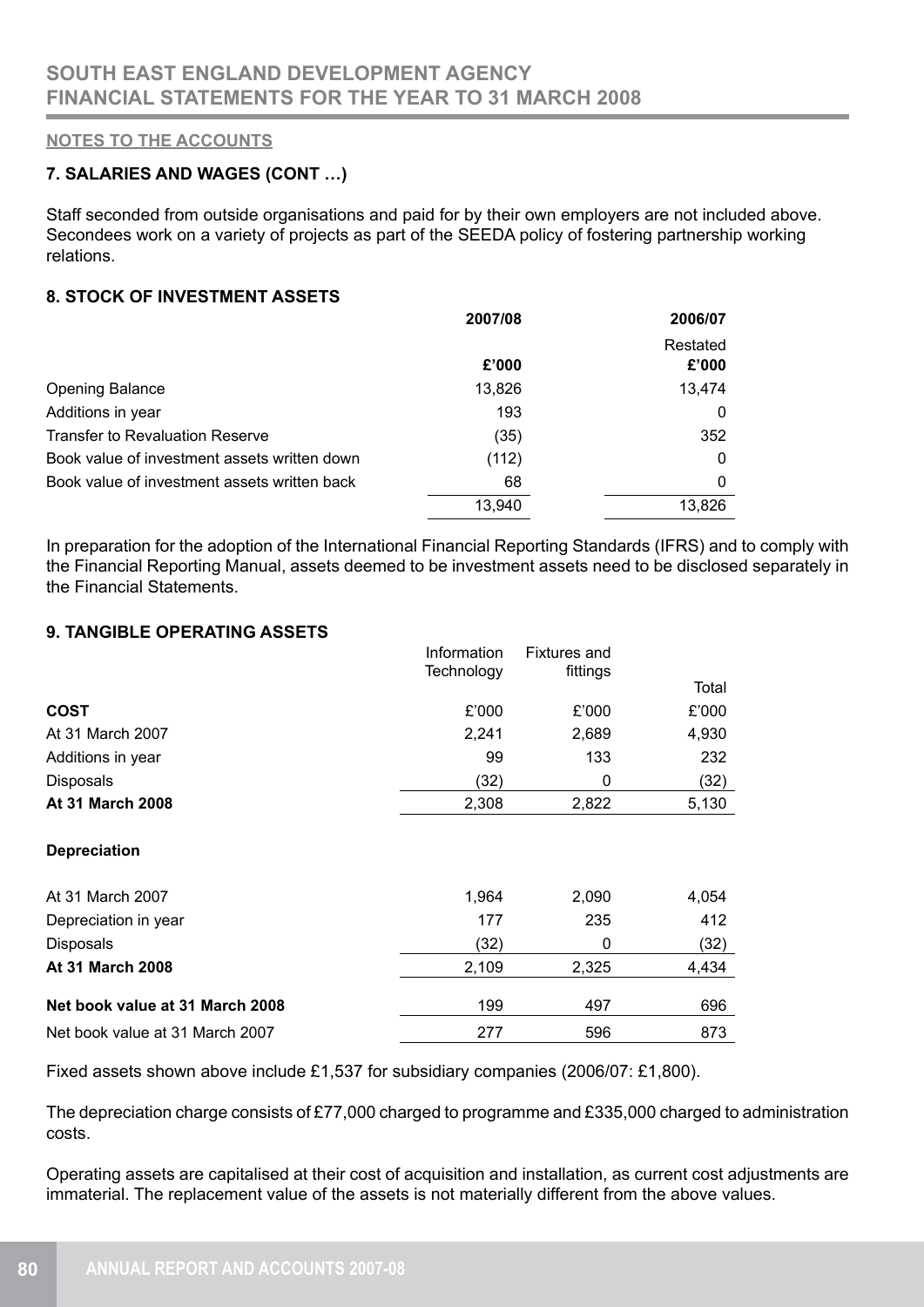#### **10a. INVESTMENT IN BUSINESS SUBSIDIARIES ASSOCIATES AND JOINT VENTURES**

| Name of Undertaking                                                                                              | Interest | Class of shares                              | Value         | Nature of<br><b>Business</b>                   | SEEDA Share of<br>(E000) | distributable Reserves |
|------------------------------------------------------------------------------------------------------------------|----------|----------------------------------------------|---------------|------------------------------------------------|--------------------------|------------------------|
| <b>Companies Limited by</b><br><b>Shares</b>                                                                     |          |                                              |               |                                                | 2007/08                  | 2006/07                |
| South East England<br><b>Properties Limited</b>                                                                  |          | 100% Ordinary Share £1                       | £100          | Dormant                                        | 0                        | 0                      |
| <b>Ryde Business Park</b><br>Management Co. Ltd                                                                  |          | 100% Ordinary Share £1                       | £2            | Property<br>Management                         | 6                        | 6                      |
| Countryside Maritime Ltd                                                                                         |          | 50% Ordinary Share £1<br>75% Income Share 5p | £4,950<br>£74 | Joint Venture<br>Property<br>Development       | 450                      | 236                    |
| <b>Companies Limited by</b><br><b>Guarantee</b>                                                                  |          |                                              |               |                                                |                          |                        |
| East Kent Spatial<br>Development Co Ltd                                                                          |          | 80% Nil Limited by<br>Guarantee              | 0             | Regeneration<br>of Thanet and<br>Dover         | (958)                    | (975)                  |
| Finance South East Ltd                                                                                           |          | 50% Nil Limited by<br>Guarantee              | 0             | Venture<br>Capital<br>Management               | 68                       | 45                     |
| <b>Hastings and Bexhill</b><br>Renaissance Ltd                                                                   |          | 20% Nil Limited by<br>Guarantee              | $\mathbf 0$   | Regeneration<br>of Hasting &<br><b>Bexhill</b> | 368                      | 157                    |
| Aylesbury Vale Advantage<br>Ltd                                                                                  |          | 20% Nil Limited by<br>Guarantee              |               | Regeneration<br>of Aylesbury<br>Vale           | 5                        | 6                      |
| <b>Brownfield Land</b><br>Assembly Co Ltd                                                                        |          | 20% Nil Limited by<br>Guarantee              | 0             | Land<br>Assembly                               | 8                        | 0                      |
| The following<br><b>Companies are joint</b><br>ventures of HBRL in<br>which SEEDA has less<br>than 20% interest: |          |                                              |               |                                                |                          |                        |
| Coastal Land (Sussex)<br><b>LLP</b>                                                                              | 10% N/A  |                                              | N/A           | Property<br>Development                        | 0                        | 0                      |
| <b>Pebble Properties</b><br>(Marline) Ltd                                                                        |          | 20% Ordinary Share £1                        | $\mathbf 0$   | Dormant                                        | $\mathbf 0$              | 0                      |

South East England Properties Ltd is a dormant company. It was previously known as Chatham Maritime Ltd. The name was changed during 2005/06. A strategic business plan is presently being developed to invoke the operational use of this company.

Ryde Business Park Management Co Ltd is a subsidiary undertaking. It has no fixed assets and collects rental and service income from tenants of the business park.

Countryside Maritime Ltd is a joint venture with Countryside Properties PLC to build houses on St Mary's Island, Chatham.

East Kent Spatial Development Co Ltd is a subsidiary undertaking. The other participants are three Kent local authorities and English Partnerships.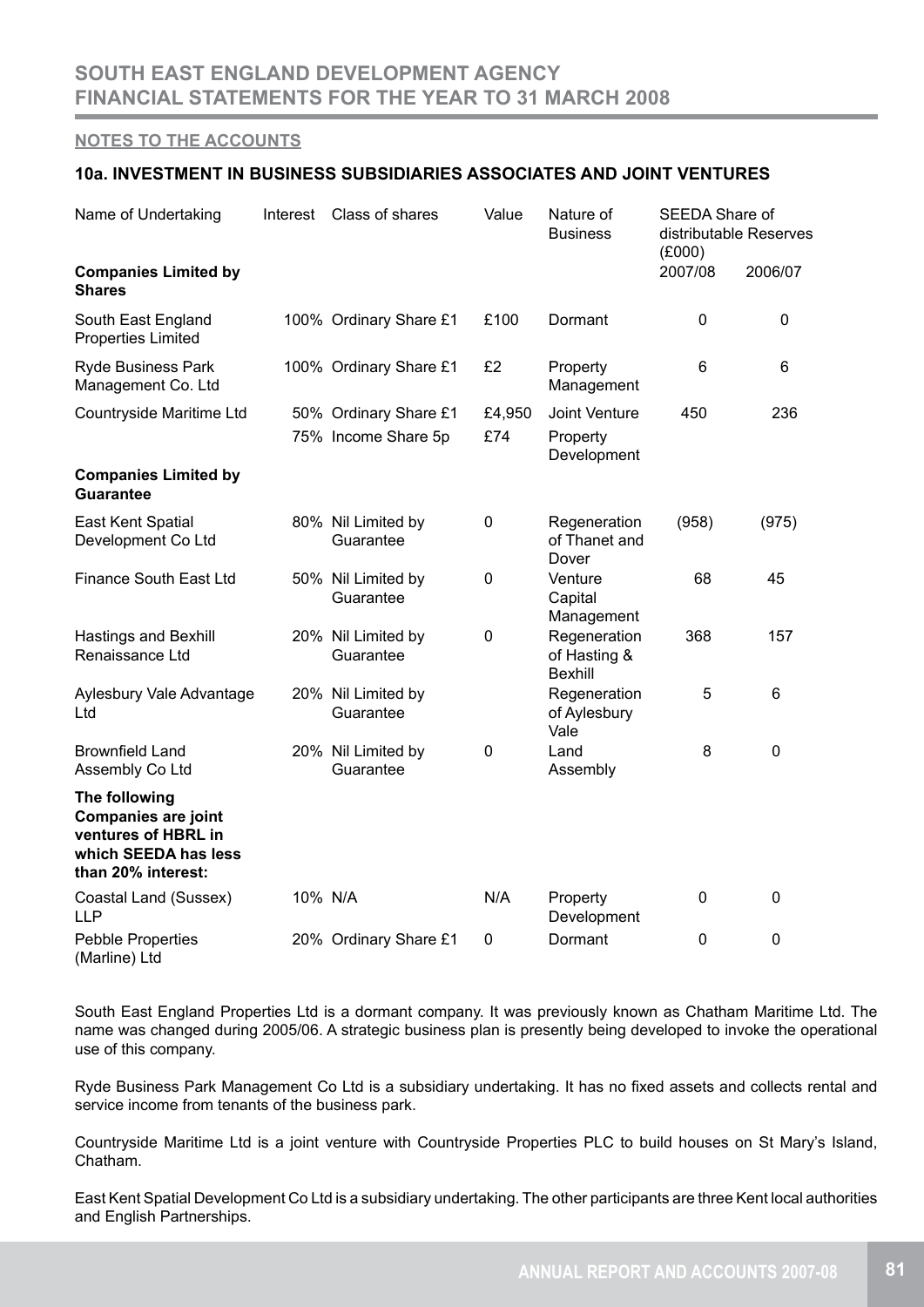### **10a. INVESTMENT IN BUSINESS SUBSIDIARIES ASSOCIATES AND JOINT VENTURES (CONT …)**

Finance South East Ltd is a joint venture with Business Links Wessex. The management structure of the company allows for it to be considered as an associate undertaking.

Hastings and Bexhill Renaissance Ltd is a regeneration company with the East Sussex County Council, Rother District Council, Hastings Borough Council, Sussex Enterprise and the University of Brighton.

Aylesbury Vale Advantage Ltd is a regeneration management company for the Aylesbury Vale area. In addition to SEEDA, members of the company include Buckinghamshire County Council, Aylesbury Vale District Council, English Partnerships and the Vale of Aylesbury Primary Care Trust (NHS).

The Brownfield Land Assembly Company Ltd was registered in February 2007. Other members are the Hyde Housing Association and RJ Barwick Construction Services Ltd.

Coastal Land (Sussex) LLP is a limited liability partnership in which HBRL has a 50% interest. Pebble Properties (Marline) Ltd is a company limited by shares. It is currently dormant.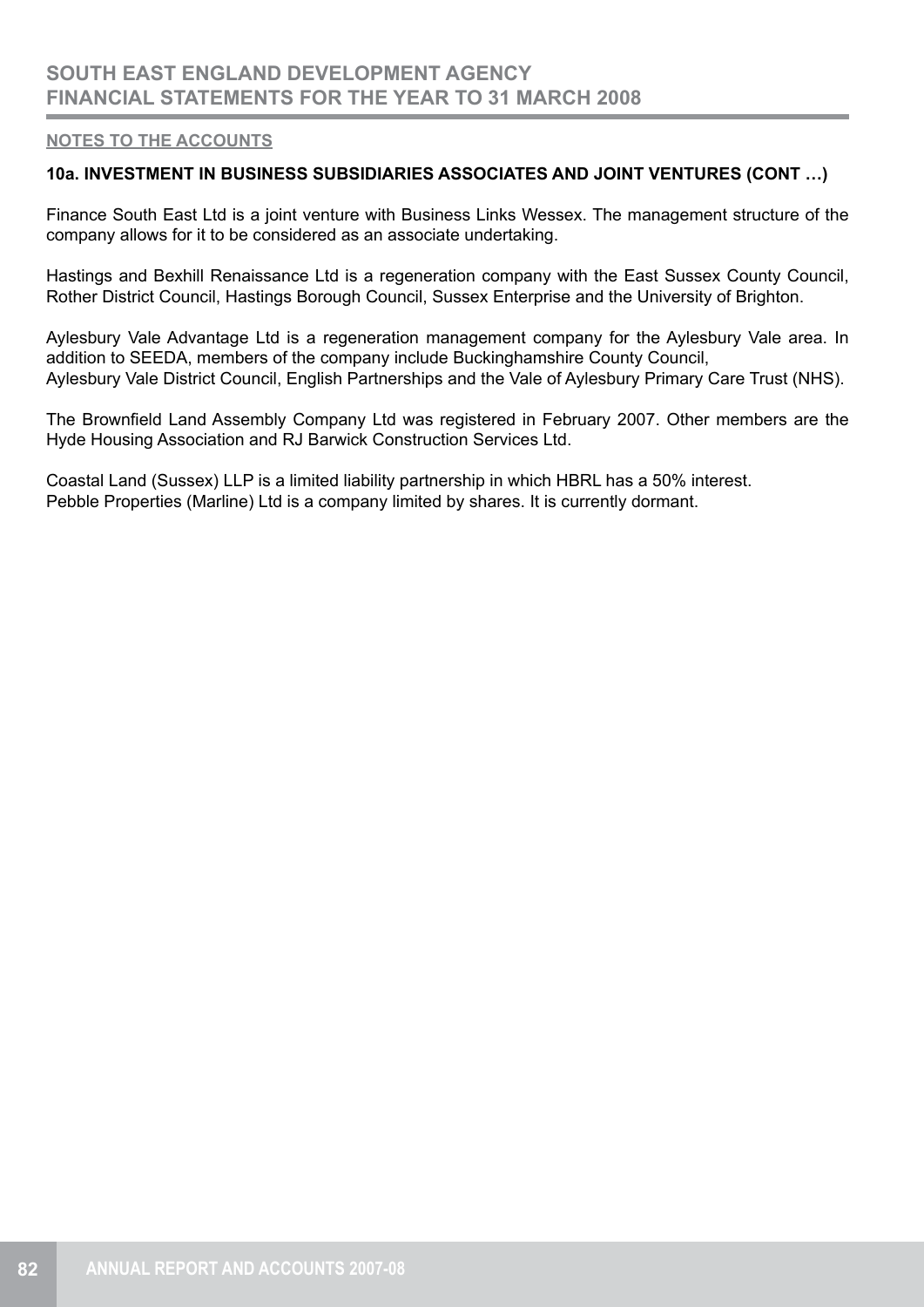## **10b. AGENCY INVESTMENT IN SUBSIDIARIES**

Investments in subsidiaries are calculated on the basis of the agency's share in Net Assets/(Liabilities) as detailed below.

|                                                                     | 2007/08<br><b>Total</b> | 2007/08<br><b>Total</b><br><b>Agency</b><br><b>Share</b> |
|---------------------------------------------------------------------|-------------------------|----------------------------------------------------------|
|                                                                     | £'000                   |                                                          |
| <b>Fixed Assets:</b>                                                |                         |                                                          |
| Ryde Business Park Management Company Ltd                           | 0                       | 0                                                        |
| East Kent Spatial Development Company Ltd                           | 1                       | 1                                                        |
|                                                                     | 1                       | 1                                                        |
| <b>Current Assets:</b><br>Ryde Business Park Management Company Ltd | 11                      | 11                                                       |
| East Kent Spatial Development Company Ltd                           | 8,529                   | 6,823                                                    |
|                                                                     | 8,540                   | 6,834                                                    |
| <b>Gross Assets:</b>                                                |                         |                                                          |
| Ryde Business Park Management Company Ltd                           | 11                      | 11                                                       |
| East Kent Spatial Development Company Ltd                           | 8,530                   | 6,824                                                    |
|                                                                     | 8,541                   | 6,835                                                    |
| Liabilities due within one year:                                    |                         |                                                          |
| Ryde Business Park Management Company Ltd                           | 5                       | 5                                                        |
| East Kent Spatial Development Company Ltd                           | 550                     | 440                                                      |
|                                                                     | 555                     | 445                                                      |
| Liabilities due after one year:                                     |                         |                                                          |
| Ryde Business Park Management Company Ltd                           | 0                       | 0                                                        |
| East Kent Spatial Development Company Ltd                           | 9,177                   | 7,342                                                    |
|                                                                     | 9,177                   | 7,342                                                    |
| <b>Gross Liabilities:</b>                                           |                         |                                                          |
| Ryde Business Park Management Company Ltd                           | 5                       | 5                                                        |
| East Kent Spatial Development Company Ltd                           | 9,727                   | 7,782                                                    |
|                                                                     | 9,732                   | 7,787                                                    |
| <b>Net Assets (Liabilities):</b>                                    |                         |                                                          |
| Ryde Business Park Management Company Ltd                           | 6                       | 6                                                        |
| East Kent Spatial Development Company Ltd                           | (1, 197)                | (958)                                                    |
| <b>Total</b>                                                        | (1, 191)                | (952)                                                    |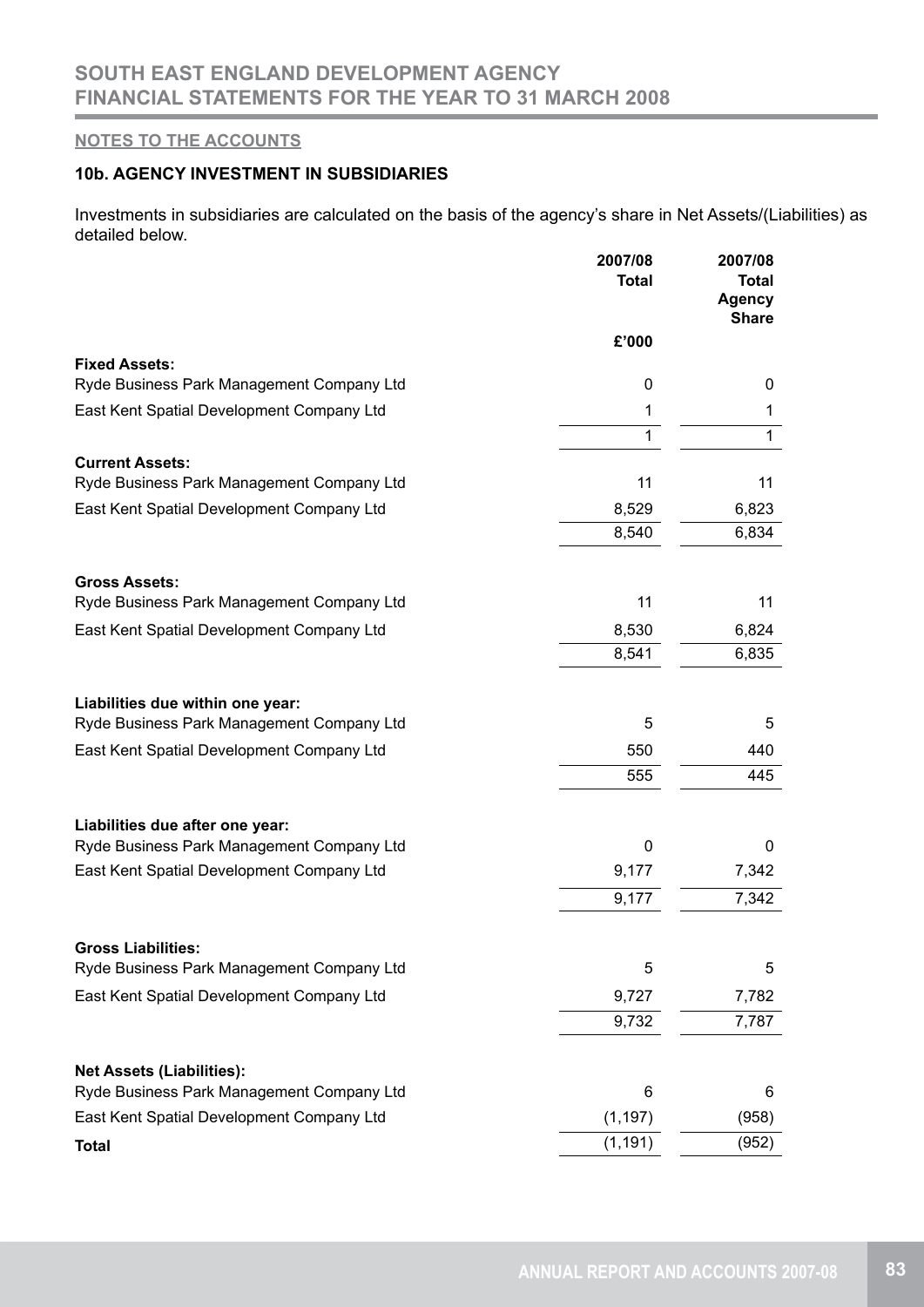## **10b. AGENCY INVESTMENT IN SUBSIDIARIES (CONT …)**

The results for the year and accumulated reserves for the subsidiary companies are:

- Ryde Business Park Management Co Ltd Loss £578 Reserves £5,931
- East Kent Spatial Development Co Ltd Profit £24,931 Reserves (£1,196,155)

## **Minority Interest's share of the operating surplus of subsidiary companies**

|                                                                                                                        | 2007/08 | 2006/07 |
|------------------------------------------------------------------------------------------------------------------------|---------|---------|
|                                                                                                                        | £'000   | £'000   |
| Minority Interest of 20% East Kent Spatial Development Company:                                                        | 5       | 9       |
| Minority Interest in subsidiary companies at the Balance                                                               |         |         |
| <b>Sheet date</b>                                                                                                      | 2007/08 | 2006/07 |
|                                                                                                                        | £'000   | £'000   |
| Minority interest of 20% in East Kent Spatial Development<br>Company – Net assets of (£1,196,155) 2006/07 (£1,219,099) | (239)   | (244)   |

## **10c. AGENCY INVESTMENT IN JOINT VENTURES AND ASSOCIATES**

#### • **Group interest in Joint Ventures**

The Group's share of operating profits of joint ventures included in the Income and Expenditure Account is as follows:

|                                                   | 2007/08<br>£'000 | 2006/07<br>£'000 |
|---------------------------------------------------|------------------|------------------|
| Share of gross operating income of joint ventures | 5,462            | 2,353            |
| Share of gross expenditure of joint ventures      | (5, 155)         | (2,360)          |
|                                                   |                  |                  |
| Share of operating (deficit) in joint venture     | 307              | (7)              |

The following are SEEDA's share of the un-audited results for 2007/08 of the joint venture Countryside Maritime Ltd. These figures are based on the agreed control – sharing ratio, which is 50/50 for turnover, assets and net borrowing; taxation and profit/loss are based on SEEDA's entitlement of two-thirds, and the project management fees are split on an actual basis.

|                        | £'000 |                                          | £'000  |
|------------------------|-------|------------------------------------------|--------|
| Turnover               | 5,462 | <b>Fixed Assets</b>                      | 0      |
| Profit before taxation | 307   | <b>Current Assets</b>                    | 10,662 |
| Taxation               | 93    | Liabilities due within one year          | 6,015  |
| Profit after taxation  | 214   | Liabilities due after more than one year | 4,198  |
|                        |       | Reserves                                 | 450    |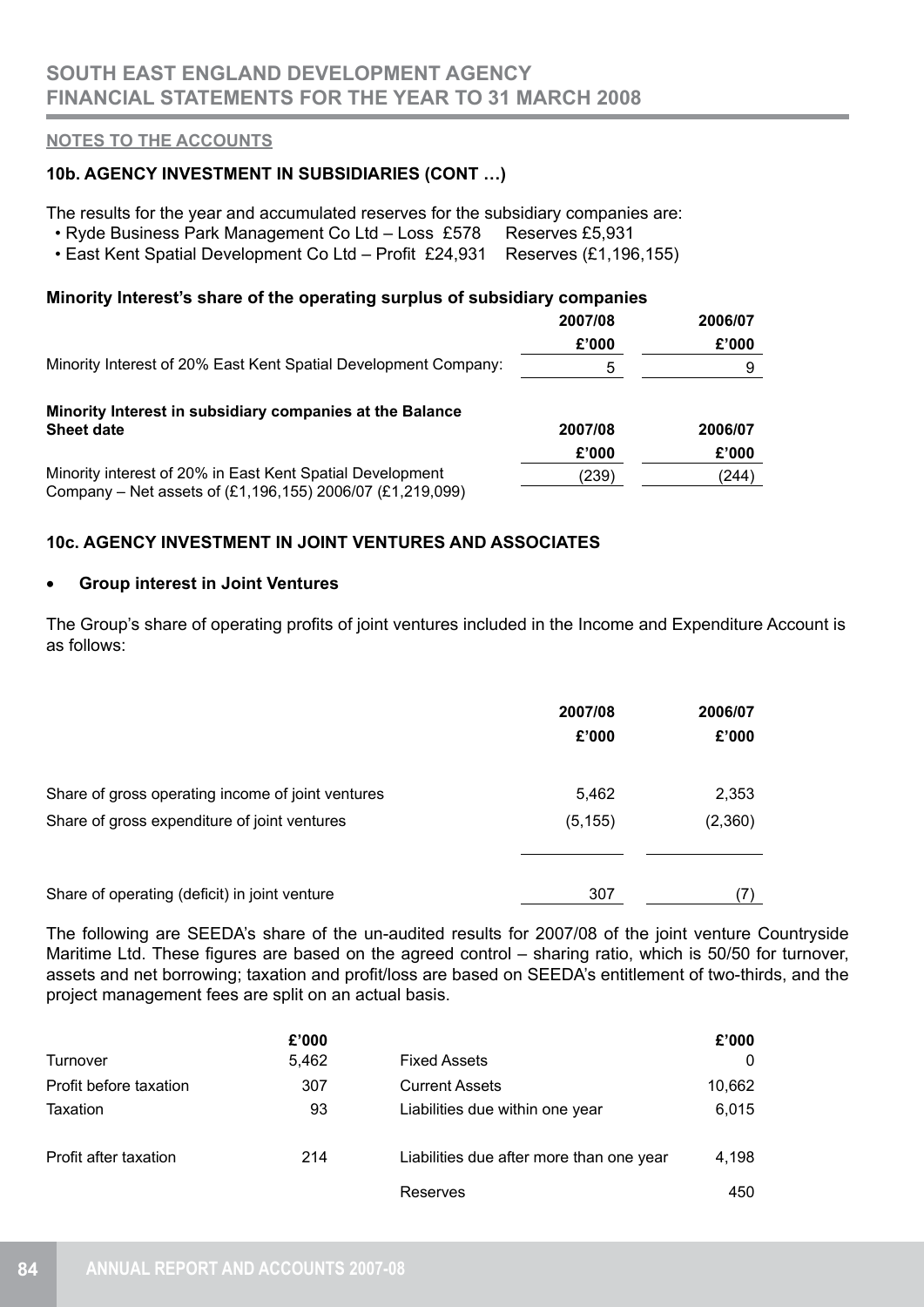## **10c. AGENCY INVESTMENT IN JOINT VENTURES AND ASSOCIATES (CONT …)**

### **• Group interest in Associates**

|                                      | 2007/08      | 2007/08<br><b>Agency Share</b> |  |
|--------------------------------------|--------------|--------------------------------|--|
|                                      | <b>Total</b> |                                |  |
|                                      | £'000        | £'000                          |  |
| Hastings and Bexhill Renaissance Ltd | 1.843        | 368                            |  |
| Brownfield Land Assembly Company Ltd | 40           | 8                              |  |
| Finance South East Ltd               | 135          | 68                             |  |
| Aylesbury Vale Advantage Ltd         | 26           | 5                              |  |
| <b>Total Net Assets</b>              | 2.044        | 449                            |  |

|                                                | 2007/08 | 2006/07 |
|------------------------------------------------|---------|---------|
|                                                | £'000   | £'000   |
| Group share of operating surplus in associates | 241     | 168     |

The following are SEEDA's share of the results of associate companies:

## **Hastings and Bexhill Renaissance Ltd (HBRL) (20% SEEDA)**

|                                                         | £'000 |                                          | £'000 |
|---------------------------------------------------------|-------|------------------------------------------|-------|
| Turnover                                                | 3,593 | <b>Fixed assets</b>                      | 2,197 |
|                                                         |       |                                          |       |
| <b>Operating Profit</b>                                 | 110   | <b>Current assets</b>                    | 1,457 |
| Interest receivable                                     | 101   | Liabilities due within one year          | 1,309 |
|                                                         |       |                                          |       |
| Profit before tax                                       | 211   |                                          |       |
|                                                         |       |                                          |       |
| <b>Taxation</b>                                         | 0     | Liabilities due after more than one year | 1,977 |
| Profit after taxation                                   | 211   | Reserves                                 | 368   |
| <b>Brownfield Land Assembly Company Ltd (20% SEEDA)</b> |       |                                          |       |
|                                                         | £'000 |                                          | £'000 |
| Turnover                                                | 17    | <b>Fixed Assets</b>                      | 0     |
|                                                         |       |                                          |       |
| <b>Operating Profit</b>                                 | 8     | <b>Current Assets</b>                    | 307   |
| Profit before taxation                                  | 8     | Liabilities due within one year          | 6     |

Taxation **120 CONFTAN CONFTANY** CONFTANDITIES due after more than one year 293

Profit after taxation 8 Reserves 8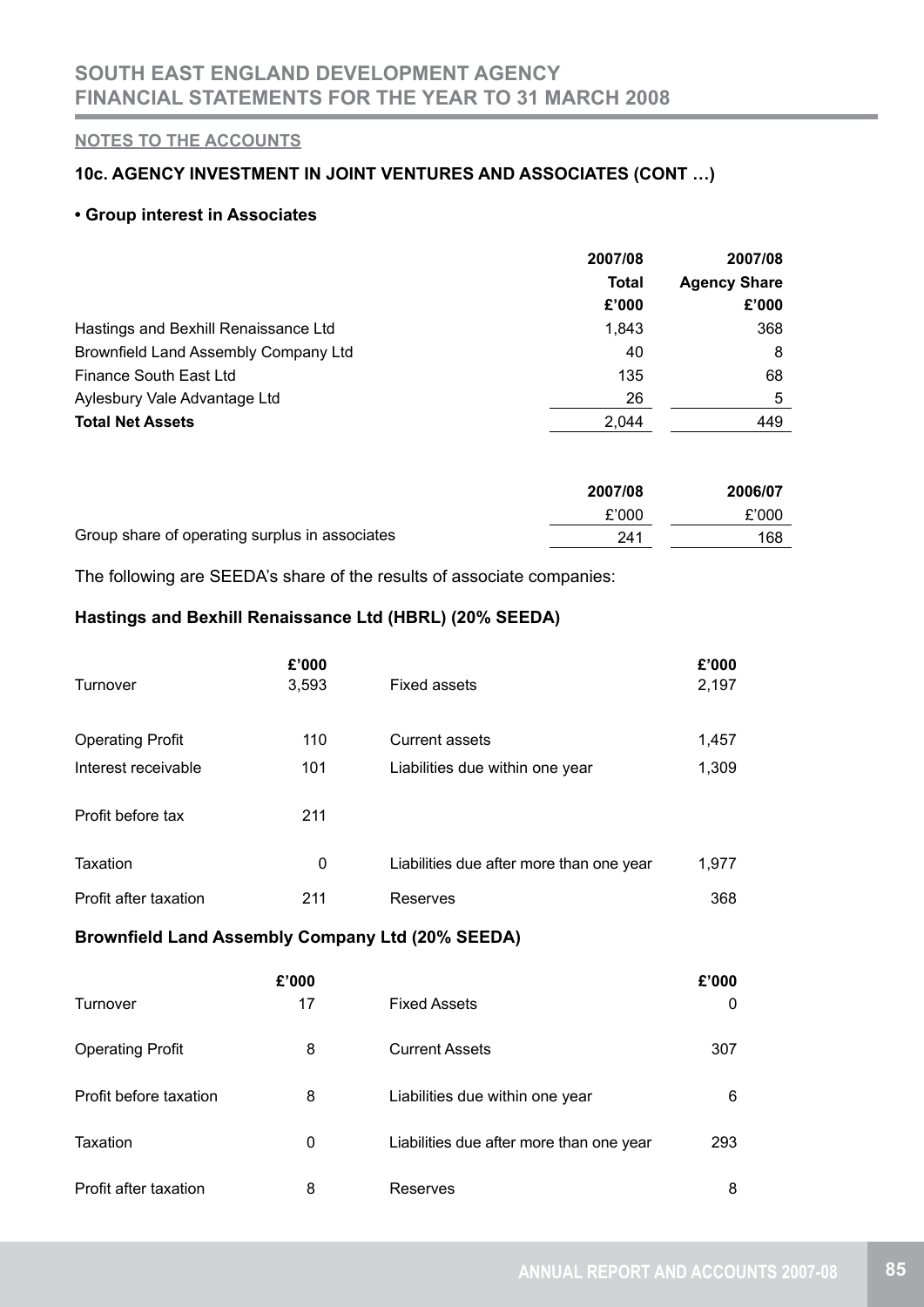# **10c. AGENCY INVESTMENT IN JOINT VENTURES AND ASSOCIATES (CONT …)**

## **Finance South East (50% SEEDA)**

|                        | £'000 |                                          | £'000 |
|------------------------|-------|------------------------------------------|-------|
| Turnover               | 761   | <b>Fixed assets</b>                      | 50    |
| Operating profit       | 18    | <b>Current assets</b>                    | 372   |
| Profit before taxation | 23    | Liabilities due within one year          | 354   |
| Taxation               | 0     | Liabilities due after more than one year | 0     |
| Profit after taxation  | 23    | Reserves                                 | 68    |

## **Aylesbury Vale Advantage (20% SEEDA)**

|                        | £'000 |                                          | £'000 |
|------------------------|-------|------------------------------------------|-------|
| Turnover               | 151   | <b>Fixed assets</b>                      | 0     |
| Operating profit       | (1)   | <b>Current assets</b>                    | 23    |
| Profit before taxation | (1)   | Liabilities due within one year          | 18    |
| Taxation               | 0     | Liabilities due after more than one year | 0     |
| Profit after taxation  | (1)   | Reserves                                 | 5     |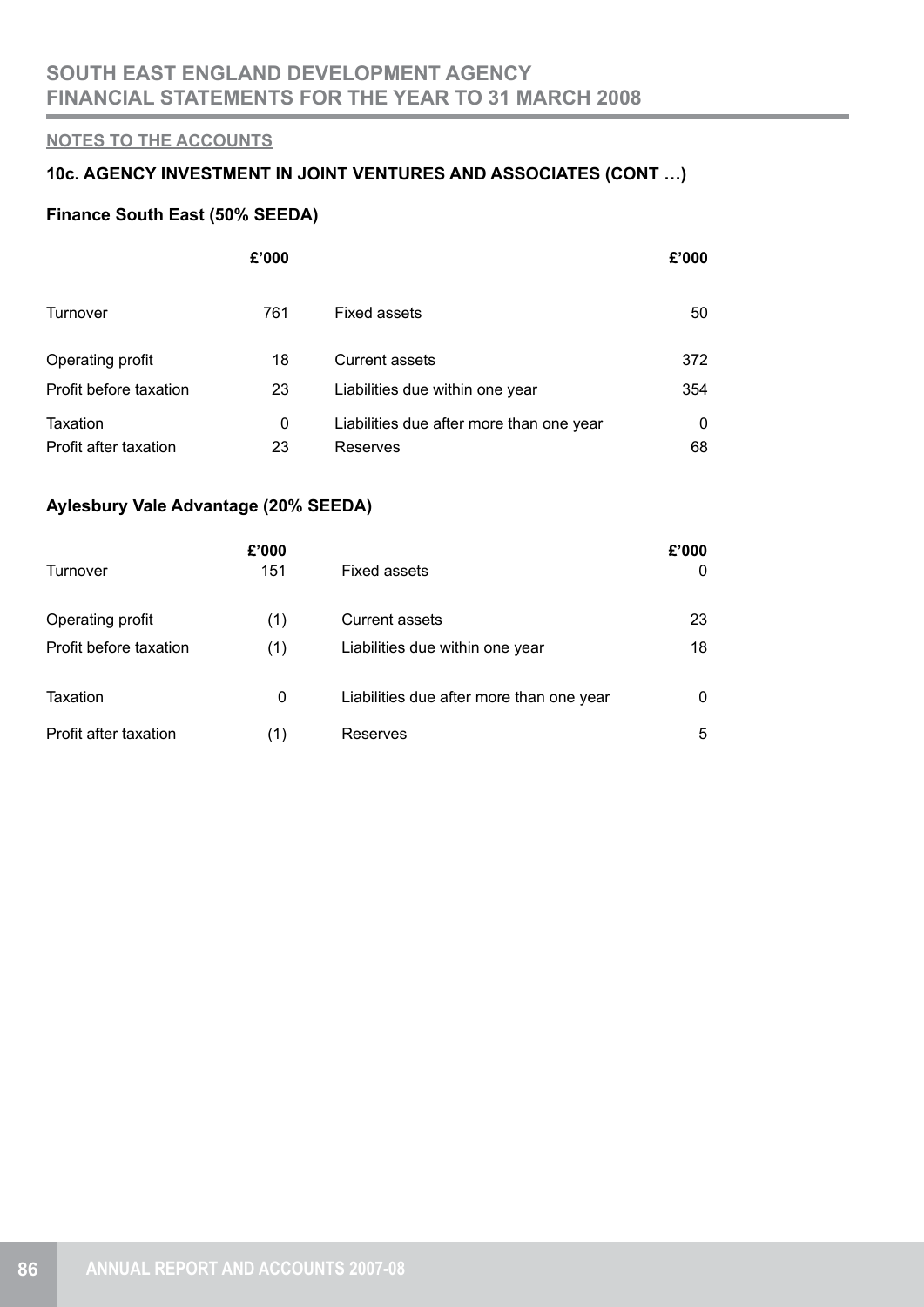# **11. DEBTORS**

| Debtors due within one year                   | 2007/08<br>£'000 | 2006/07<br>£'000<br>Restated |
|-----------------------------------------------|------------------|------------------------------|
| <b>Trade Debtors</b>                          | 24,155           | 18,411                       |
| <b>Other Debtors</b>                          | 6                | 4                            |
| Value added tax                               | 130              | 399                          |
| <b>Taxation recoverable</b>                   | 4                | 4                            |
| Payments on account                           | 4,508            | 5,052                        |
| Prepayments                                   | 2,075            | 1,783                        |
| Prepayment - Chatham Maritime Trust           | 342              | 343                          |
| <b>Group Debtors</b>                          | 31,220           | 25,996                       |
| Less trade debtors of subsidiary companies    | (7, 704)         | (7, 704)                     |
| <b>Agency Debtors</b>                         | 23,516           | 18,292                       |
| Debtors due after more than one year          | 2007/08          | 2006/07                      |
|                                               | £'000            | £'000                        |
| Management Fees From Countryside Maritime Ltd | 1,013            | 1,137                        |
| Prepayment - Crown Estates                    | 2,750            | 2,750                        |
| Prepayment - Chatham Maritime Trust           | 1,027            | 1,369                        |
|                                               | 4,790            | 5,256                        |

The 2006/07 figure is restated to reflect the bad debt provision moving from debtors due within 1 year to debtors due after more than 1 year

## **Debtors - Intra-Government balances**

| Debtors due within one year                         | 2007/08 | 2006/07 |
|-----------------------------------------------------|---------|---------|
|                                                     | £'000   | £'000   |
| Balances with other central Government bodies       | 5,700   | 856     |
| Balances with local authorities                     | 5,066   | 922     |
| Sub total: intra-Government balances                | 10,766  | 1,778   |
| Balances with bodies external to Government         | 20.454  | 24,218  |
|                                                     | 31,220  | 25,996  |
| Debtors due after more than one year                | 2007/08 | 2006/07 |
| Balances with public corporations and trading funds | 2,750   | 2,750   |
| Balances with bodies external to Government         | 2,040   | 2,506   |
|                                                     | 4,790   | 5.256   |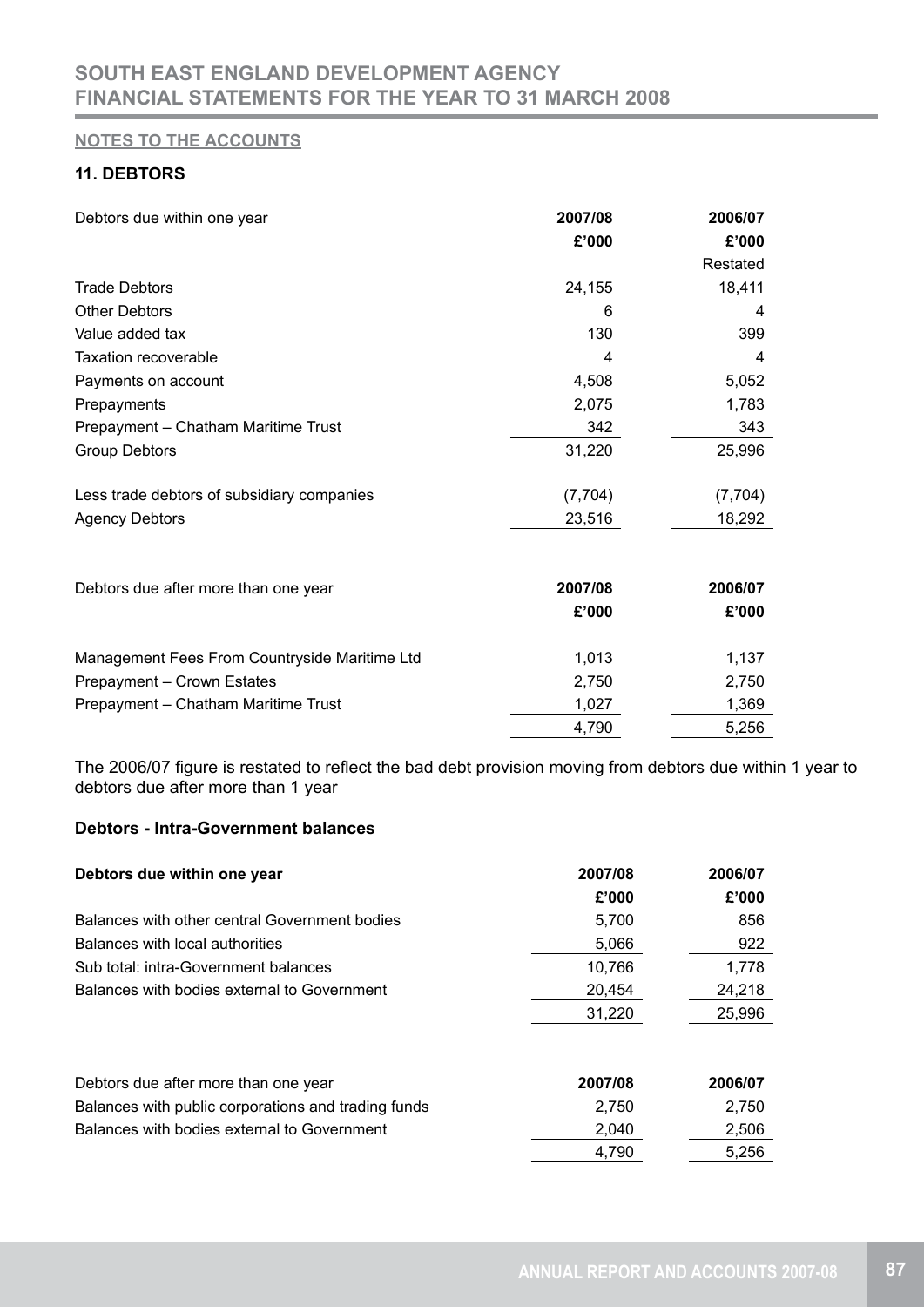# **12. CREDITORS**

|                                              | 2007/08 | 2006/07  |
|----------------------------------------------|---------|----------|
| Creditors due within one year                |         | Restated |
|                                              | £'000   | £'000    |
| Trade creditors                              | 704     | 1,866    |
| Other creditors                              | 70      | 772      |
| Accruals                                     | 30,512  | 34,566   |
| Taxation - PAYE                              | 241     | 224      |
| Social security                              | 165     | 163      |
| Income in advance                            | 1,358   | 687      |
| Office Lease                                 | 814     | 928      |
| Grant creditor - DCLG                        | 2,750   | 2,750    |
| Coal grant creditor - EP                     | 1,602   | 220      |
| <b>Group Creditors</b>                       | 38,216  | 42,176   |
| Less trade Creditors of Subsidiary Companies | (556)   | (493)    |
| Agency creditors                             | 37,660  | 41,683   |

| Creditors due after more than one year            | 2007/08 | 2006/07 |
|---------------------------------------------------|---------|---------|
|                                                   | £'000   | £'000   |
| Subsidiary companies – grants received in advance | 9.176   | 9,083   |
|                                                   | 9.176   | 9,083   |

The 2006/07 figures have been restated to separately identify year-end accruals.

## **Creditors – intra-Government balances**

| Creditors due within one year                       | 2007/08 | 2006/07 |
|-----------------------------------------------------|---------|---------|
|                                                     | £'000   | £'000   |
| Balance with other central Government bodies        | 1,201   | 3,500   |
| Balances with local authorities                     | 8,236   | 12,249  |
| Sub total: intra-Government balances                | 9,437   | 15,749  |
| Balances with bodies external to Government         | 28,779  | 26,427  |
|                                                     | 38,216  | 42,176  |
| Creditors due after more than one year              | 2007/08 | 2006/07 |
|                                                     | £'000   | £'000   |
| <b>Balances with Local Authorities</b>              | 2,218   | 2,219   |
| Balances with public corporations and trading funds |         |         |
|                                                     | 6,958   | 6,864   |
| <b>Total intra-Government balances</b>              | 9,176   | 9.083   |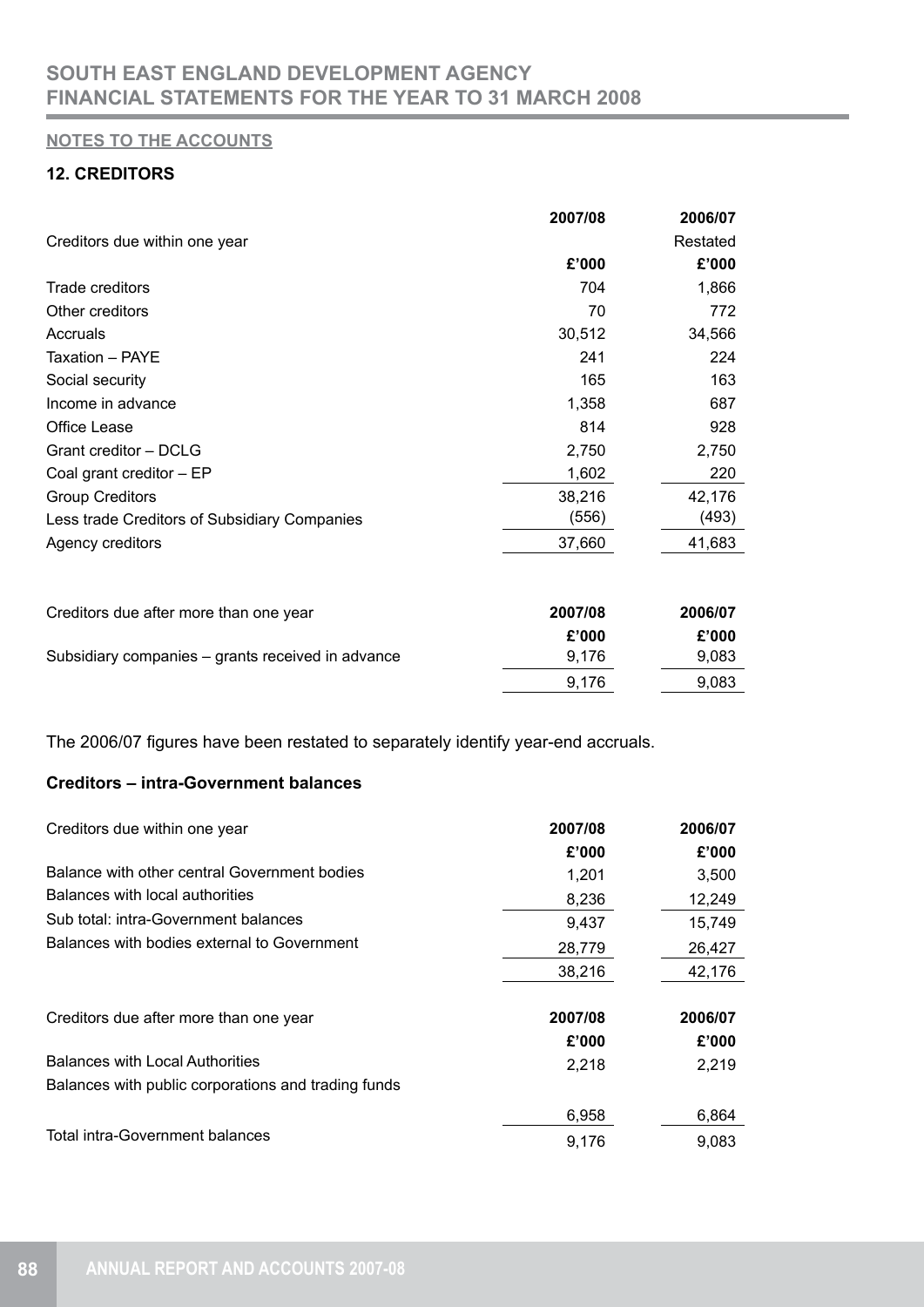### **13. PROVISIONS FOR LIABILITIES AND CHARGES**

Deferred taxation is fully provided on timing differences arising between the recognition of gains and losses in the financial statements and the tax computation. It is calculated based on tax rates that are enacted or substantively enacted as at the Balance Sheet date. There is no deferred tax liability for 2007/08; consequently no provision has been made for deferred tax.

The acquisition of the GKN Isle of Wight site in 2004 included an option for English Partnerships (EP) to acquire part of the land. If invoked, this option involves a land transfer by SEEDA to EP, as return for a grant awarded by EP of £4.5 million. EP has indicated they will invoke this option and SEEDA has made provision for £5.38 million, which reflects the increased value of the land.

|                                                                     | 2007/08 | 2006/07 |  |
|---------------------------------------------------------------------|---------|---------|--|
|                                                                     | £'000   | £'000   |  |
| <b>Opening Balance</b>                                              | 4.500   | 4,600   |  |
| Increase/(Reduction) in provision due to recalculation of liability | 880     | (100)   |  |
| Provision for redundancy costs                                      | 328     |         |  |
|                                                                     | 5,708   | 4,500   |  |
| A provision for redundancy has been recognised in 2007/08 of        |         |         |  |

which £237,000 was paid in May 2008 with the balance expected to be paid before September.

## **14. BAD AND DOUBTFUL DEBT PROVISION**

|                                        | 2007/08 | 2006/07 |  |
|----------------------------------------|---------|---------|--|
|                                        | £'000   | £'000   |  |
| <b>Opening Balance</b>                 | 3,629   | 3,764   |  |
| Movement in provision – Programme      | 0       | (134)   |  |
| Movement in provision - Administration | 314     |         |  |
|                                        | 3.943   | 3,629   |  |

Bad debt movement in the year relates to a rental income debtor.

## **15. STOCK OF DEVELOPMENT ASSETS**

|                                               | 2007/08 | 2007/08 | 2006/07   | 2006/07  |
|-----------------------------------------------|---------|---------|-----------|----------|
|                                               |         |         | Restated  |          |
|                                               | £'000   | £'000   | £'000     | £'000    |
| <b>Opening Balance</b>                        |         | 160,500 |           | 152.274  |
| Additions in year                             |         | 10,935  |           | 21,670   |
| Disposal proceeds in year                     | (3,720) |         | (12, 593) |          |
| (Loss)/Profit on disposals                    | 751     |         | 4,848     |          |
| Net book value of assets sold                 |         | (2,969) |           | (7, 745) |
| <b>Transfer to Revaluation Reserve</b>        |         | 2,677   |           | 187      |
| Book value of development assets written down |         | (5,033) |           | (7,677)  |
| Book value of development assets written back |         | 1.995   |           | 1,791    |
|                                               |         | 168,105 |           | 160,500  |

Amounts written down and back in respect of Development Assets relate to the difference between valuations at yearend performed on a basis of the lower of current replacement cost and net realisable value (see note 1.e), compared to historic cost.

2006/07 figures have been restated to show investment assets separately; see note 8.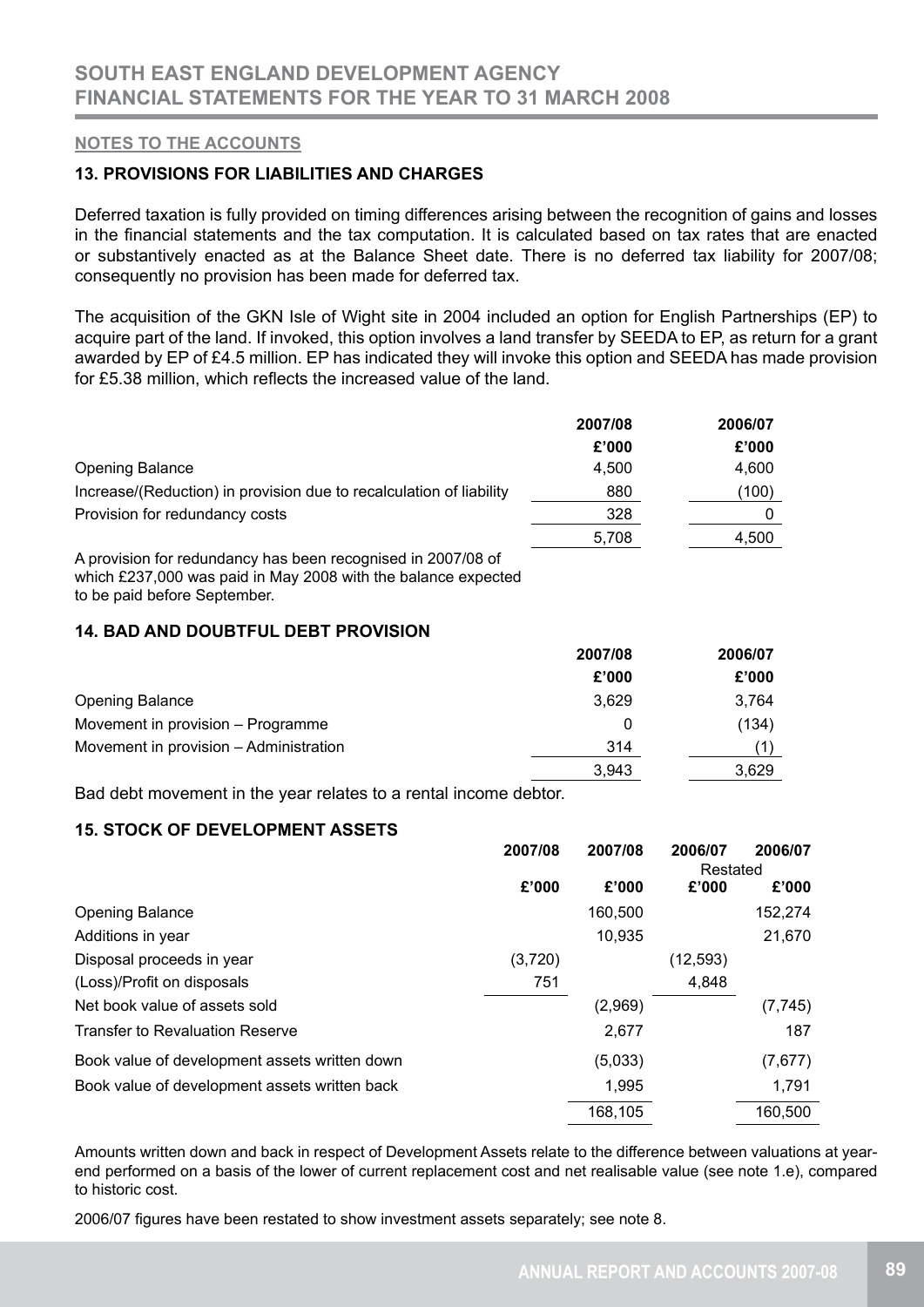# **16. LONG-TERM LOANS**

|                                                       | 2007/08 | 2006/07 |
|-------------------------------------------------------|---------|---------|
|                                                       | £'000   | £'000   |
| Opening balance – Former Rural Development Commission | 99      | 147     |
| Loans repaid during the year                          | (5)     | (48)    |
|                                                       | 94      | 99      |

#### **17. RESERVES**

|                                                                                   | Grant<br>in aid<br>reserve | General<br><b>Reserve</b><br><b>DCLG</b> | General<br><b>Reserve</b><br><b>EP</b> | General<br><b>Reserve</b> | General<br><b>Reserve</b><br><b>Total</b> | <b>Revaluation</b><br><b>Reserve</b> | 2007/08<br><b>Total</b> |
|-----------------------------------------------------------------------------------|----------------------------|------------------------------------------|----------------------------------------|---------------------------|-------------------------------------------|--------------------------------------|-------------------------|
|                                                                                   | £000                       | £000                                     | £000                                   | £000                      | £000                                      | £000                                 | £000                    |
| <b>Opening Balances</b><br>2007/08 GIA                                            | 112,122                    | 46,983                                   | 4330                                   | (526)                     | 50,787                                    | 23,341                               | 186,250                 |
| received<br>Net expenditure for                                                   | 165,000                    |                                          |                                        |                           |                                           |                                      | 165,000                 |
| the year<br>Increase in<br>Revaluation                                            | (151, 329)                 | (615)                                    | (930)                                  | 473                       | (1,072)                                   |                                      | (152, 401)              |
| Reserve<br><b>Transfer to Grant</b><br>In Aid Reserve for<br>write off charged to |                            |                                          |                                        |                           |                                           | 2,642                                | 2,642                   |
| I&E account<br><b>Grant Funding for</b>                                           | 361                        | (361)                                    |                                        |                           | (361)                                     |                                      | $\mathbf{0}$            |
| asset additions<br>Transfer of EP &                                               |                            | 361                                      |                                        |                           | 361                                       |                                      | 361                     |
| DCLG liability to<br>creditor accounts                                            | (1,684)                    |                                          |                                        |                           |                                           |                                      | (1,684)                 |
|                                                                                   | 124,470                    | 46,368                                   | 3,400                                  | (53)                      | 49,715                                    | 25,983                               | 200,168                 |

## **18. RECONCILIATION OF NET EXPENDITURE TO NET CASH OUTFLOW FROM OPERATIONS**

| 2007/08    | 2006/07    |
|------------|------------|
| £'000      | £'000      |
| (153, 512) | (151, 727) |
| 412        | 651        |
| (11, 128)  | (21, 670)  |
| 2,969      | 7,745      |
| 5,145      | 7,677      |
| (2,063)    | (1,791)    |
| (307)      | 7          |
| (132)      | (168)      |
| (1,703)    | (1,550)    |
| (4,758)    | 5,903      |
| (2,659)    | 12,150     |
| (167, 736) | (142, 773) |
|            |            |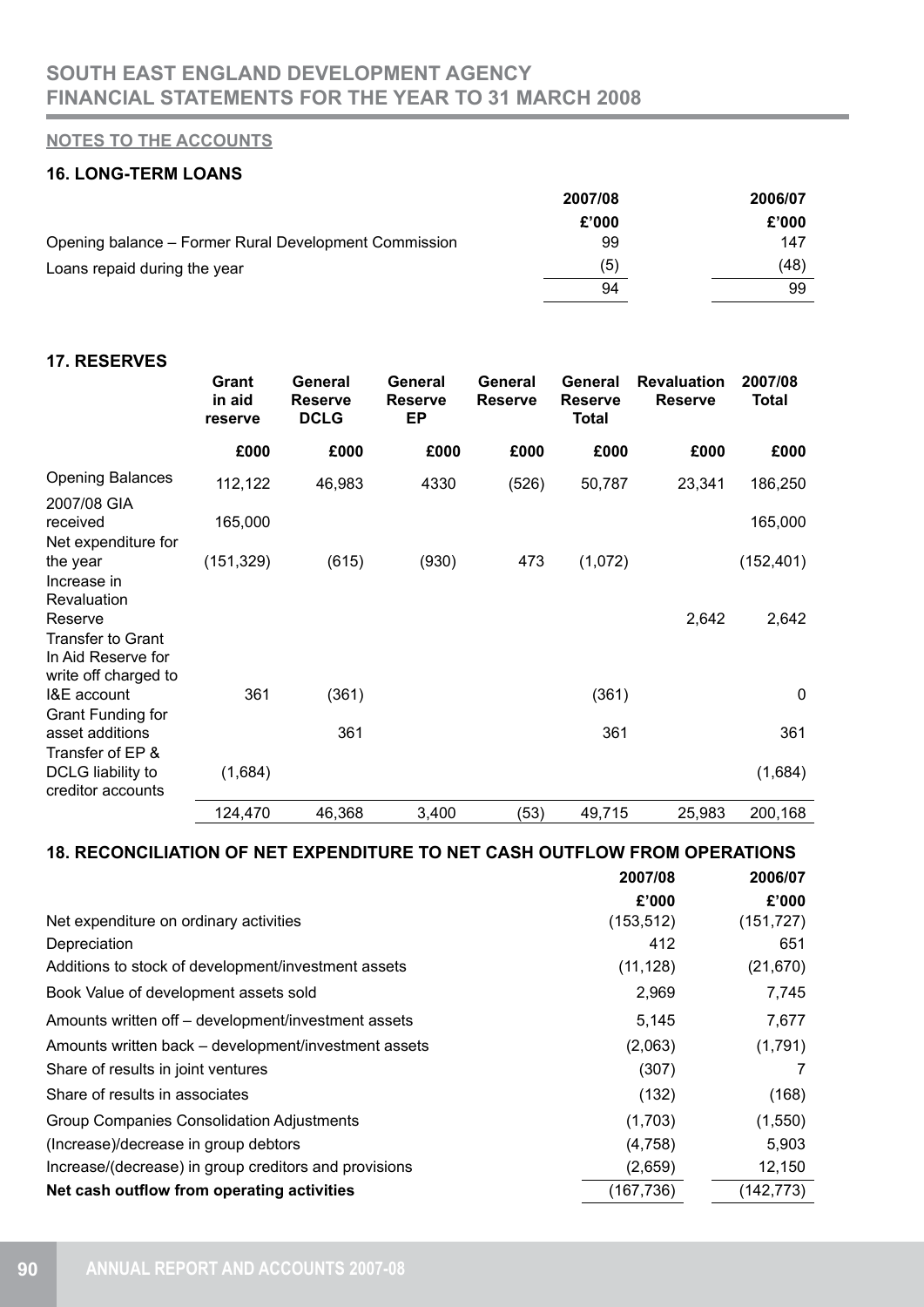## **19. TAXATION**

The Group taxation charge based on Group taxable profits for the year

|                                            | 2007/08 | 2006/07 |  |
|--------------------------------------------|---------|---------|--|
|                                            | £'000   | £'000   |  |
| Current year taxation charges              | (11)    |         |  |
| Share of taxation charge of joint ventures | (93)    | 2       |  |
| Share of taxation charge of associates     | (0)     | (42)    |  |
|                                            | (104)   | (29)    |  |

There is no deferred tax liability for 2007/08.

## **20. RECONCILIATION OF GROUP NET CASH FLOW TO MOVEMENTS IN NET FUNDS**

|                                     |          | 2007/08<br>£'000 | 2006/07<br>£'000 |
|-------------------------------------|----------|------------------|------------------|
| (Decrease)/Increase in cash         |          | (1,486)          | 16,980           |
| Net Group Funds as at 31 March 2007 |          | 34,771           | 17,791           |
| Net Group Funds as at 31 March 2008 |          | 33,285           | 34,771           |
|                                     | Cash     | 1                | 1                |
|                                     | Euros    | 2,531            | 1,920            |
|                                     | Sterling | 30,753           | 32,850           |
|                                     |          | 33,285           | 34,771           |

The Agency Net Funds position decreased from £34.1 million to £32.5 million (£1.6 million).

## **21. OPERATING LEASES**

As at March 2008 the Agency had annual commitments under operating leases as follows:

|                            | <b>Building</b>  | <b>Car Leases</b> | <b>Other</b>     | Total            | <b>Total</b>     |
|----------------------------|------------------|-------------------|------------------|------------------|------------------|
|                            | 2007/08<br>£'000 | 2007/08<br>£'000  | 2007/08<br>£'000 | 2007/08<br>£'000 | 2006/07<br>£'000 |
| Lease Expiring:            |                  |                   |                  |                  |                  |
| within one year            | $\mathbf 0$      | 119               | 5                | 124              | 0                |
| between one and five years | 257              | 101               | 8                | 366              | 219              |
| more than five years       | 1,025            | 0                 | 0                | 1,025            | 1,280            |
|                            | 1,282            | 220               | 13               | 1,515            | 1,499            |

Rental costs of operating leases are charged to the Income and Expenditure Account on a straight line basis over the term of the lease.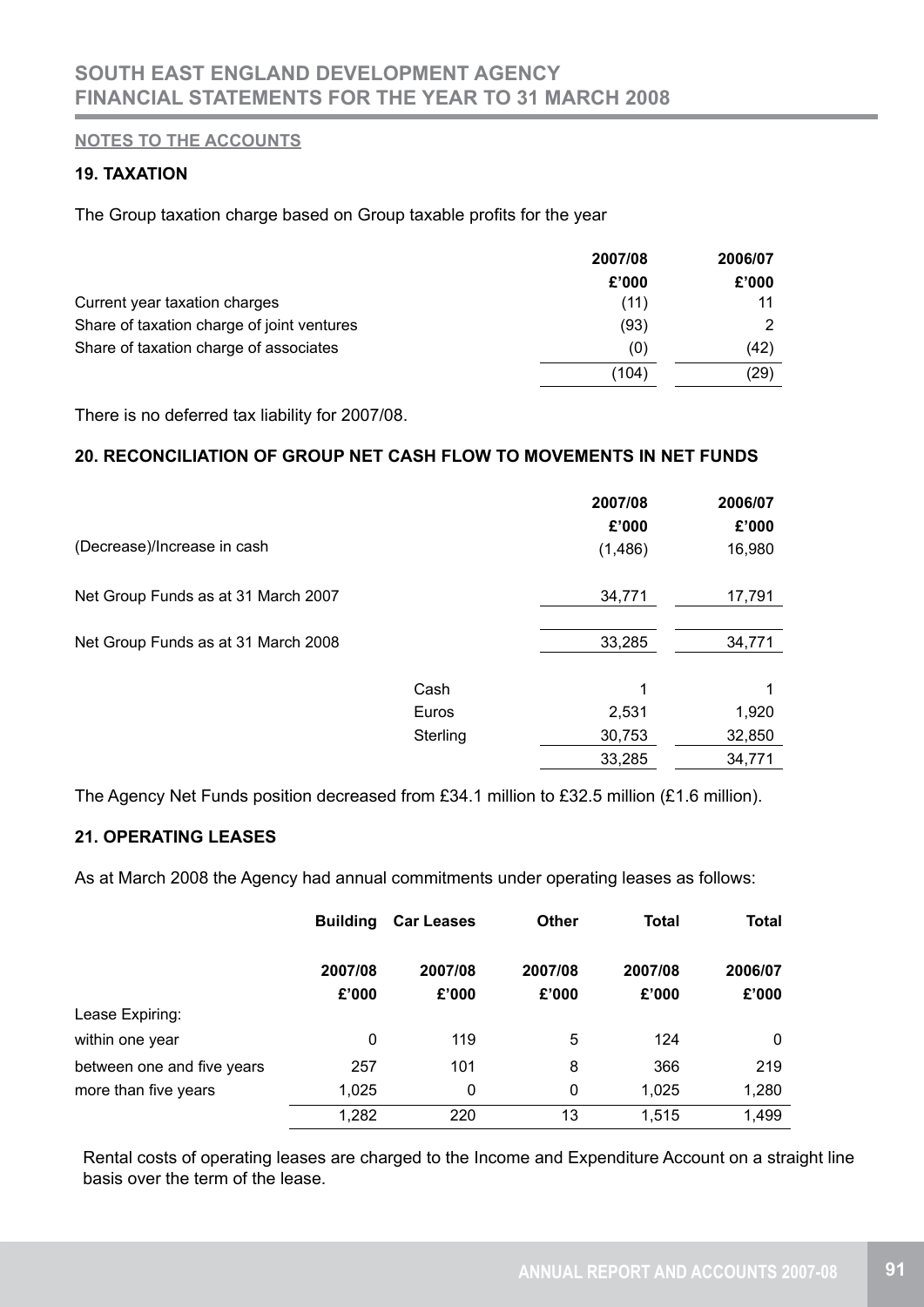## **22. COMMITMENTS**

|             | 2007/08<br>£'000 | 2006/07<br>£'000 |
|-------------|------------------|------------------|
| Commitments | 81,440           | 99,975           |

Commitments are the forecast future expenditure on approved projects as at 31 March 2008.

## **23. CONTINGENT LIABILITY**

A Letter of Comfort has been provided to the bankers of the Joint Venture company, Countryside Maritime Ltd (CML). This letter has been issued with approval from the Department for Business, Enterprise and Regulatory Reform and HM Treasury, in accordance with the requirements of the Financial Memorandum. The Letter of Comfort provides support for the financing facility required for the house-building project at St Mary's Island, Chatham. An additional £5m funding has been provided, as collateral security, by the Department for Communities and Local Government (DCLG) in order to increase the rate of house building. This amount will be used as working capital for the CML building activity. A matching amount will be provided by the JV partner, Countryside Properties PLC, in accordance with the signed utilisation agreement.

## **24. RELATED PARTY TRANSACTIONS**

SEEDA is an Executive Non Departmental Public Body sponsored by the Department for Business, Enterprise and Regulatory Reform. BERR is regarded as a related party with which, during the year, the Agency has had a significant number of material transactions. Other Regional Development Agencies are also sponsored by BERR and so are regarded as related parties.

The Agency also received growth area funding and ERDF from the Department for Communities and Local Government; coalfields funding is also provided from English Partnerships and European Social Fund grants from the Department for Work and Pensions. All these bodies are regarded as related parties of SEEDA.

SEEDA has had a number of material transactions with other Government departments and other central Government bodies, including the Department for Innovation, Universities and Skills. In addition, SEEDA has financial dealings with a large number of public and private sector organisations including Business Links, Learning and Skills Council, Local Authorities, Economic Partnerships, voluntary groups and private companies.

The Agency had a number of related transactions with the undertakings it has interest in: Ryde Business Park Management Co Ltd, East Kent Spatial Development Co Ltd, Finance South East Ltd, Hastings and Bexhill Renaissance Ltd (HBRL), Countryside Maritime Ltd (CML) and Brownfield Land Assembly Co Ltd (see note 10). SEEDA made grant payments to HBRL of £9.7 million, to Finance South East Ltd of £1.4 million, and Brownfield Land Assembly Co Ltd of £1 million in 2007/08.

Board Members, as a standing item on the Board agenda, are asked to consider each item on the Board agenda and declare any interest at the commencement of each Board meeting. All declarations are recorded in the Board minutes. In addition, a register is maintained of financial and other interests of Board Members. Staff are required to declare related party transactions if applicable and a central register is kept.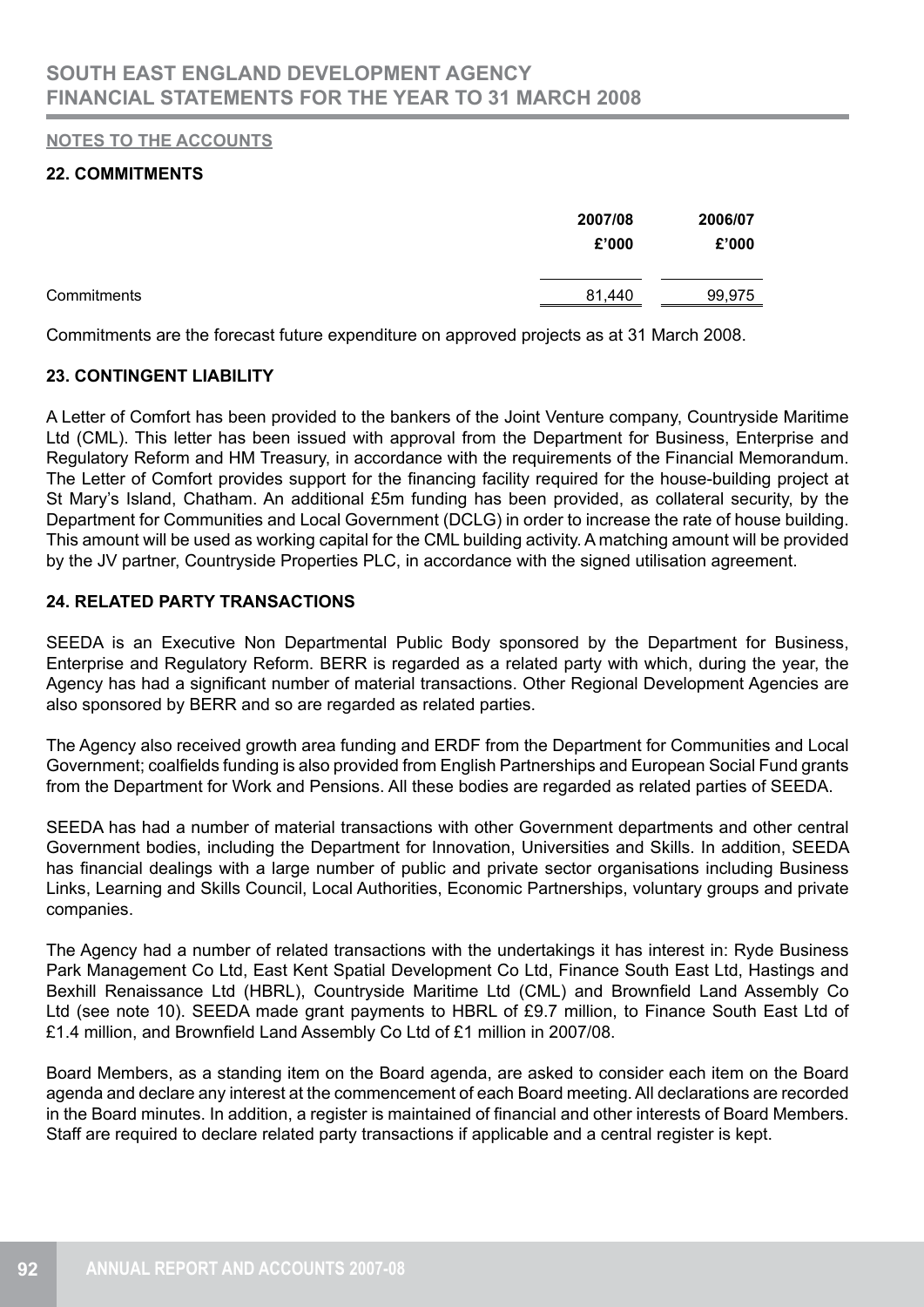### **24. RELATED PARTY TRANSACTIONS (CONT …)**

**The following is a list of related party transactions with organisations in which Board Members have declared an interest in for 2007/08. Only the organisations that received a payment from SEEDA in 2007/08 are included.**

| <b>James Brathwaite CBE</b>                                                                                                                                                                               | (Director) Brathwaite & Co, received £23,310 for office and secretary expenses<br>for SEEDA chair.<br>(Director) Environment Agency received £62,248 for fees.<br>(Director) Farnham Castle Briefings Ltd received £842 for events.<br>(Director) Morgan Everett Ltd received £11,959 for grants.<br>(Director) University of Greenwich received £321,280 for grants.<br>(Committee Member) DEFRA Commission on Environmental Markets and<br>Economic Performance received £9,710 for joint projects.<br>(Committee Member) Strategic Supply Chain Group received £100,000 for<br>grants.<br>(Member) Arts & Business Fellowship received £2,937 for grants. |  |  |  |
|-----------------------------------------------------------------------------------------------------------------------------------------------------------------------------------------------------------|--------------------------------------------------------------------------------------------------------------------------------------------------------------------------------------------------------------------------------------------------------------------------------------------------------------------------------------------------------------------------------------------------------------------------------------------------------------------------------------------------------------------------------------------------------------------------------------------------------------------------------------------------------------|--|--|--|
| <b>John Peel OBE</b>                                                                                                                                                                                      | (Director) West Sussex Economic Partnership received £197,015 in grant<br>payments.                                                                                                                                                                                                                                                                                                                                                                                                                                                                                                                                                                          |  |  |  |
| <b>Robert Anderson</b>                                                                                                                                                                                    | (Councillor) Slough Borough Council received £474,178 for grants.                                                                                                                                                                                                                                                                                                                                                                                                                                                                                                                                                                                            |  |  |  |
| <b>Poul Christensen CBE</b>                                                                                                                                                                               | (Deputy Chair) Natural England received £12,000 for a joint project.<br>(Management Board Member) DEFRA received £9,710 for grants.                                                                                                                                                                                                                                                                                                                                                                                                                                                                                                                          |  |  |  |
| <b>Bob Goldfield</b>                                                                                                                                                                                      | (Chief Executive) Port of Dover Harbour Board received £18,652 for grants.<br>(Board Member) Kent Economic Board received £3,000 for grants.                                                                                                                                                                                                                                                                                                                                                                                                                                                                                                                 |  |  |  |
| <b>Keith House</b>                                                                                                                                                                                        | (Councillor) Hampshire County Council received £649,186 for grants.<br>(Councillor) Eastleigh Borough Council received £5,875 for grants.                                                                                                                                                                                                                                                                                                                                                                                                                                                                                                                    |  |  |  |
| <b>Peter Jones</b>                                                                                                                                                                                        | (Leader) East Sussex County Council received £1,958,096 for grants.<br>(Director) East Sussex Economic Partnership Ltd received £80,000 for grants.                                                                                                                                                                                                                                                                                                                                                                                                                                                                                                          |  |  |  |
| <b>Alex Pratt OBE</b>                                                                                                                                                                                     | Buckinghamshire Economic Partnership received<br>(Chairman)<br>£80,300<br>for grants.<br>(Director) Ngage Business Solutions received £4,809,699 for grants.                                                                                                                                                                                                                                                                                                                                                                                                                                                                                                 |  |  |  |
| <b>Phil Wood</b>                                                                                                                                                                                          | Enterprise<br>received<br>£1,251,319<br>(Director)<br>Sussex<br>for<br>grants.<br>Also, a £4,736,713 grant was paid to Sussex Business Link, a connected<br>organisation to Sussex Enterprise.                                                                                                                                                                                                                                                                                                                                                                                                                                                               |  |  |  |
| The following SEEDA staff are also Directors of SEEDA subsidiaries, joint ventures and associates as<br>detailed in note 10 and receive no additional remuneration for these additional responsibilities. |                                                                                                                                                                                                                                                                                                                                                                                                                                                                                                                                                                                                                                                              |  |  |  |
| <b>Pam Alexander</b>                                                                                                                                                                                      | Countryside Maritime Ltd                                                                                                                                                                                                                                                                                                                                                                                                                                                                                                                                                                                                                                     |  |  |  |
| <b>Jeff Alexander</b>                                                                                                                                                                                     | Finance South East Ltd, Aylesbury Vale Advantage Ltd (until February 2008).                                                                                                                                                                                                                                                                                                                                                                                                                                                                                                                                                                                  |  |  |  |

(Also, a SEEDA-nominated Director of Locate in Kent Ltd of which SEEDA is not

Lee Amor<br>
Countryside Maritime Ltd Hastings and Bexhill Renaissance Ltd

a member.)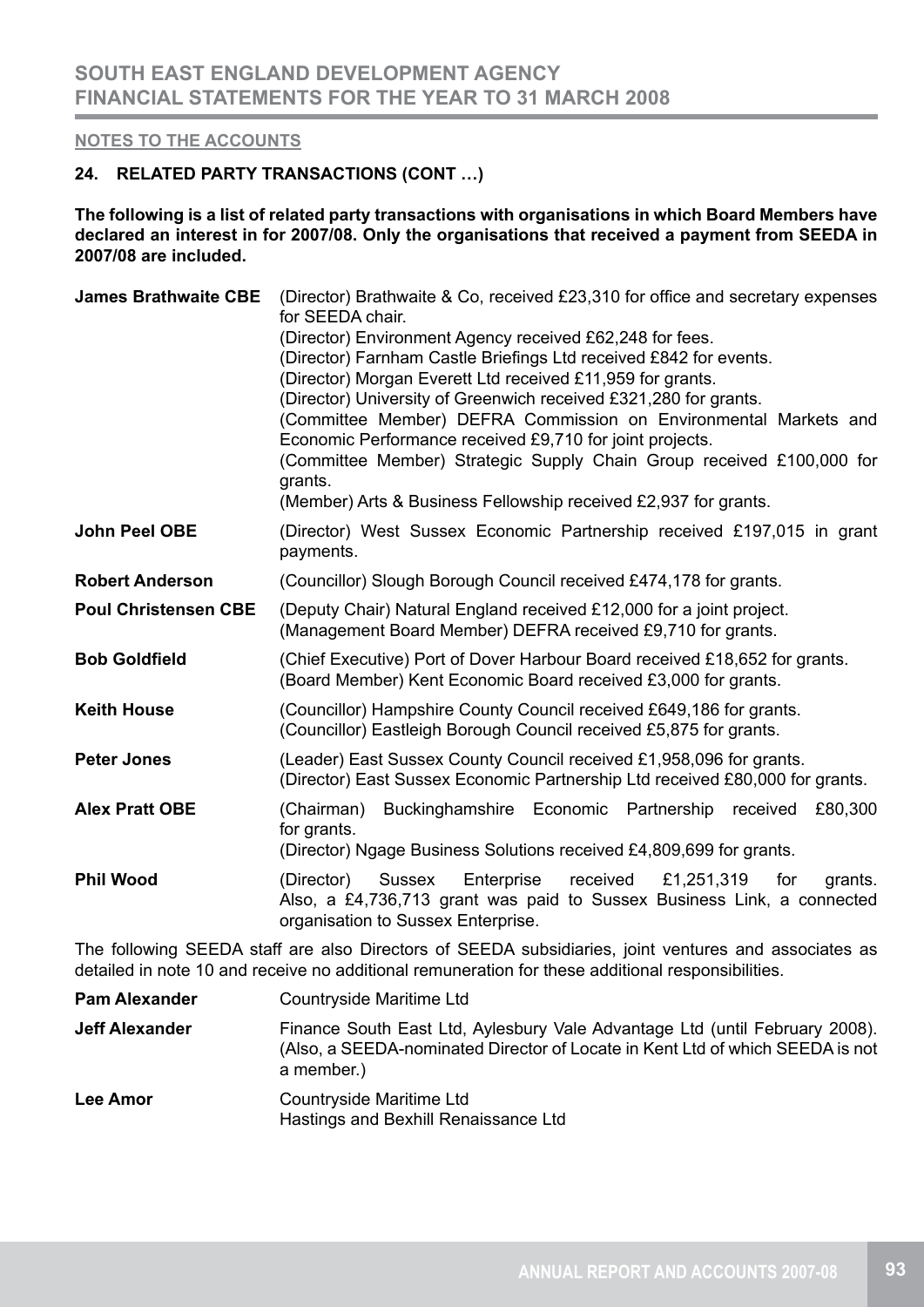## **24. RELATED PARTY TRANSACTIONS (CONT …)**

| <b>Valerie Carter</b> | East Kent Spatial Development Ltd                                                                       |
|-----------------------|---------------------------------------------------------------------------------------------------------|
| <b>Peter Cusdin</b>   | Ryde Business Park Management Ltd, East Kent Spatial Development Ltd                                    |
| <b>Chris Moore</b>    | East Kent Spatial Development Ltd, Brownfield Land Assembly Company Ltd                                 |
| <b>Oona Muirhead</b>  | Aylesbury Vale Advantage Ltd (from February 2008).                                                      |
| John Parsonage        | Hastings and Bexhill Renaissance Ltd                                                                    |
| <b>Susan Priest</b>   | East Kent Spatial Development Ltd                                                                       |
| Jonathan Sadler       | South East England Properties Ltd, Countryside Maritime Ltd, East Kent Spatial<br>Developments Ltd      |
| <b>John Shaw</b>      | Hastings and Bexhill Renaissance Ltd, Pebble Properties (Marline) Ltd, and<br>Coastal Land (Sussex) LLP |
| <b>David Tucker</b>   | Countryside Maritime Ltd, East Kent Spatial Development Ltd, Hastings and<br>Bexhill Renaissance Ltd.   |

## **25. POST-BALANCE SHEET EVENTS**

Although approval was given by the EU for the new ERDF programme in 2007/08, implementation is delayed until 2008/09.

In June 2008, BERR gave approval for SEEDA to issue a guarantee for £700,000 to facilitate the release of EU funds for a technology transfer project. This is a contingent liability.

The South East England Development Agency's financial statements are laid before the Houses of Parliament by the Secretary of State of the Department for Business, Enterprise and Regulatory Reform. FRS21 requires the Agency to disclose the date on which the accounts are authorised for issue. This is the date on which the certified accounts are despatched by the Agency to the Secretary of State of the Department for Business, Enterprise and Regulatory Reform.

The authorised date for issue is 18 July 2008.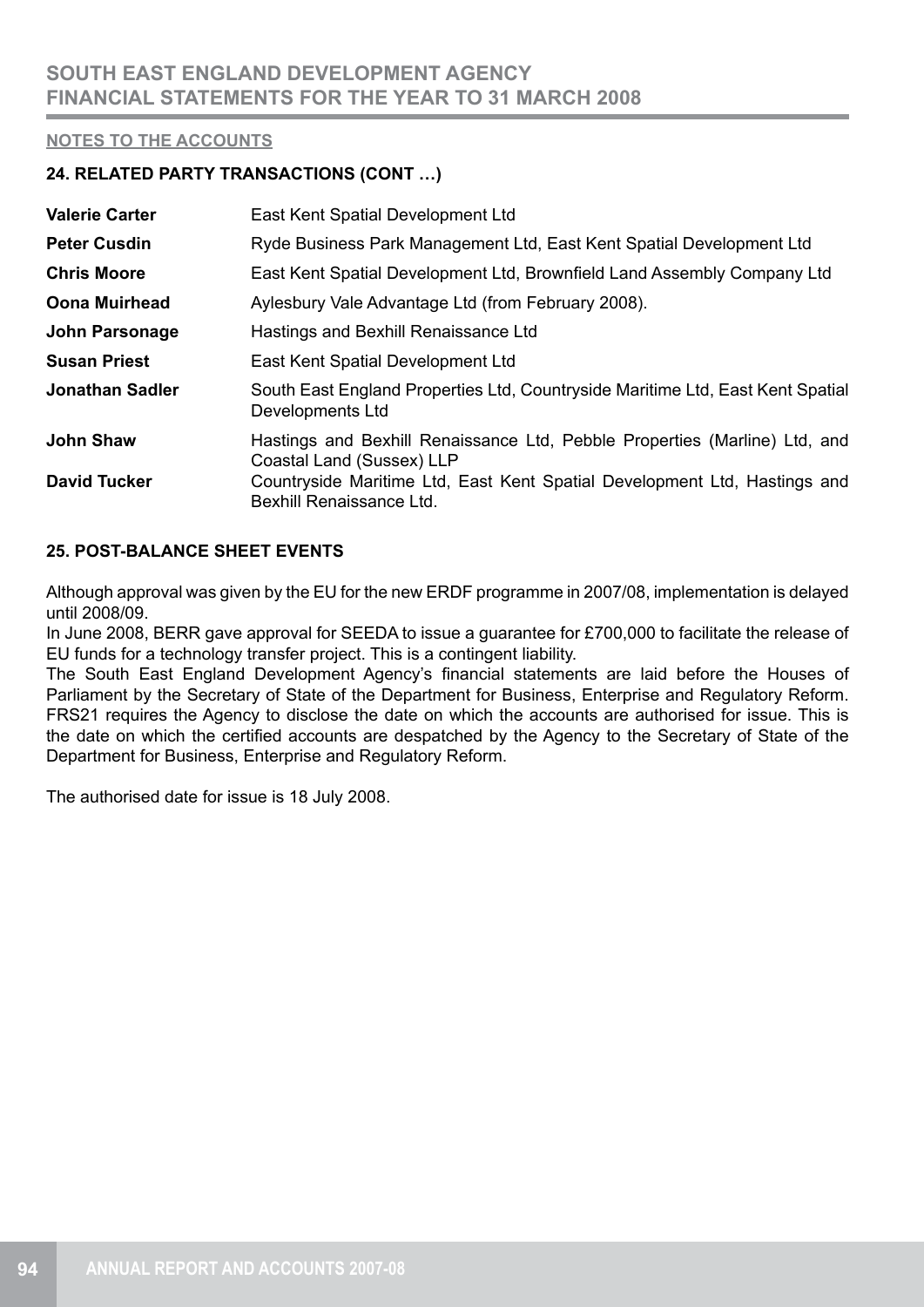### **26. FINANCIAL INSTRUMENTS**

SEEDA's treasury policy is to use cash to make grant payments and to pay for goods and services. Generally, it does not make use of any other financial instruments.

SEEDA has made specific cash payments to Kent County Council totalling £1.22 million, relating to a security bond in respect of redevelopment works at the Betteshanger colliery site. SEEDA has also made payment to Hampshire County Council of £3 million, relating to redevelopment works at Southmoor Park. In addition, £0.288 million was deposited with Hampshire County Council for the Fratergate scheme. Provided the works are completed to the necessary standard the amounts will be repaid to SEEDA. The payments were made in order to enable infrastructure works for further development to proceed as laid down by planning consents. The risks associated with noncompliance are considered to be low.

SEEDA leads a number of European projects and manages the risk from exposure to foreign currency fluctuations between the Euro and the Pound by holding in Euro bank accounts the required level of cash to fund project activities on an ongoing basis. The Value held in Euros at the Balance Sheet date is 3.7 million Euro. The value of the Euro denominated cash held at the Balance Sheet date has been translated into Pounds sterling and included in the balance sheet value of cash. The pound sterling value of Eurodenominated cash was £2.5 million.

## **27. THIRD-PARTY ASSETS**

|                          | 2007/08 | 2006/07 |
|--------------------------|---------|---------|
|                          | £'000   | £'000   |
| Tenants' rental deposits | 132     | 61      |

The above relates to closing bank balances held in client bank accounts. These amounts are not recorded in the financial statements but simply shown by way of note.